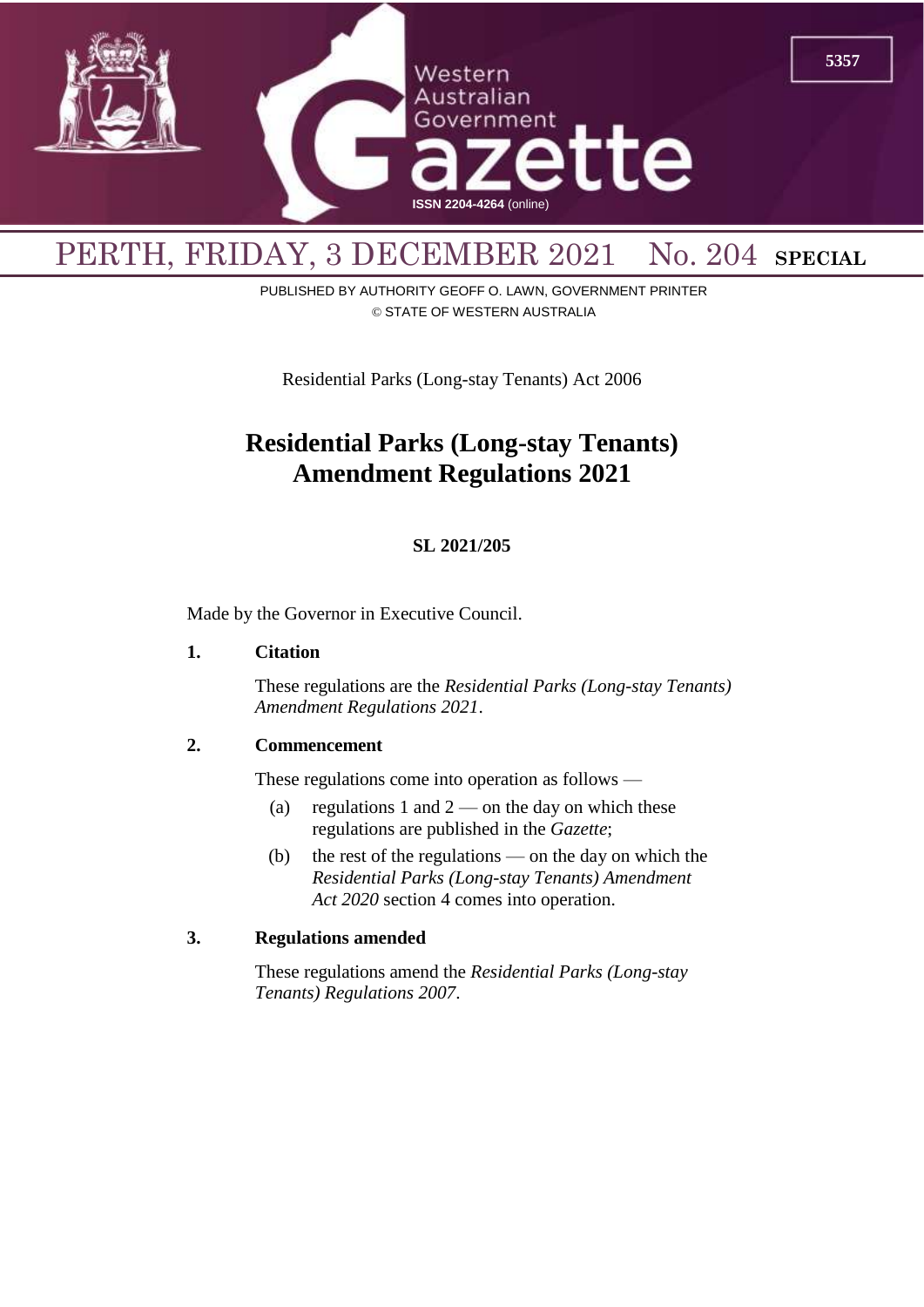## **4. Regulations 3 to 11 replaced**

Delete regulations 3 to 11 and insert:

## **3. Term used: security bond amount**

In these regulations *security bond amount* means a security bond or part of a security bond.

## **4. Subdivided residential parks not required to have park liaison committee (Act s. 9A)**

If the land on which a residential park is situated is subdivided by a strata titles scheme under the *Strata Titles Act 1985*, or a community scheme under the *Community Titles Act 2018*, the residential park is exempt from section 59 of the Act.

## **5. Standard-form agreements (Act s. 10A)**

For the purposes of section 10A of the Act —

- (a) the standard-form agreement set out in Schedule 1 is prescribed for site-only agreements; and
- (b) the standard-form agreement set out in Schedule 2 is prescribed for on-site home agreements.

## **6. Information about fees to be provided (Act s. 11(1))**

A written schedule of fees showing the nature and amount of all fees currently payable by a tenant to the park operator is a required document for the purposes of paragraph (e) of the definition of *required documents* in section 11(1) of the Act.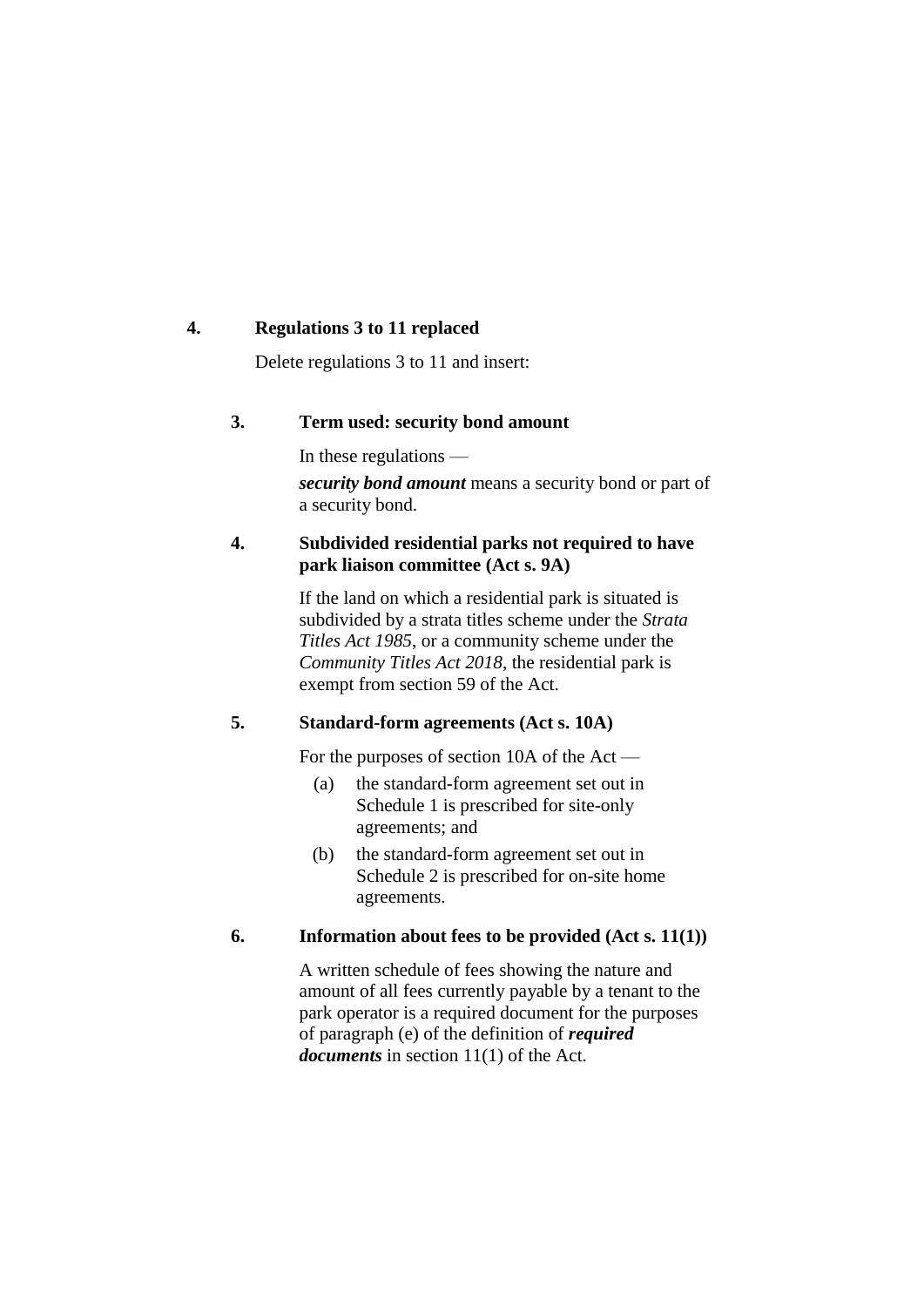## **7. Property condition reports (Act s. 11(1) and 95(2)(a))**

- (1) The following documents are inspection sheets for the purposes of section  $95(2)(a)$  of the Act —
	- (a) if the long-stay agreement is an on-site home agreement — a property condition report in the form set out in Schedule 5 clauses 1, 2, 3 and 4;
	- (b) if the long-stay agreement is a site-only agreement — a property condition report in the form set out in Schedule 5 clauses 2, 3 and 4.
- (2) If a park operator intends to enter into a long-stay agreement with a proposed tenant in relation to proposed agreed premises, the park operator must —
	- (a) complete all those parts of the property condition report for the premises that record the park operator's opinion of the condition of the premises before the commencement of the tenancy; and
	- (b) give 2 copies of that report to the proposed tenant.

Penalty for this subregulation: a fine of \$5 000.

- (3) The copies referred to in subregulation (2)(b) are required documents for the purposes of paragraph (e) of the definition of *required documents* in section 11(1) of the Act.
- (4) Within 7 days after the tenant takes up occupation of the premises, the tenant must —
	- (a) complete those parts of the property condition report that record the tenant's opinion of the condition of the property at the commencement of the tenancy; and
	- (b) give a copy of that report to the park operator.

Penalty for this subregulation: a fine of \$5 000.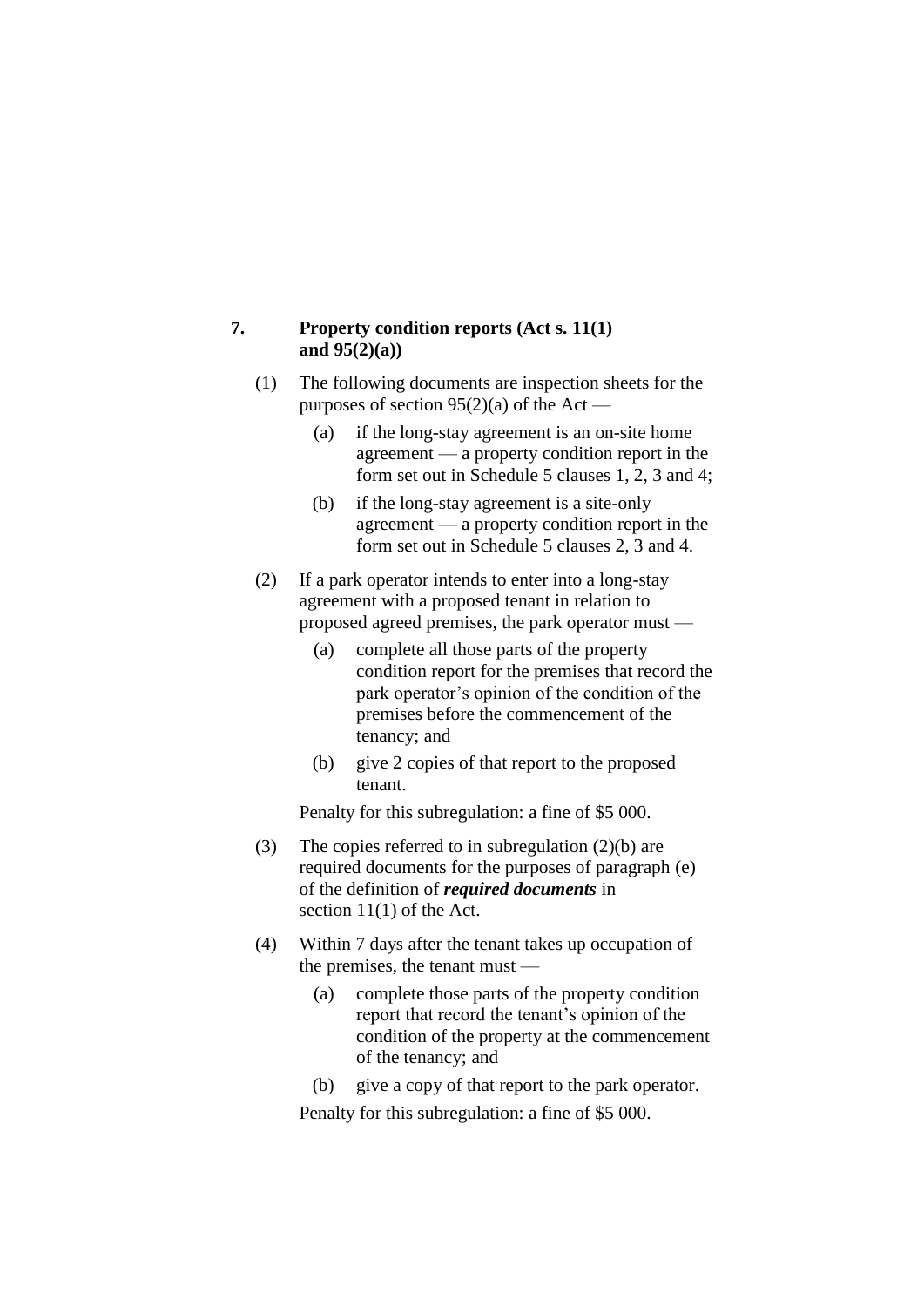- (5) As soon as practicable after the tenancy is terminated, the park operator and former tenant must each —
	- (a) complete those parts of the property condition report that record their opinion of the condition of the property after the termination of the tenancy; and
	- (b) give a copy of the report to the other party.

Penalty for this subregulation: a fine of \$5 000.

(6) A person must not provide information in a property condition report that the person knows, or ought to know, is false or misleading.

Penalty for this subregulation: a fine of \$5 000.

## **8. Types of fees that may be charged (Act s. 12(1)(e)(i))**

- (1) For the purposes of section  $12(1)(e)(i)$  of the Act, a park operator may charge a tenant the following types of fees for services or facilities provided by the park operator under a long-stay agreement —
	- (a) fees for a person residing on a temporary basis on the agreed premises, other than a person who is a carer for a tenant on the premises, in the circumstances set out in subregulation (2);
	- (b) if the tenant has a separate water meter fees for water consumed by the tenant;
	- (c) if the tenant has a separate electricity meter fees for electricity consumed by the tenant;
	- (d) if the tenant has a separate gas meter fees for gas consumed by the tenant;
	- (e) if the tenant has a separate phone line fees for phone calls made by the tenant;
	- (f) fees for access by the tenant to an internet service provided to the tenant;
	- (g) fees for gardening services provided to the tenant;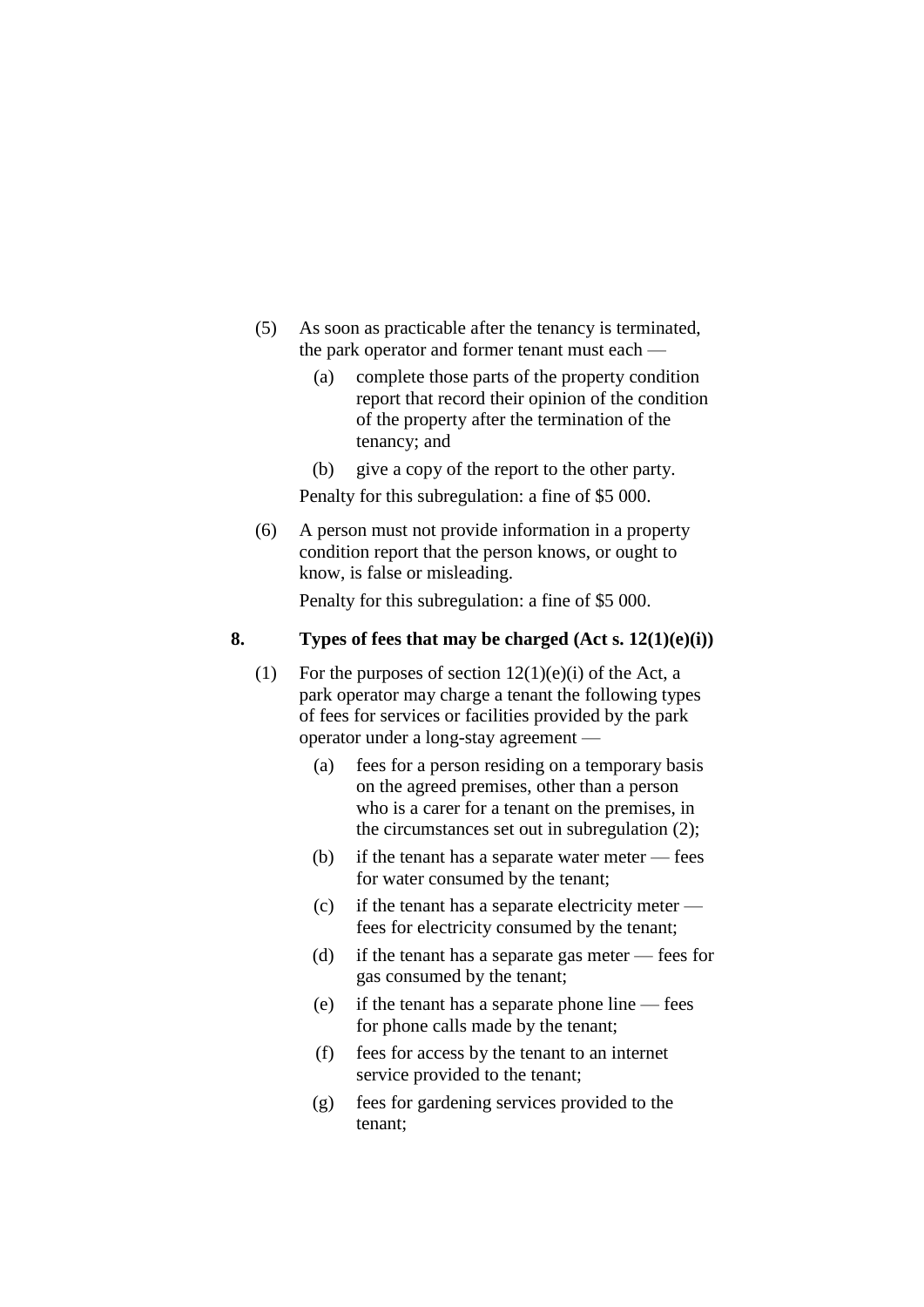- (h) fees for storage services provided to the tenant;
- (i) fees for additional parking spaces provided to the tenant;
- (j) fees for the servicing of an air-conditioning unit used by the tenant;
- (k) fees for the cleaning of the gutters on the relocatable home in which the tenant resides;
- (l) fees to cover the cost of a replacement key, remote control entry device or other security device.
- (2) For the purposes of subregulation  $(1)(a)$ , the circumstances are that the number of persons residing on the agreed premises at a particular time (excluding any person who is a carer for a tenant on the premises) exceeds the maximum number of persons who may use the agreed premises as their principal place of residence under the long-stay agreement.

## **9. Manner of giving document about voluntary sharing arrangement (Act s. 13A(2)(b))**

The document referred to in section 13A(2)(b) of the Act must be given at the same time as the required documents (as defined in section 11(1) of the Act) are given to the tenant under section 11 of the Act.

## **10. Additional security bond amount in relation to pets (Act s. 21(2)(b))**

For the purposes of section  $21(2)(b)$  of the Act, the amount is \$260.

## **11. Urgent repairs (Act s. 32M)**

For the purposes of the definition of *essential service* in section 32M(1) of the Act, each of the following services is an essential service —

(a) electricity;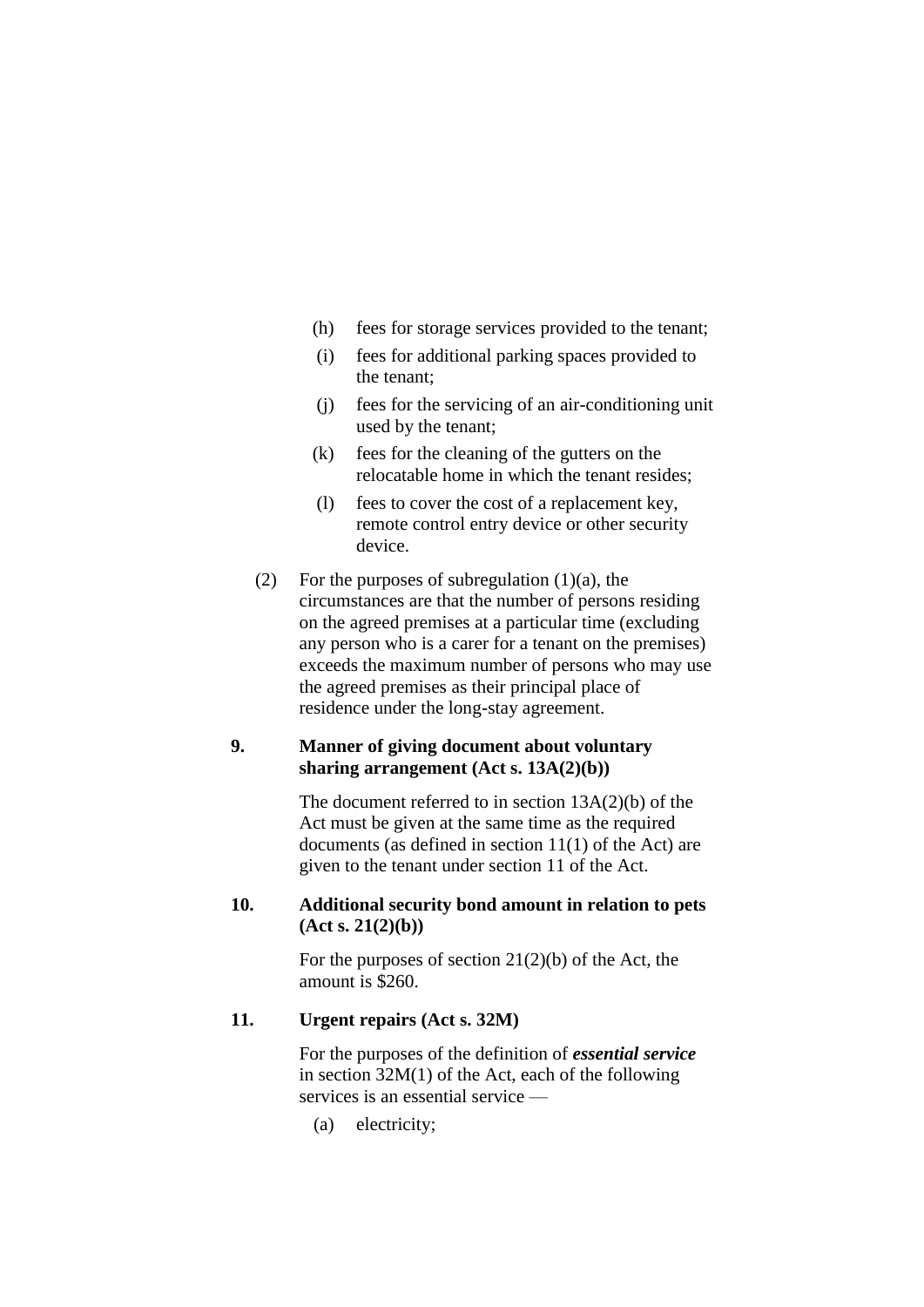- (b) gas;
- (c) water, including the supply of hot water;
- (d) sewerage, a septic tank or other waste management treatment;
- (e) a functioning refrigerator, if supplied with the agreed premises.

## **11A. Giving notice before end of fixed term (Act s. 32R(3))**

For the purposes of section 32R(3) of the Act, the park operator must give the tenant the written notice on a day that is —

- (a) for a site-only agreement
	- (i) if the tenancy period is 2 years or less — at least 60 days before the end of the tenancy period; or
	- (ii) if the tenancy period is more than 2 years — at least 180 days before the end of the tenancy period;
	- or
- (b) for an on-site home agreement at least 60 days before the end of the tenancy period.

## **5. Regulation 12 amended**

In regulation 12(2) delete "an agreement —" and insert:

a long-stay agreement —

Note: The heading to amended regulation 12 is to read: **Default notice (Act s. 37(c))**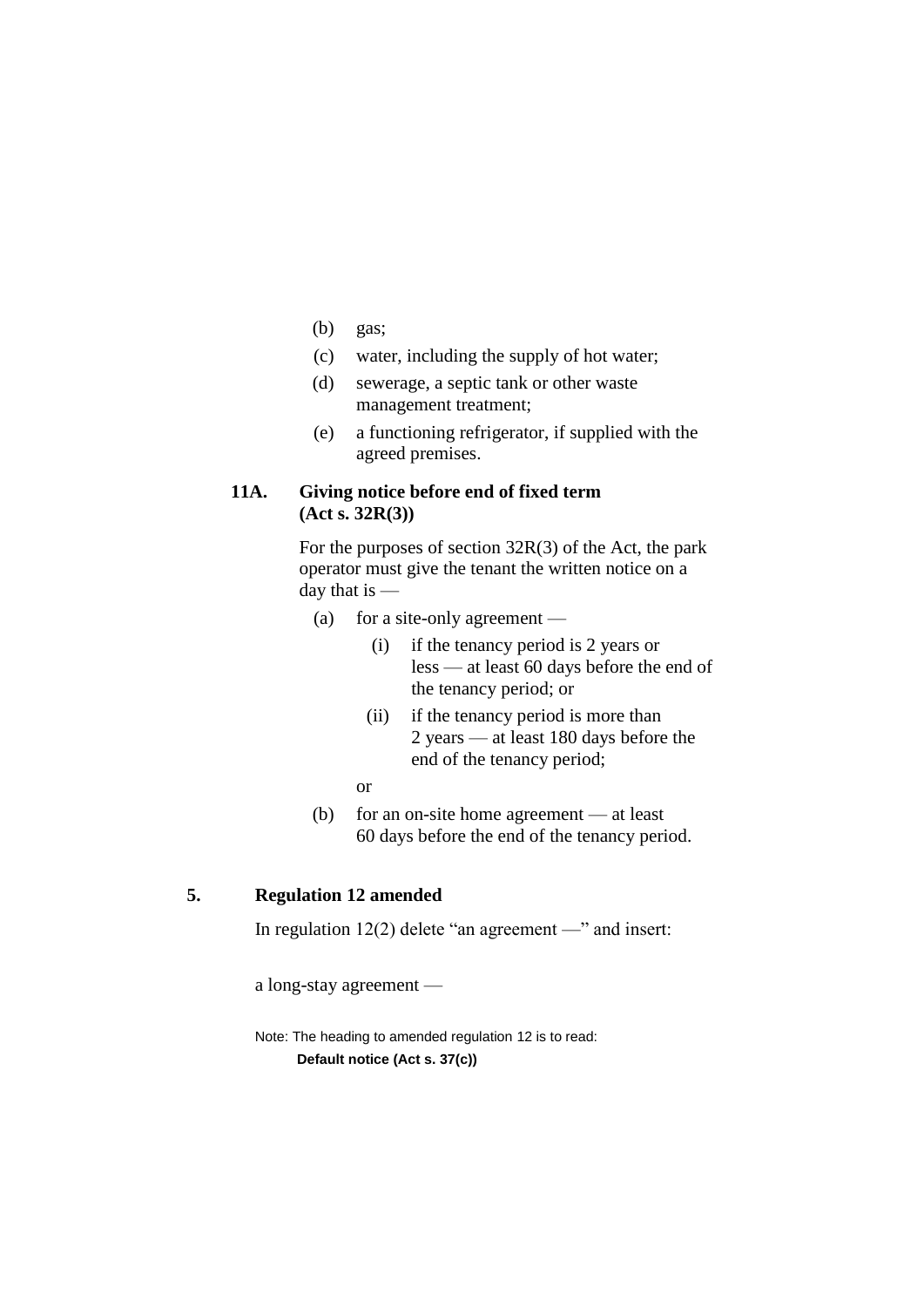## **6. Regulation 13 replaced**

Delete regulation 13 and insert:

## **13. Notice of termination (Act s. 38(2))**

For the purposes of section 38(2) of the Act, a notice given under section 45A(1) of the Act must be in the form set out in Schedule 10.

## **7. Regulation 14 replaced**

Delete regulation 14 and insert:

## **13B. Prescribed goods (Act s. 47A(b))**

For the purposes of section 47A(b) of the Act, a caravan in relation to which a notice has been given under the *Caravan Parks and Camping Grounds Regulations 1997* Part 6 is a prescribed good.

## **14. Notice to former tenant about abandoned goods (Act s. 48(4)(b)(i))**

For the purposes of section  $48(4)(b)(i)$  of the Act, a notice or a summary of a notice to a former tenant about abandoned goods stored by a park operator must be published in a newspaper circulating generally in the State.

## **14A. Matters that must be included in park rules (Act s. 54B(1)(a))**

- (1) For the purposes of section  $54B(1)(a)$  of the Act, park rules for a residential park must provide for the following matters —
	- (a) restrictions on the making of noise;
	- (b) the parking of motor vehicles;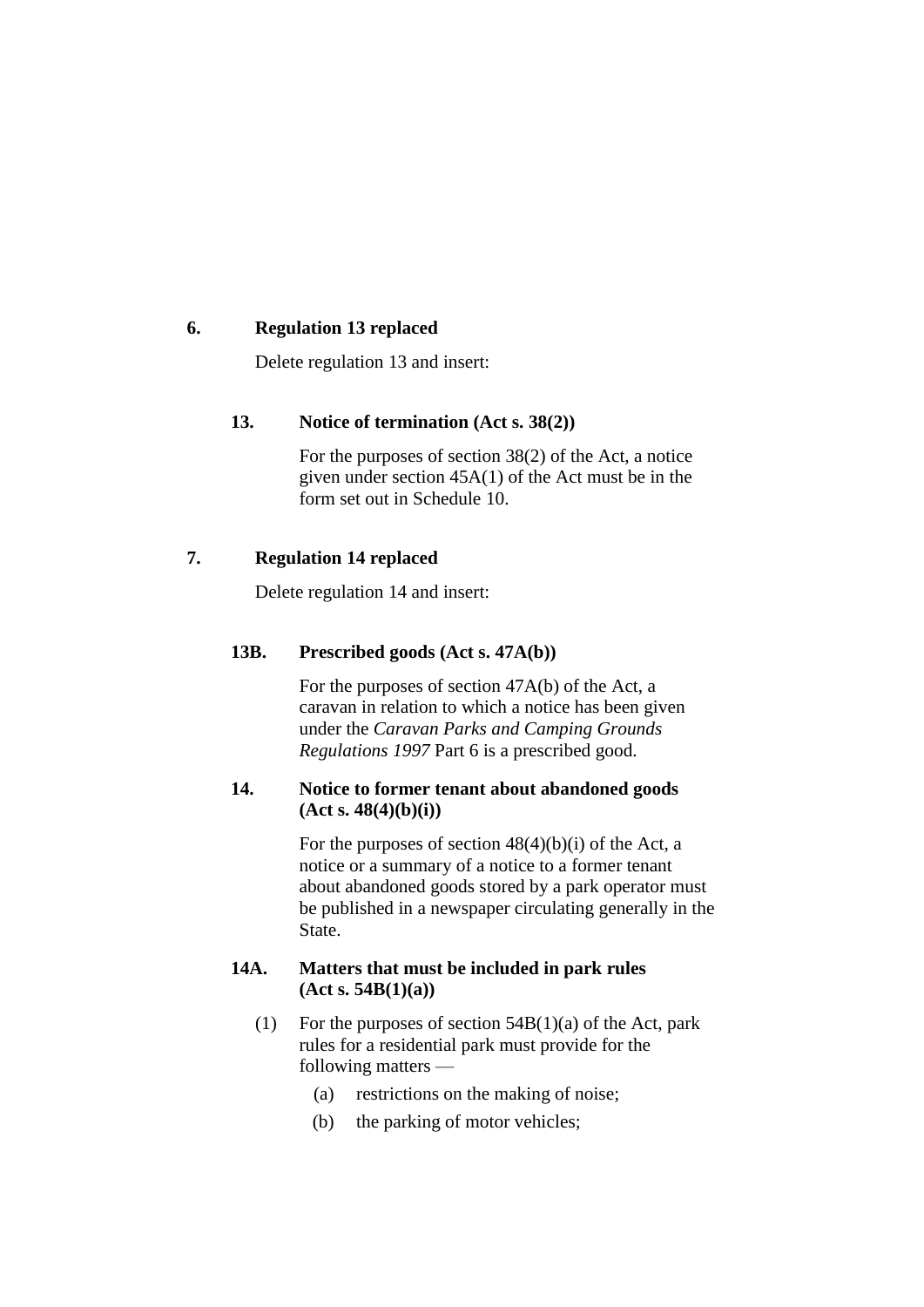- (c) the conduct and supervision of children;
- (d) the use and operation of common facilities;
- (e) the storage of goods by tenants outside agreed premises;
- (f) the residential park's office hours;
- (g) the cleaning of gutters;
- (h) tree maintenance;
- (i) emergency procedures;
- (j) the keeping of pets.

Penalty for this subregulation: a fine of \$5 000.

- (2) Despite subregulation (1), park rules are not required to provide for a matter set out in that subregulation if —
	- (a) scheme by-laws as defined in the *Strata Titles Act 1985* section 3(1) provide for the matter in relation to the tenants of the residential park; or
	- (b) scheme by-laws as defined in the *Community Titles Act 2018* section 3(1) provide for the matter in relation to the tenants of the residential park.

## **14B. Making or altering park rules (Act s. 54C(2))**

- (1) If a park operator intends to make or alter the park rules for the residential park, the park operator must first give each tenant written notice (the *first notice*) in the approved form of the proposal (the *rule proposal*) to make or alter the park rules.
- (2) A tenant may give the park operator written comments in relation to the rule proposal within 14 days (the *feedback period*) after the day on which the first notice is given.
- (3) The park operator must consider any written comments given under subregulation (2) within 28 days (the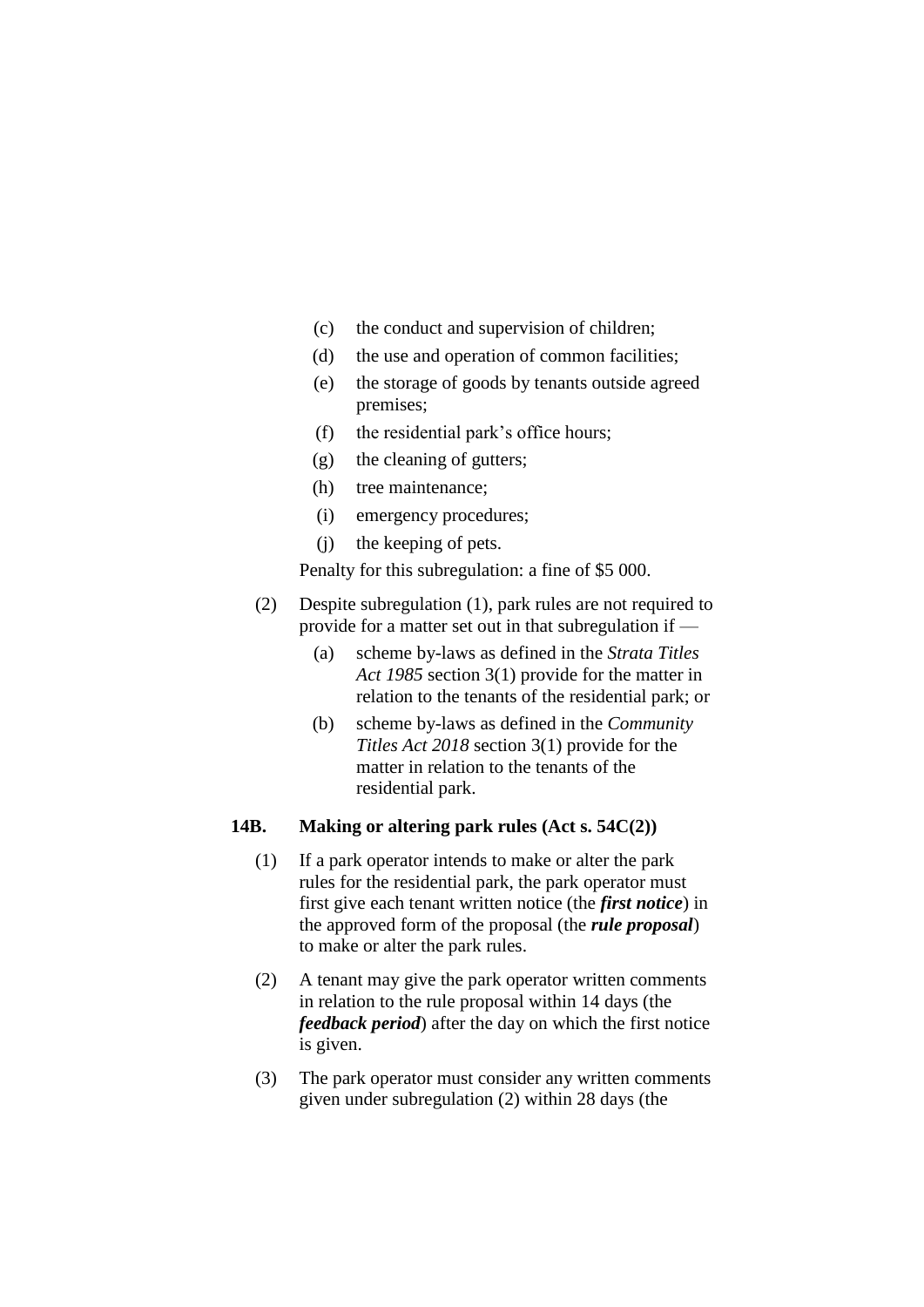*consultation period*) after the end of the feedback period.

- (4) If tenants from at least 10% of the long-stay sites object to the rule proposal or part of the rule proposal during the feedback period, the park operator must consult with those tenants and the park liaison committee (if any) during the consultation period as to whether changes should be made to the rule proposal.
- (5) As soon as practicable after the consultation period ends, the park operator must give each tenant written notice (the *final notice*) of —
	- (a) the final version of the rule proposal; or
	- (b) the park operator's decision not to proceed with the rule proposal.
- (6) If a final notice is given under subregulation  $(5)(a)$ , the rule proposal takes effect at the end of the period of 7 days after the final notice is given.
- (7) If the making or altering of a park rule is required under another written law —
	- (a) subregulations (1) to (6) do not apply; and
	- (b) the park operator must give written notice in the approved form to each tenant at least 7 days before the day on which the rule proposal is to take effect.

## **14C. Selling agency agreement requirements (Act s. 57(1)(b))**

For the purposes of section  $57(1)(b)$  of the Act, a selling agency agreement must include the following —

- (a) details of the relocatable home (including the location and, if known, the make and model number of the relocatable home);
- (b) details of the residential park;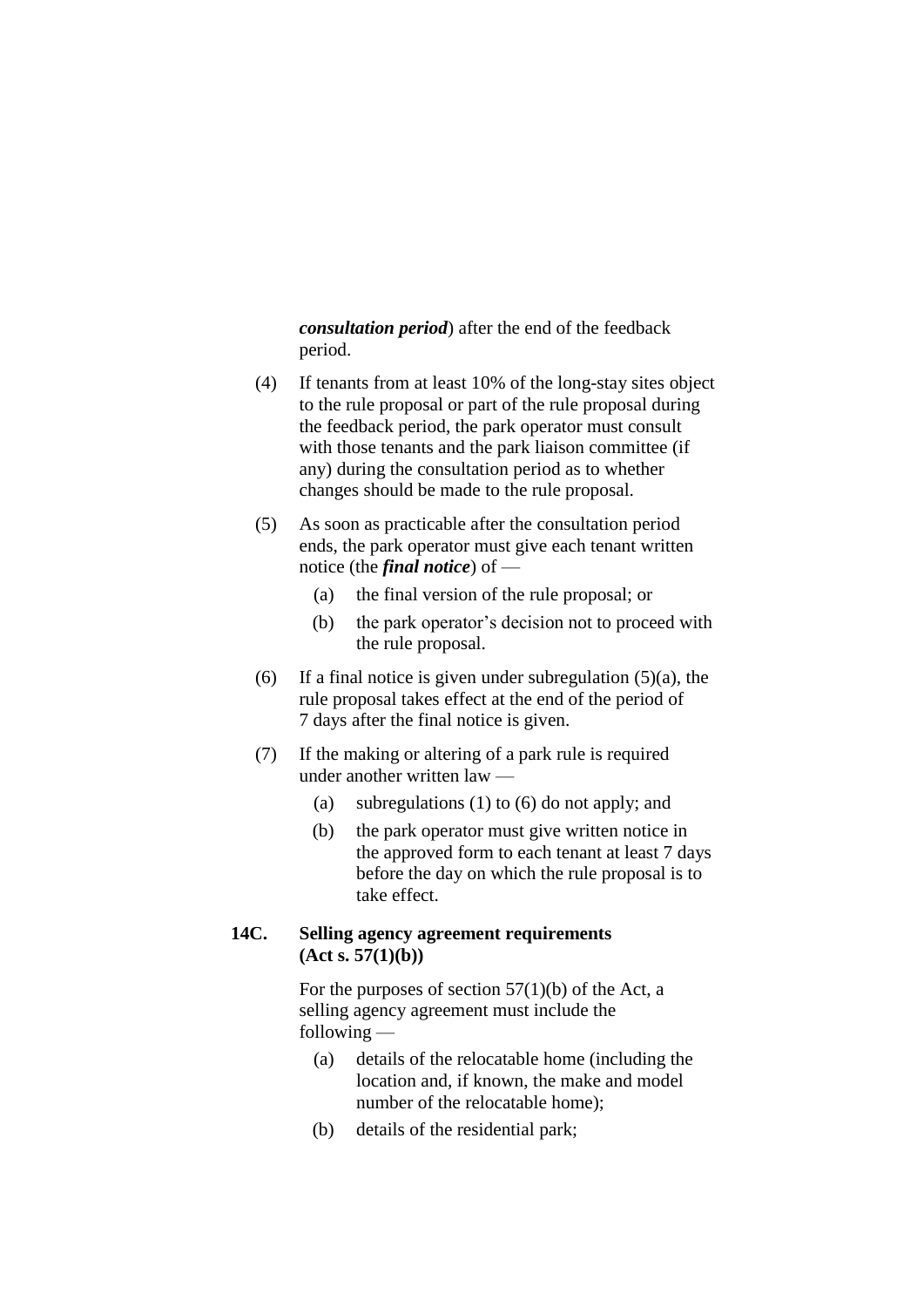- (c) the time period during which the selling agency agreement applies;
- (d) the services that are to be provided by the selling agent;
- (e) details of any sale commission, amount for incidental expenses or other valuable consideration to be provided by the tenant under the selling agency agreement, including how amounts are to be calculated and paid.

## **14D. Voting to form park liaison committee (Act s. 59(1A))**

- (1) For the purposes of section 59(1A) of the Act, the manner in which a vote under section 59(1)(b) of the Act must be held is —
	- (a) at a meeting in accordance with subregulation (2); or
	- (b) by way of written ballot in accordance with subregulation (3).
- (2) If a vote is to be taken at a meeting
	- (a) the park operator must give each tenant written notice of the meeting at least 14 days before the meeting is to be held; and
	- (b) a tenant may cast a vote in person or by duly appointed proxy; and
	- (c) for tenants who cast a vote in person the vote must be conducted by a show of hands of those present and entitled under subregulation (4) to vote; and
	- (d) for tenants who cast a vote by  $proxy$ 
		- (i) the tenant must notify the park operator before the meeting of their intention to vote by proxy; and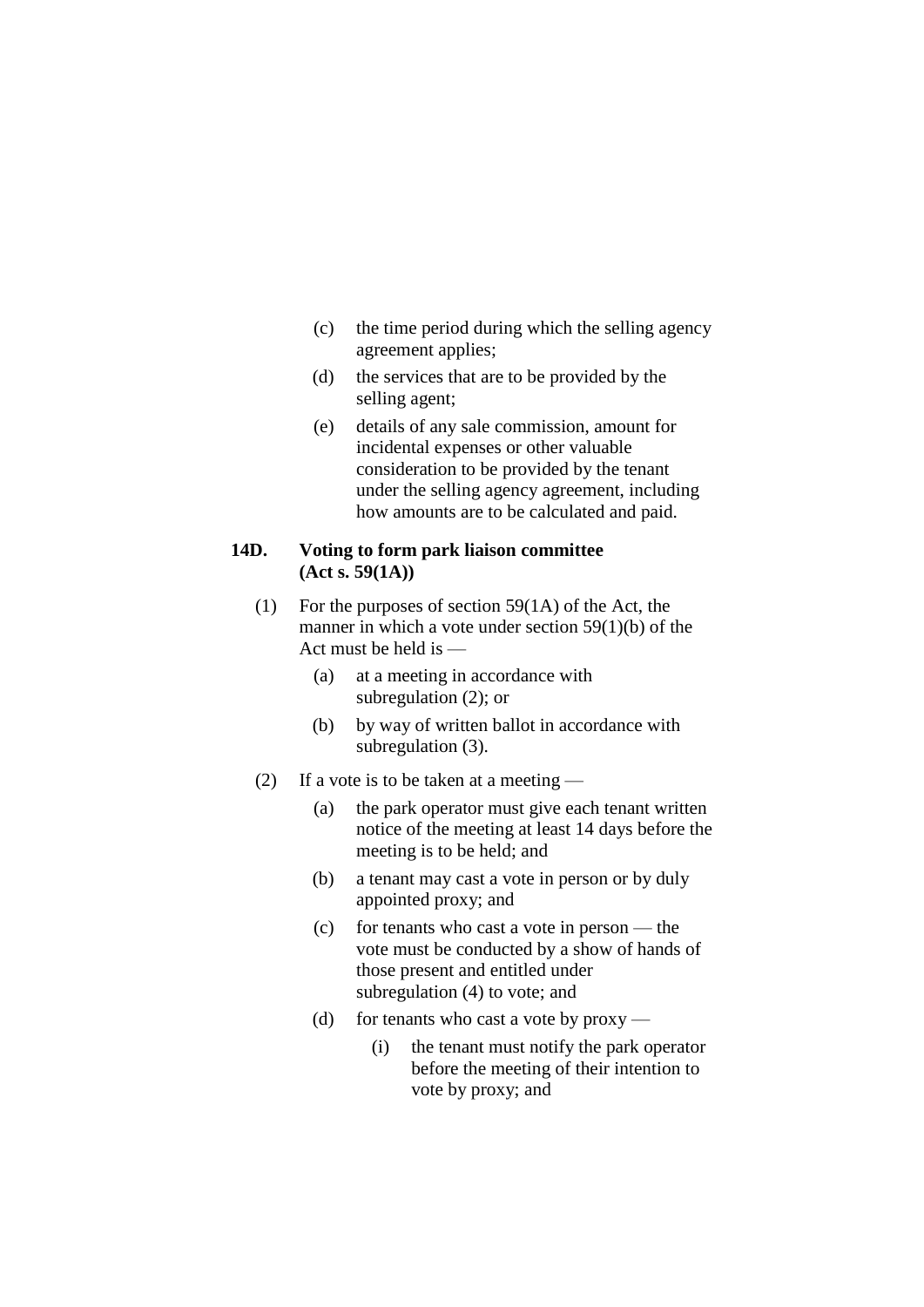- (ii) the proxy may cast a vote on behalf of the tenant by indicating their vote to the park operator.
- (3) If a vote is to be taken by way of written ballot, the park operator must —
	- (a) distribute 1 ballot paper to each long-stay site; and
	- (b) include the following information with the ballot paper —
		- (i) the purpose of the ballot;
		- (ii) the closing date for the ballot, which must be at least 7 days after the day on which the ballot paper was distributed;
		- (iii) details on how to return the completed ballot paper.
- (4) One tenant per long-stay site is entitled to cast a vote.
- (5) The park operator must hold a vote under section 59(1)(b) of the Act —
	- (a) at least once every 5 years but not more frequently than once every 12 months; and
	- (b) subject to paragraph (a), if a request is made by tenants from at least 30% of the long-stay sites.

## **14E. Members of park liaison committee (Act s. 60(3))**

- (1) For the purposes of section  $60(3)$  of the Act, the manner in which the park liaison committee members that represent tenants must be chosen is as follows —
	- (a) the park operator must give each tenant written notice about the following —
		- (i) that they may nominate themselves or another tenant to be a member of the park liaison committee;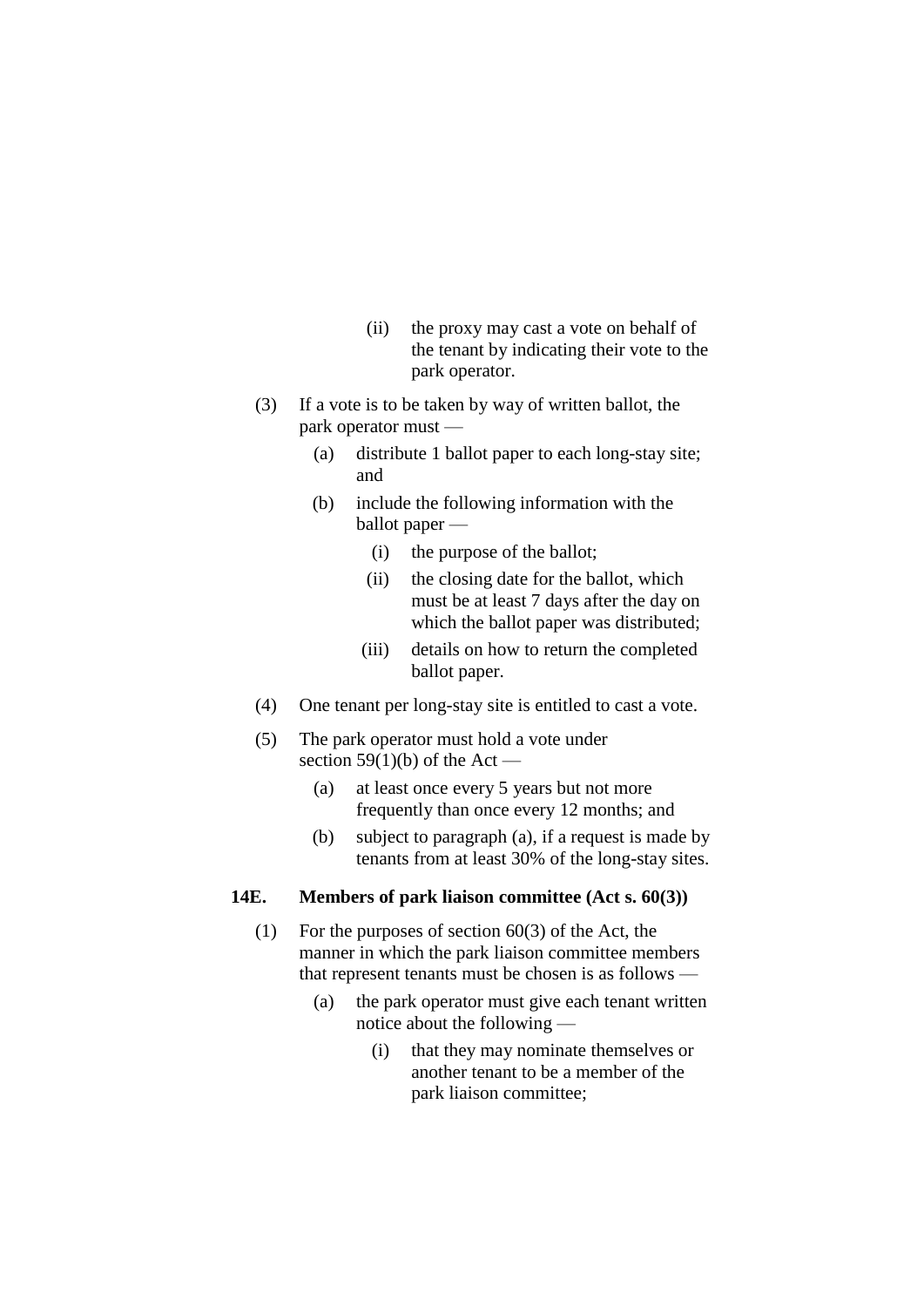- (ii) the date by which such a nomination must be received, which must be at least 7 days after the day on which the notice is given;
- (b) for a residential park with 100 or fewer long-stay sites —
	- (i) if there are 5 or fewer nominees, those nominees are taken to be elected as members; and
	- (ii) if there are 6 or more nominees, the 5 nominees receiving the highest number of votes at the meeting referred to in subregulation (2) are elected as members;
- (c) for a residential park with more than 100 long-stay sites —
	- (i) if there are 8 or fewer nominees, those nominees are taken to be elected as members; and
	- (ii) if there are 9 or more nominees, the 8 nominees receiving the highest number of votes at the meeting referred to in subregulation (2) are elected as members.
- (2) A vote that is held for the purposes of subregulation (1) or (4) must be held as follows —
	- (a) the vote must be conducted at a meeting to which all tenants have been invited by the park operator;
	- (b) the park operator must give at least 7 days' written notice of the meeting to each tenant;
	- (c) one tenant per long-stay site is entitled to cast a vote;
	- (d) the vote must be conducted by a show of hands of those entitled to vote, unless a secret ballot is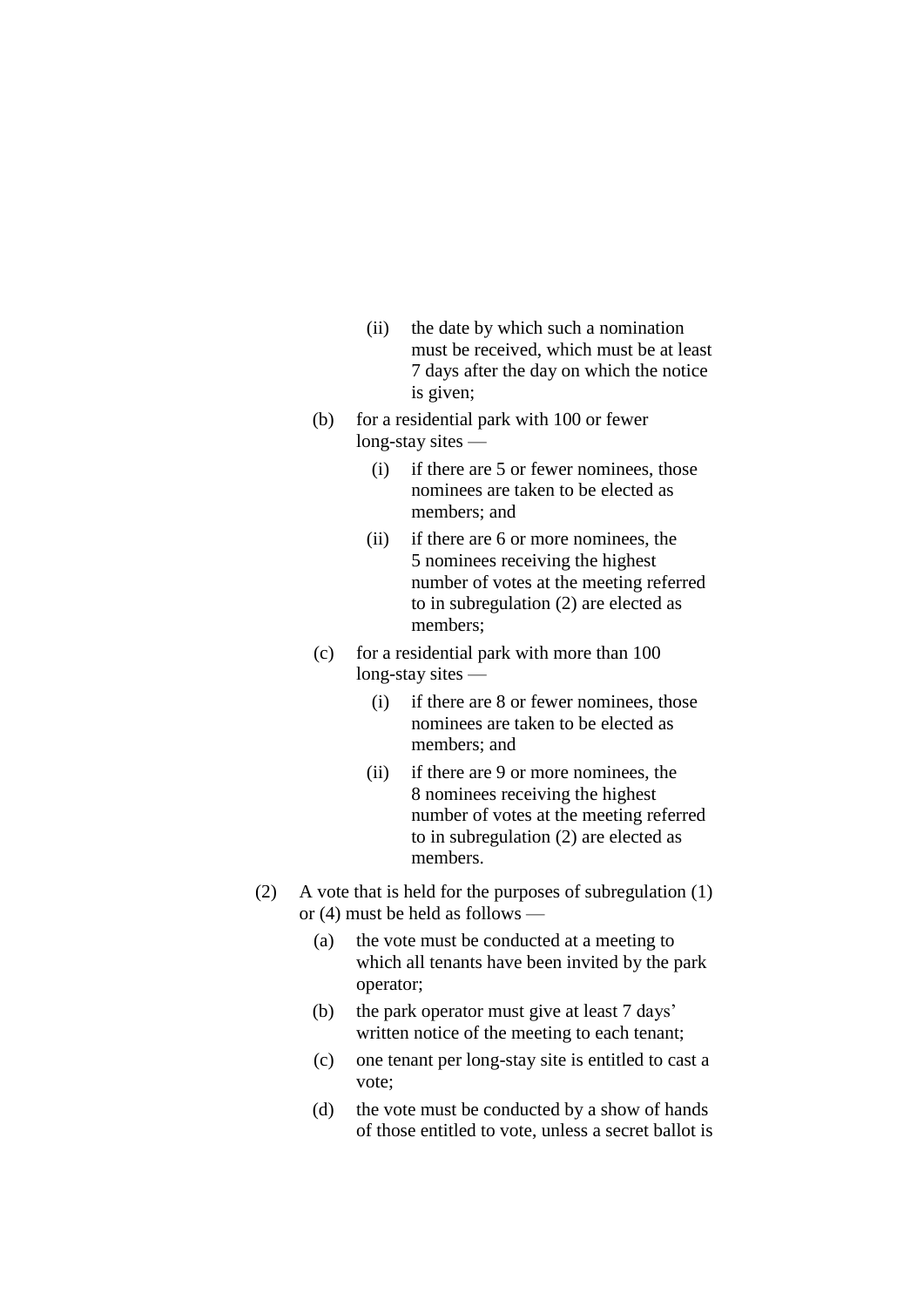agreed to by a majority of the tenants present at the meeting;

- (e) if 2 or more nominees receive an equal number of votes in relation to a vacancy —
	- (i) another vote may be held for the nominees with the equal number of votes; and
	- (ii) if the number of votes is still equal, a member may be elected by random draw from the nominees with the equal number of votes;
- (f) in the event of a secret ballot, the park operator must keep the ballots for 14 days after the vote is held.
- (3) A member holds office for a term not exceeding 2 years but is eligible for re-election.
- (4) A member may be removed from office, at any time, by a vote that is held in accordance with subregulation  $(2)$ .
- (5) A person ceases to be a member of the committee if  $-$ 
	- (a) the person's term as a member ends; or
	- (b) the person resigns; or
	- (c) the person is removed under subregulation (4); or
	- (d) the person ceases to be a tenant of the residential park; or
	- (e) the person dies.
- (6) If a person is removed under subregulation (4) or ceases to be a member under subregulation (5), subregulations  $(1)(a)$  and  $(2)$  apply in relation to filling that vacancy.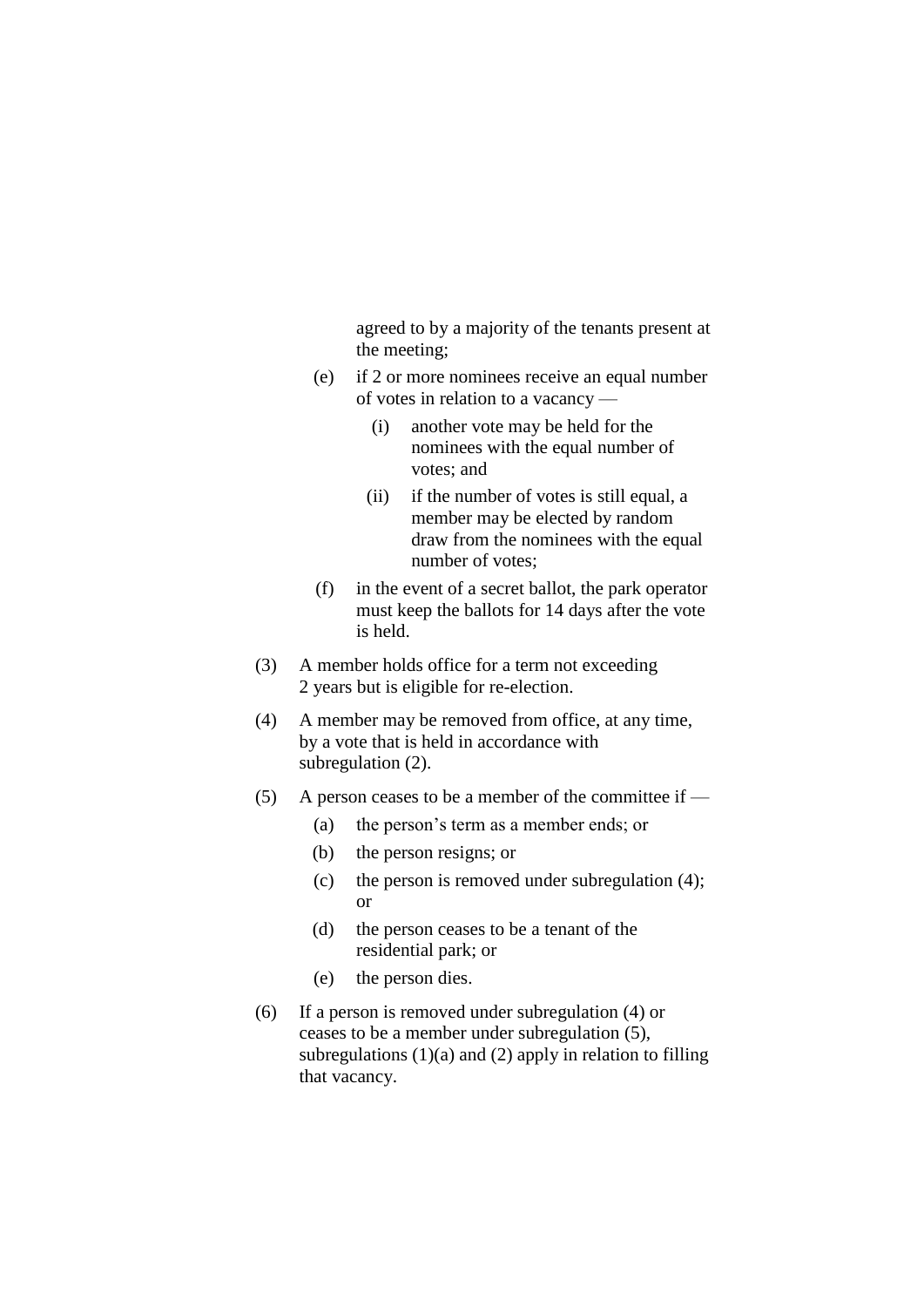#### **8. Regulation 16 amended**

In regulation 16 delete "his or her" and insert:

the tenant's

Note: The heading to amended regulation 16 is to read: **Prescribed matters relating to compensation determination (Act s. 65(2)(e))**

## **9. Regulation 16A inserted**

After regulation 16 insert:

## **16A. Service by electronic means (Act s. 91(1)(c))**

For the purposes of section  $91(1)(c)$  of the Act, a document may be sent by email to the email address provided by the person.

## **10. Regulation 17 amended**

(1) In regulation  $17(2)$  delete "section  $92(a)$ " and insert:

section  $102(1)(a)$ 

- (2) In regulation 17(3):
	- (a) delete "section 92(b)" and insert:

section  $102(1)(b)$ 

(b) delete "Fund" and insert:

Account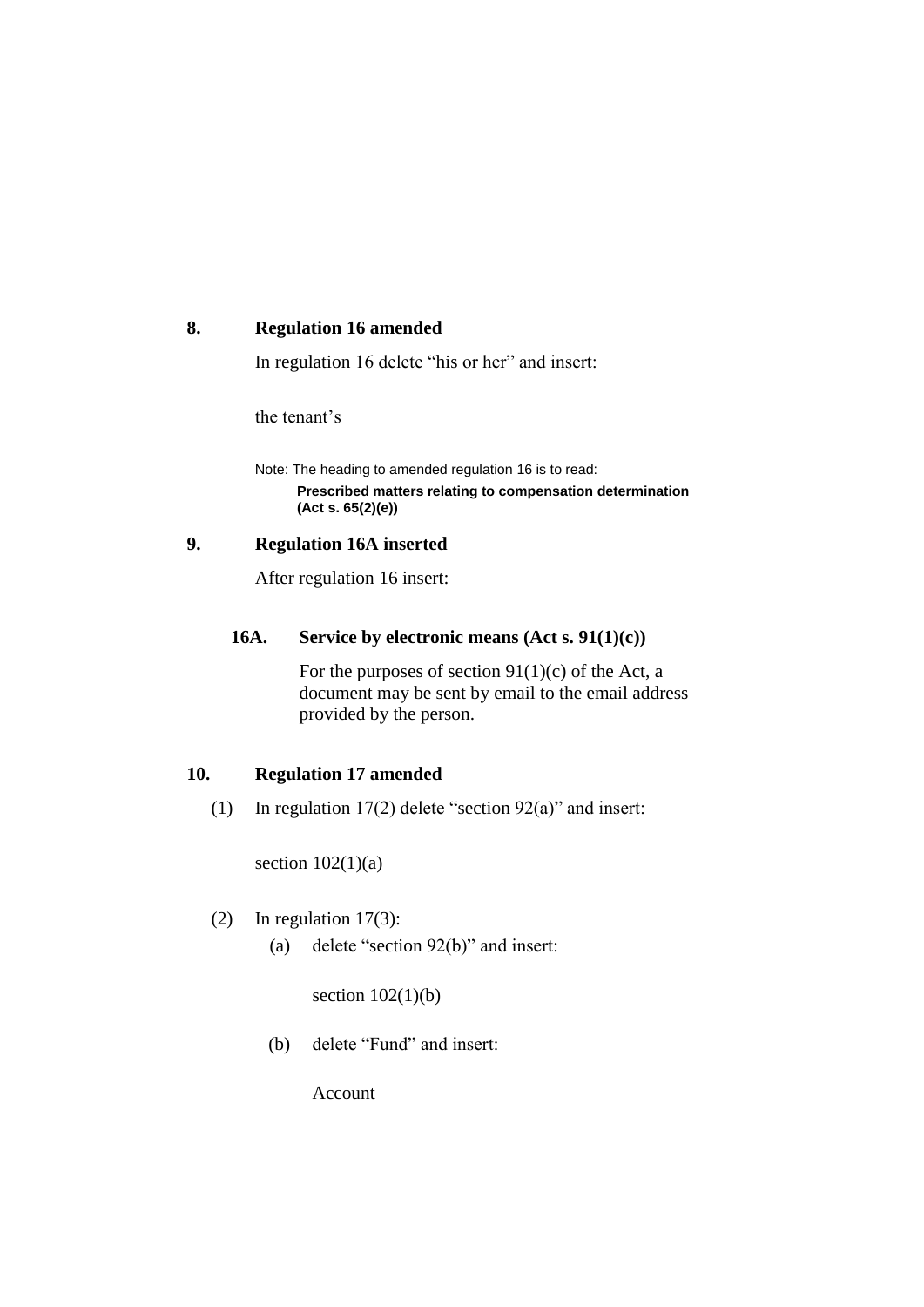(3) In regulation 17(4) delete "section 92(c)" and insert:

section  $102(1)(c)$ 

Note: The heading to amended regulation 17 is to read: **Interest on security bond amount paid into ADI account (Act s. 102)**

#### **11. Regulation 18 amended**

- (1) In regulation 18(1):
	- (a) delete "sections  $92(e)$  and  $94(c)$ " and insert:

section 94(c)

(b) delete "a bond holder" and insert:

the bond administrator

- (2) In regulation 18(2):
	- (a) in paragraph (a) delete "Commissioner" and insert:

bond administrator

(b) in paragraph (a) before "agreement" insert:

long-stay

(c) delete "holder" and insert:

administrator

Note: The heading to amended regulation 18 is to read: **Disposal of security bond amounts: general (Act s. 94(c))**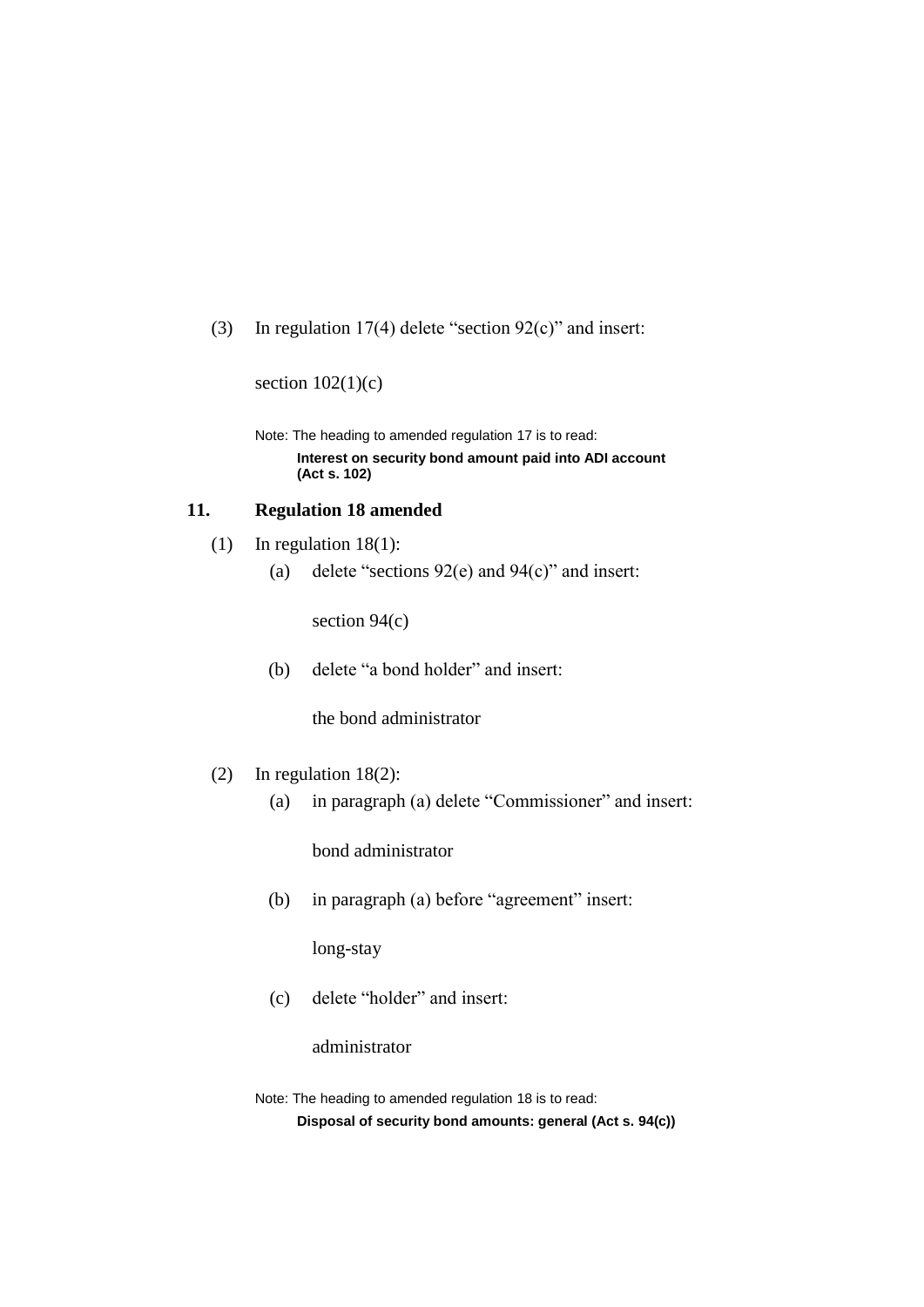## **12. Regulation 19 amended**

- (1) In regulation 19(1) delete the definition of *DOTAG*.
- (2) Delete regulation 19(2) and insert:
	- (2) Subregulations (3) to (6) apply if the bond administrator —
		- (a) has reason to believe that 6 months have elapsed since the termination of a long-stay agreement; and
		- (b) a security bond amount held in respect of that long-stay agreement has not been paid out in accordance with regulation 18.
- (3) In regulation 19(3):
	- (a) delete "holder"  $(1<sup>st</sup>$  occurrence) and insert:

administrator

(b) in paragraph (a) delete "holder" and insert:

administrator

(c) in paragraph (a) before "agreement" insert:

long-stay

(d) in paragraph (a) delete "holder; and" and insert:

administrator; and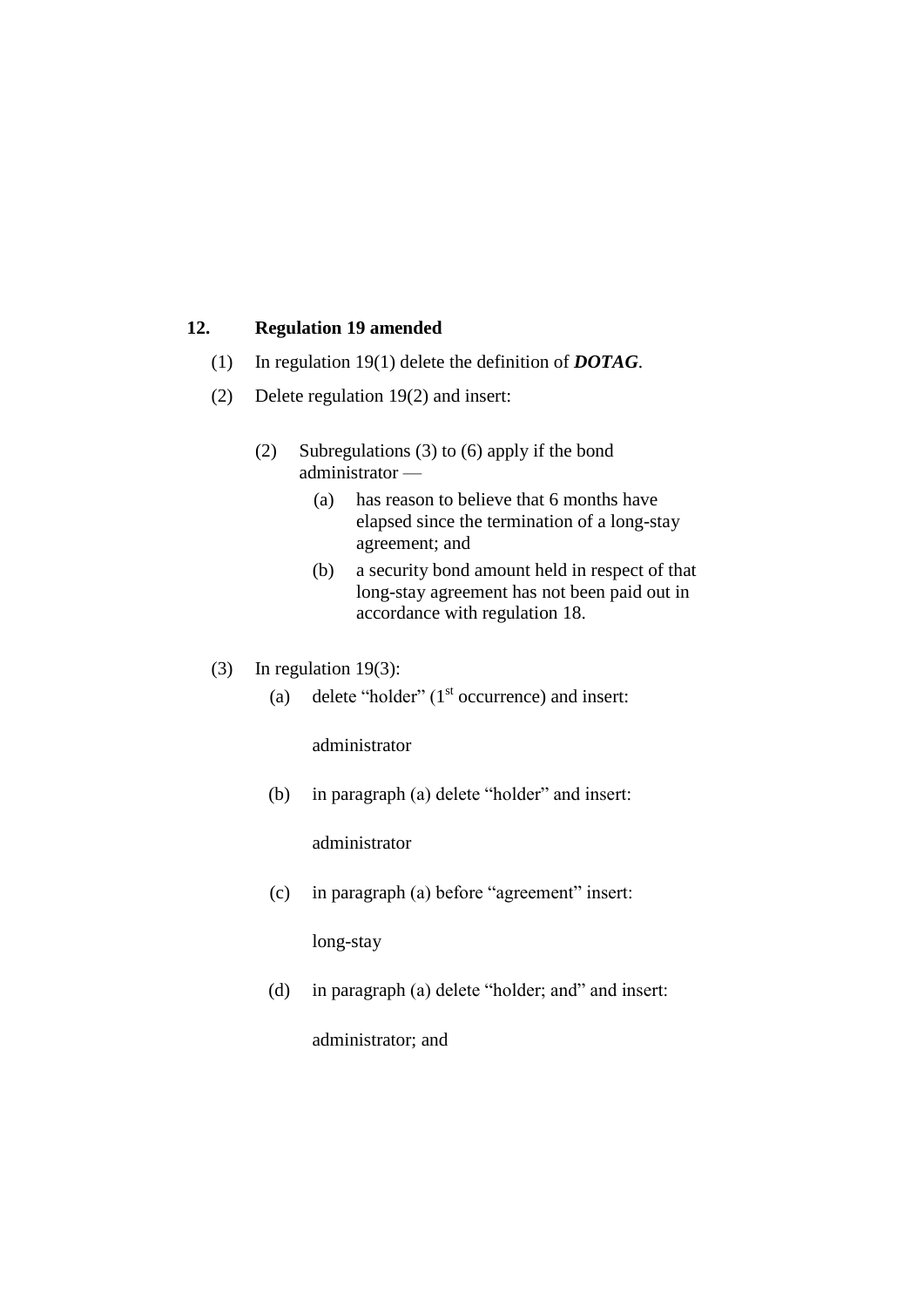(e) in paragraph (c) delete "holder" and insert:

administrator

- (4) In regulation 19(4):
	- (a) delete "holder," and insert:

administrator,

(b) delete "holder" and insert:

administrator

- (5) Delete regulation 19(6) and insert:
	- (6) Regulation 18(2) and (3) apply to a security bond amount while it is in the Unclaimed Security Bond Account.
- (6) In regulation 19(7):
	- (a) delete "chief executive officer of DOTAG" and insert:

bond administrator

(b) delete "Residential Accommodation Fund" and insert:

Rental Accommodation Account

Note: The heading to amended regulation 19 is to read: **Disposal of unclaimed security bond amounts (Act s. 94(c))**

## **13. Regulations 20 and 21 deleted**

Delete regulations 20 and 21.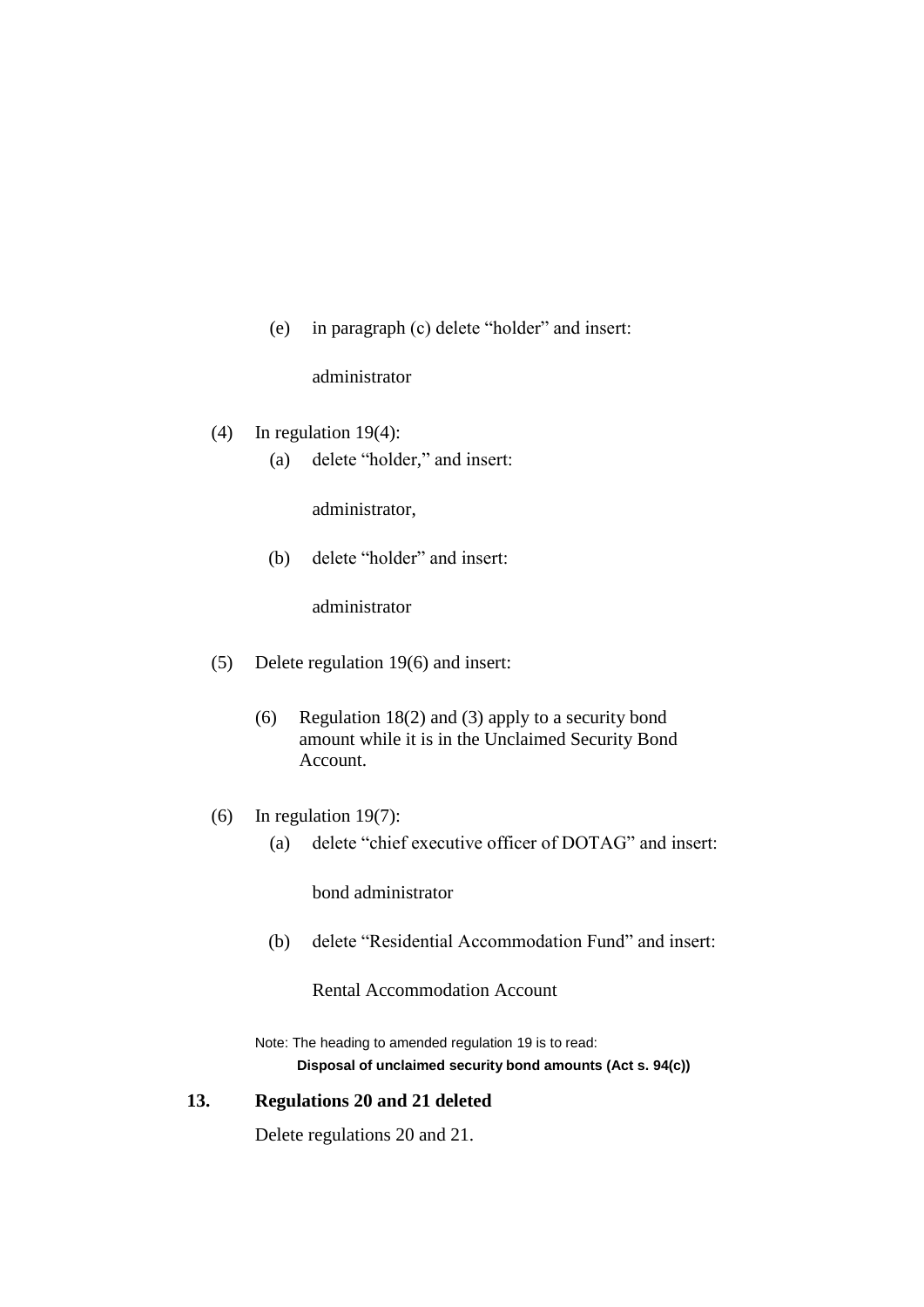#### **14. Regulations 23 to 28 inserted**

After regulation 22 insert:

## **23. Prescribed offences and modified penalties**

- (1) The offences specified in Schedule 11 are offences for which an infringement notice may be issued under the *Criminal Procedure Act 2004* Part 2.
- (2) The modified penalty specified opposite an offence in Schedule 11 is the modified penalty for that offence for the purposes of the *Criminal Procedure Act 2004* section 5(3).

## **24. Authorised officers and approved officers**

- (1) The Commissioner may, in writing, appoint persons or classes of persons to be authorised officers or approved officers for the purposes of the *Criminal Procedure Act 2004* Part 2.
- (2) The Commissioner must issue to each authorised officer a certificate, badge or identity card identifying the officer as a person authorised to issue infringement notices.

## **25. Forms**

For the purposes of the *Criminal Procedure Act 2004* Part  $2-$ 

- (a) Schedule 12 Form 1 is the prescribed form for an infringement notice; and
- (b) Schedule 12 Form 2 is the prescribed form for the withdrawal of an infringement notice.
- **26. Transitional provision for giving notices before end of fixed term (Act s. 32R(3))**
	- $(1)$  In this regulation —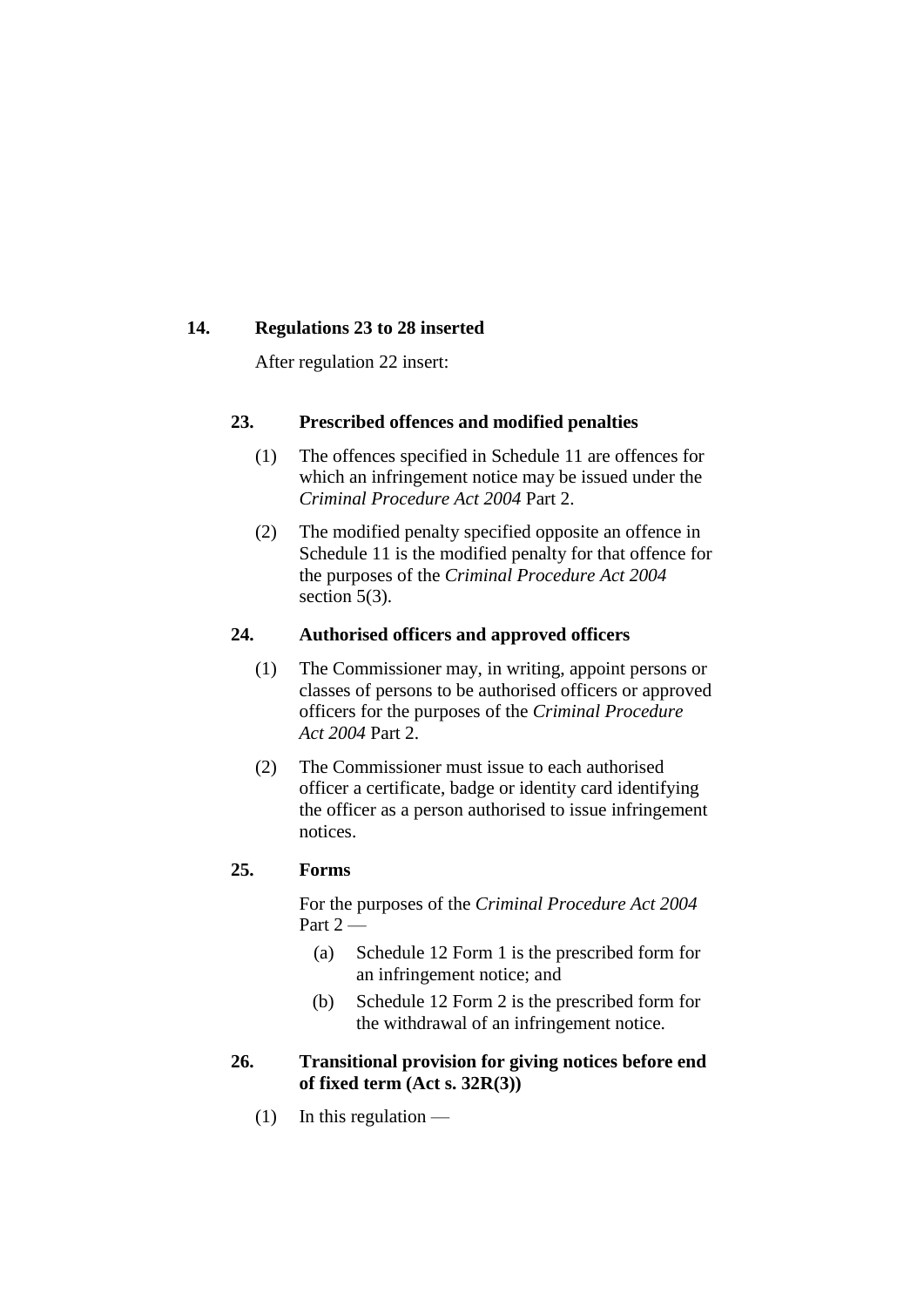*commencement day* means the day on which the *Residential Parks (Long-stay Tenants) Amendment Act 2020* section 31 comes into operation;

*relevant period* means —

- (a) in the case of a site-only agreement
	- (i) if the tenancy period is 2 years or less — 60 days before the end of the tenancy period; or
	- (ii) if the tenancy period is more than 2 years — 180 days before the end of the tenancy period;
- (b) in the case of an on-site home agreement 60 days before the end of the tenancy period.
- (2) This regulation applies if
	- (a) a fixed term long-stay agreement is in force immediately before commencement day; and
	- (b) the commencement day is during the relevant period.
- (3) A park operator is taken to have complied with section 32R(3) of the Act if the park operator gives the tenant the written notice as soon as practicable after commencement day.
- **27. Transitional provision for security bond amounts held by authorised deposit-taking institutions (Act s. 102(1)(e))**
	- $(1)$  In this regulation —

*authorised deposit-taking institution* has the meaning given in section 99 of the Act.

(2) For the purposes of section  $102(1)(e)$  of the Act, a security bond amount held in an ADI account under section 101(1) of the Act must be paid out in accordance with regulations 18 and 19(2) to (6).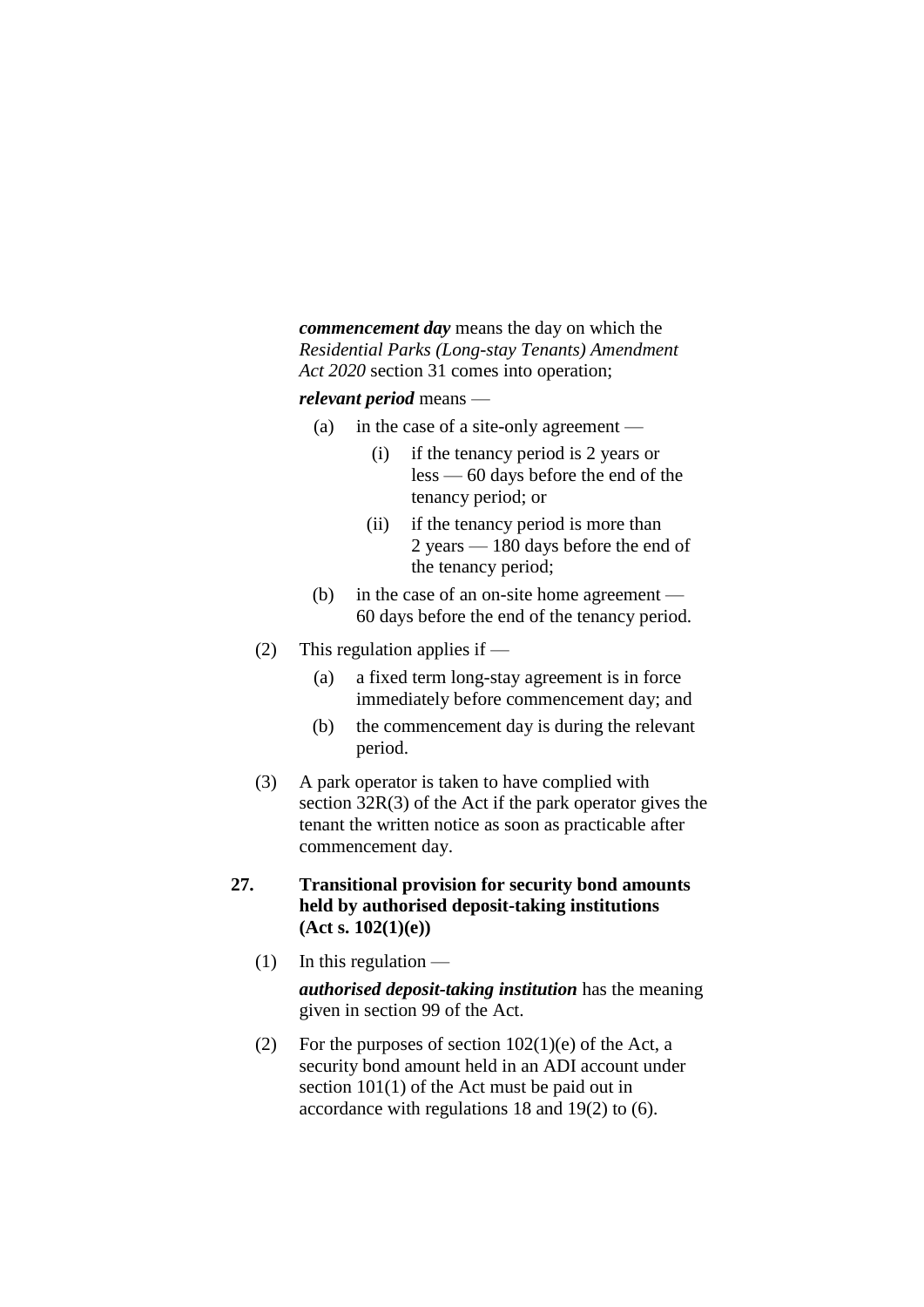(3) For the purposes of subregulation (2), regulations 18 and 19(2) to (4) apply as if a reference to the bond administrator were a reference to the authorised deposit-taking institution.

## **28. Transitional provision for existing park rules (Act s. 116)**

 $(1)$  In this regulation —

*commencement day* means the day on which the *Residential Parks (Long-stay Tenants) Amendment Act 2020* section 53 comes into operation;

*existing park rules* means park rules in force immediately before commencement day.

(2) Sections 54A(2), 54B and  $63B(2)(d)$  of the Act apply to existing park rules on and from the day that is 12 months after commencement day.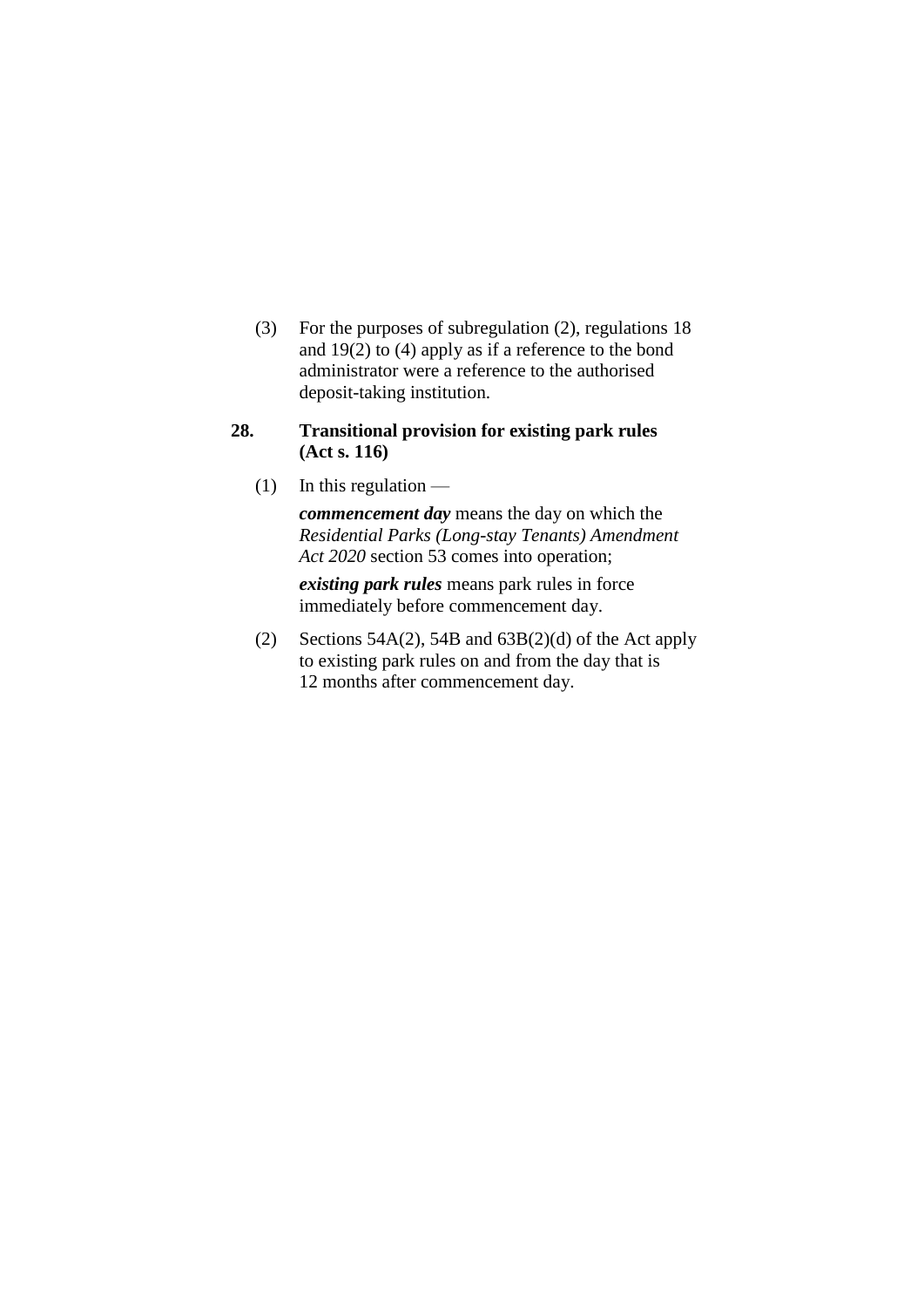## **15. Schedules 1 to 4 replaced**

Delete Schedules 1 to 4 and insert:

## **Schedule 1 — Standard-form site-only agreement**

 $[r. 5(a)]$ 

| $[1 \cdot \cup (u)]$                                                                                                                                                                                                                                                   |
|------------------------------------------------------------------------------------------------------------------------------------------------------------------------------------------------------------------------------------------------------------------------|
| <b>IMPORTANT INFORMATION FOR TENANTS</b>                                                                                                                                                                                                                               |
| This long-stay agreement is regulated by the Residential Parks (Long-stay<br>Tenants) Act 2006 (the Act).                                                                                                                                                              |
| This long-stay agreement is to lease a site in a residential park and gives<br>you rights to use shared premises in the park.                                                                                                                                          |
| You must also be provided with a copy of the information booklet on park<br>living approved by the Commissioner for Consumer Protection (the<br>information booklet). This information booklet sets out your rights and<br>responsibilities as a tenant under the Act. |
| This long-stay agreement may, in certain limited circumstances set out in<br>the Act, be terminated. The information booklet sets out further<br>information about termination.                                                                                        |
| If this long-stay agreement is for a fixed term, this long-stay agreement<br>may finish at the end of the term (with no extension).                                                                                                                                    |
| You may be required to remove the relocatable home at your cost when<br>this long-stay agreement ends. Further information can be found in the<br>information booklet.                                                                                                 |
| Before signing this long-stay agreement you should —                                                                                                                                                                                                                   |
| seek independent legal, financial or other advice; and                                                                                                                                                                                                                 |
| read the information booklet; and                                                                                                                                                                                                                                      |
| make sure that any non-standard terms are satisfactory and that you<br>understand how they affect you. (The non-standard terms are set out<br>in a separate part at the end of this long-stay agreement.)                                                              |
| References in this long-stay agreement to sections (for example, s. 32H)<br>are references to relevant sections of the Act.                                                                                                                                            |

## **TERMS**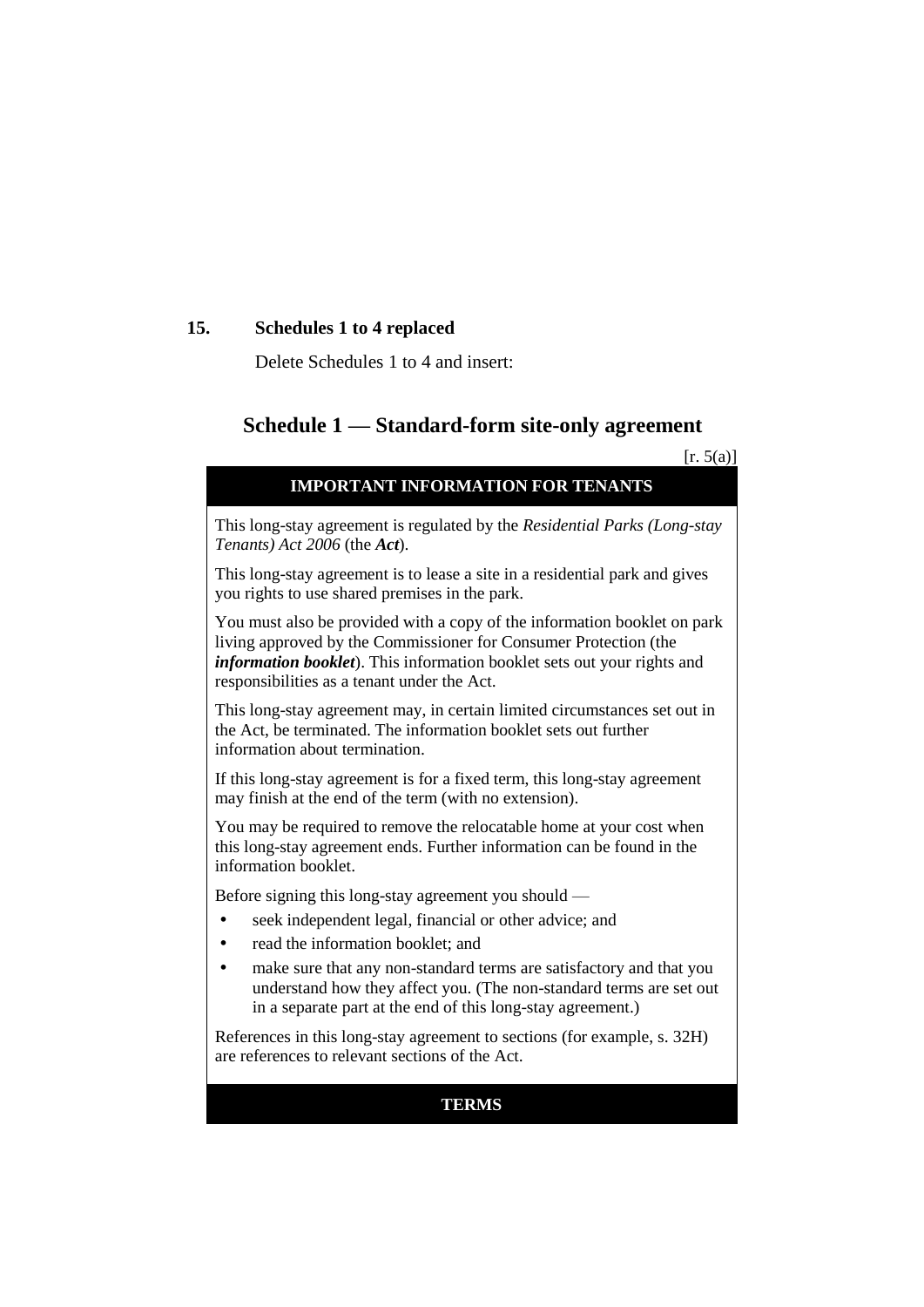#### **1. Definitions**

In this long-stay agreement —

*Act* means the *Residential Parks (Long-stay Tenants) Act 2006*;

*agreed premises* means the site, any structures on the site that the tenant is entitled to use or occupy under this long-stay agreement, and any fixtures, fittings or chattels that are provided under this long-stay agreement for the exclusive use of the tenant;

*park operator* means the party referred to in clause 4;

*Regulations* means the *Residential Parks (Long-stay Tenants) Regulations 2007*;

*relocatable home*, in relation to a site, means a vehicle, building, tent or other structure that is fitted or designed for use as a residence (whether or not it includes bathroom or toilet facilities) and that is or can be parked, assembled or erected on the site;

*residential park* or *park* means the residential park referred to in clause 3;

*shared premises*, in relation to the residential park, means —

- (a) the common areas, structures and amenities in the park that the park operator provides for the use of all tenants or makes accessible to all tenants; and
- (b) any fixtures, fittings or chattels in or on the common areas, structures or amenities;

*site* means the site referred to in clause 3;

*tenant* means a party referred to in clause 6;

*voluntary sharing arrangement* means an agreement under clause 13 that the tenant will pay —

- (a) rent on a deferred basis; or
- (b) a share of the sale price (either the total sale price or the capital gain) when the relocatable home is sold; or
- (c) an exit fee (either fixed or determined by formula) if the home is sold or removed from the site.

#### **2. Long-stay agreement**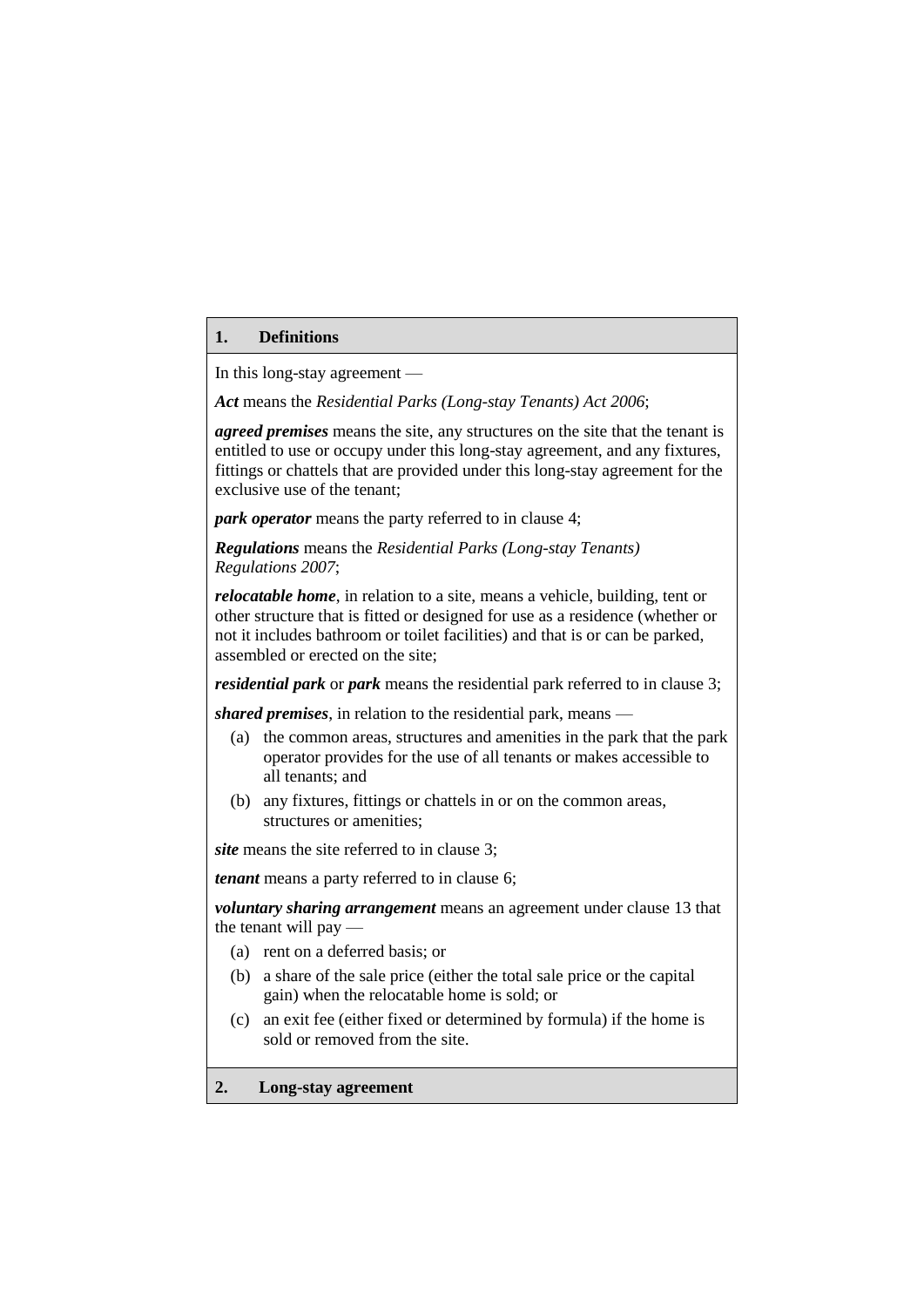| This long-stay agreement is made between the park operator and the<br>tenant/s. |                                                     |                                                                     |  |
|---------------------------------------------------------------------------------|-----------------------------------------------------|---------------------------------------------------------------------|--|
|                                                                                 | The park operator grants the tenant/s the right $-$ |                                                                     |  |
| (a)                                                                             | to occupy the site; and                             |                                                                     |  |
| (b)                                                                             |                                                     | to position a relocatable home on the site; and                     |  |
| (c)                                                                             |                                                     | to non-exclusive use of the shared premises.                        |  |
|                                                                                 |                                                     |                                                                     |  |
| 3.                                                                              |                                                     | <b>Residential park and site details</b>                            |  |
| Park                                                                            | Park name:                                          |                                                                     |  |
|                                                                                 | Park address:                                       |                                                                     |  |
|                                                                                 |                                                     |                                                                     |  |
| Site                                                                            | Site location (site number or other description):   |                                                                     |  |
|                                                                                 |                                                     |                                                                     |  |
|                                                                                 | Area of site:                                       |                                                                     |  |
|                                                                                 | Plan attached?<br>$\Box$ Yes<br>$\Box$ No           |                                                                     |  |
| 4.<br>Park operator's details                                                   |                                                     |                                                                     |  |
|                                                                                 | Park operator's name:                               |                                                                     |  |
| <b>Business address:</b>                                                        |                                                     |                                                                     |  |
|                                                                                 |                                                     |                                                                     |  |
| Phone:                                                                          |                                                     |                                                                     |  |
| Email address (if any):                                                         |                                                     |                                                                     |  |
|                                                                                 |                                                     | Does the park operator accept notices and other documents by email? |  |
| $\Box$ Yes<br>$\Box$ No                                                         |                                                     |                                                                     |  |
|                                                                                 | If park operator                                    | Nominated contact (name and position / title):                      |  |
| is a body                                                                       |                                                     |                                                                     |  |
| corporate                                                                       |                                                     |                                                                     |  |
|                                                                                 |                                                     | Business address (if different from above):                         |  |
|                                                                                 |                                                     |                                                                     |  |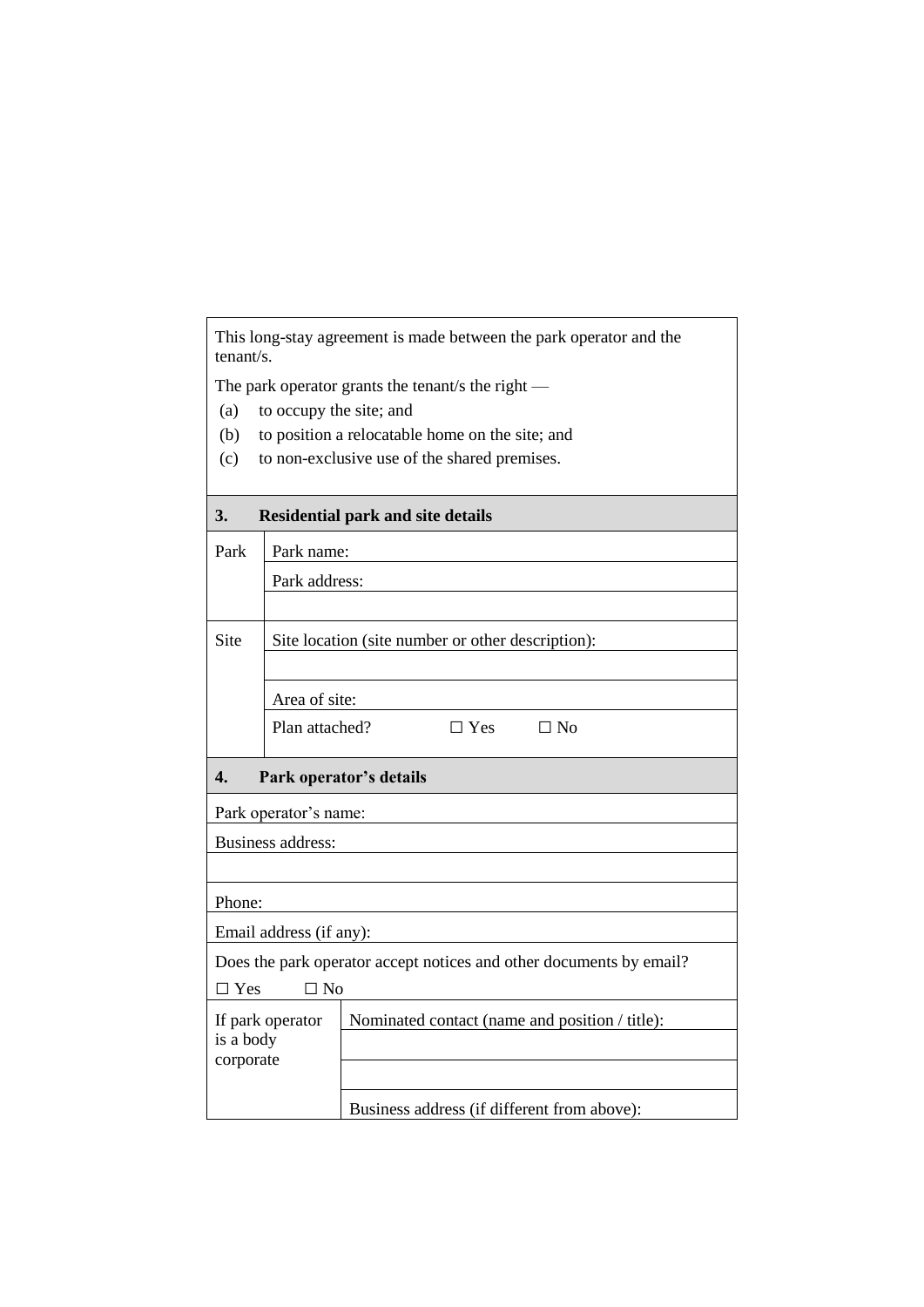|                             | Contact details (including out-of-hours):                            |
|-----------------------------|----------------------------------------------------------------------|
|                             |                                                                      |
|                             |                                                                      |
| 5.                          | Managing agent's details (if applicable)                             |
| Managing agent's name:      |                                                                      |
| Managing agent's address:   |                                                                      |
|                             |                                                                      |
| Phone:                      |                                                                      |
| Email (if any):             |                                                                      |
| $\Box$ Yes<br>$\Box$ No     | Does the managing agent accept notices and other documents by email? |
| 6.<br><b>Tenant details</b> |                                                                      |
| Tenant name (1):            |                                                                      |
|                             | Address for service of documents (if different from site address):   |
|                             |                                                                      |
|                             |                                                                      |
| Phone:                      |                                                                      |
|                             |                                                                      |
| Email (if any):             |                                                                      |
|                             | Does the tenant (1) accept notices and other documents by email?     |
| $\Box$ Yes<br>$\Box$ No     |                                                                      |
| Place of occupation:        |                                                                      |
| Address:                    |                                                                      |
|                             |                                                                      |
| Tenant name (2):            |                                                                      |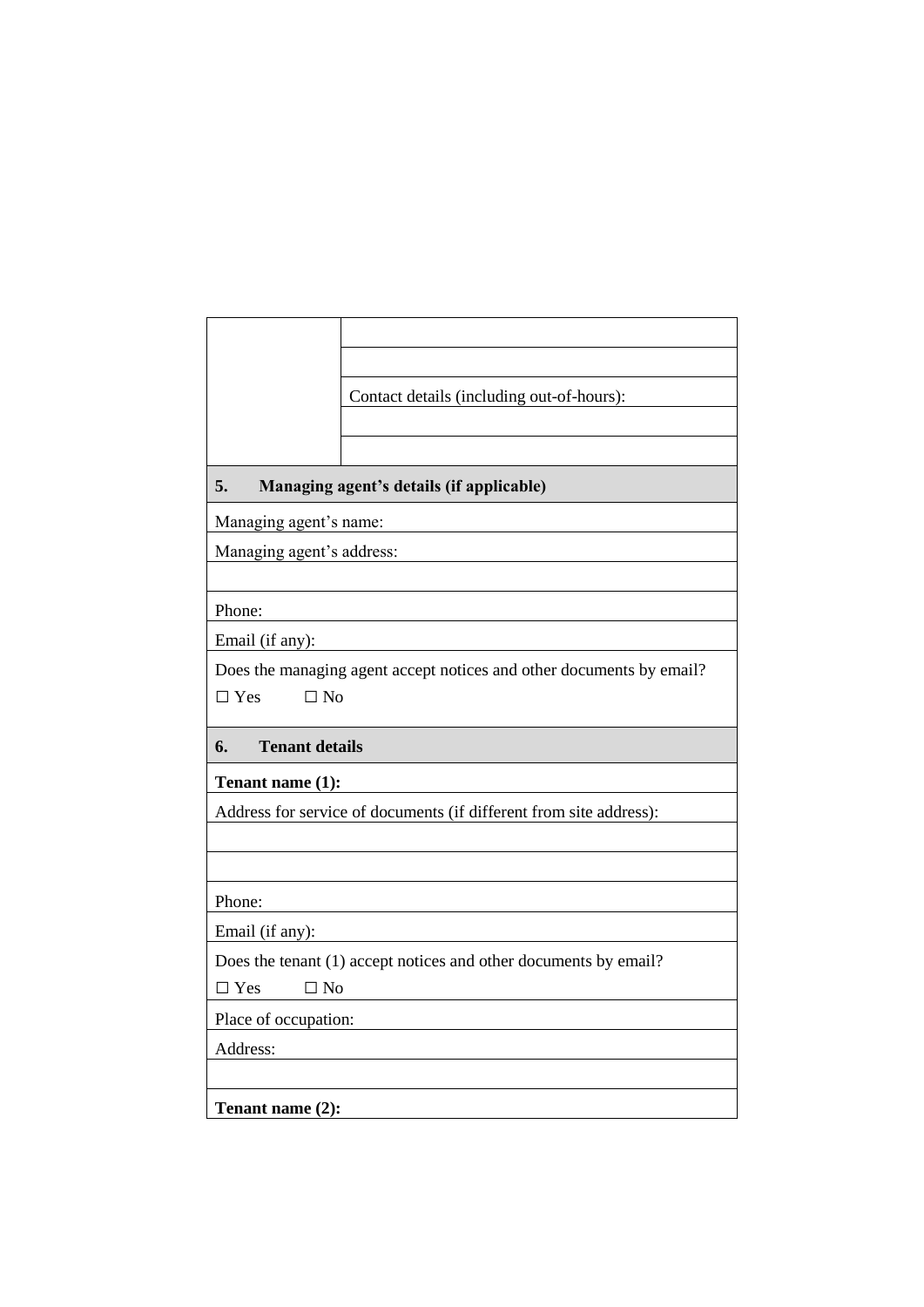Address for service of documents (if different from site address):

Phone:

Email (if any):

Does the tenant (2) accept notices and other documents by email?

 $\square$  Yes  $\square$  No

Place of occupation:

Address:

*Note: If there are additional tenants, insert details below.*

| 7.  | <b>Number of residents</b>                                                                                                                                                          |            |     |
|-----|-------------------------------------------------------------------------------------------------------------------------------------------------------------------------------------|------------|-----|
|     | (1) The maximum number of persons who may<br>use a relocatable home on the site as their<br>principal place of residence                                                            |            |     |
| (2) | The maximum number of additional persons<br>who may reside on a temporary basis in a<br>relocatable home on the site                                                                |            |     |
| (3) | Is the tenant required to pay a fee for persons<br>residing on a temporary basis in the agreed<br>premises (i.e. visitors' fees)?<br>(If yes, complete subclauses $(4)$ to $(6)$ .) | $\neg$ Yes | -No |
| (4) | When will visitors' fees be payable?<br>(Specify circumstances in which a visitors' fee<br>must be paid, for example if a visitor stays for<br>more than a minimum period of time.) |            |     |
|     | Amount of the visitors' fee                                                                                                                                                         |            |     |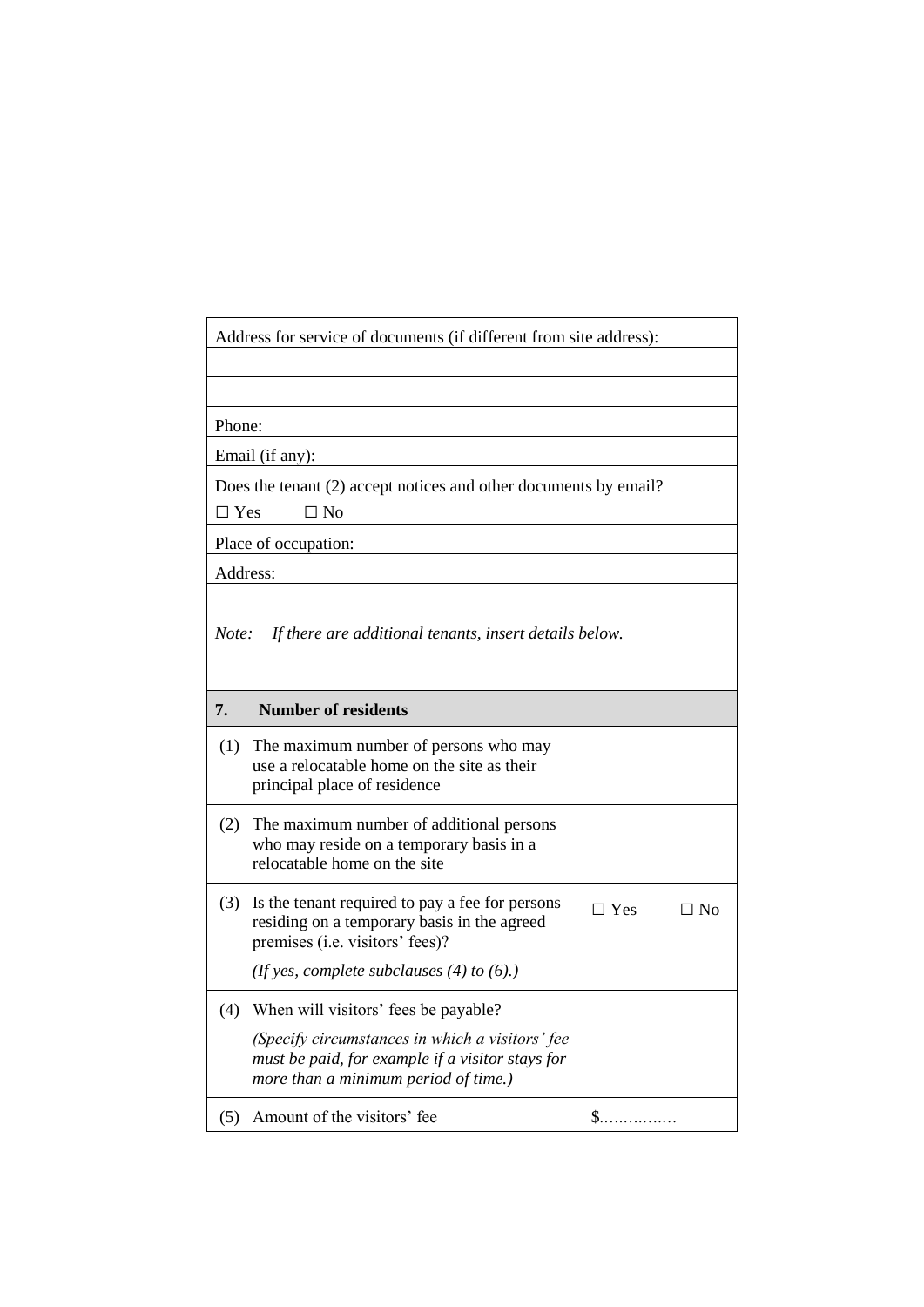|                                                          |                                                                                                                                                                                                                                                                                                                                        | per night / week /<br>fortnight / month*                               |
|----------------------------------------------------------|----------------------------------------------------------------------------------------------------------------------------------------------------------------------------------------------------------------------------------------------------------------------------------------------------------------------------------------|------------------------------------------------------------------------|
|                                                          |                                                                                                                                                                                                                                                                                                                                        | (*Delete as<br>appropriate.)                                           |
| How is the visitors' fee to be paid?<br>(6)              |                                                                                                                                                                                                                                                                                                                                        | at the same time<br>$\Box$<br>and in the same<br>manner as the<br>rent |
|                                                          |                                                                                                                                                                                                                                                                                                                                        | $\Box$ other (please<br>specify)                                       |
|                                                          |                                                                                                                                                                                                                                                                                                                                        | .                                                                      |
| Note:<br>agreement.                                      | Tenants are not required to pay visitors' fees unless the number of<br>persons residing on the agreed premises at a particular time<br>exceeds the maximum number of persons who may use the agreed<br>premises as their principal place of residence under the long-stay<br>Visitors' fees cannot be charged for a carer of a tenant. |                                                                        |
| 8.<br>Term of long-stay agreement                        |                                                                                                                                                                                                                                                                                                                                        |                                                                        |
| $(1)$ * This long-stay agreement is periodic starting on |                                                                                                                                                                                                                                                                                                                                        |                                                                        |
| * This long-stay agreement is for a fixed term           |                                                                                                                                                                                                                                                                                                                                        |                                                                        |
|                                                          | starting on                                                                                                                                                                                                                                                                                                                            |                                                                        |
|                                                          | ending on                                                                                                                                                                                                                                                                                                                              |                                                                        |
| (*Delete as appropriate.)                                |                                                                                                                                                                                                                                                                                                                                        |                                                                        |
| Options to renew<br>(2)                                  | Not applicable<br>$\Box$                                                                                                                                                                                                                                                                                                               |                                                                        |
|                                                          | П<br>Options as follows:                                                                                                                                                                                                                                                                                                               |                                                                        |
|                                                          |                                                                                                                                                                                                                                                                                                                                        | Length of optionyearsmonths                                            |
|                                                          |                                                                                                                                                                                                                                                                                                                                        | Length of optionyearsmonths                                            |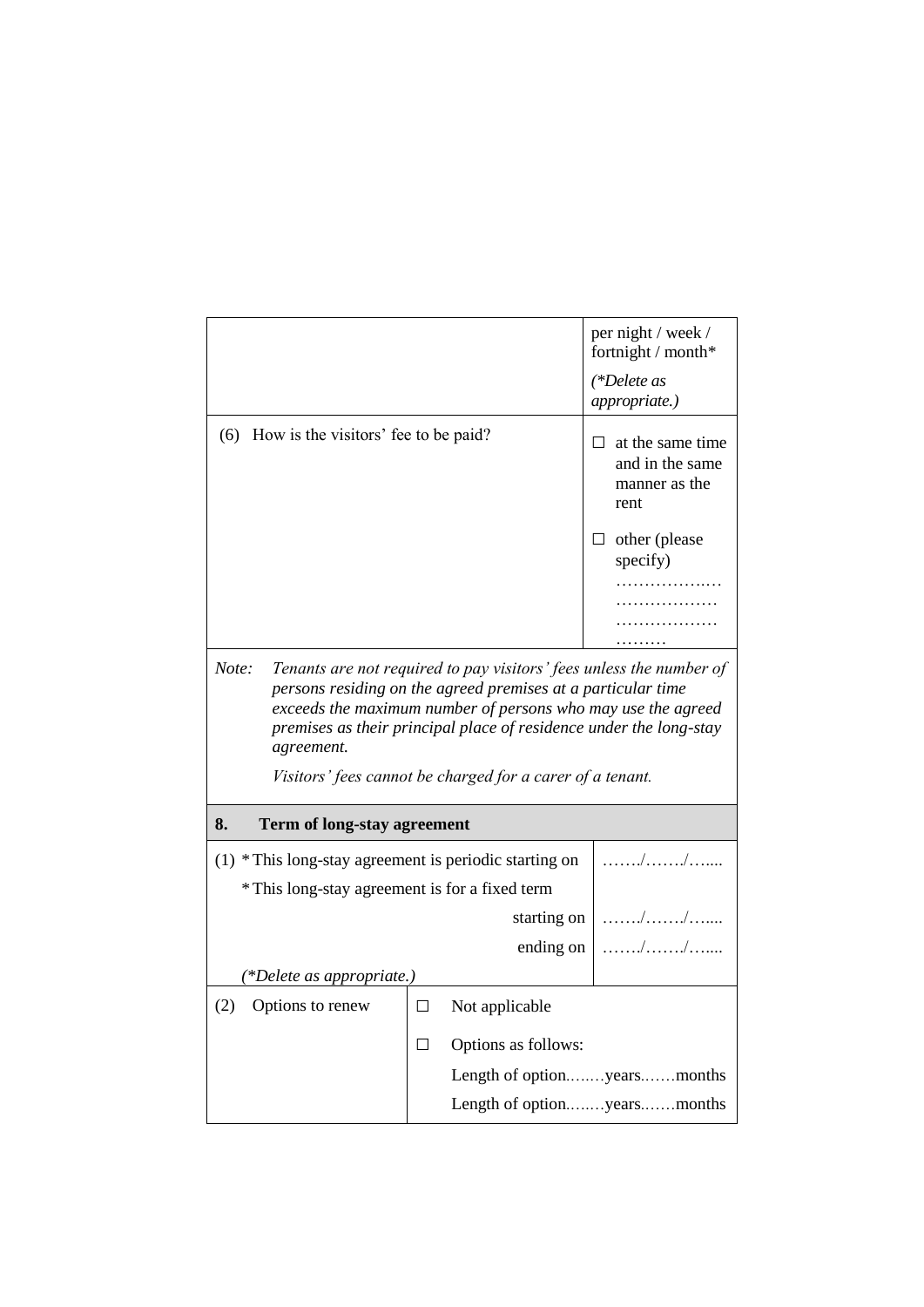| <i>Note</i> : $\bullet$<br>A fixed term long-stay agreement sets out the period of time for<br>which a tenant rents the site. At the expiry of a fixed term<br>long-stay agreement the tenant's right to live at the park ends,<br>unless otherwise agreed with the park operator. Prior to the end<br>of the term, the park operator must give the tenant notice about<br>whether the park operator intends to renew the long-stay<br>agreement. |                               |  |  |
|---------------------------------------------------------------------------------------------------------------------------------------------------------------------------------------------------------------------------------------------------------------------------------------------------------------------------------------------------------------------------------------------------------------------------------------------------|-------------------------------|--|--|
| A periodic long-stay agreement does not specify a time period<br>for the long-stay agreement, but may be ended by either party in<br>certain circumstances, for example if the park operator sells the<br>park. Further information about how a long-stay agreement<br>may be terminated is set out in the information booklet.                                                                                                                   |                               |  |  |
| The tenant may be required to remove the home at their own<br>٠<br>cost when the long-stay agreement ends. Further information on<br>when this may occur is provided in the information booklet.                                                                                                                                                                                                                                                  |                               |  |  |
| 9.<br>Rent                                                                                                                                                                                                                                                                                                                                                                                                                                        |                               |  |  |
| (1) Rent per week / fortnight / month*                                                                                                                                                                                                                                                                                                                                                                                                            |                               |  |  |
| (*Delete as appropriate.)                                                                                                                                                                                                                                                                                                                                                                                                                         | $S_{\dots}$                   |  |  |
| Note:<br>Other fees may be payable including visitors' fees and fees for<br>utilities and other services.                                                                                                                                                                                                                                                                                                                                         |                               |  |  |
| (2) Method of payment                                                                                                                                                                                                                                                                                                                                                                                                                             |                               |  |  |
| $\Box$ Cheque $\Box$ EFTPOS $\Box$ Credit card<br>$\Box$ Cash                                                                                                                                                                                                                                                                                                                                                                                     | $\Box$ Deduction from pension |  |  |
| $\Box$ Direct deposit into specified financial institution                                                                                                                                                                                                                                                                                                                                                                                        | $\Box$ Other (please specify) |  |  |
| Rent payment day<br>(3)                                                                                                                                                                                                                                                                                                                                                                                                                           |                               |  |  |
| Location of rent payment (if applicable)<br>(4)                                                                                                                                                                                                                                                                                                                                                                                                   |                               |  |  |
| Rent in advance<br>(5)                                                                                                                                                                                                                                                                                                                                                                                                                            |                               |  |  |
| The tenant agrees to pay before or during the first 2 weeks of the<br>tenancy an amount of \$                                                                                                                                                                                                                                                                                                                                                     |                               |  |  |
| This amount must not be more than 2 weeks' rent.<br>Note:                                                                                                                                                                                                                                                                                                                                                                                         |                               |  |  |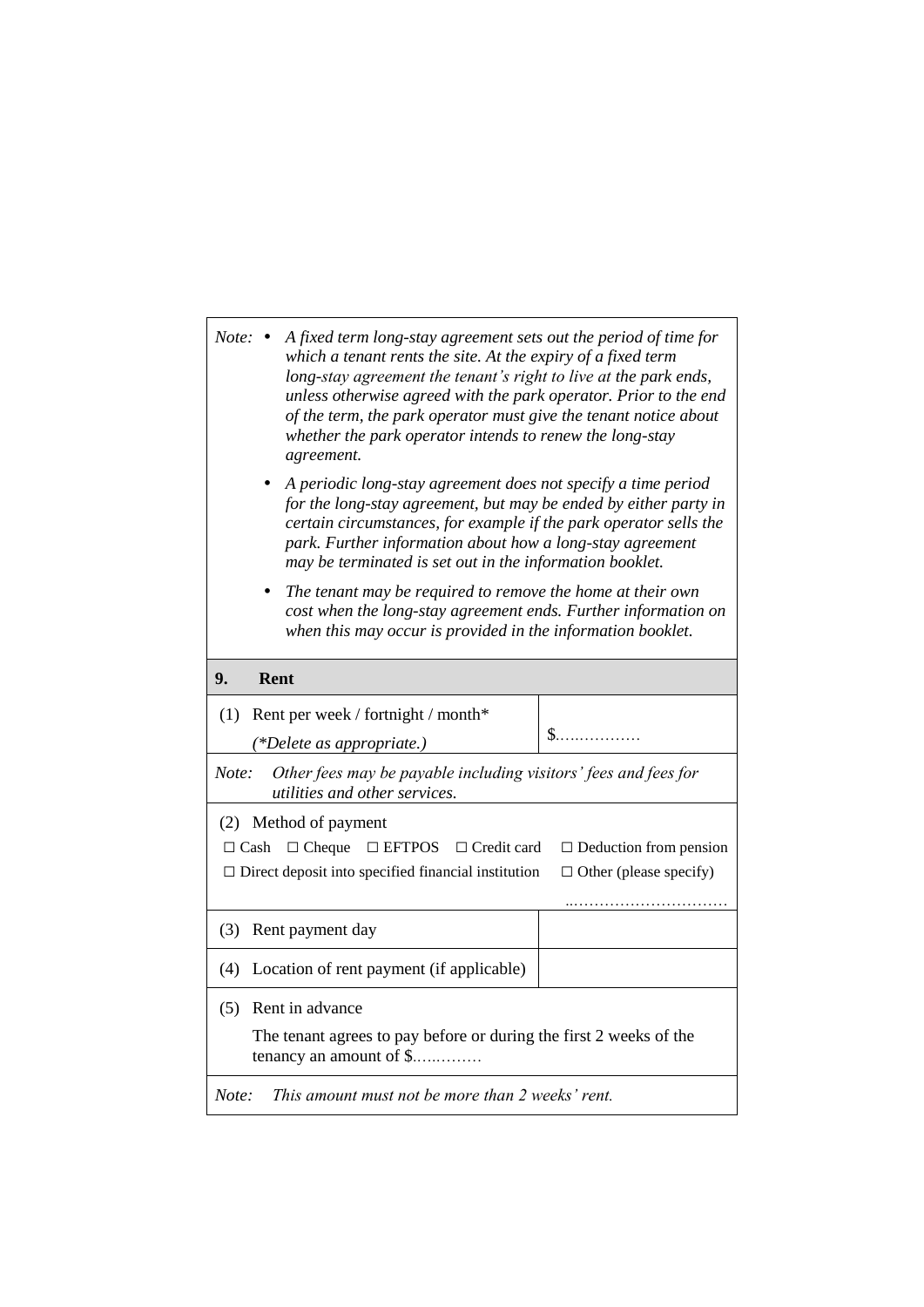| The tenant agrees to pay the rent on time.<br>(6)                                                                                                                                                                                                                                                                                                                                |           |  |
|----------------------------------------------------------------------------------------------------------------------------------------------------------------------------------------------------------------------------------------------------------------------------------------------------------------------------------------------------------------------------------|-----------|--|
| The park operator must give the tenant a rent receipt within 3 days of<br>(7)<br>rent being received unless the rent is paid into an account in a<br>financial institution nominated by the park operator.                                                                                                                                                                       |           |  |
| 10.<br><b>Rent variation</b>                                                                                                                                                                                                                                                                                                                                                     |           |  |
| Is rent variation allowed?<br>$\Box$ Yes<br>(1)                                                                                                                                                                                                                                                                                                                                  | $\Box$ No |  |
| Basis for variation<br>(2)                                                                                                                                                                                                                                                                                                                                                       |           |  |
| For example $-$                                                                                                                                                                                                                                                                                                                                                                  |           |  |
| a percentage change; or                                                                                                                                                                                                                                                                                                                                                          |           |  |
| a change by a set amount; or                                                                                                                                                                                                                                                                                                                                                     |           |  |
| a variation in CPI (the all groups<br>consumer price index for Perth<br>published by the Australian Bureau<br>of Statistics).                                                                                                                                                                                                                                                    |           |  |
| (3) Review dates or frequency                                                                                                                                                                                                                                                                                                                                                    |           |  |
| The park operator must give at least 60 days' notice of a rent<br>Note: $\bullet$<br>variation.                                                                                                                                                                                                                                                                                  |           |  |
| The minimum interval for rent reviews is 12 months for a<br>٠<br>site-only agreement.                                                                                                                                                                                                                                                                                            |           |  |
| If it is the practice of the park operator to review the rent<br>٠<br>payable by tenants in accordance with a set review date<br>schedule and the tenant has been given written notice of that<br>schedule before the making of this long-stay agreement, this<br>clause can set the first review date earlier than the required<br>12 months from the beginning of the tenancy. |           |  |
| • A single basis for review must be specified for each review date.<br>Different bases for calculating rent may be specified for<br>different review dates. Review based on market rent is not<br>permitted.                                                                                                                                                                     |           |  |
| This clause cannot provide that the rent payable on and after a<br>review date is not reduced if the amount calculated on the basis<br>specified for that review date is less than the amount that was                                                                                                                                                                           |           |  |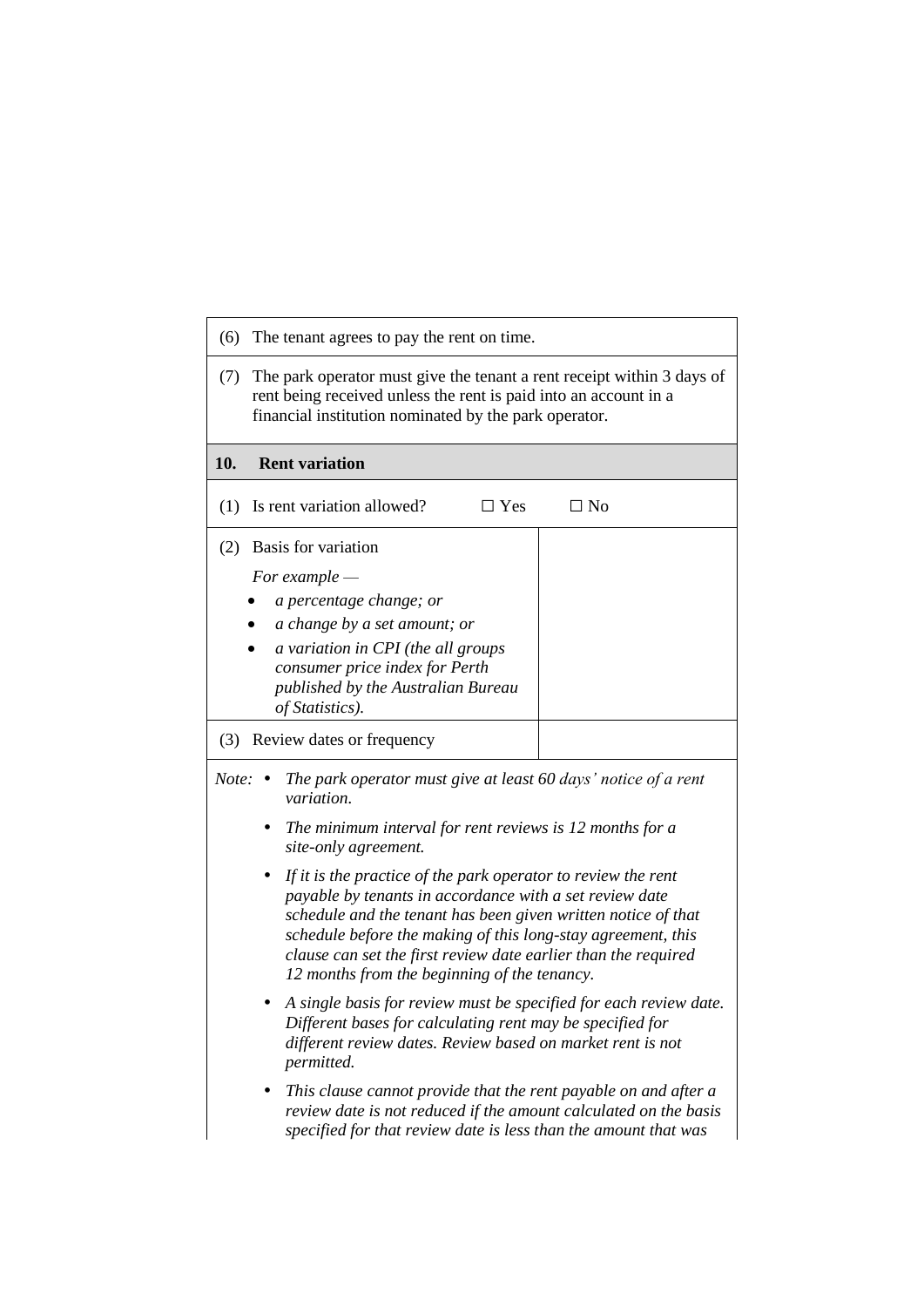*payable under this long-stay agreement immediately before the review date.*

 *In certain circumstances the park operator may increase rent to cover significant increases in the costs of operating the park or significant unforeseen repair costs. In these circumstances the park operator must give special notice about the proposed increase and if tenants do not agree to the increase in rent the matter may be decided by the State Administrative Tribunal. Further information about this process is set out in the information booklet.*

#### **11. Services and facilities**

(1) If a service or facility set out below is provided by the park operator, and the cost of that service or facility is not covered by rent, the fee for that service or facility is payable by the tenant during the term of this long-stay agreement in relation to the agreed premises.

| <b>Service or facility</b>                                                                            | Fee<br>(if applicable)                                                                                                         | <b>Frequency</b><br>(if applicable) |
|-------------------------------------------------------------------------------------------------------|--------------------------------------------------------------------------------------------------------------------------------|-------------------------------------|
| Electricity                                                                                           | None (covered by rent)                                                                                                         |                                     |
| provided by park<br>operator<br>must be arranged<br>separately by the<br>tenant with a third<br>party | Charged based on<br>consumption cost<br>(separately metered)<br>$\mathsf{\$}\dots\dots\dots\dots\text{per}\dots\dots$          |                                     |
| not available                                                                                         |                                                                                                                                |                                     |
| Gas                                                                                                   | None (covered by rent)                                                                                                         |                                     |
| provided by park<br>operator<br>must be arranged<br>separately by the<br>tenant with a third<br>party | Charged based on<br>ΙI<br>consumption (separately<br>metered)<br>$\text{\$} \ldots \ldots \ldots \text{.}$ per $\ldots \ldots$ |                                     |
| not available                                                                                         |                                                                                                                                |                                     |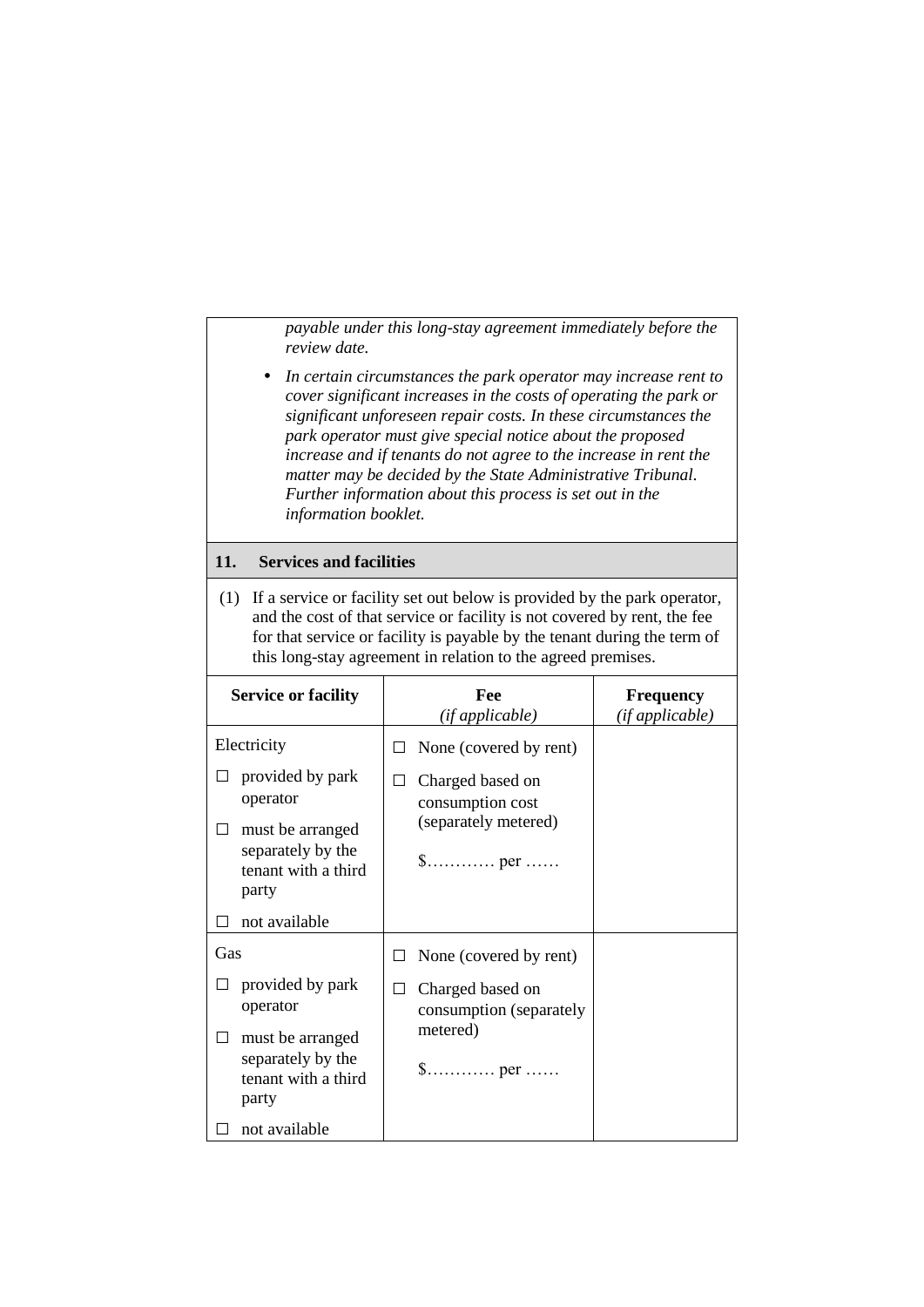| Water                                                                                                                                                                | $\Box$ None (covered by rent)                                                                                                                                  |
|----------------------------------------------------------------------------------------------------------------------------------------------------------------------|----------------------------------------------------------------------------------------------------------------------------------------------------------------|
| provided by park<br>⊔<br>operator<br>must be arranged<br>⊔<br>separately by the<br>tenant with a third<br>party                                                      | $\Box$<br>Charged based on<br>consumption (separately<br>metered)                                                                                              |
| not available<br>$\Box$                                                                                                                                              |                                                                                                                                                                |
| Phone<br>provided by park<br>$\Box$<br>operator<br>must be arranged<br>$\Box$<br>separately by the<br>tenant with a third<br>party<br>not available<br>П<br>Details: | $\Box$ None (covered by rent)<br>$\Box$ Fixed fee (separate<br>phone line) $$$<br>Charged based on<br>$\Box$<br>consumption (separate<br>phone line)<br>\$ per |
| Internet                                                                                                                                                             | None (covered by rent)<br>$\Box$                                                                                                                               |
| provided by park<br>⊔<br>operator<br>must be arranged<br>$\Box$<br>separately by the<br>tenant with a third<br>party                                                 | Fixed fee \$<br>$\Box$<br>Charged based on use<br>ш<br>$(specify)$<br>$\$\ldots\ldots\ldots\ldots\ldots\ldots\ldots$                                           |
| not available                                                                                                                                                        |                                                                                                                                                                |
| Details: $\ldots$                                                                                                                                                    |                                                                                                                                                                |
| Gardening (e.g.<br>mowing)                                                                                                                                           | None (covered by rent)<br>$\Box$<br>Fixed fee \$<br>$\Box$                                                                                                     |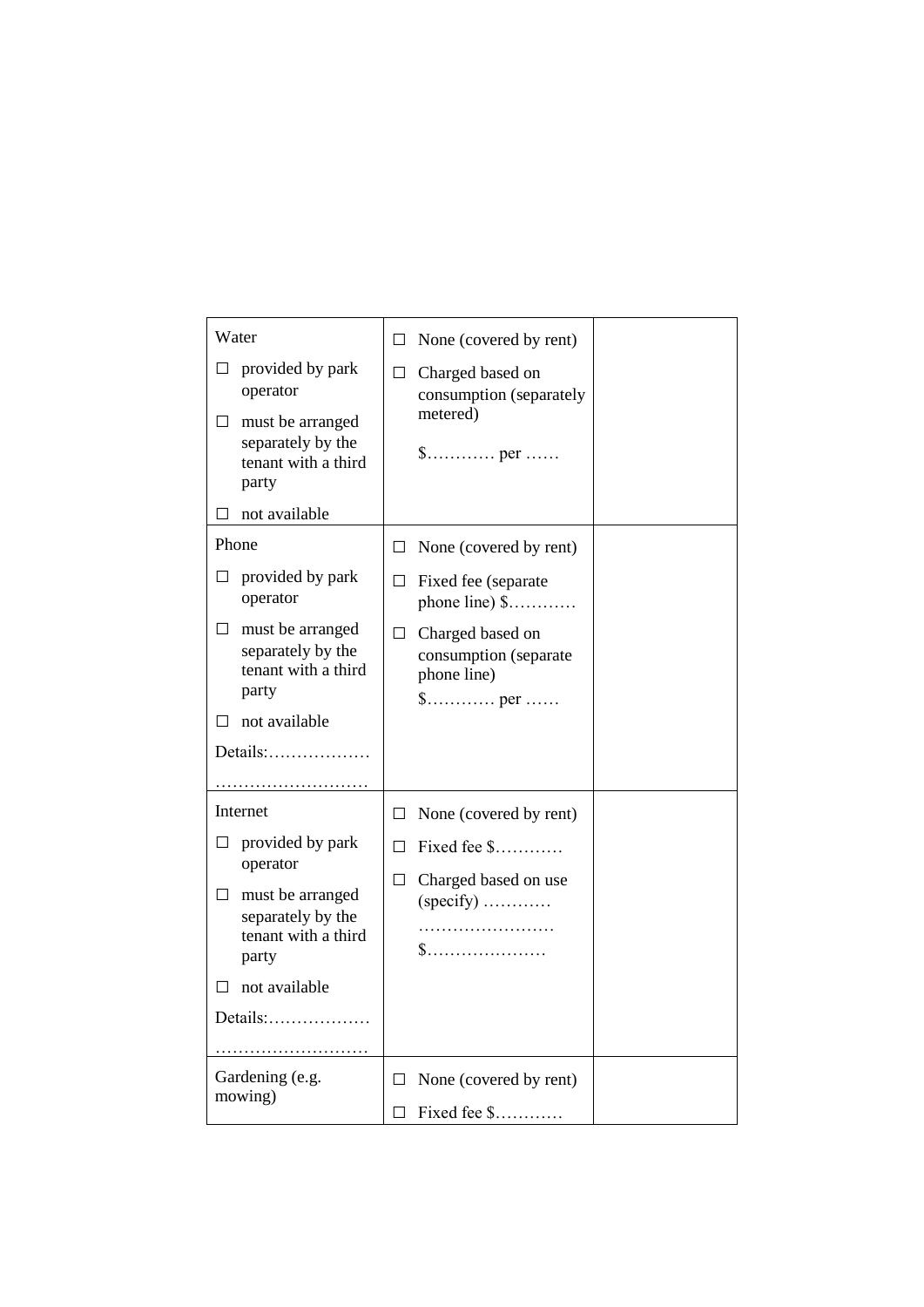| $\Box$                                                                                                                                                                                                                                      | provided by park<br>operator                                                                                                                                                                                                                                                                                                                                                                     | $\Box$ Other (specify)<br>. |  |
|---------------------------------------------------------------------------------------------------------------------------------------------------------------------------------------------------------------------------------------------|--------------------------------------------------------------------------------------------------------------------------------------------------------------------------------------------------------------------------------------------------------------------------------------------------------------------------------------------------------------------------------------------------|-----------------------------|--|
| $\Box$                                                                                                                                                                                                                                      | must be arranged<br>separately by the<br>tenant with a third<br>party                                                                                                                                                                                                                                                                                                                            |                             |  |
| П                                                                                                                                                                                                                                           | not available                                                                                                                                                                                                                                                                                                                                                                                    |                             |  |
|                                                                                                                                                                                                                                             |                                                                                                                                                                                                                                                                                                                                                                                                  |                             |  |
|                                                                                                                                                                                                                                             | Other (specify)                                                                                                                                                                                                                                                                                                                                                                                  | $\mathbb{S}$ .              |  |
|                                                                                                                                                                                                                                             |                                                                                                                                                                                                                                                                                                                                                                                                  | $\mathbb{S}$ .              |  |
|                                                                                                                                                                                                                                             |                                                                                                                                                                                                                                                                                                                                                                                                  | $\mathbb{S}$ .              |  |
| If a fee set out above is imposed by a State agency or instrumentality<br>(2)<br>and is varied by that agency or instrumentality, the amount payable<br>by the tenant for that fee under this long-stay agreement will vary<br>accordingly. |                                                                                                                                                                                                                                                                                                                                                                                                  |                             |  |
|                                                                                                                                                                                                                                             | The park operator must not require payment of any additional fees<br>Note:<br>(permitted under the Act and Regulations) unless they are set out,<br>and agreed to by the tenant, in this long-stay agreement. The Act<br>and Regulations limit the types of fees that may be charged in<br>addition to rent and bond. Details of these permitted fees are set<br>out in the information booklet. |                             |  |
|                                                                                                                                                                                                                                             | For utilities (electricity, gas, water), a tenant can only be required<br>to pay the park operator for usage if this is separately metered.                                                                                                                                                                                                                                                      |                             |  |
|                                                                                                                                                                                                                                             | The fee that a park operator can charge for a service or facility is<br>limited to the amount that is necessary to recover the reasonable<br>costs of providing the tenant the service or facility, or other such<br>reasonable amount.                                                                                                                                                          |                             |  |
| 12.                                                                                                                                                                                                                                         | <b>Security bond</b>                                                                                                                                                                                                                                                                                                                                                                             |                             |  |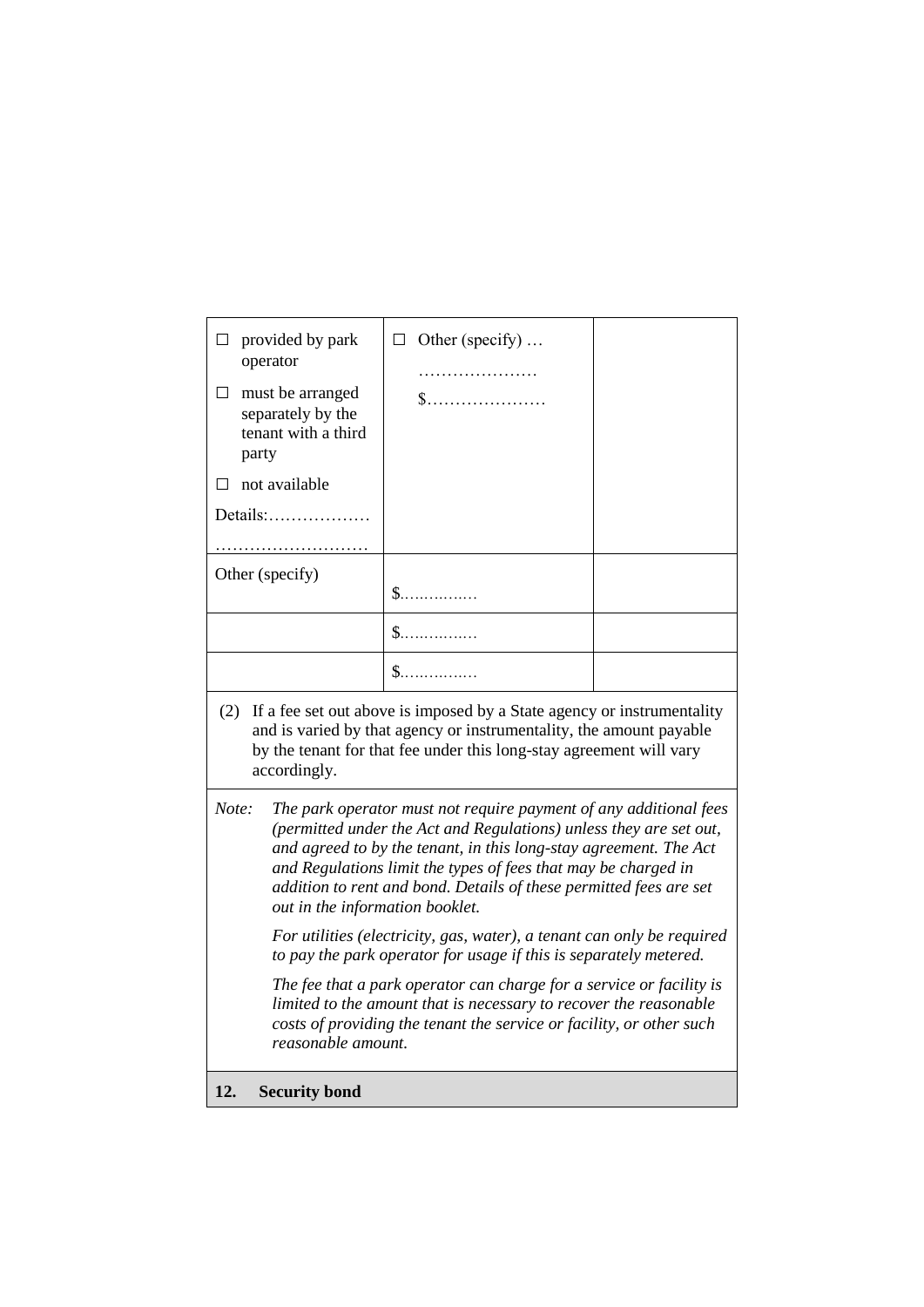| The following security bond must be paid by the tenant on signing this<br>long-stay agreement (not more than 4 weeks' rent) \$ |                                                                      |                                                                                                                                                                                                                                                                                                                                                                                                                                                                                                       |  |  |
|--------------------------------------------------------------------------------------------------------------------------------|----------------------------------------------------------------------|-------------------------------------------------------------------------------------------------------------------------------------------------------------------------------------------------------------------------------------------------------------------------------------------------------------------------------------------------------------------------------------------------------------------------------------------------------------------------------------------------------|--|--|
| 13.                                                                                                                            |                                                                      | <b>Voluntary sharing arrangements</b>                                                                                                                                                                                                                                                                                                                                                                                                                                                                 |  |  |
| (1)                                                                                                                            |                                                                      | Is a voluntary sharing arrangement available for the site?<br>$\Box$ No<br>$\Box$ Yes<br>(See clause 1 for definition of voluntary sharing arrangement.)                                                                                                                                                                                                                                                                                                                                              |  |  |
| (2)                                                                                                                            |                                                                      | If yes, select 1 of the following:                                                                                                                                                                                                                                                                                                                                                                                                                                                                    |  |  |
|                                                                                                                                |                                                                      | $\Box$ Deferred rent (fixed amount), payable on termination $\$\dots$                                                                                                                                                                                                                                                                                                                                                                                                                                 |  |  |
|                                                                                                                                |                                                                      | $\Box$ Deferred rent (determined by formula), payable on termination                                                                                                                                                                                                                                                                                                                                                                                                                                  |  |  |
|                                                                                                                                |                                                                      | $\Box$ Exit fee (fixed amount) if relocatable home is sold \$                                                                                                                                                                                                                                                                                                                                                                                                                                         |  |  |
|                                                                                                                                | $\Box$ Exit fee (determined by formula) if relocatable home is sold  |                                                                                                                                                                                                                                                                                                                                                                                                                                                                                                       |  |  |
|                                                                                                                                |                                                                      |                                                                                                                                                                                                                                                                                                                                                                                                                                                                                                       |  |  |
|                                                                                                                                | $\Box$ Share in capital gain if relocatable home is sold on-site %   |                                                                                                                                                                                                                                                                                                                                                                                                                                                                                                       |  |  |
|                                                                                                                                | Share of total sale price if relocatable home is sold on-site %<br>⊔ |                                                                                                                                                                                                                                                                                                                                                                                                                                                                                                       |  |  |
| In return for any agreed voluntary sharing arrangement, the tenant<br>(3)<br>will receive the following benefit:               |                                                                      |                                                                                                                                                                                                                                                                                                                                                                                                                                                                                                       |  |  |
| Note to<br>tenant:                                                                                                             |                                                                      | The park operator may be required to offer an alternative "rent<br>only" long-stay agreement (i.e. a long-stay agreement that<br>charges rent that is no more than what you are currently paying,<br>or what tenants of similar sites are paying, whichever is<br>$greater$ ) — see section 13A of the Act. If so, it is your choice as<br>to which long-stay agreement to sign. You may wish to seek<br>independent financial advice.<br>See the additional document (supplied by the park operator) |  |  |
|                                                                                                                                |                                                                      | which sets out voluntary sharing arrangement examples for an                                                                                                                                                                                                                                                                                                                                                                                                                                          |  |  |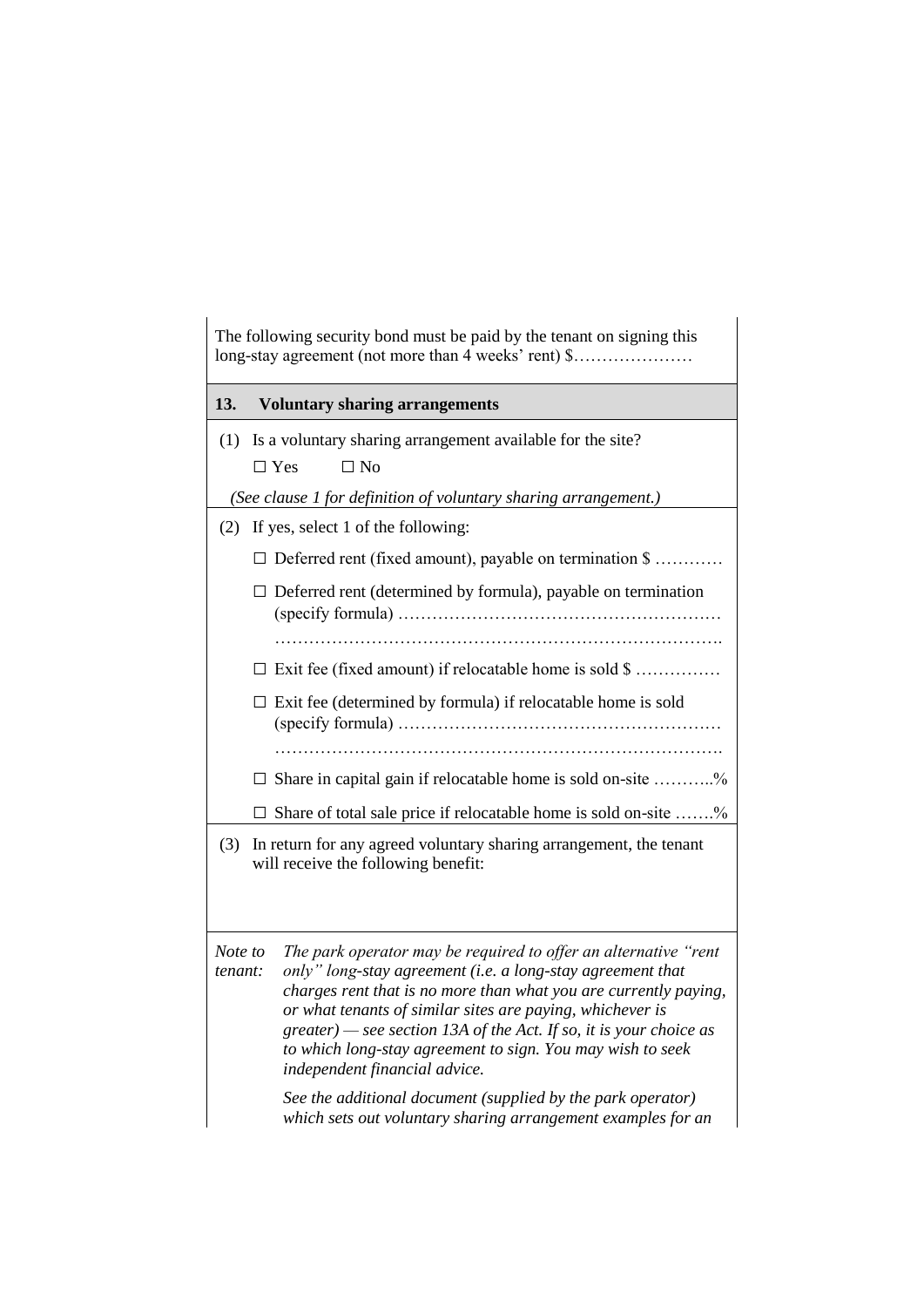| indication of how the voluntary sharing arrangement will<br>operate for this long-stay agreement.                                                                                                                                                                                                           |
|-------------------------------------------------------------------------------------------------------------------------------------------------------------------------------------------------------------------------------------------------------------------------------------------------------------|
| 14.<br><b>Children</b>                                                                                                                                                                                                                                                                                      |
| Are children permitted to live at the agreed premises?<br>$\Box$ Yes $\Box$ No                                                                                                                                                                                                                              |
| Note:<br>Under section 20 of the Act it is illegal for a park operator to<br>refuse to enter into a long-stay agreement (or advertise or<br>otherwise indicate an intention to refuse, or instruct another<br>person to refuse) on the ground that a child will live on the agreed<br>$premises$ unless $-$ |
| the park has age restrictions and its long-stay agreements do<br>not permit children to live at agreed premises; or                                                                                                                                                                                         |
| the residential park is operated under a licence under the<br>Caravan Parks and Camping Grounds Act 1995 and the<br>licence permits the park operator to include such a term in the<br>long-stay agreement.                                                                                                 |
| 15.<br><b>Pets</b>                                                                                                                                                                                                                                                                                          |
| Are tenants allowed to keep pets at the agreed premises?<br>(1)<br>$\Box$ No<br>$\Box$ Yes                                                                                                                                                                                                                  |
| (If yes, complete subclauses $(2)$ and $(3)$ .)                                                                                                                                                                                                                                                             |
| (2) Number and type of pets:                                                                                                                                                                                                                                                                                |
| (3) Restrictions and rules on keeping of pets:                                                                                                                                                                                                                                                              |
| Note:<br>The keeping of pets is also subject to any local laws for the<br>relevant district.                                                                                                                                                                                                                |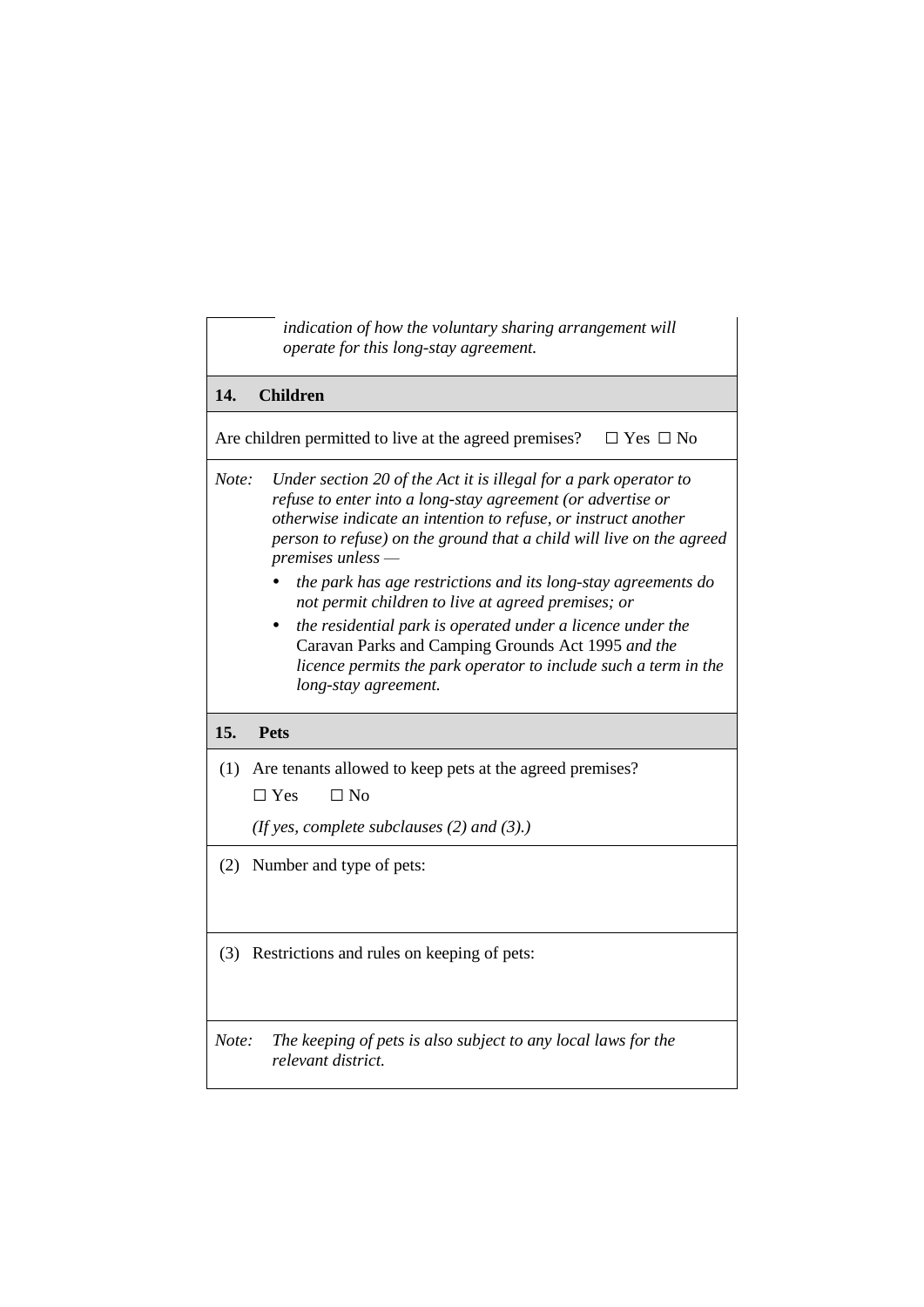| 16.                                                                                                                                                                                                                                | <b>Shared premises</b>  |        |                          |  |  |  |
|------------------------------------------------------------------------------------------------------------------------------------------------------------------------------------------------------------------------------------|-------------------------|--------|--------------------------|--|--|--|
| (1) The following shared facilities and services are provided at the park:                                                                                                                                                         |                         |        |                          |  |  |  |
| $\Box$                                                                                                                                                                                                                             | Mail facilities         | □      | Bowling green            |  |  |  |
| П                                                                                                                                                                                                                                  | Clubroom / community    | П      | Tennis court             |  |  |  |
|                                                                                                                                                                                                                                    | hall                    |        | $\Box$ Library           |  |  |  |
| $\Box$                                                                                                                                                                                                                             | Swimming pool           | $\Box$ | Storage area for boats / |  |  |  |
| $\Box$                                                                                                                                                                                                                             | Gymnasium               |        | caravans                 |  |  |  |
| $\Box$                                                                                                                                                                                                                             | <b>BBQ</b> facilities   |        | $\Box$ Vegetable garden  |  |  |  |
|                                                                                                                                                                                                                                    | $\Box$ Workshop         | П.     | On-site caretaker        |  |  |  |
| $\Box$                                                                                                                                                                                                                             | Other (please list)     |        |                          |  |  |  |
|                                                                                                                                                                                                                                    |                         |        |                          |  |  |  |
| Restrictions on use of shared premises (including the shared facilities<br>(2)<br>and services provided at the park):<br>(3)<br>Are any facilities or services available only on a user-pays basis and<br>not covered by the rent? |                         |        |                          |  |  |  |
|                                                                                                                                                                                                                                    | $\Box$ Yes<br>$\Box$ No |        |                          |  |  |  |
| (If yes, list facilities or services and current cost.)                                                                                                                                                                            |                         |        |                          |  |  |  |
| May the park operator make changes to the residential park resulting<br>(4)<br>in a reduction of the shared premises if at least 75% of the tenants at<br>the park support the changes?<br>$\Box$ No<br>$\Box$ Yes                 |                         |        |                          |  |  |  |
|                                                                                                                                                                                                                                    |                         |        |                          |  |  |  |
| Note:<br>Under the Act the State Administrative Tribunal may make an<br>order for a reduction in rent if there is a significant reduction in<br>the extent or quality of the shared premises at the park.                          |                         |        |                          |  |  |  |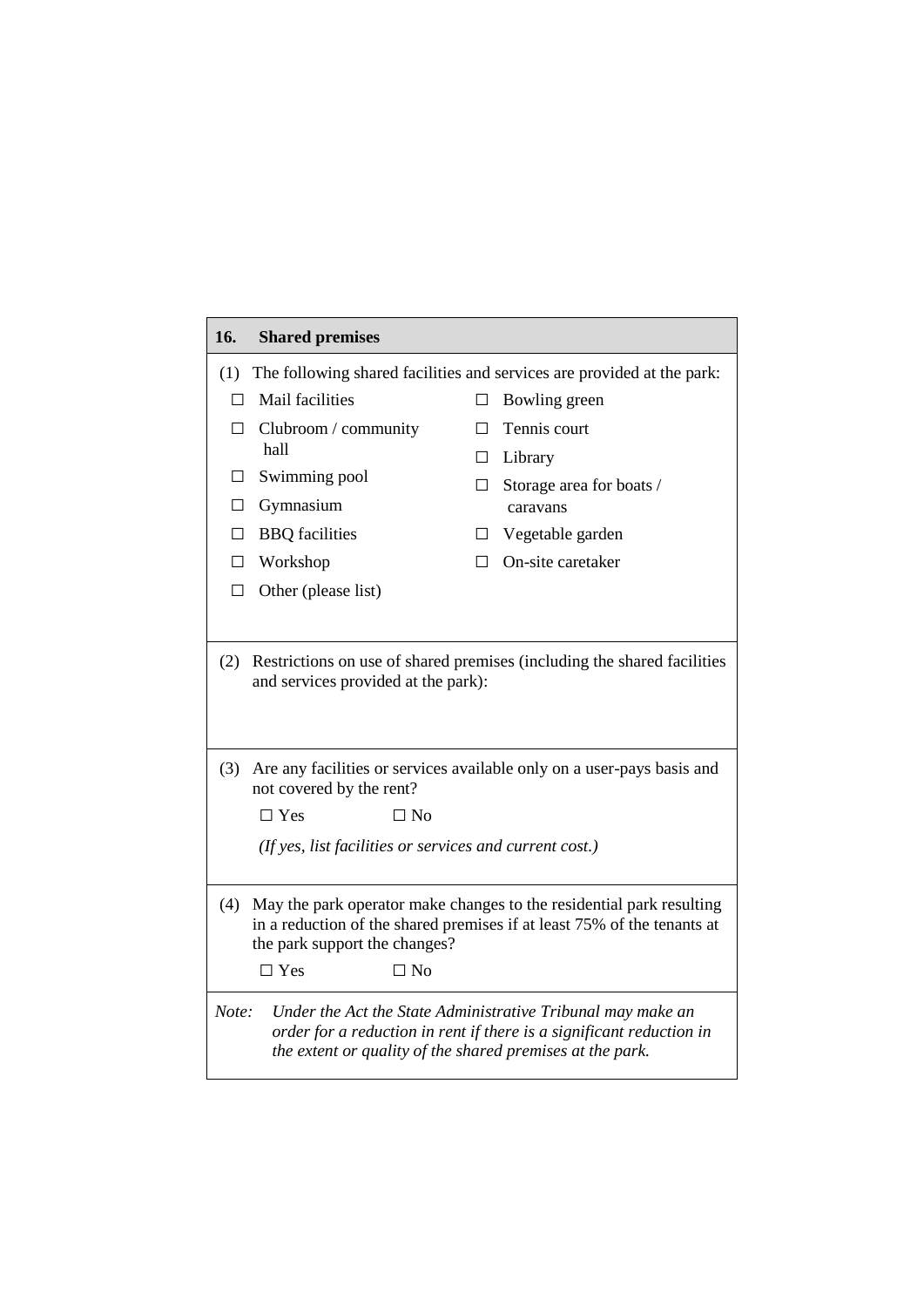| 17. | Assignment and sub-letting (s. 320)                                                                                                                                                                                 |                                                                                                                |  |  |
|-----|---------------------------------------------------------------------------------------------------------------------------------------------------------------------------------------------------------------------|----------------------------------------------------------------------------------------------------------------|--|--|
| (1) | Assignment                                                                                                                                                                                                          |                                                                                                                |  |  |
|     |                                                                                                                                                                                                                     | (a) Is the tenant permitted to assign their interest under this<br>long-stay agreement?                        |  |  |
|     |                                                                                                                                                                                                                     | $\Box$ No<br>$\Box$ Yes                                                                                        |  |  |
|     |                                                                                                                                                                                                                     | (b) If yes, is the written consent of the park operator required?<br>$\Box$ Yes<br>$\Box$ No                   |  |  |
| (2) | Sub-letting                                                                                                                                                                                                         |                                                                                                                |  |  |
|     |                                                                                                                                                                                                                     | (a) Is the tenant permitted to sub-let the agreed premises?<br>$\Box$ No<br>$\Box$ Yes                         |  |  |
|     |                                                                                                                                                                                                                     | (b) If yes, is the written consent of the park operator required?<br>$\Box$ No<br>$\Box$ Yes                   |  |  |
| (3) | Additional conditions on assignment or sub-letting:                                                                                                                                                                 |                                                                                                                |  |  |
| (4) | Unless otherwise specified above, the tenant may assign the tenant's<br>rights and obligations under this long-stay agreement or sub-let the<br>agreed premises only with the written consent of the park operator. |                                                                                                                |  |  |
| (5) | If the park operator's consent is required for assignment or<br>$sub-letting$                                                                                                                                       |                                                                                                                |  |  |
|     |                                                                                                                                                                                                                     | (a) the park operator must not unreasonably withhold consent; and                                              |  |  |
|     | (b)                                                                                                                                                                                                                 | the park operator must not charge any fee for giving the consent<br>except for reasonable incidental expenses. |  |  |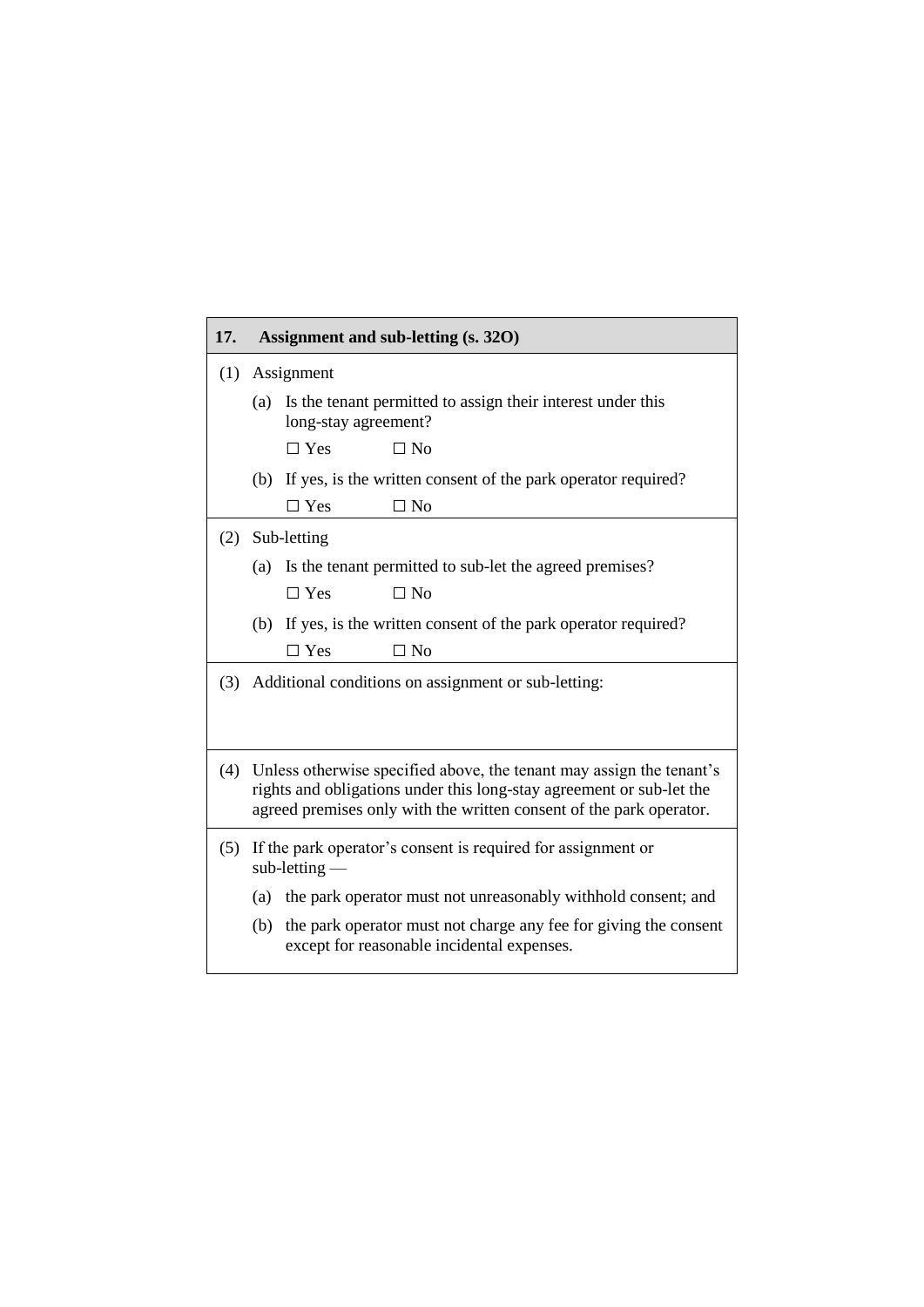| 18.                                                                                                              | Affixing fixtures and making alterations (s. 32I)   |                                                                                                                                                                                           |  |  |
|------------------------------------------------------------------------------------------------------------------|-----------------------------------------------------|-------------------------------------------------------------------------------------------------------------------------------------------------------------------------------------------|--|--|
| (1)                                                                                                              | Agreed premises                                     |                                                                                                                                                                                           |  |  |
|                                                                                                                  | (a)                                                 | Is the tenant permitted to affix a fixture or make a renovation,<br>alteration or addition to the agreed premises?                                                                        |  |  |
|                                                                                                                  |                                                     | $\Box$ No<br>$\Box$ Yes                                                                                                                                                                   |  |  |
|                                                                                                                  |                                                     | (b) If yes, the tenant must obtain the park operator's written consent<br>when, or immediately before, the tenant affixes the fixture or<br>makes the renovation, alteration or addition. |  |  |
| (2)                                                                                                              | Exterior of the relocatable home or other structure |                                                                                                                                                                                           |  |  |
|                                                                                                                  | (a)                                                 | Is the tenant permitted to affix a fixture or make a renovation,<br>alteration or addition to the exterior of the relocatable home or<br>the exterior of any other structure?             |  |  |
|                                                                                                                  |                                                     | $\Box$ Yes<br>$\Box$ No                                                                                                                                                                   |  |  |
|                                                                                                                  |                                                     | (b) If yes, is the consent of the park operator required?                                                                                                                                 |  |  |
|                                                                                                                  |                                                     | $\Box$ Yes<br>$\Box$ No                                                                                                                                                                   |  |  |
|                                                                                                                  |                                                     | (c) If yes, the tenant must obtain the park operator's written consent<br>when, or immediately before, the tenant affixes the fixture or<br>makes the renovation, alteration or addition. |  |  |
| Note:<br>See clause 32 for further details on consent for affixing fixtures or<br>making alterations.            |                                                     |                                                                                                                                                                                           |  |  |
| 19.<br><b>Relocation of relocatable home</b>                                                                     |                                                     |                                                                                                                                                                                           |  |  |
|                                                                                                                  | (a)                                                 | Does the park operator reserve the right to relocate the tenant's<br>relocatable home to a reasonably comparable site in the<br>residential park, if it is reasonably necessary to do so? |  |  |
|                                                                                                                  |                                                     | $\Box$ Yes<br>$\Box$ No                                                                                                                                                                   |  |  |
|                                                                                                                  | (b)                                                 | If yes, the park operator must pay the tenant compensation for<br>reasonable financial loss resulting from the requirement to<br>relocate.                                                |  |  |
| See the information booklet for examples of compensation to be<br>Note:<br>paid to the tenant due to relocation. |                                                     |                                                                                                                                                                                           |  |  |

 $\overline{\phantom{0}}$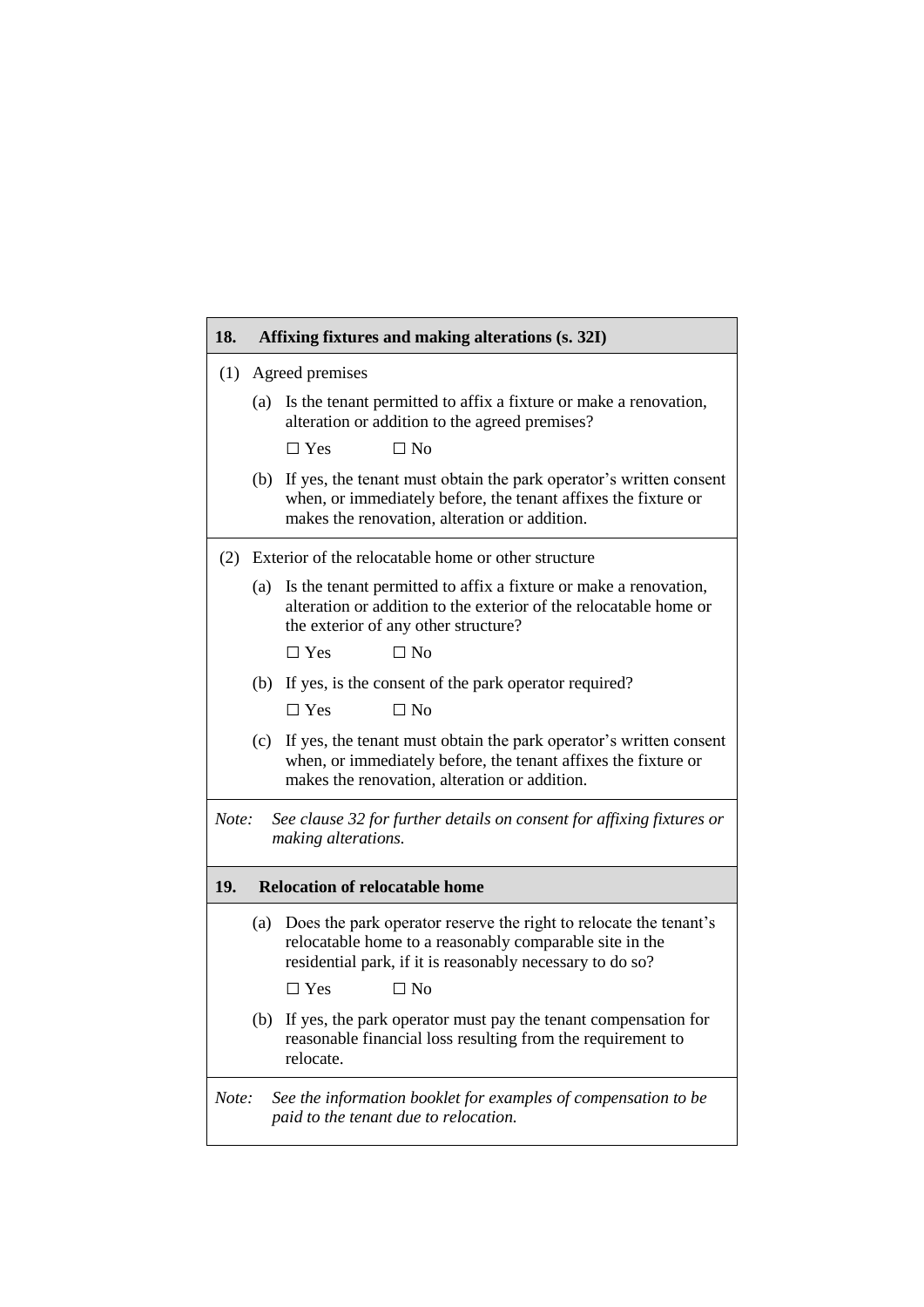| 20.   | Sale of relocatable home                                                                                                                                                                                                                                                                                              |
|-------|-----------------------------------------------------------------------------------------------------------------------------------------------------------------------------------------------------------------------------------------------------------------------------------------------------------------------|
| (1)   | The tenant is permitted to sell a relocatable home owned by the<br>tenant while it is in place on the site.                                                                                                                                                                                                           |
| (2)   | The tenant is entitled to display a "for sale" sign, but must comply<br>with the following requirements about size and placement of a sign:                                                                                                                                                                           |
| (3)   | The following restrictions also apply to the sale of the relocatable<br>home:                                                                                                                                                                                                                                         |
| (4)   | The tenant is not required to nominate the park operator as the selling<br>agent in relation to the sale of the relocatable home.                                                                                                                                                                                     |
| Note: | If the buyer of a relocatable home intends to use or occupy the<br>home on the site, the sale of the home will be conditional upon the<br>buyer entering into a long-stay agreement with the park operator<br>or the assignment of the tenant's rights and obligations under the<br>long-stay agreement to the buyer. |
| 21.   | <b>Park rules</b>                                                                                                                                                                                                                                                                                                     |
|       | The tenant and park operator agree to comply with the attached park rules<br>as amended from time to time in accordance with the Regulations.                                                                                                                                                                         |
| 22.   | No unilateral variation                                                                                                                                                                                                                                                                                               |
|       | Neither the park operator nor the tenant can vary this long-stay agreement<br>unilaterally.                                                                                                                                                                                                                           |
| 23.   | <b>Termination of long-stay agreement</b>                                                                                                                                                                                                                                                                             |
|       | This long-stay agreement can only be terminated in certain circumstances<br>and in accordance with the Act.                                                                                                                                                                                                           |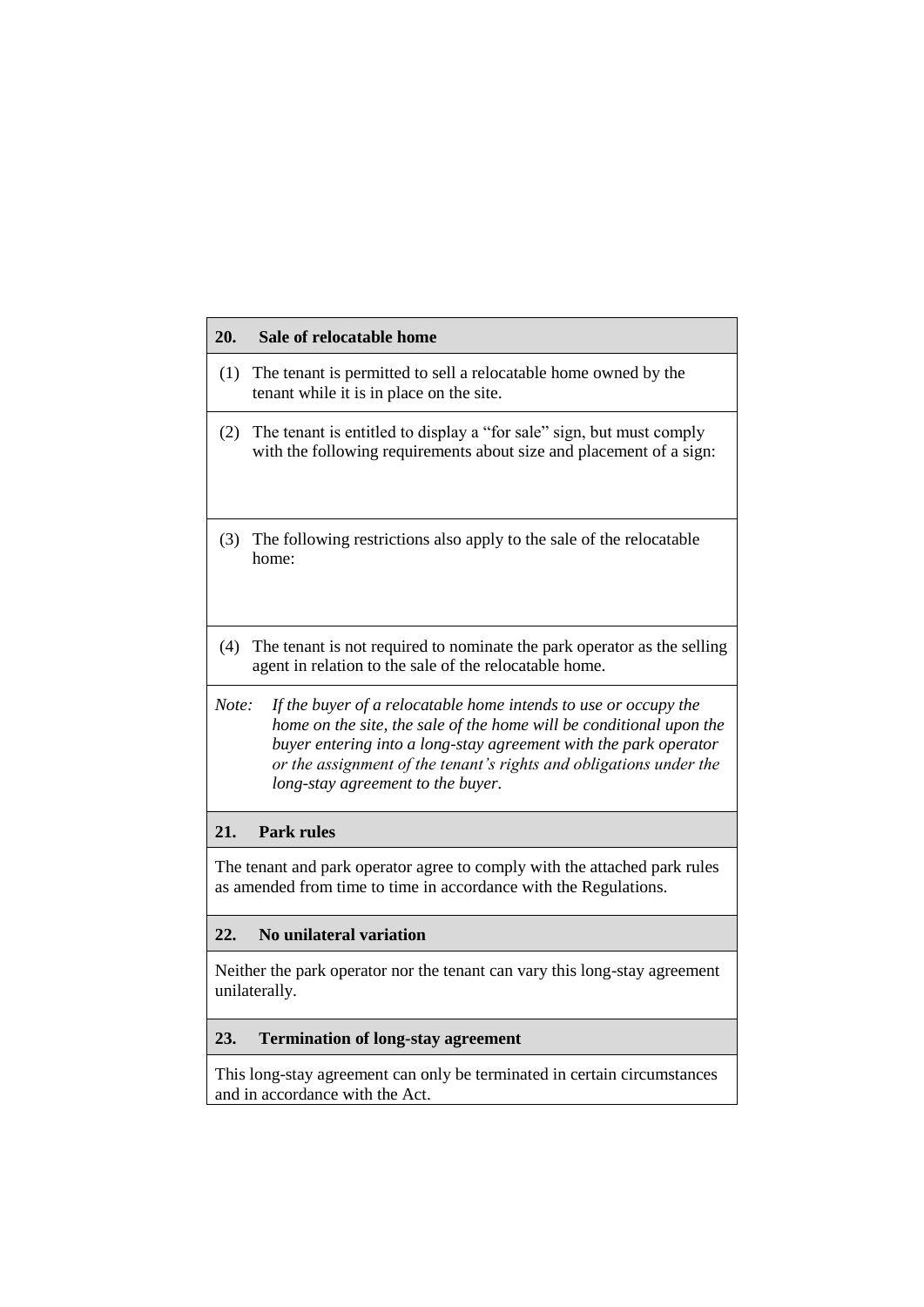*Note: Details of the laws in relation to termination of long-stay agreements are set out in the information booklet.*

## **24. Notices — how given**

- (1) A notice under this long-stay agreement must be given in accordance with the Act and the Regulations.
- (2) A notice from the tenant to the park operator may be given to the managing agent.
- (3) A party to this long-stay agreement may withdraw their consent to a notice being given or sent by email by giving a written notice to that effect to each other party to this long-stay agreement.
- *Note: Details of how notices are to be given are set out in the information booklet.*

## **STANDARD TERMS**

*Part 2 Division 5 of the Act contains standard terms which are included in all long-stay agreements and which cannot be modified or varied. The clauses below are indicative of those standard terms. Please refer to the Act for the current standard terms.*

#### **25. Vacant possession (s. 32B)**

Vacant possession of the agreed premises must be given to the tenant on the day on which the tenant is entitled under the long-stay agreement to take up occupation of the agreed premises.

## **26. No legal impediment to occupation of tenanted premises (s. 32C)**

- (1) At the time of entering into the long-stay agreement
	- (a) the park operator is not aware of a legal impediment to the tenant's lawful enjoyment of the agreed premises for the period of the long-stay agreement; and
	- (b) there is no legal impediment to the tenant's lawful enjoyment that the park operator ought reasonably to have known about.
- (2) In this clause —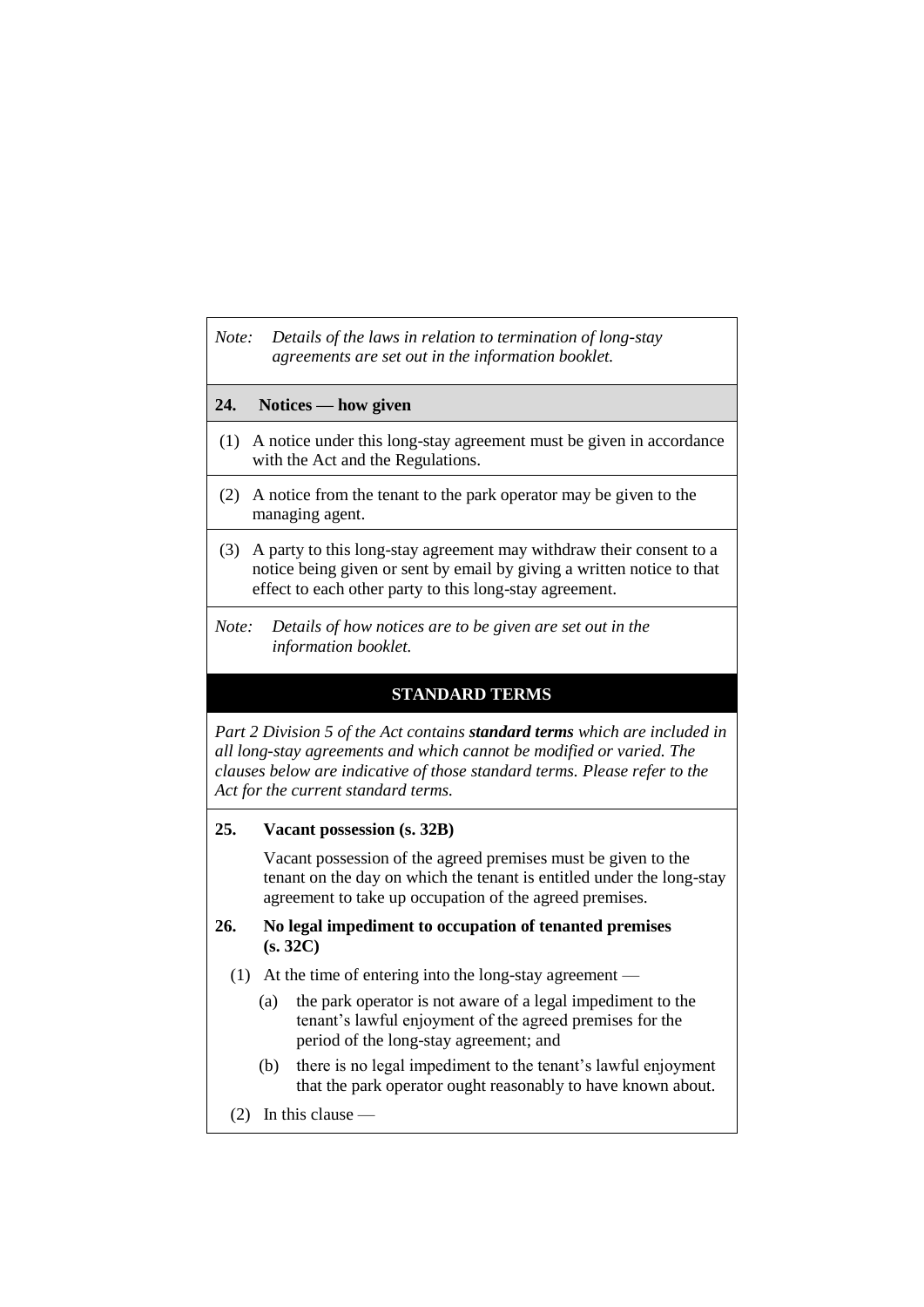*tenant's lawful enjoyment*, of the agreed premises, means the tenant's lawful occupation of the agreed premises as a residence or use of the agreed premises for the period of the long-stay agreement.

## **27. Quiet enjoyment (s. 32D)**

- (1) The tenant has a right to quiet enjoyment of the agreed premises without interruption by the park operator or any person claiming by, through or under the park operator or having superior title to that of the park operator.
- (2) The park operator must not cause or permit any interference with the reasonable peace, comfort or privacy of the tenant in the use by the tenant of the agreed premises or the reasonable use by the tenant of the shared premises.
- (3) The park operator must take all reasonable steps to enforce the obligation of any other tenant of the park operator not to cause or permit any interference with the reasonable peace, comfort or privacy of the tenant in the use by the tenant of the agreed premises or the reasonable use by the tenant of the shared premises.

## **28. Park operator's right of entry (s. 32E)**

(1) In this clause —

## *reasonable time* means —

- (a) between 8 am and 6 pm on a weekday; or
- (b) between 9 am and 5 pm on a Saturday; or
- (c) at another time agreed between the park operator and each tenant.
- (2) The park operator may only enter the agreed premises in the following circumstances —
	- (a) if the tenant agrees at, or immediately before, the time of entry;
	- (b) in an emergency;
	- (c) to meet the park operator's obligations under a written law, if the park operator enters at a reasonable time and gives at least 24 hours' written notice to the tenant;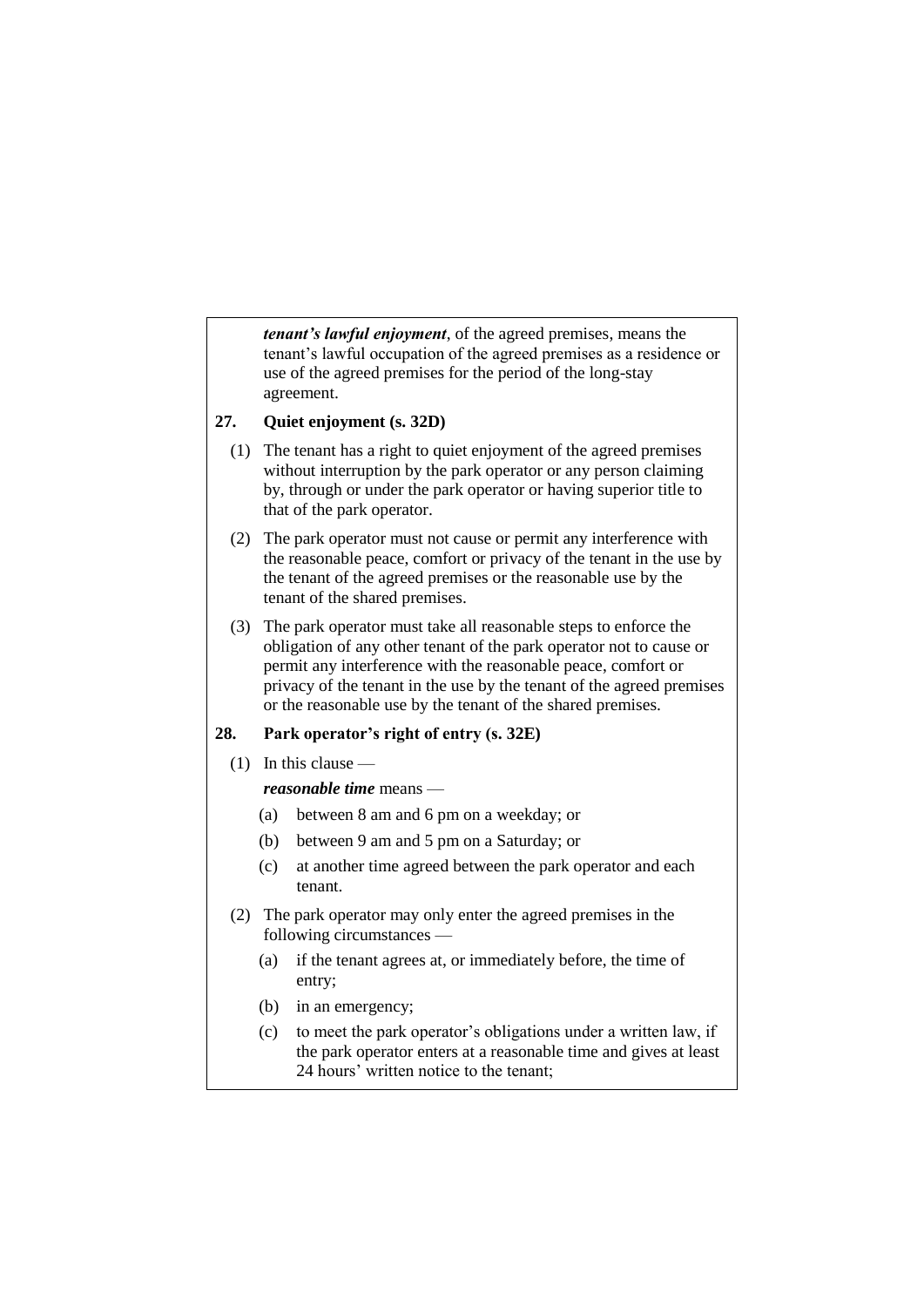- (d) to inspect the agreed premises or for any other purpose, if the park operator enters at a reasonable time and gives the tenant written notice of at least 7 and not more than 14 days;
- (e) to carry out or inspect necessary repairs or maintenance, if the park operator enters at a reasonable time and gives at least 72 hours' written notice to the tenant;
- (f) to show the agreed premises to prospective tenants, if the park operator enters at a reasonable time and on a reasonable number of occasions during the 21 days before the long-stay agreement ends and gives the tenant reasonable written notice;
- (g) to show the agreed premises to prospective purchasers of the agreed premises, if the park operator enters at a reasonable time and on a reasonable number of occasions and gives the tenant reasonable written notice;
- (h) if the long-stay agreement makes provision for the collection of the rent at the agreed premises — to collect the rent once a week, at a reasonable time;
- (i) to inspect and secure the agreed premises if there are reasonable grounds for believing that the premises have been abandoned and the tenant has not responded to a notice from the park operator.
- (3) The park operator may only enter other premises occupied by the tenant in the following circumstances —
	- (a) if the tenant agrees at, or immediately before, the time of entry;
	- (b) in an emergency.

## **29. Conditions of park operator's entry (s. 32F)**

- (1) When exercising a right of entry under clause 28, the park operator —
	- (a) must do so in a reasonable manner; and
	- (b) must not, without the tenant's consent, stay or permit others to stay on the premises longer than is necessary to achieve the purpose of the entry.
- (2) The park operator must compensate the tenant if the park operator or any person accompanying the park operator causes damage to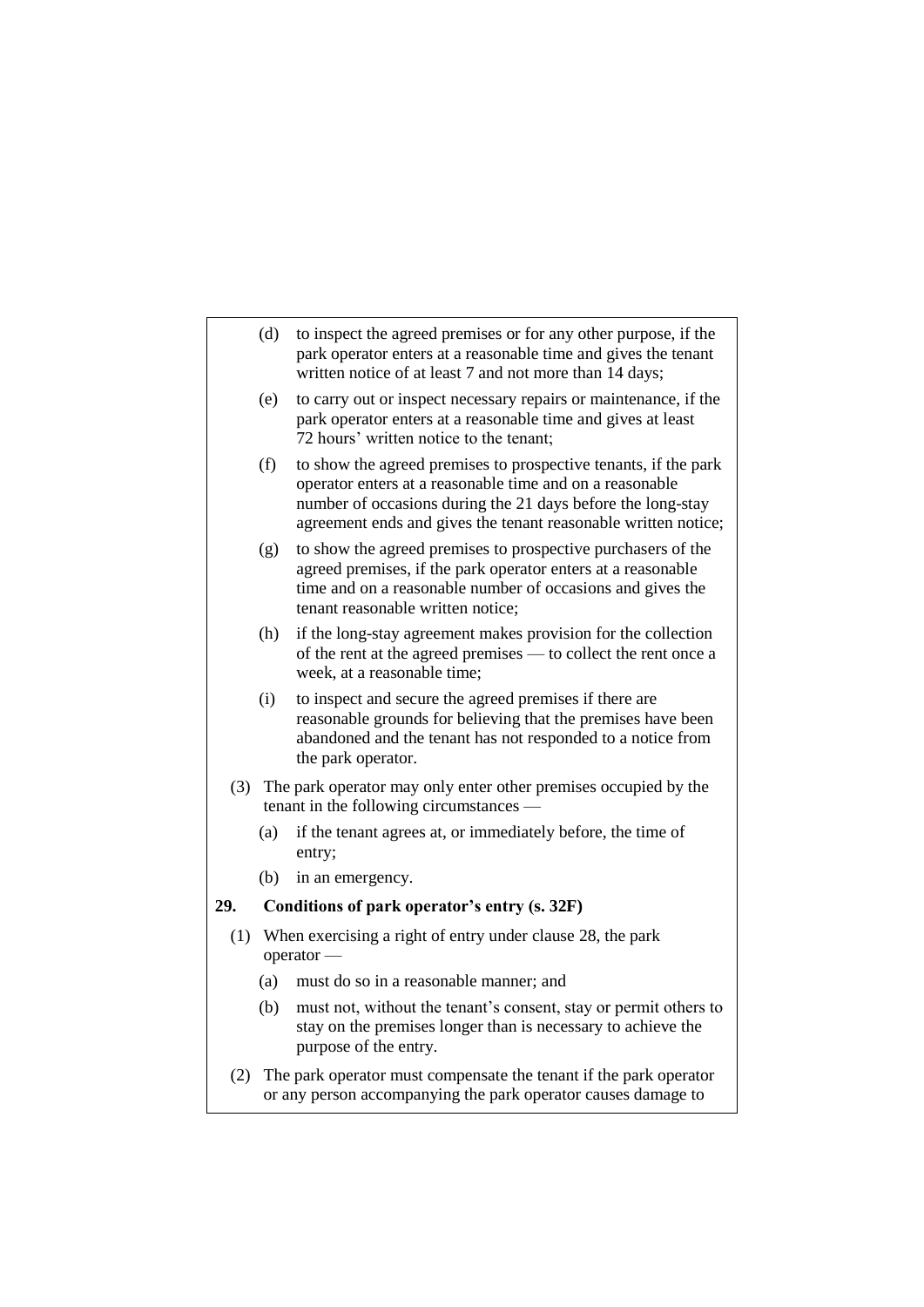the tenant's property when exercising a right of entry under clause 28.

- (3) If it would unduly inconvenience the tenant for the park operator to enter the agreed premises as specified in a notice given under clause 28, the park operator must make a reasonable attempt to negotiate a day and time for that entry that does not unduly inconvenience the tenant.
- (4) The park operator may conduct up to 4 routine inspections under clause 28(2)(d) in any 12-month period.
- (5) A written notice given to the tenant in relation to entry to the agreed premises must be in the approved form and specify the day of the entry and whether the entry will be before or after 12 pm on that day.
- (6) If the park operator exercises the right of entry under clause  $28(2)(f)$  or (g), the tenant is entitled to be on the agreed premises during the entry.

## **30. Long-stay tenant's conduct on premises (s. 32G)**

The tenant must not —

- (a) cause or permit a nuisance anywhere in the residential park; and
- (b) use the agreed premises or the shared premises, or cause or permit them to be used, for an illegal purpose.

#### **31. Locks and security (s. 32H)**

- (1) The tenant must not alter, remove or add any lock or similar device to the agreed premises or the shared premises without the consent of the park operator given at, or immediately before, the time that the alteration, removal or addition is carried out.
- (2) The park operator must not alter, remove or add any lock or similar device to the agreed premises or to anything that belongs to the tenant without the consent of the tenant given at, or immediately before, the time that the alteration, removal or addition is carried out.
- (3) The park operator must not alter, remove or add any lock or similar device to the shared premises without first notifying the tenant and providing the tenant with a means of access to the shared premises.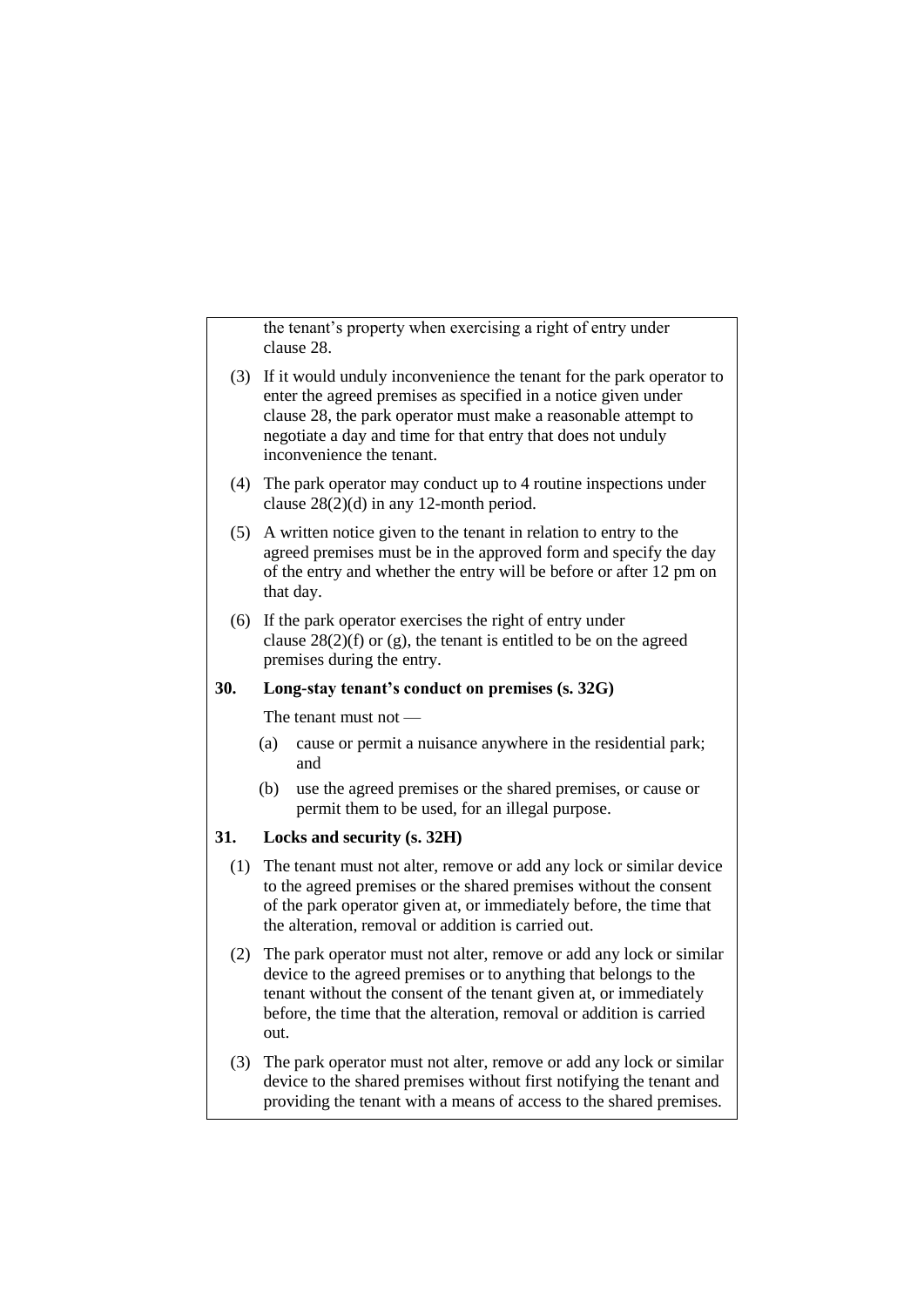## **32. Removing fixtures and altering premises (s. 32I)**

- (1) If clause 18 provides that the tenant may, with the park operator's consent, affix a fixture or make a renovation, alteration or addition —
	- (a) the park operator must not unreasonably withhold consent; and
	- (b) at any time while the tenant's right to occupy the agreed premises continues, the tenant may remove any fixture that the tenant has, with the park operator's consent, affixed to the agreed premises, unless the removal of the fixture would cause irreparable damage to the agreed premises; and
	- (c) if the tenant's removal of a fixture causes damage to the agreed premises, the tenant must notify the park operator and, at the option of the park operator, repair the damage or compensate the park operator for any reasonable expenses incurred by the park operator in repairing the damage.
- (2) If the park operator wishes to affix any fixture or make any renovation, alteration or addition to the agreed premises, then —
	- (a) the park operator must obtain the tenant's consent when, or immediately before, the park operator affixes the fixture or makes the renovation, alteration or addition; and
	- (b) the tenant must not unreasonably withhold such consent.
- (3) The tenant may affix a prescribed fixture or make prescribed alterations to the agreed premises if necessary to prevent the commission of family violence.
- (4) For the purposes of subclause  $(3)$ 
	- (a) the cost of making the prescribed alterations must be borne by the tenant; and
	- (b) the tenant must give written notice to the park operator of the tenant's intention to make the prescribed alterations; and
	- (c) work on the prescribed alterations must be undertaken by a qualified tradesperson, a copy of whose invoice the tenant must provide to the park operator within 14 days of the alterations being completed; and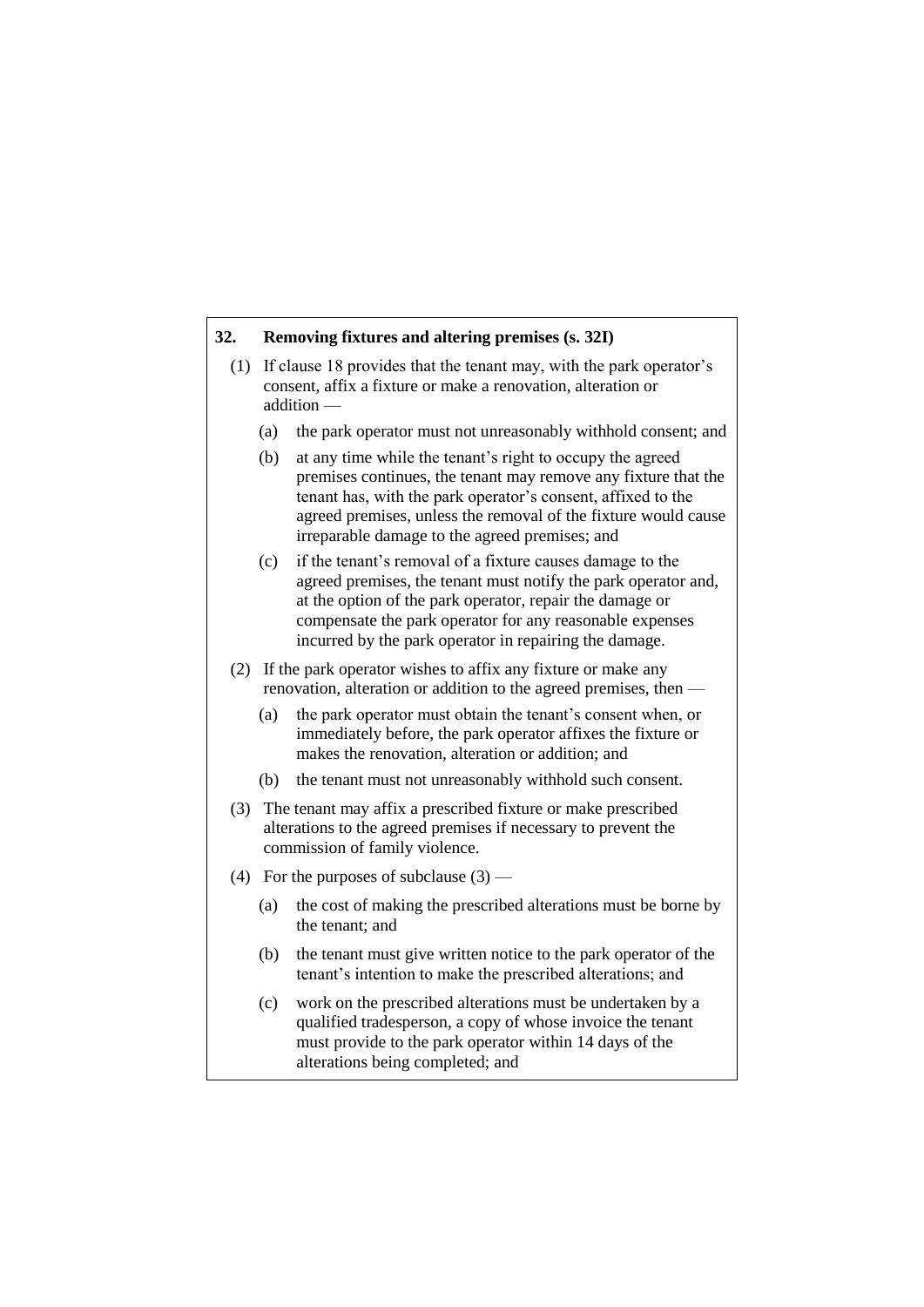- (d) the prescribed alterations must be effected having regard to the age and character of the property and any applicable strata company by-laws; and
- (e) the tenant must restore the agreed premises to their original condition at the end of the long-stay agreement if the park operator requires the tenant to do so and, if restoration work has been undertaken by a tradesperson, must provide to the park operator a copy of that tradesperson's invoice within 14 days of that work being performed.

## **33. Long-stay tenant's responsibility for cleanliness and repair (s. 32J)**

The tenant must —

- (a) keep the site and the exterior of the relocatable home on the site in a reasonable state of cleanliness; and
- (b) keep the relocatable home on the site in a reasonable state of repair so it is fit to live in.

## **34. Long-stay tenant's responsibility for damage (s. 32K)**

- (1) The tenant must not intentionally or negligently cause or permit damage to the agreed premises or the shared premises.
- (2) The tenant must notify the park operator, as soon as practicable but in any case within 3 days of the damage occurring, of any damage —
	- (a) to the site or to any fittings or fixtures on the site; and
	- (b) to the exterior of the relocatable home on the site.

## **35. Park operator's responsibility for cleanliness and repairs (s. 32L)**

- (1) The park operator must
	- (a) provide the agreed premises and shared premises in a reasonable state of cleanliness; and
	- (b) maintain the shared premises in a reasonable state of cleanliness; and
	- (c) provide and maintain the agreed premises and shared premises in a reasonable state of repair having regard to the age, character and prospective life of the premises; and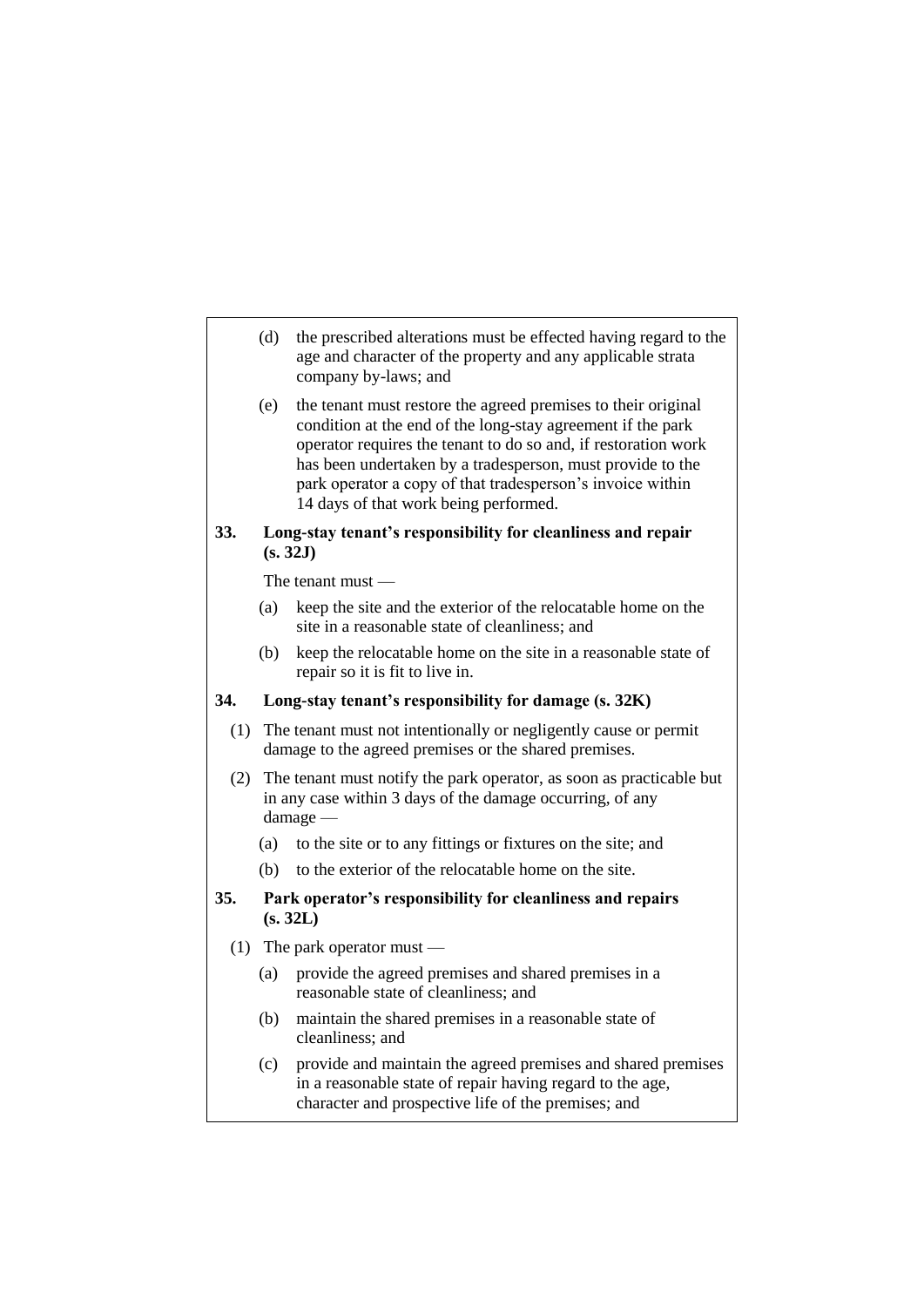- (d) comply with any other written laws that apply in relation to the buildings in the residential park or the health and safety of park residents.
- (2) If the park operator carries out work to comply with the park operator's obligations under subclause (1), the work must be carried out —
	- (a) as soon as reasonably practicable and in a manner that minimises disruption to the residents; and
	- (b) at an appropriate standard having regard to the age, character and prospective life of the agreed premises or shared premises; and
	- (c) if the work is carried out on agreed premises and the park operator must enter the agreed premises — in accordance with clauses 28 and 29.

### **36. Urgent repairs (s. 32M)**

(1) In this clause —

*essential service* means a service prescribed in the Regulations as electricity, gas, water (including the supply of hot water), sewerage, a septic tank or other wastewater management treatment, and a functioning refrigerator (but only if supplied with the agreed premises);

*suitable repairer*, in relation to urgent repairs, means a person who is suitably qualified, trained or, if necessary under a written law, licensed or otherwise authorised, to undertake the urgent repairs;

*urgent repairs*, in relation to agreed premises, means repairs to the premises that are necessary —

- (a) to supply or restore an essential service; or
- (b) to avoid  $-$ 
	- (i) exposing a person to the risk of injury; or
	- (ii) exposing property to damage; or
	- (iii) causing the tenant undue hardship or inconvenience.
- (2) If a need for urgent repairs arises otherwise than as a result of the breach of the long-stay agreement by the tenant —
	- (a) the tenant must notify the park operator of the need for those repairs as soon as practicable after the need arises; and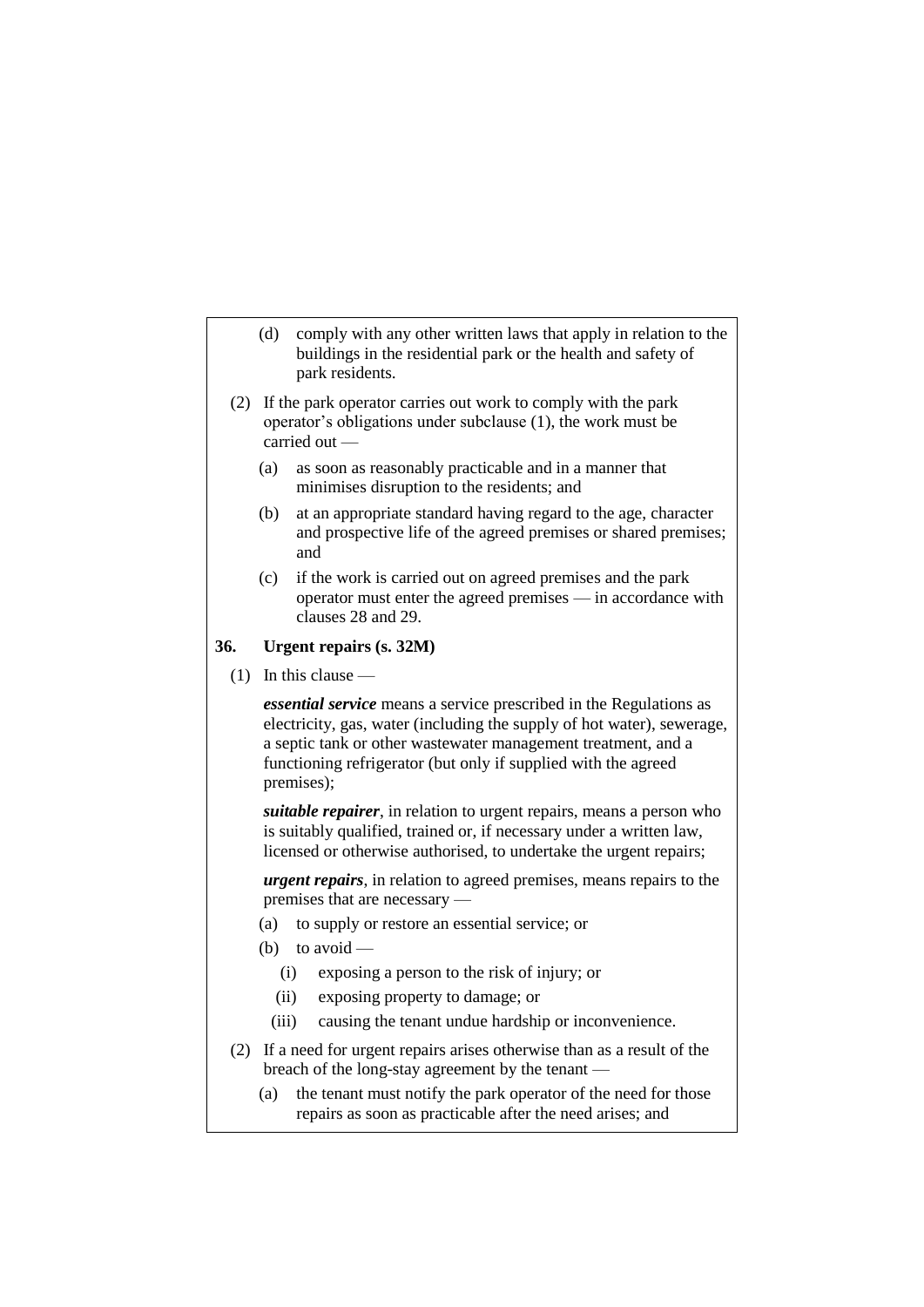- (b) the park operator must ensure that the repairs are carried out by a suitable repairer as soon as practicable after that notification.
- (3) The tenant may arrange for the urgent repairs to be carried out by a suitable repairer to the minimum extent necessary to effect those repairs if —
	- (a) the tenant is unable to contact the park operator within  $-$ 
		- (i) in relation to urgent repairs for the supply or restoration of an essential service — 24 hours; or
		- (ii) in relation to other urgent repairs 48 hours or any longer prescribed period;
			- or
	- (b) the tenant contacts the park operator about the need for the urgent repairs but the park operator fails to ensure that the repairs are carried out by a suitable repairer as soon as practicable after the notification.
- (4) If the tenant arranges for the urgent repairs to be carried out under subclause (3), the park operator must, as soon as practicable after the repairs are carried out, reimburse the tenant for the reasonable expense incurred in arranging for those repairs to be carried out.

## **37. Levies, rates, taxes and charges to be paid by park operator (s. 32N)**

- (1) The park operator must bear the cost of
	- (a) any contribution levied in respect of the agreed premises and shared premises under the *Strata Titles Act 1985* or the *Community Titles Act 2018*; and
	- (b) all rates, taxes or charges imposed in respect of the agreed premises and shared premises under —
		- (i) the *Land Tax Act 2002*; and
		- (ii) the *Local Government Act 1995*; and
		- (iii) the *Water Services Act 2012*, except a charge for the volume of water consumed.
- (2) Despite subclause (1), a term of the long-stay agreement or another written contract, agreement, scheme, deed or other written arrangement between the tenant and the park operator may provide that the tenant indirectly pays, as a component of rent paid under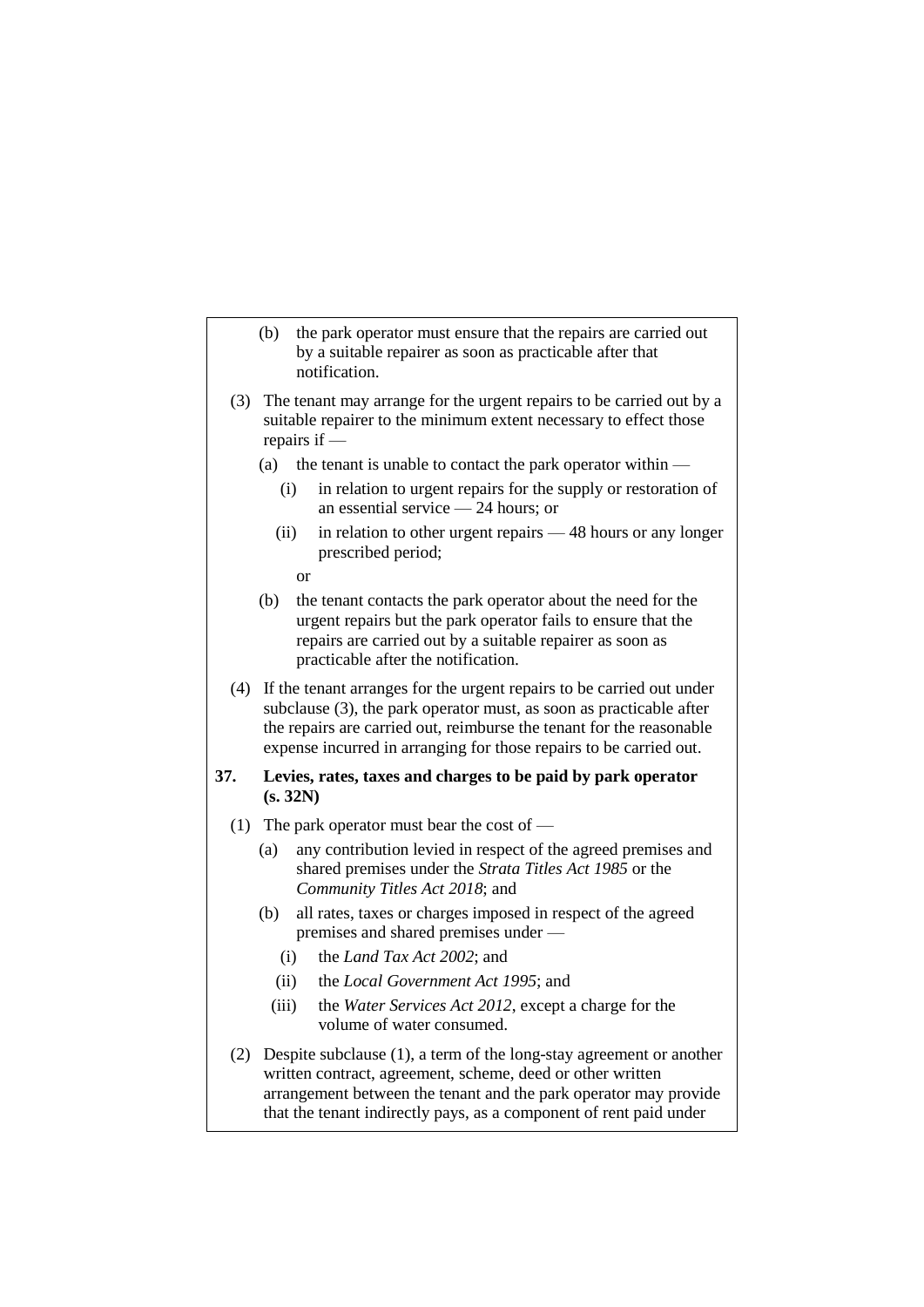the long-stay agreement, a prescribed charge as defined in the *Rates and Charges (Rebates and Deferments) Act 1992* section 3(1).

## **38. Long-stay tenant's vicarious responsibility for breach of long-stay agreement (s. 32P)**

- (1) The tenant is vicariously responsible for any act or omission of another person who is lawfully on the agreed premises or the shared premises, if the act or omission would have constituted a breach of the long-stay agreement if done or omitted by the tenant.
- (2) However, subclause (1) does not extend to a person who is lawfully on the agreed premises or the shared premises but whose authority does not derive from the permission, express or implied, of the tenant.

## **NON-STANDARD TERMS**

#### **Information for tenants**

Non-standard terms are not prescribed by the Act, but are subject to negotiation between the parties to the long-stay agreement.

If a non-standard term is inconsistent with the Act or the Regulations, the Act or Regulations will prevail and the non-standard term will be void to the extent of any inconsistency.

Before signing this long-stay agreement a tenant should seek independent advice and ensure that the non-standard terms are appropriate for their circumstances.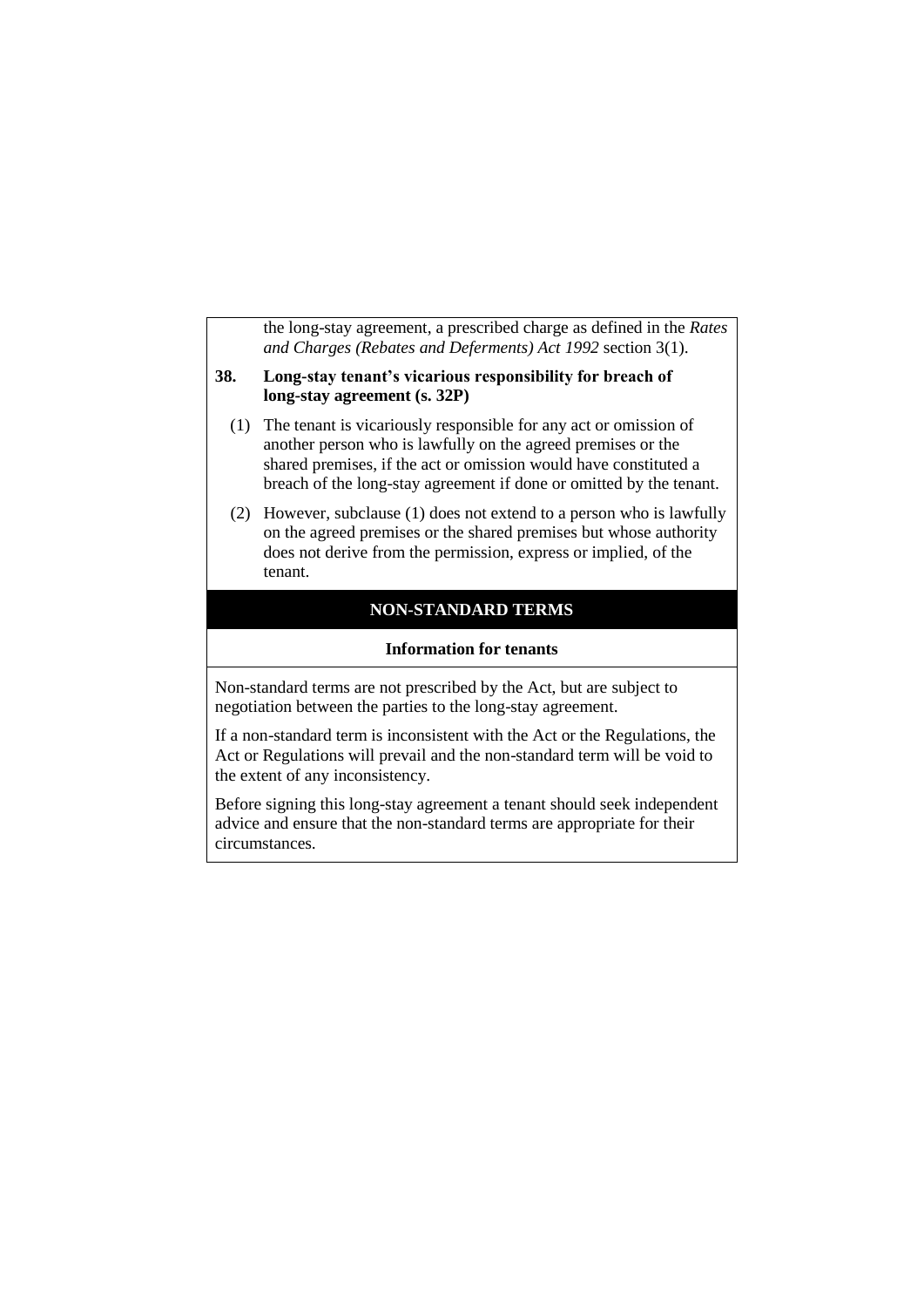| Non-standard terms (special conditions) |                                                                          |  |  |  |
|-----------------------------------------|--------------------------------------------------------------------------|--|--|--|
|                                         |                                                                          |  |  |  |
|                                         |                                                                          |  |  |  |
|                                         |                                                                          |  |  |  |
|                                         |                                                                          |  |  |  |
|                                         |                                                                          |  |  |  |
|                                         |                                                                          |  |  |  |
|                                         |                                                                          |  |  |  |
|                                         |                                                                          |  |  |  |
|                                         |                                                                          |  |  |  |
|                                         |                                                                          |  |  |  |
|                                         | <b>EXECUTION</b>                                                         |  |  |  |
| terms and conditions.                   | By signing this long-stay agreement the parties agree to be bound by its |  |  |  |
| Park operator or managing agent         |                                                                          |  |  |  |
| Signatory (print name):                 |                                                                          |  |  |  |
| Signature:                              | Date signed:                                                             |  |  |  |
| Witness (print name):                   |                                                                          |  |  |  |
| Signature:                              | Date signed:                                                             |  |  |  |
| Tenant (1)                              |                                                                          |  |  |  |
| Signatory (print name):                 |                                                                          |  |  |  |
| Signature:                              | Date signed:                                                             |  |  |  |
| Witness (print name):                   |                                                                          |  |  |  |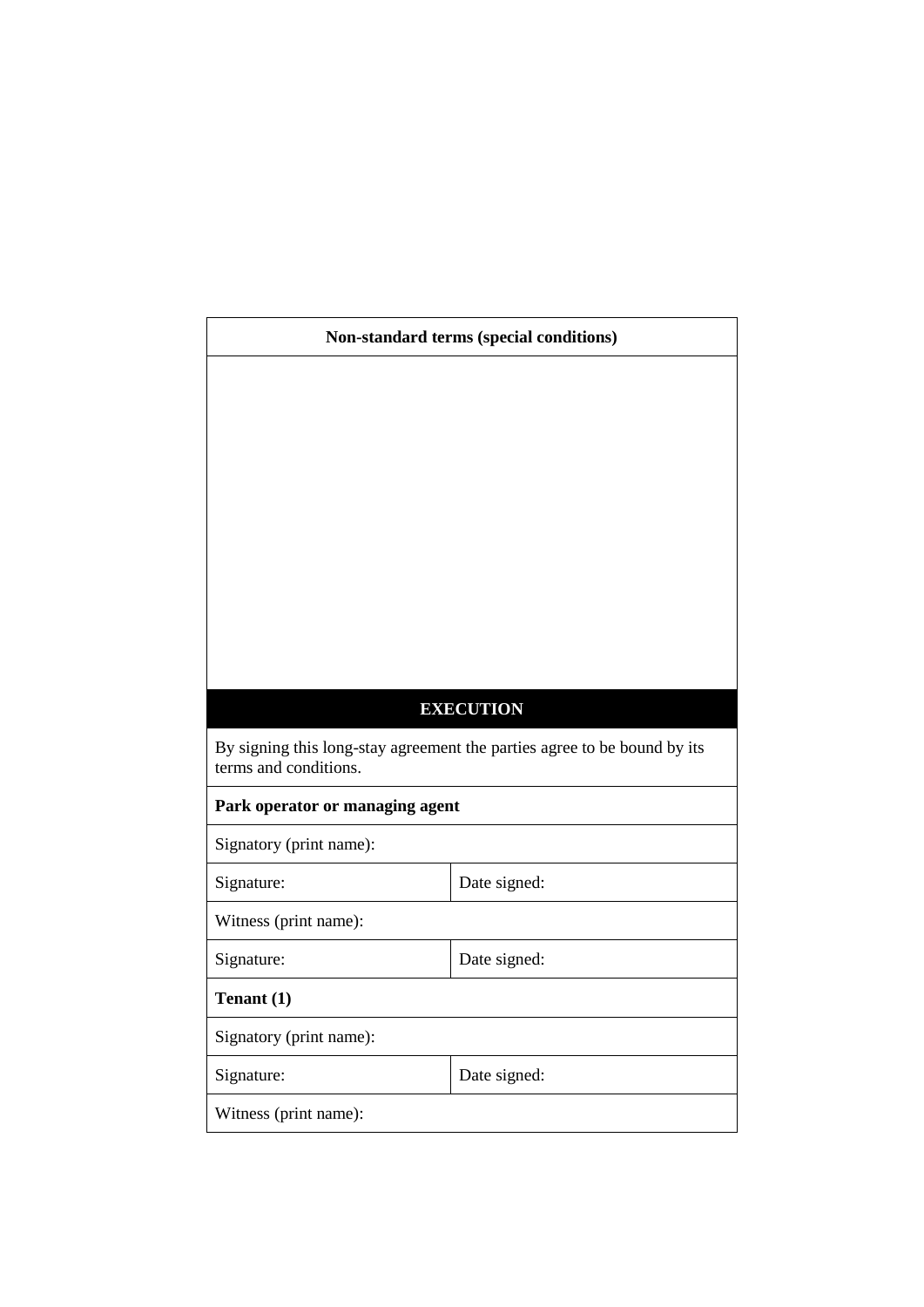| Signature:                                                                                                                                                                                                                                                                                                                                                    | Date signed: |  |  |
|---------------------------------------------------------------------------------------------------------------------------------------------------------------------------------------------------------------------------------------------------------------------------------------------------------------------------------------------------------------|--------------|--|--|
| Tenant (2)                                                                                                                                                                                                                                                                                                                                                    |              |  |  |
| Signatory (print name):                                                                                                                                                                                                                                                                                                                                       |              |  |  |
| Signature:                                                                                                                                                                                                                                                                                                                                                    | Date signed: |  |  |
| Witness (print name):                                                                                                                                                                                                                                                                                                                                         |              |  |  |
| Signature:                                                                                                                                                                                                                                                                                                                                                    | Date signed: |  |  |
| <b>Cooling off period</b>                                                                                                                                                                                                                                                                                                                                     |              |  |  |
| Under section 18 of the Act, a tenant is entitled to rescind this long-stay<br>agreement at any time within 5 working days after the date of this<br>long-stay agreement. This time frame is extended if the park operator does<br>not provide disclosure documents. However, a tenant cannot rescind this<br>long-stay agreement after taking up possession. |              |  |  |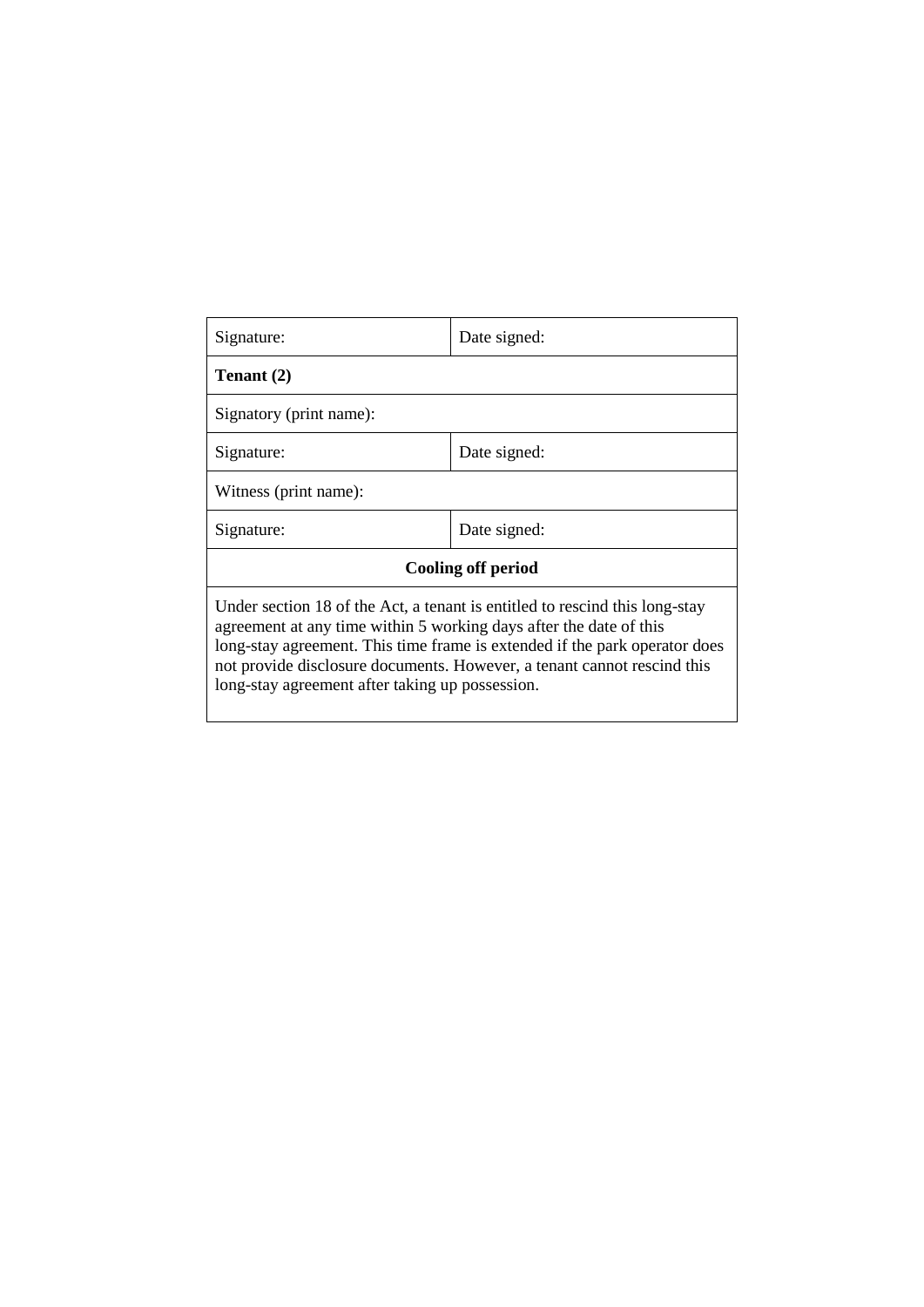| <b>TENANT'S CHECKLIST</b>                                                                                                                                                                                          |  |  |  |  |
|--------------------------------------------------------------------------------------------------------------------------------------------------------------------------------------------------------------------|--|--|--|--|
| The tenant acknowledges that they have been given a copy of each of these<br>documents:                                                                                                                            |  |  |  |  |
| Disclosure statement                                                                                                                                                                                               |  |  |  |  |
| Property condition report                                                                                                                                                                                          |  |  |  |  |
| Park rules                                                                                                                                                                                                         |  |  |  |  |
| Information booklet on park living approved by the Commissioner<br>for Consumer Protection                                                                                                                         |  |  |  |  |
| (Tenant to initial each box.)                                                                                                                                                                                      |  |  |  |  |
| Independent advice                                                                                                                                                                                                 |  |  |  |  |
| I have obtained independent legal advice before signing this<br>$\overline{\phantom{a}}$<br>long-stay agreement.                                                                                                   |  |  |  |  |
| I have decided not to obtain independent legal advice before signing<br>$\Box$<br>this long-stay agreement.                                                                                                        |  |  |  |  |
| I have signed 2 copies of this long-stay agreement.<br>П                                                                                                                                                           |  |  |  |  |
| Note:<br>The park operator is required to give the tenant a fully executed<br>copy of the long-stay agreement within 21 days after it is signed<br>by the tenant, or as soon as reasonably practicable after that. |  |  |  |  |

# **Schedule 2 — Standard-form on-site home agreement**

## $[r. 5(b)]$

## **IMPORTANT INFORMATION FOR TENANTS**

This long-stay agreement is regulated by the *Residential Parks (Long-stay Tenants) Act 2006* (the *Act*).

This long-stay agreement is to lease a site and an on-site home in a residential park and gives you rights to use shared premises in the park.

You must also be provided with a copy of the information booklet on park living approved by the Commissioner for Consumer Protection (the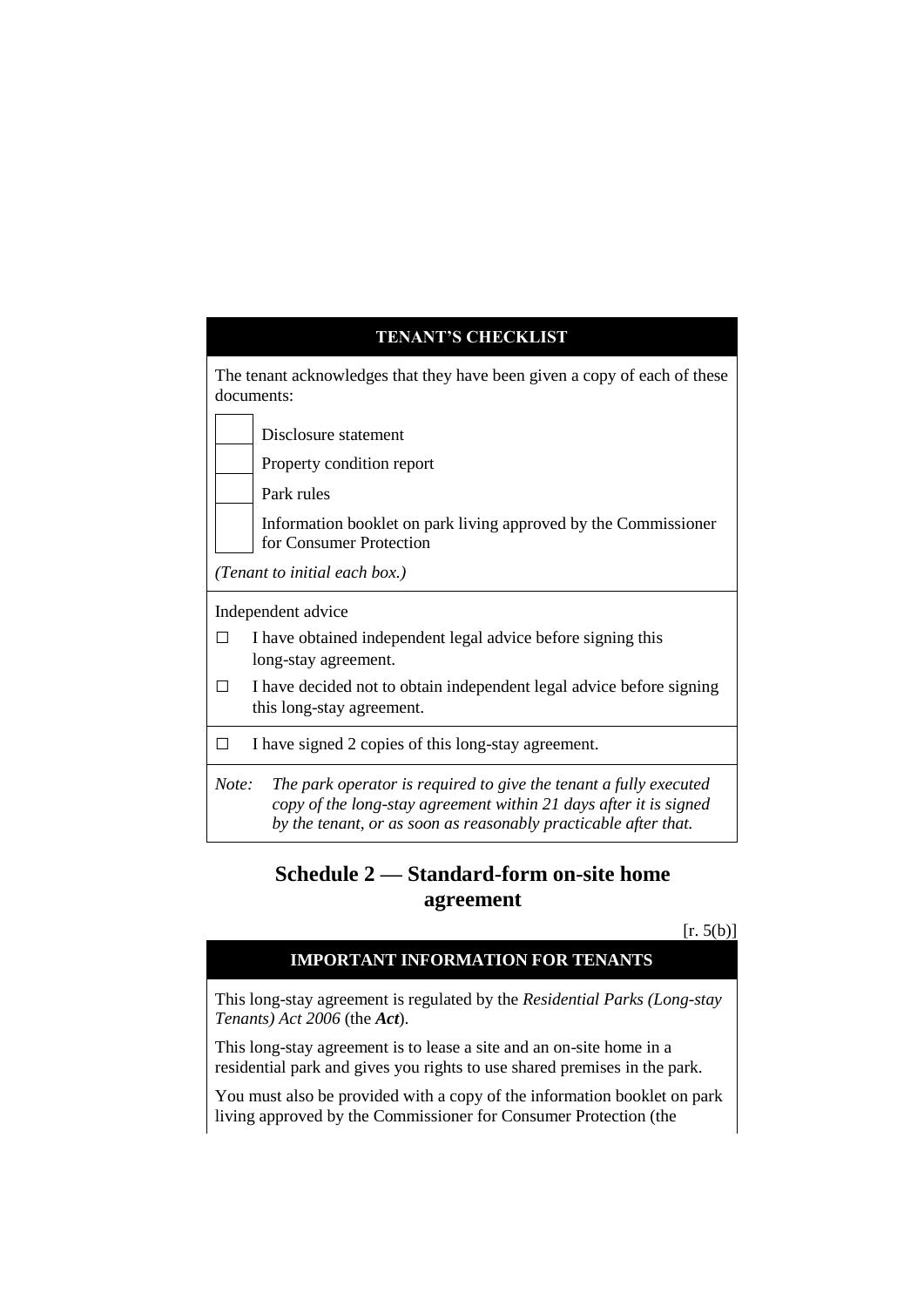*information booklet*). This information booklet sets out your rights and responsibilities as a tenant under the Act.

This long-stay agreement may, in certain limited circumstances set out in the Act, be terminated. The information booklet sets out further information about termination.

If this long-stay agreement is for a fixed term, this long-stay agreement may finish at the end of the term (with no extension).

Before signing this long-stay agreement you should —

- seek independent legal, financial or other advice; and
- read the information booklet; and
- make sure that any non-standard terms are satisfactory and that you understand how they affect you. (The non-standard terms are set out in a separate part at the end of this long-stay agreement.)

References in this long-stay agreement to sections (for example, s. 32H) are references to relevant sections of the Act.

## **TERMS**

#### **1. Definitions**

In this long-stay agreement—

*Act* means the *Residential Parks (Long-stay Tenants) Act 2006*;

*agreed premises* means the on-site home, the site, any structures on the site that the tenant is entitled to use or occupy under this long-stay agreement, and any fixtures, fittings or chattels that are provided under this long-stay agreement for the exclusive use of the tenant;

*on-site home* means the relocatable home provided on the site by the park operator under this agreement;

*park operator* means the party referred to in clause 4;

*Regulations* means the *Residential Parks (Long-stay Tenants) Regulations 2007*;

*relocatable home*, in relation to a site, means a vehicle, building, tent or other structure that is fitted or designed for use as a residence (whether or not it includes bathroom or toilet facilities) and that is or can be parked, assembled or erected on the site;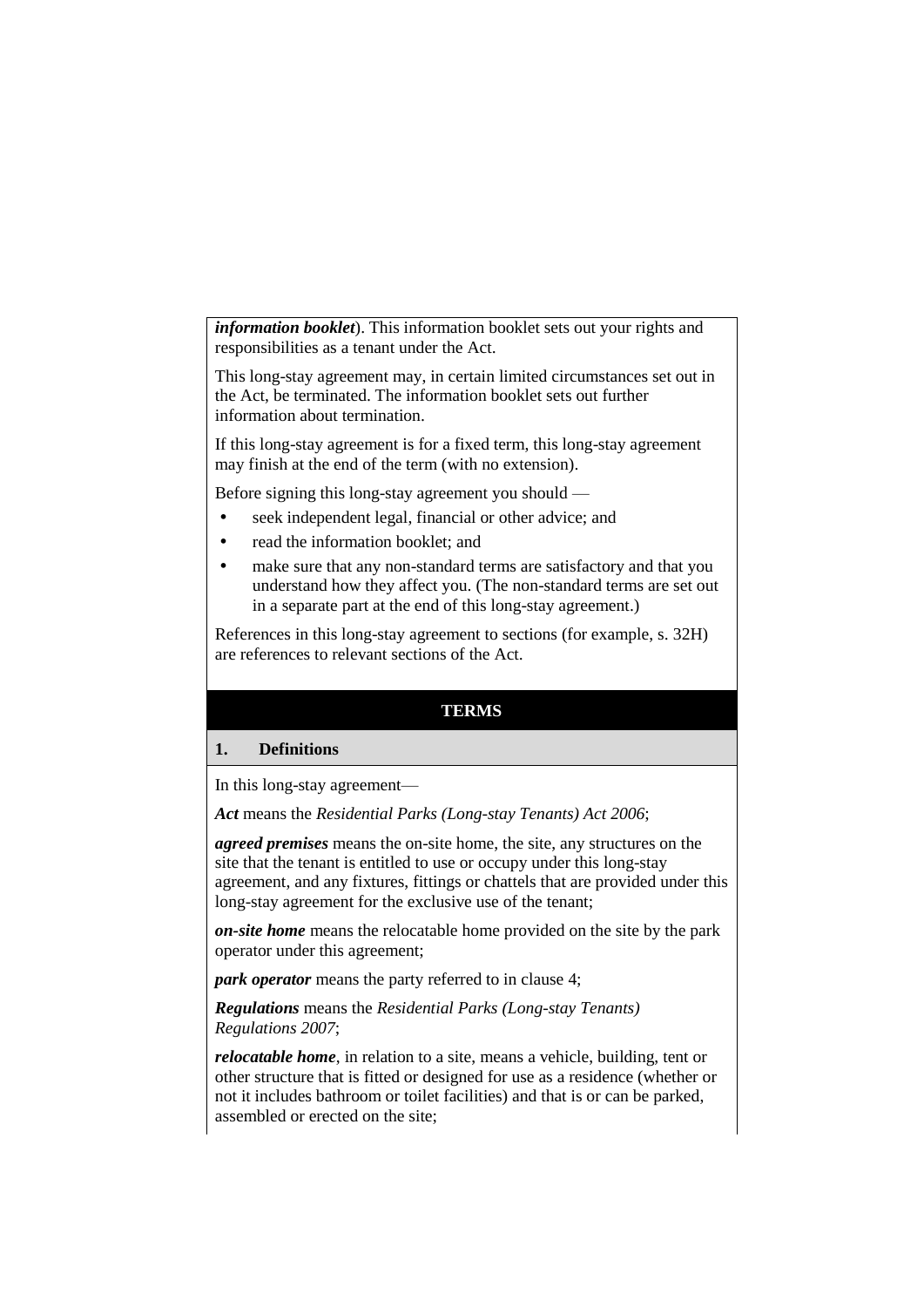*residential park* or *park* means the residential park referred to in clause 3;

*shared premises*, in relation to the residential park, means —

- (a) the common areas, structures and amenities in the park that the park operator provides for the use of all tenants or makes accessible to all tenants; and
- (b) any fixtures, fittings or chattels in or on the common areas, structures or amenities;

*site* means the site referred to in clause 3;

*tenant* means a party referred to in clause 6;

*voluntary sharing arrangement* means an agreement under clause 13 that the tenant will pay rent on a deferred basis.

## **2. Long-stay agreement**

This long-stay agreement is made between the park operator and the tenant/s.

The park operator grants the tenant/s the right —

- (a) to occupy the site; and
- (b) to occupy the relocatable home provided by the park operator on the site; and
- (c) to non-exclusive use of the shared premises.

| 3.<br><b>Residential park and site details</b> |                                                   |  |  |  |  |
|------------------------------------------------|---------------------------------------------------|--|--|--|--|
| Park                                           | Park name:                                        |  |  |  |  |
|                                                | Park address:                                     |  |  |  |  |
|                                                |                                                   |  |  |  |  |
| <b>Site</b>                                    | Site location (site number or other description): |  |  |  |  |
|                                                |                                                   |  |  |  |  |
|                                                | Area of site:                                     |  |  |  |  |
|                                                | Plan attached?<br>Yes<br>⊟ No                     |  |  |  |  |
|                                                |                                                   |  |  |  |  |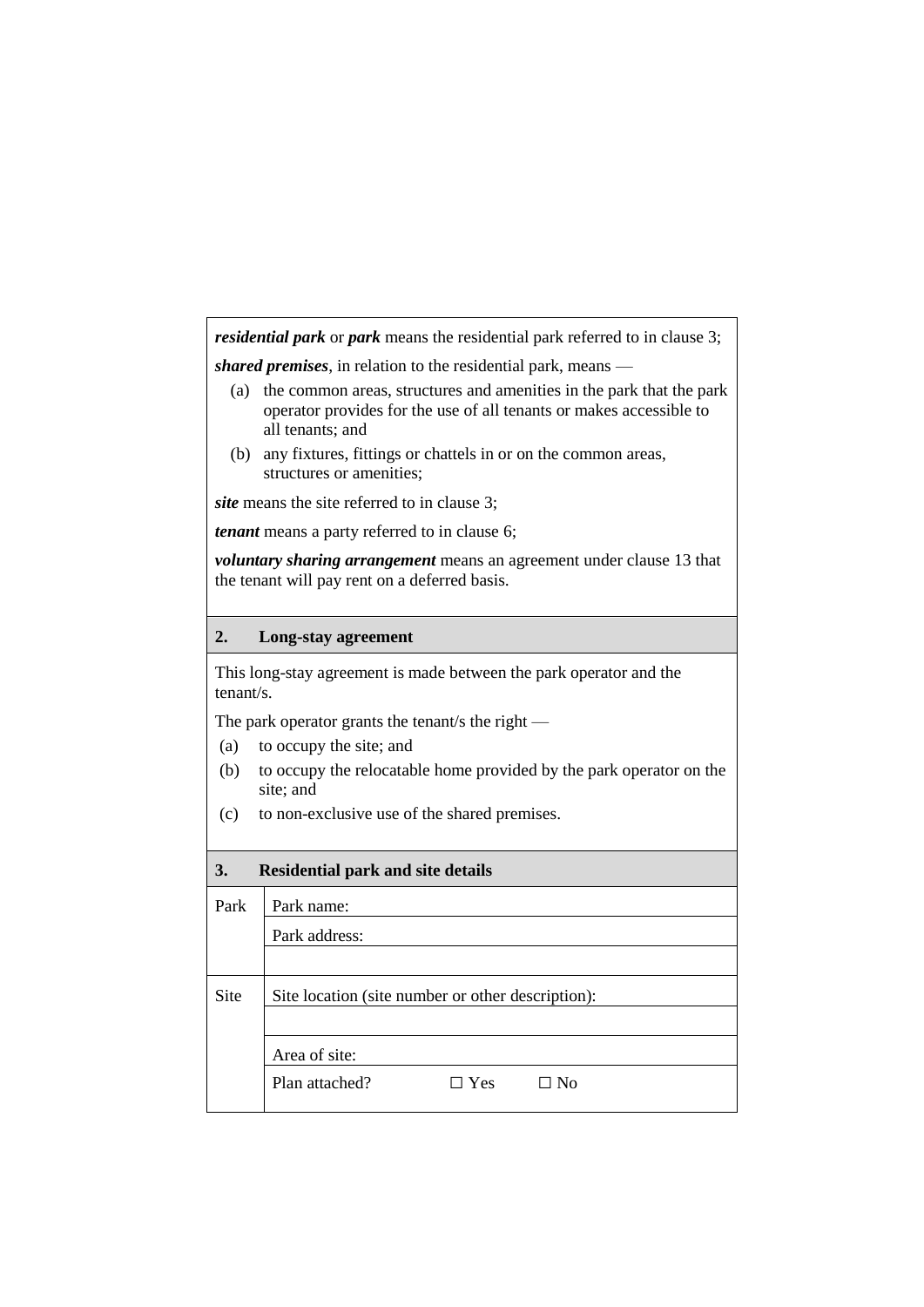| Park operator's details<br>4.                                                                  |                                                |  |  |  |
|------------------------------------------------------------------------------------------------|------------------------------------------------|--|--|--|
| Park operator's name:                                                                          |                                                |  |  |  |
| <b>Business address:</b>                                                                       |                                                |  |  |  |
|                                                                                                |                                                |  |  |  |
| Phone:                                                                                         |                                                |  |  |  |
| Email address (if any):                                                                        |                                                |  |  |  |
| Does the park operator accept notices and other documents by email?<br>$\Box$ No<br>$\Box$ Yes |                                                |  |  |  |
| If park operator                                                                               | Nominated contact (name and position / title): |  |  |  |
| is a body<br>corporate                                                                         |                                                |  |  |  |
|                                                                                                |                                                |  |  |  |
|                                                                                                | Business address (if different from above):    |  |  |  |
|                                                                                                |                                                |  |  |  |
|                                                                                                |                                                |  |  |  |
|                                                                                                | Contact details (including out-of-hours):      |  |  |  |
|                                                                                                |                                                |  |  |  |
|                                                                                                |                                                |  |  |  |
| 5.<br>Managing agent's details (if applicable)                                                 |                                                |  |  |  |
| Managing agent's name:                                                                         |                                                |  |  |  |
| Managing agent's address:                                                                      |                                                |  |  |  |
|                                                                                                |                                                |  |  |  |
| Phone:                                                                                         |                                                |  |  |  |
| Email (if any):                                                                                |                                                |  |  |  |
| Does the managing agent accept notices and other documents by email?                           |                                                |  |  |  |
| $\Box$ No<br>$\Box$ Yes                                                                        |                                                |  |  |  |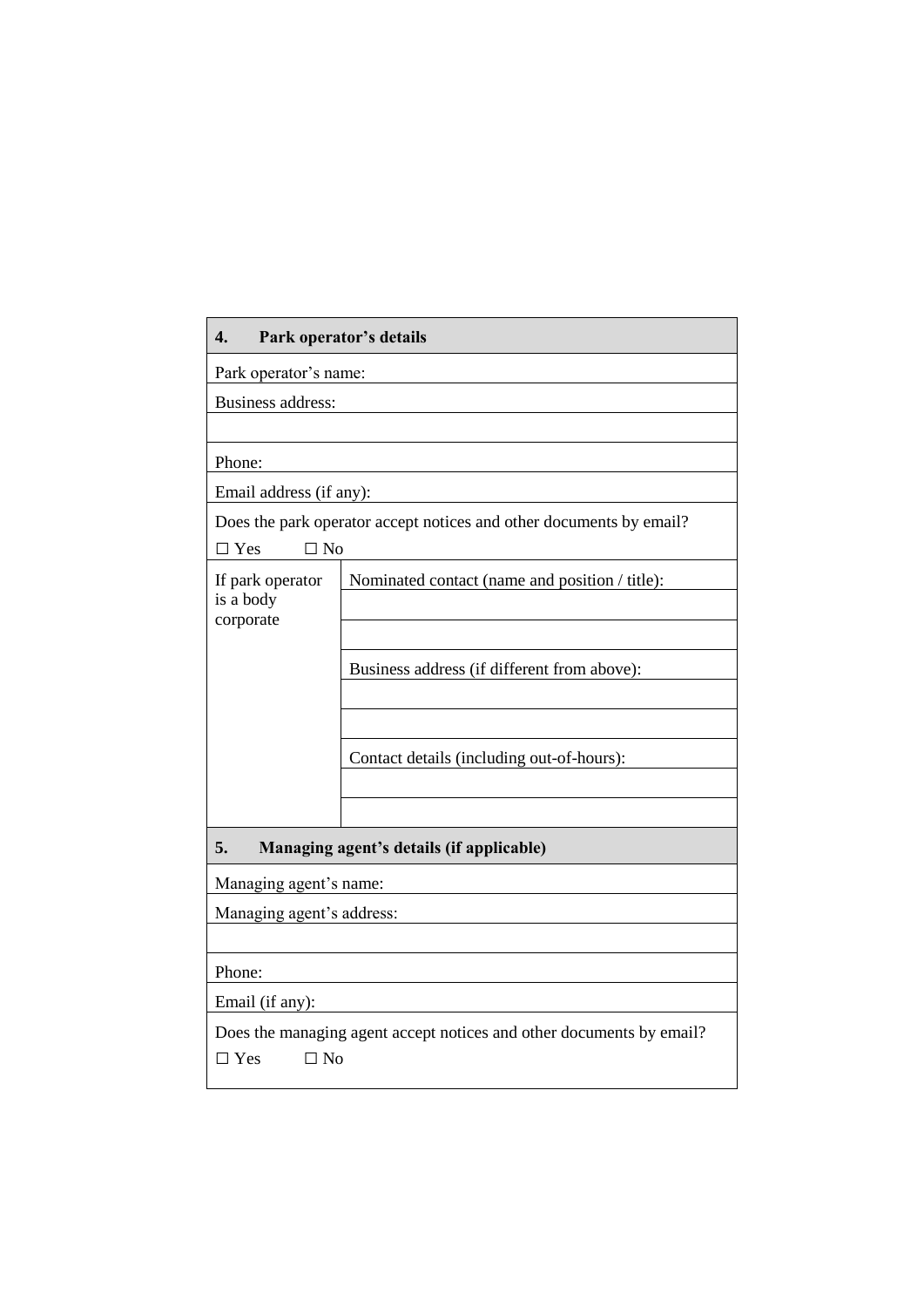| Tenant name (1):                                                   |  |
|--------------------------------------------------------------------|--|
| Address for service of documents (if different from site address): |  |
|                                                                    |  |
|                                                                    |  |
| Phone:                                                             |  |
| Email (if any):                                                    |  |
| Does the tenant (1) accept notices and other documents by email?   |  |
| $\Box$ No<br>$\Box$ Yes                                            |  |
| Place of occupation:                                               |  |
| Address:                                                           |  |
|                                                                    |  |
| Tenant name (2):                                                   |  |
| Address for service of documents (if different from site address): |  |
|                                                                    |  |
|                                                                    |  |
| Phone:                                                             |  |
| Email (if any):                                                    |  |
| Does the tenant (2) accept notices and other documents by email?   |  |
| $\square$ No<br>$\Box$ Yes                                         |  |
| Place of occupation:                                               |  |
| Address:                                                           |  |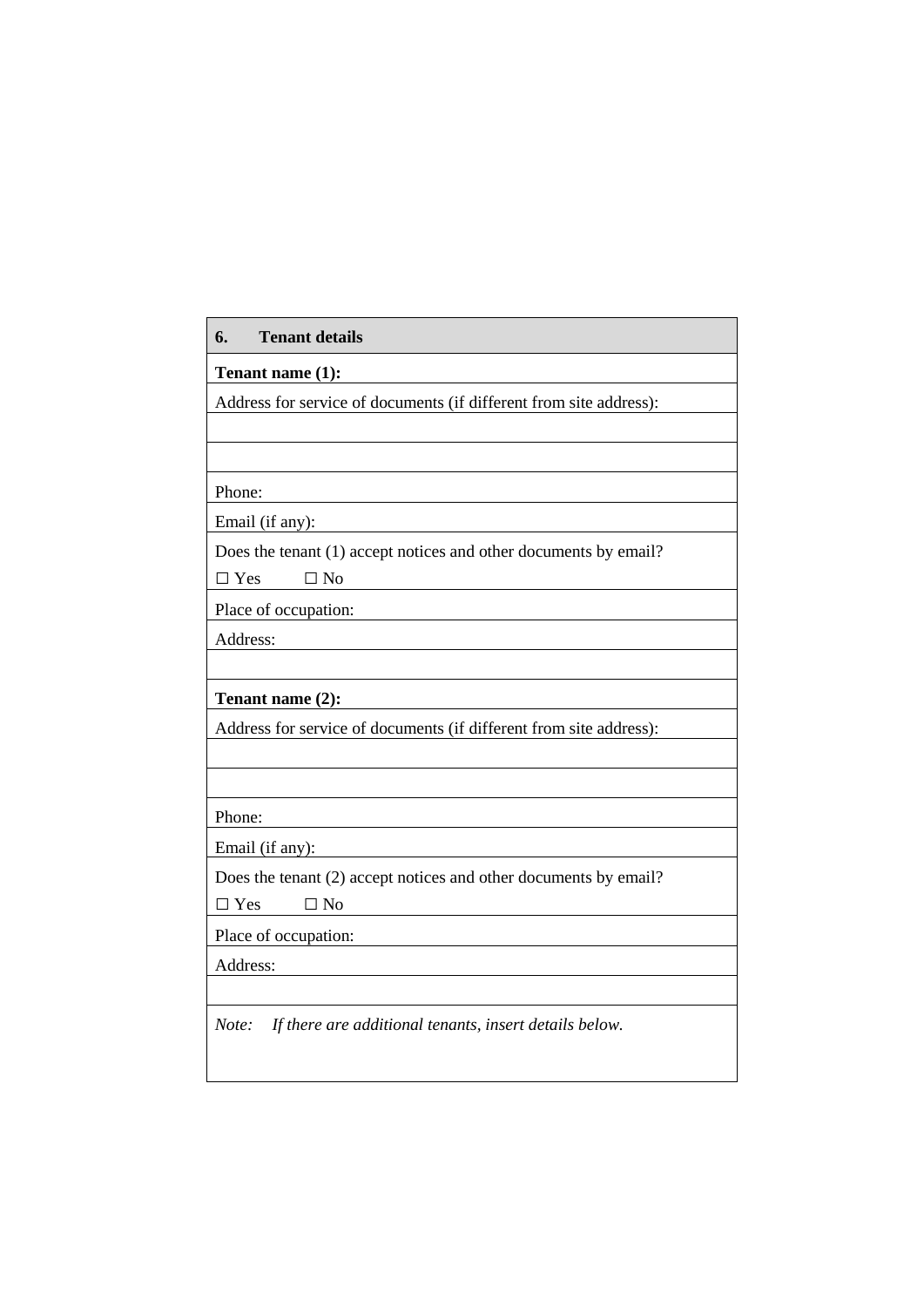| 7.  | <b>Number of residents</b>                                                                                                                                                          |                                                                                                        |
|-----|-------------------------------------------------------------------------------------------------------------------------------------------------------------------------------------|--------------------------------------------------------------------------------------------------------|
| (1) | The maximum number of persons who may<br>use a relocatable home on the site as their<br>principal place of residence                                                                |                                                                                                        |
| (2) | The maximum number of additional persons<br>who may reside on a temporary basis in a<br>relocatable home on the site                                                                |                                                                                                        |
| (3) | Is the tenant required to pay a fee for persons<br>residing on a temporary basis in the agreed<br>premises (i.e. visitors' fees)?<br>(If yes, complete subclauses $(4)$ to $(6)$ .) | $\Box$ Yes<br>$\square$ No                                                                             |
| (4) | When will visitors' fees be payable?<br>(Specify circumstances in which a visitors' fee<br>must be paid, for example if a visitor stays for                                         |                                                                                                        |
|     | more than a minimum period of time.)                                                                                                                                                |                                                                                                        |
| (5) | Amount of the visitors' fee                                                                                                                                                         | S.<br>per night / week /<br>fortnight / month*<br>(*Delete as<br>appropriate.)                         |
| (6) | How is the visitors' fee to be paid?                                                                                                                                                | at the same time<br>П.<br>and in the same<br>manner as the<br>rent<br>$\Box$ other (please<br>specify) |
|     | Topauts are not required to pay visitors' fees unless the number of                                                                                                                 |                                                                                                        |

*Note: Tenants are not required to pay visitors' fees unless the number of persons residing on the agreed premises at a particular time*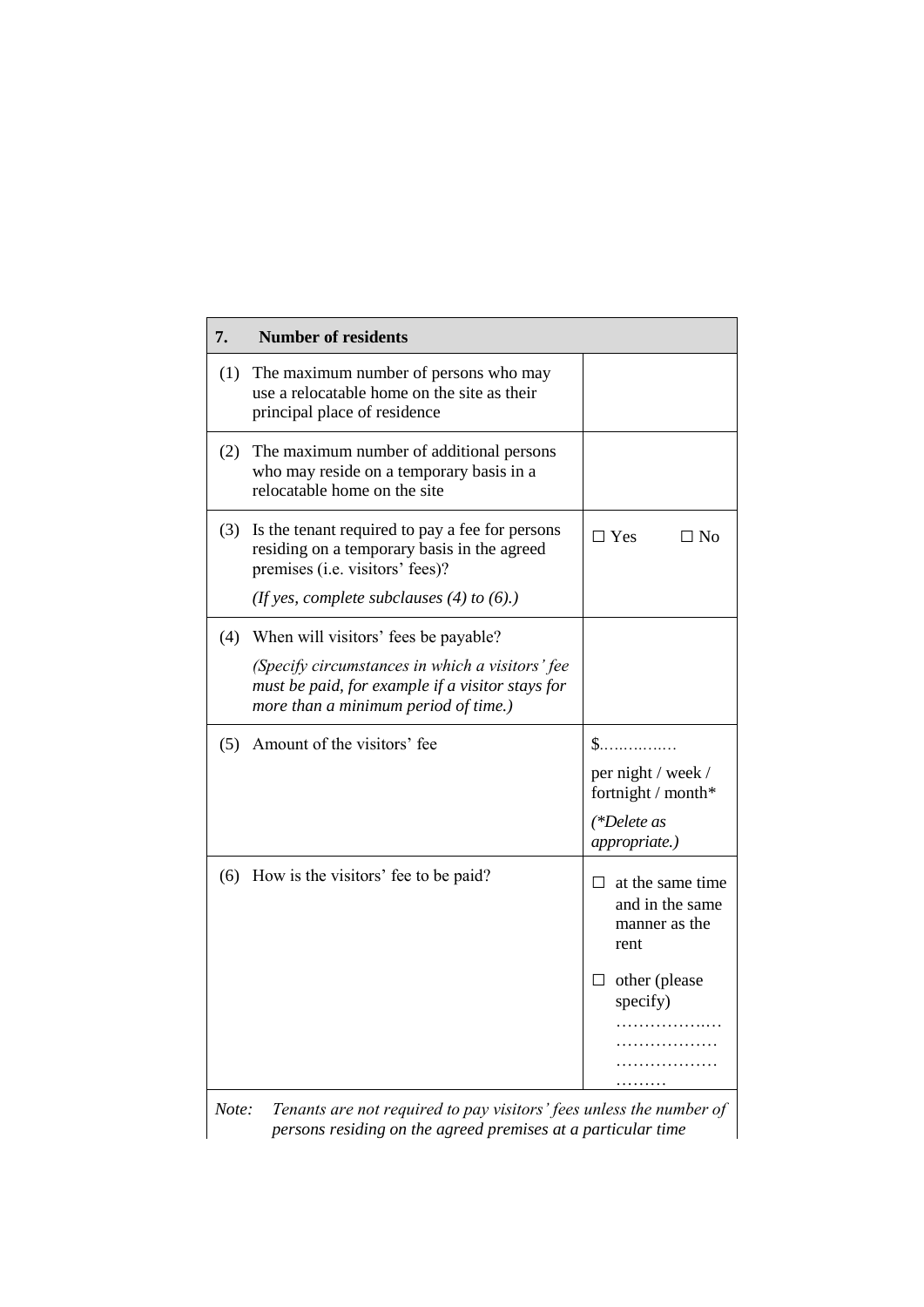| exceeds the maximum number of persons who may use the agreed<br>premises as their principal place of residence under the long-stay<br>agreement.                                                                                                                                                                                                                                                                                                              |                                                           |                             |  |  |
|---------------------------------------------------------------------------------------------------------------------------------------------------------------------------------------------------------------------------------------------------------------------------------------------------------------------------------------------------------------------------------------------------------------------------------------------------------------|-----------------------------------------------------------|-----------------------------|--|--|
|                                                                                                                                                                                                                                                                                                                                                                                                                                                               | Visitors' fees cannot be charged for a carer of a tenant. |                             |  |  |
| 8.<br>Term of long-stay agreement                                                                                                                                                                                                                                                                                                                                                                                                                             |                                                           |                             |  |  |
| (1) * This long-stay agreement is periodic starting on                                                                                                                                                                                                                                                                                                                                                                                                        |                                                           |                             |  |  |
| * This long-stay agreement is for a fixed term                                                                                                                                                                                                                                                                                                                                                                                                                |                                                           |                             |  |  |
|                                                                                                                                                                                                                                                                                                                                                                                                                                                               | starting on                                               |                             |  |  |
|                                                                                                                                                                                                                                                                                                                                                                                                                                                               | ending on                                                 |                             |  |  |
| (*Delete as appropriate.)                                                                                                                                                                                                                                                                                                                                                                                                                                     |                                                           |                             |  |  |
| (2)<br>Options to renew                                                                                                                                                                                                                                                                                                                                                                                                                                       | Not applicable<br>$\Box$                                  |                             |  |  |
|                                                                                                                                                                                                                                                                                                                                                                                                                                                               | Options as follows:<br>$\Box$                             |                             |  |  |
|                                                                                                                                                                                                                                                                                                                                                                                                                                                               |                                                           | Length of optionyearsmonths |  |  |
|                                                                                                                                                                                                                                                                                                                                                                                                                                                               | Length of optionyearsmonths                               |                             |  |  |
| Note: $\bullet$<br>A fixed term long-stay agreement sets out the period of time for<br>which a tenant rents the site and an on-site home. At the expiry<br>of a fixed term long-stay agreement the tenant's right to live at<br>the park ends, unless otherwise agreed with the park operator.<br>Prior to the end of the term, the park operator must give the<br>tenant notice about whether the park operator intends to renew<br>the long-stay agreement. |                                                           |                             |  |  |
| A periodic long-stay agreement does not specify a time period<br>for the long-stay agreement, but may be ended by either party in<br>certain circumstances, for example if the park operator sells the<br>park. Further information about how a long-stay agreement<br>may be terminated is set out in the information booklet.                                                                                                                               |                                                           |                             |  |  |
| 9.<br>Rent                                                                                                                                                                                                                                                                                                                                                                                                                                                    |                                                           |                             |  |  |
| Rent per week / fortnight / month*<br>(1)                                                                                                                                                                                                                                                                                                                                                                                                                     |                                                           |                             |  |  |
| (*Delete as appropriate.)                                                                                                                                                                                                                                                                                                                                                                                                                                     |                                                           | $\mathbb{S}$ .              |  |  |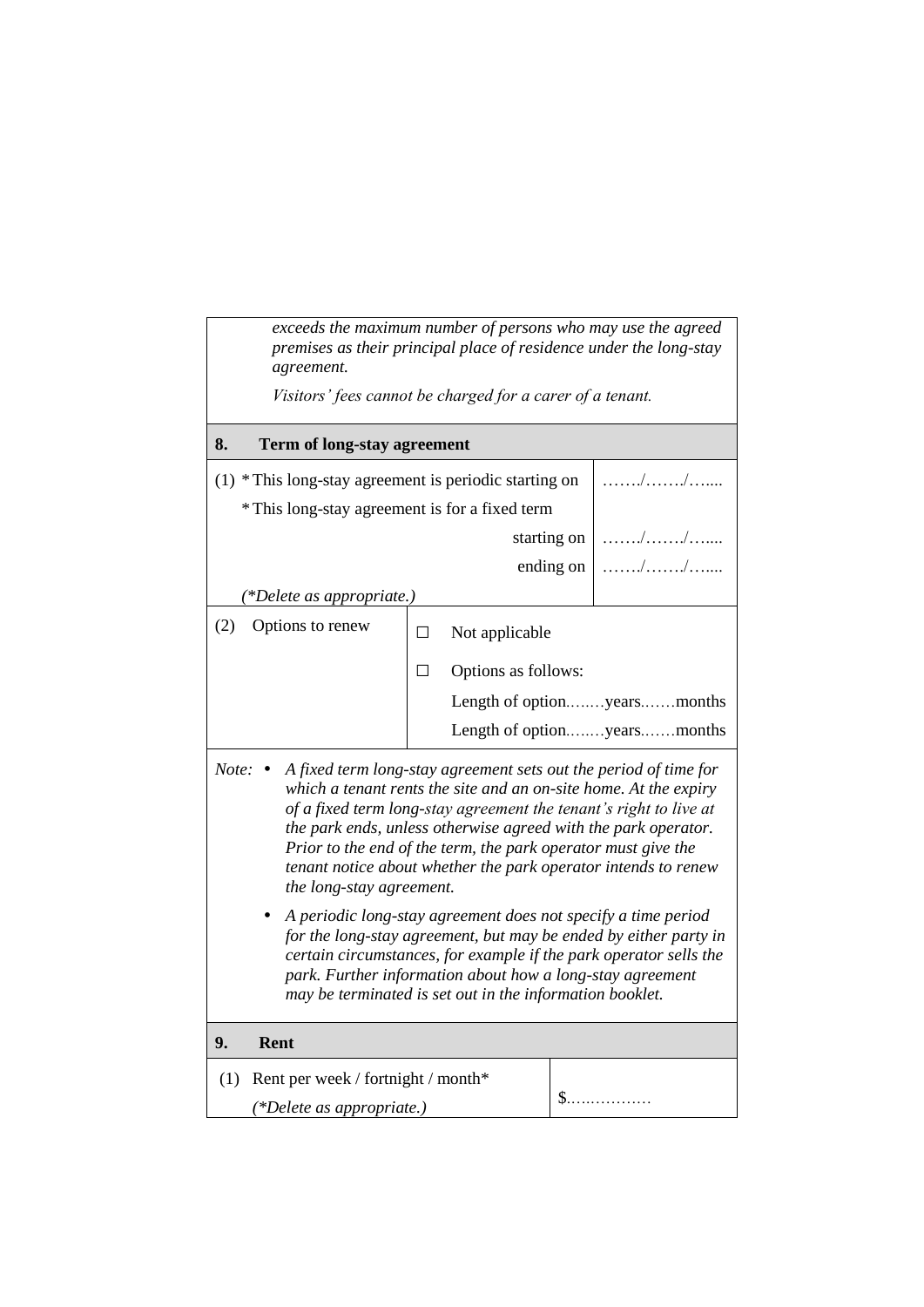| Note: | Other fees may be payable including visitors' fees and fees for<br>utilities and other services.                                                                                                    |                                                                    |  |
|-------|-----------------------------------------------------------------------------------------------------------------------------------------------------------------------------------------------------|--------------------------------------------------------------------|--|
|       | (2) Method of payment<br>$\Box$ Cheque<br>$\square$ EFTPOS $\square$ Credit card<br>$\Box$ Cash<br>$\Box$ Direct deposit into specified financial institution                                       | $\Box$ Deduction from pension<br>$\Box$ Other (please specify)<br> |  |
| (3)   | Rent payment day                                                                                                                                                                                    |                                                                    |  |
|       | (4) Location of rent payment (if applicable)                                                                                                                                                        |                                                                    |  |
| (5)   | Rent in advance                                                                                                                                                                                     |                                                                    |  |
|       | The tenant agrees to pay before or during the first 2 weeks of the<br>tenancy an amount of \$                                                                                                       |                                                                    |  |
| Note: | This amount must not be more than 2 weeks' rent.                                                                                                                                                    |                                                                    |  |
| (6)   | The tenant agrees to pay the rent on time.                                                                                                                                                          |                                                                    |  |
| (7)   | The park operator must give the tenant a rent receipt within 3 days of<br>rent being received unless the rent is paid into an account in a<br>financial institution nominated by the park operator. |                                                                    |  |
| 10.   | <b>Rent variation</b>                                                                                                                                                                               |                                                                    |  |
| (1)   | Is rent variation allowed?<br>$\Box$ Yes                                                                                                                                                            | $\Box$ No                                                          |  |
|       | (2) Basis for variation                                                                                                                                                                             |                                                                    |  |
|       | For example $-$                                                                                                                                                                                     |                                                                    |  |
|       | a percentage change; or<br>a change by a set amount; or                                                                                                                                             |                                                                    |  |
|       | a variation in CPI (the all groups                                                                                                                                                                  |                                                                    |  |
|       |                                                                                                                                                                                                     |                                                                    |  |
|       | consumer price index for Perth<br>published by the Australian Bureau<br>of Statistics).                                                                                                             |                                                                    |  |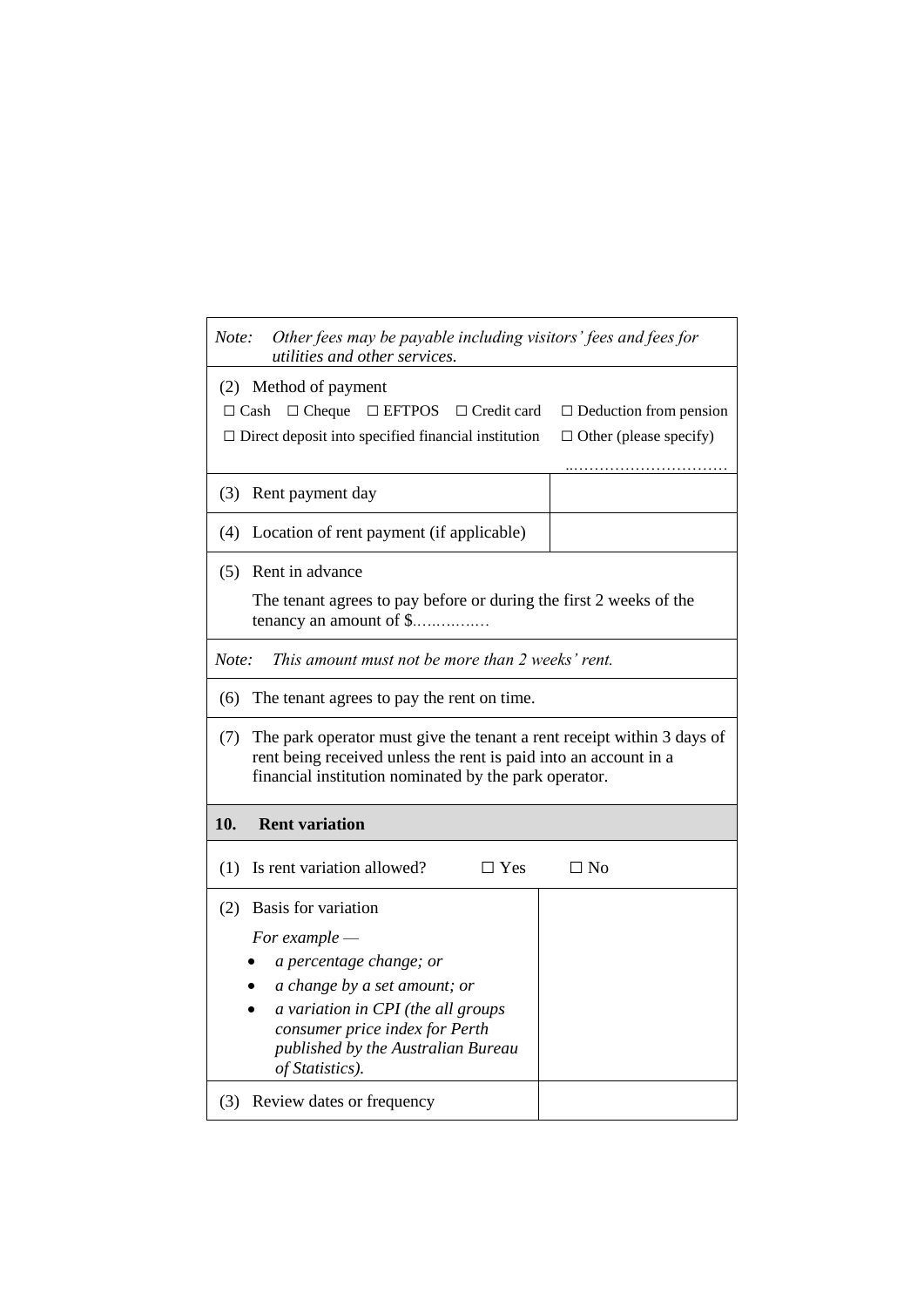| Note:       | The park operator must give at least 60 days' notice of a rent<br>$\bullet$<br>variation.                                                                                                                                                                                                                                                                                                                                                                                                        |                        |                              |  |  |  |  |
|-------------|--------------------------------------------------------------------------------------------------------------------------------------------------------------------------------------------------------------------------------------------------------------------------------------------------------------------------------------------------------------------------------------------------------------------------------------------------------------------------------------------------|------------------------|------------------------------|--|--|--|--|
|             | The minimum interval for rent reviews is $6$ months for an on-site<br>$\bullet$<br>home agreement.                                                                                                                                                                                                                                                                                                                                                                                               |                        |                              |  |  |  |  |
|             | If it is the practice of the park operator to review the rent<br>$\bullet$<br>payable by tenants in accordance with a set review date<br>schedule and the tenant has been given written notice of that<br>schedule before the making of this long-stay agreement, this<br>clause can set the first review date earlier than the required<br>6 months from the beginning of the tenancy.                                                                                                          |                        |                              |  |  |  |  |
|             | A single basis for review must be specified for each review date.<br>٠<br>Different bases for calculating rent may be specified for<br>different review dates. Review based on market rent is not<br>permitted.                                                                                                                                                                                                                                                                                  |                        |                              |  |  |  |  |
|             | This clause cannot provide that the rent payable on and after a<br>٠<br>review date is not reduced if the amount calculated on the basis<br>specified for that review date is less than the amount that was<br>payable under this long-stay agreement immediately before the<br>review date.                                                                                                                                                                                                     |                        |                              |  |  |  |  |
|             | In certain circumstances the park operator may increase rent to<br>٠<br>cover significant increases in the costs of operating the park or<br>significant unforeseen repair costs. In these circumstances the<br>park operator must give special notice about the proposed<br>increase and if tenants do not agree to the increase in rent the<br>matter may be decided by the State Administrative Tribunal.<br>Further information about this process is set out in the<br>information booklet. |                        |                              |  |  |  |  |
| 11.         | <b>Services and facilities</b>                                                                                                                                                                                                                                                                                                                                                                                                                                                                   |                        |                              |  |  |  |  |
| (1)         | If a service or facility set out below is provided by the park operator,<br>and the cost of that service or facility is not covered by rent, the fee<br>for that service or facility is payable by the tenant during the term of<br>this long-stay agreement in relation to the agreed premises.                                                                                                                                                                                                 |                        |                              |  |  |  |  |
|             | <b>Service or facility</b>                                                                                                                                                                                                                                                                                                                                                                                                                                                                       | Fee<br>(if applicable) | Frequency<br>(if applicable) |  |  |  |  |
| Electricity |                                                                                                                                                                                                                                                                                                                                                                                                                                                                                                  | None (covered by rent) |                              |  |  |  |  |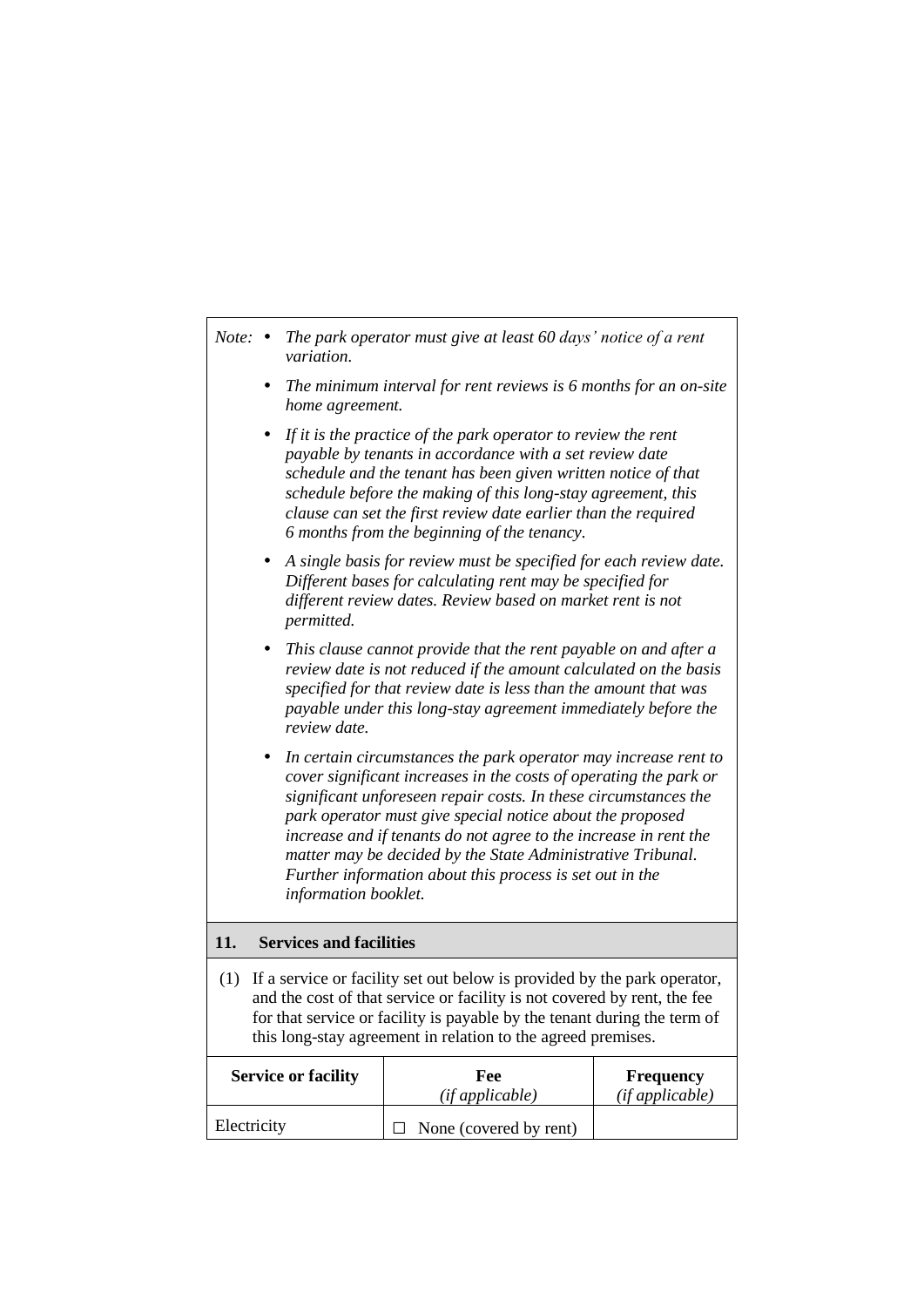| $\Box$<br>$\Box$ | provided by park<br>operator<br>must be arranged<br>separately by the<br>tenant with a third<br>party<br>not available | $\Box$ | Charged based on<br>consumption cost<br>(separately metered)<br>$\$\dots \dots \dots$ per $\dots \dots$           |  |
|------------------|------------------------------------------------------------------------------------------------------------------------|--------|-------------------------------------------------------------------------------------------------------------------|--|
| $\Box$           |                                                                                                                        |        |                                                                                                                   |  |
| Gas              |                                                                                                                        | $\Box$ | None (covered by rent)                                                                                            |  |
| $\Box$           | provided by park<br>operator                                                                                           | $\Box$ | Charged based on<br>consumption (separately                                                                       |  |
|                  | $\Box$ must be arranged<br>separately by the<br>tenant with a third<br>party                                           |        | metered)                                                                                                          |  |
| $\Box$           | not available                                                                                                          |        |                                                                                                                   |  |
| Water            |                                                                                                                        | $\Box$ | None (covered by rent)                                                                                            |  |
| $\Box$           | provided by park<br>operator                                                                                           | $\Box$ | Charged based on<br>consumption (separately<br>metered)                                                           |  |
| $\Box$           | must be arranged<br>separately by the<br>tenant with a third<br>party                                                  |        | \$ per                                                                                                            |  |
| $\mathsf{L}$     | not available                                                                                                          |        |                                                                                                                   |  |
| Phone            |                                                                                                                        | $\Box$ | None (covered by rent)                                                                                            |  |
| ப                | provided by park<br>operator                                                                                           | $\Box$ | Fixed fee (separate<br>phone line) $$$                                                                            |  |
| $\Box$           | must be arranged<br>separately by the<br>tenant with a third<br>party                                                  | $\Box$ | Charged based on<br>consumption (separate<br>phone line)<br>$\mathsf{\$}\dots\dots\dots\dots\text{per}\dots\dots$ |  |
| $\Box$           | not available                                                                                                          |        |                                                                                                                   |  |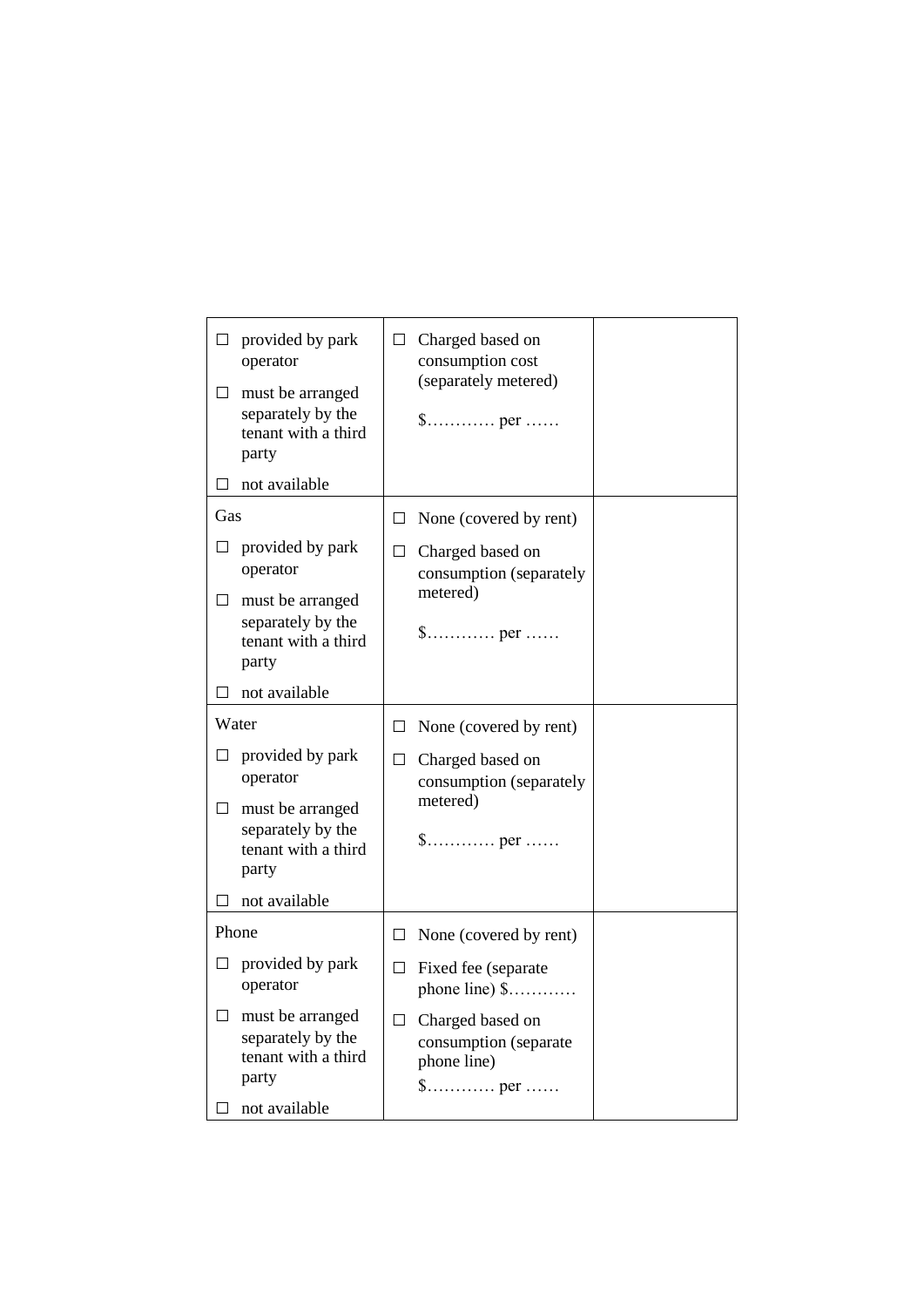| Details:                                                                                                                                                                             |                                                                                                      |
|--------------------------------------------------------------------------------------------------------------------------------------------------------------------------------------|------------------------------------------------------------------------------------------------------|
| .                                                                                                                                                                                    |                                                                                                      |
| Internet                                                                                                                                                                             | None (covered by rent)<br>Ш                                                                          |
| provided by park<br>operator<br>must be arranged<br>$\Box$<br>separately by the<br>tenant with a third<br>party                                                                      | Fixed fee \$<br>$\Box$<br>Charged based on use<br>$\Box$<br>$(specify)$<br>${\S}$                    |
| not available                                                                                                                                                                        |                                                                                                      |
| Details:                                                                                                                                                                             |                                                                                                      |
| Gardening (e.g.<br>mowing)<br>provided by park<br>□<br>operator<br>must be arranged<br>П<br>separately by the<br>tenant with a third<br>party<br>not available<br>$\Box$<br>Details: | None (covered by rent)<br>$\Box$<br>Fixed fee \$<br>П<br>Other (specify)<br>$\Box$<br>.<br>${\sf S}$ |
|                                                                                                                                                                                      |                                                                                                      |
| Other (specify)                                                                                                                                                                      | $\mathbb{S}$<br>\$.                                                                                  |
|                                                                                                                                                                                      | $\mathbb{S}$                                                                                         |
|                                                                                                                                                                                      | $(2)$ If a fee set out above is imposed by a State agapey or instrumentality                         |

(2) If a fee set out above is imposed by a State agency or instrumentality and is varied by that agency or instrumentality, the amount payable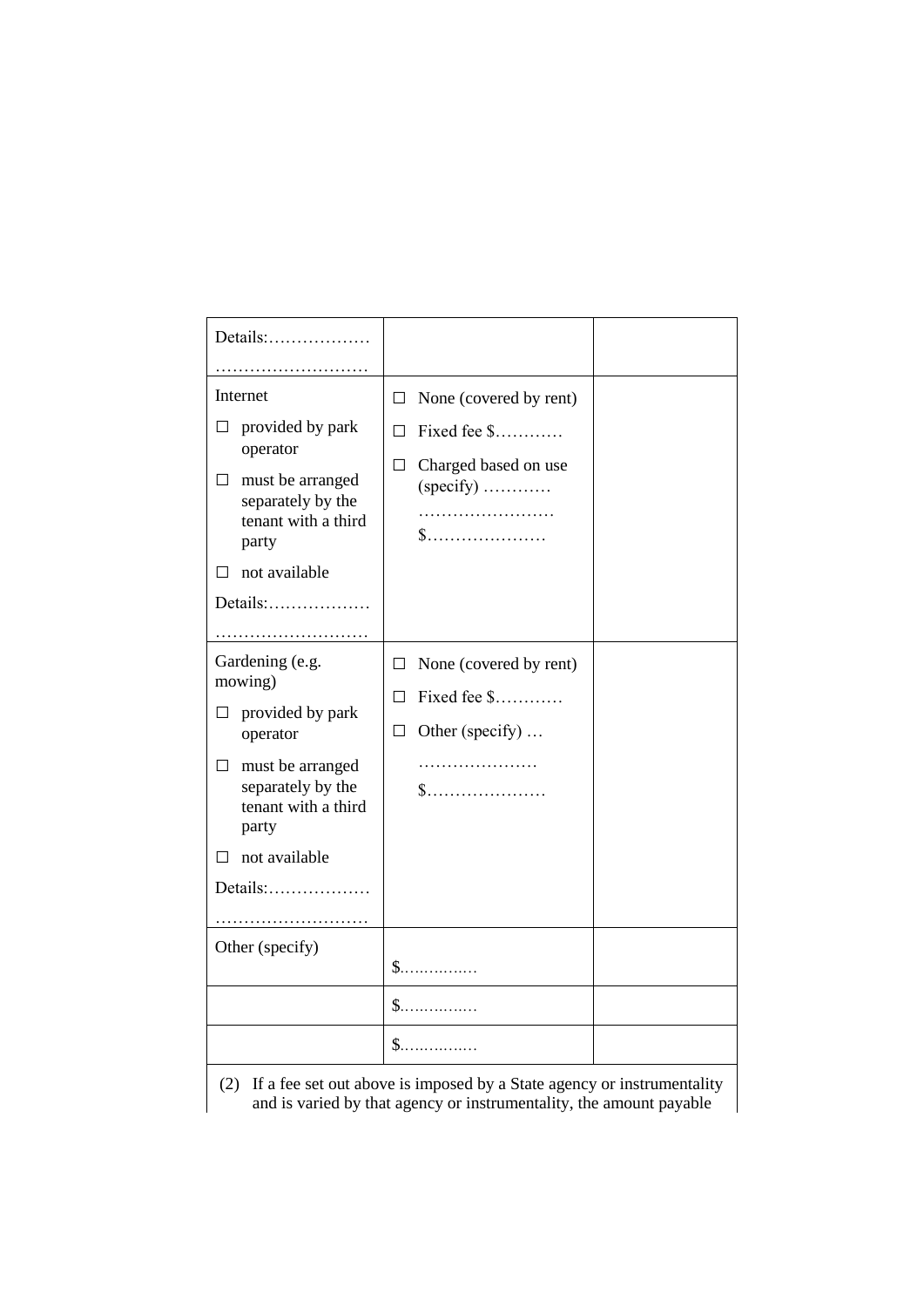by the tenant for that fee under this long-stay agreement will vary accordingly.

| Note: | The park operator must not require payment of any additional fees  |
|-------|--------------------------------------------------------------------|
|       | (permitted under the Act and Regulations) unless they are set out, |
|       | and agreed to by the tenant, in this long-stay agreement. The Act  |
|       | and Regulations limit the types of fees that may be charged in     |
|       | addition to rent and bond. Details of these permitted fees are set |
|       | out in the information booklet.                                    |

*For utilities (electricity, gas, water) a tenant can only be required to pay the park operator for usage if this is separately metered.*

*The fee that a park operator can charge for a service or facility is limited to the amount that is necessary to recover the reasonable costs of providing the tenant the service or facility, or other such reasonable amount.*

## **12. Security bond**

The following bonds must be paid by the tenant on signing this long-stay agreement:

□ security bond (not more than 4 weeks' rent) \$………………

□ pet bond (not more than \$260) \$………………

*(Delete pet bond if not required.)*

*Note: A pet bond is payable if a pet is permitted to be kept on the agreed premises. The bond is intended to meet the cost of fumigation.*

## **13. Voluntary sharing arrangements**

(1) Is a voluntary sharing arrangement available for the site?  $\Box$  Yes  $\Box$  No

*(See clause 1 for definition of voluntary sharing arrangement.)*

(2) If yes, select 1 of the following:

□ Deferred rent (fixed amount), payable on termination \$ …………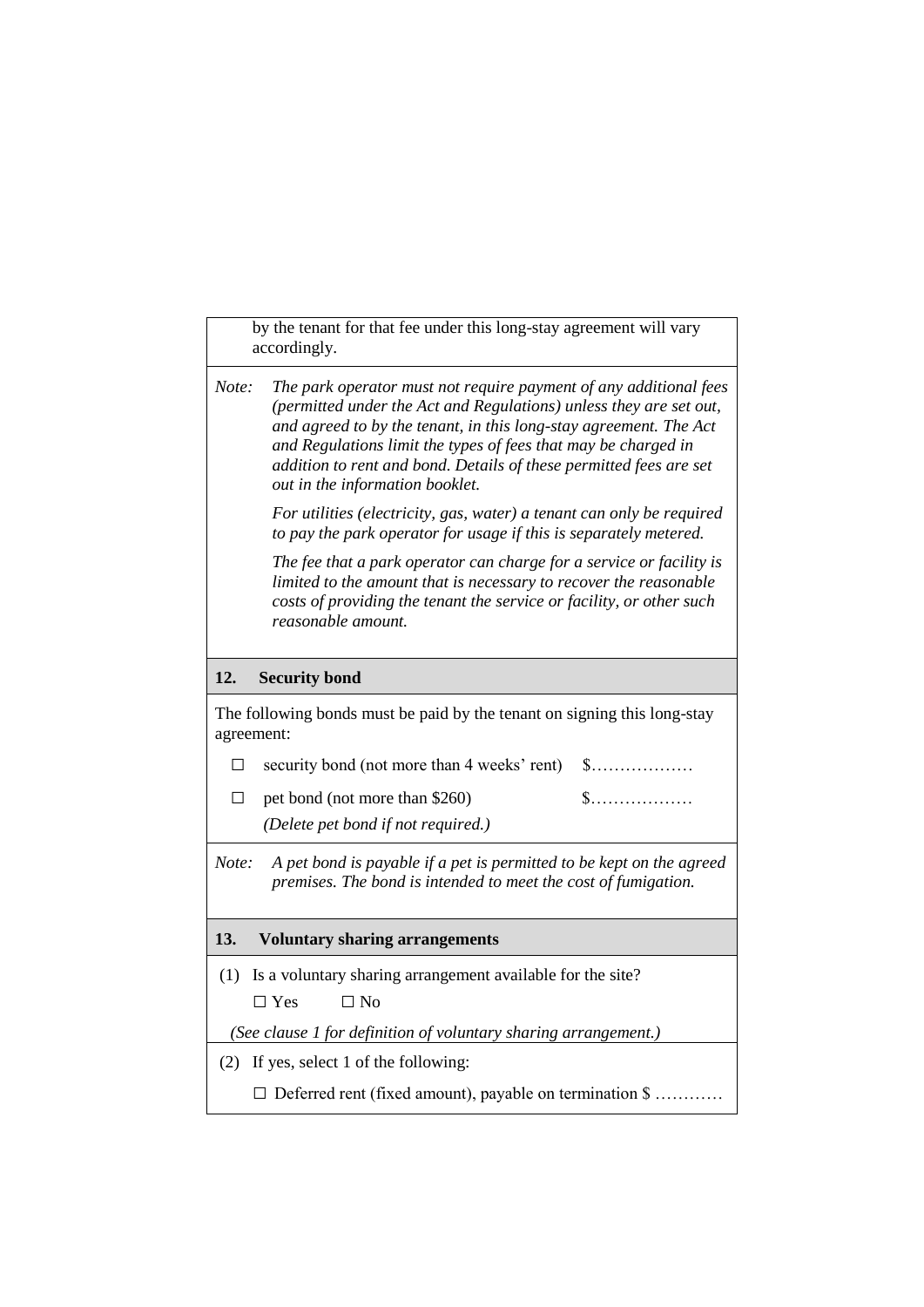|                    | $\Box$ Deferred rent (determined by formula), payable on termination                                                                                                                                                                                                                                                                                                                                                                                                                                  |
|--------------------|-------------------------------------------------------------------------------------------------------------------------------------------------------------------------------------------------------------------------------------------------------------------------------------------------------------------------------------------------------------------------------------------------------------------------------------------------------------------------------------------------------|
| (3)                | In return for any agreed voluntary sharing arrangement, the tenant<br>will receive the following benefit:                                                                                                                                                                                                                                                                                                                                                                                             |
| Note to<br>tenant: | The park operator may be required to offer an alternative "rent<br>only" long-stay agreement (i.e. a long-stay agreement that<br>charges rent that is no more than what you are currently paying,<br>or what tenants of similar sites are paying, whichever is<br>$greater$ ) — see section 13A of the Act. If so, it is your choice as<br>to which long-stay agreement to sign. You may wish to seek<br>independent financial advice.<br>See the additional document (supplied by the park operator) |
|                    | which sets out voluntary sharing arrangement examples for an<br>indication of how the voluntary sharing arrangement will<br>operate for this long-stay agreement.                                                                                                                                                                                                                                                                                                                                     |
| 14.                | <b>Children</b>                                                                                                                                                                                                                                                                                                                                                                                                                                                                                       |
|                    | Are children permitted to live at the agreed premises?<br>$\Box$ Yes $\Box$ No                                                                                                                                                                                                                                                                                                                                                                                                                        |
| Note:              | Under section 20 of the Act it is illegal for a park operator to<br>refuse to enter into a long-stay agreement (or advertise or<br>otherwise indicate an intention to refuse, or instruct another<br>person to refuse) on the ground that a child will live on the agreed<br>$premises$ unless $-$                                                                                                                                                                                                    |
|                    | the park has age restrictions and its long-stay agreements do<br>not permit children to live at agreed premises; or                                                                                                                                                                                                                                                                                                                                                                                   |
|                    | the residential park is operated under a licence under the<br>Caravan Parks and Camping Grounds Act 1995 and the<br>licence permits the park operator to include such a term in the<br>long-stay agreement.                                                                                                                                                                                                                                                                                           |
| 15.                | Pets                                                                                                                                                                                                                                                                                                                                                                                                                                                                                                  |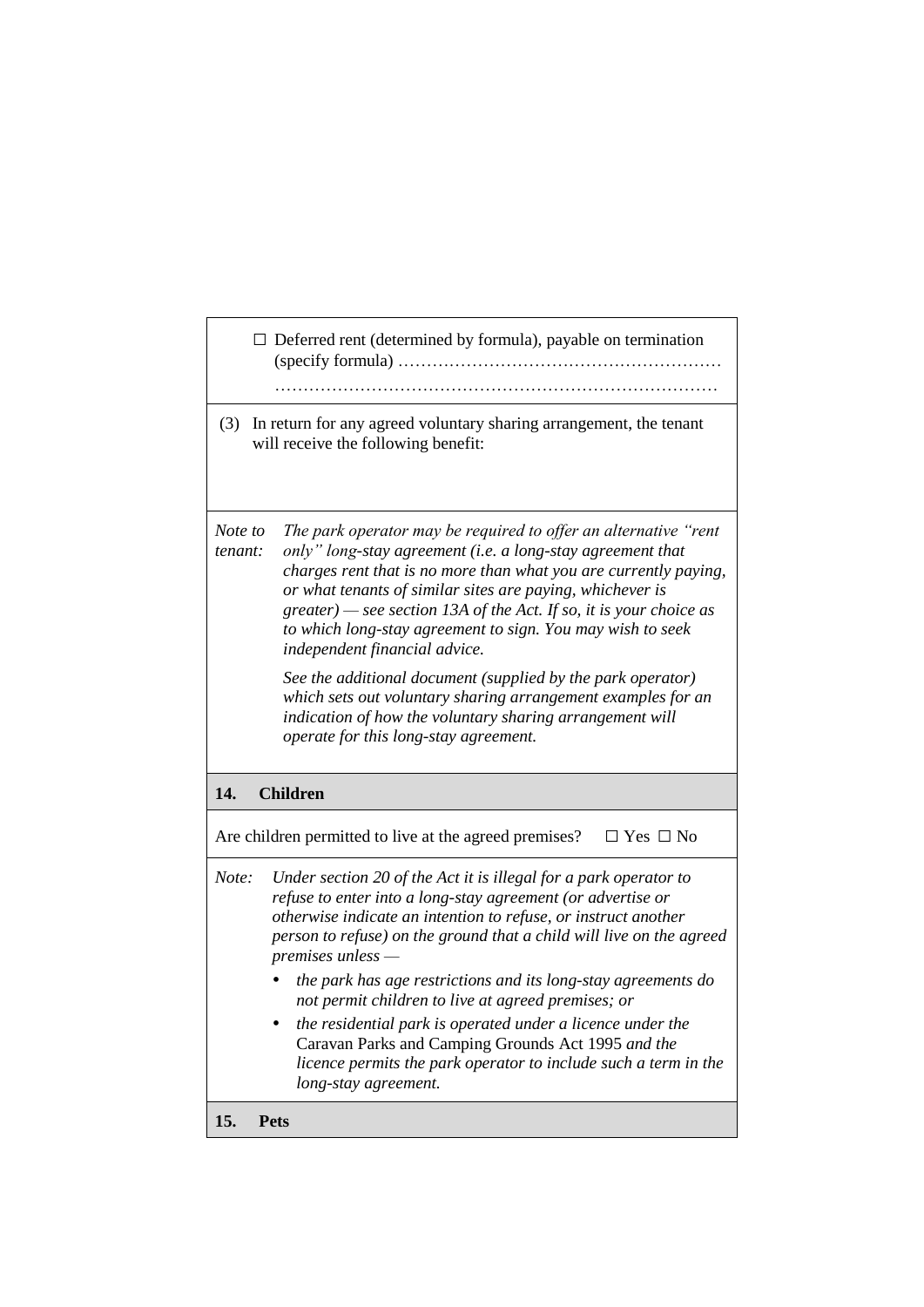| (1)          | Are tenants allowed to keep pets at the agreed premises?<br>$\Box$ Yes<br>$\Box$ No |        |                                                                        |
|--------------|-------------------------------------------------------------------------------------|--------|------------------------------------------------------------------------|
|              | (If yes, complete subclauses $(2)$ and $(3)$ .)                                     |        |                                                                        |
| (2)          | Number and type of pets:                                                            |        |                                                                        |
|              |                                                                                     |        |                                                                        |
|              | (3) Restrictions and rules on keeping of pets:                                      |        |                                                                        |
|              |                                                                                     |        |                                                                        |
| Note:        | The keeping of pets is also subject to any local laws for the<br>relevant district. |        |                                                                        |
|              |                                                                                     |        |                                                                        |
| 16.          | <b>Shared premises</b>                                                              |        |                                                                        |
| (1)          |                                                                                     |        | The following shared facilities and services are provided at the park: |
| $\Box$       | Mail facilities                                                                     |        | Bowling green                                                          |
| П            | Clubroom / community                                                                | $\Box$ | Tennis court                                                           |
|              | hall                                                                                | $\Box$ | Library                                                                |
| $\mathsf{L}$ | Swimming pool                                                                       |        | Storage area for boats /                                               |
| П            | Gymnasium                                                                           |        | caravans                                                               |
| П            | <b>BBQ</b> facilities                                                               | $\Box$ | Vegetable garden                                                       |
| Ш            | Workshop                                                                            | $\Box$ | On-site caretaker                                                      |
|              | Other (please list)                                                                 |        |                                                                        |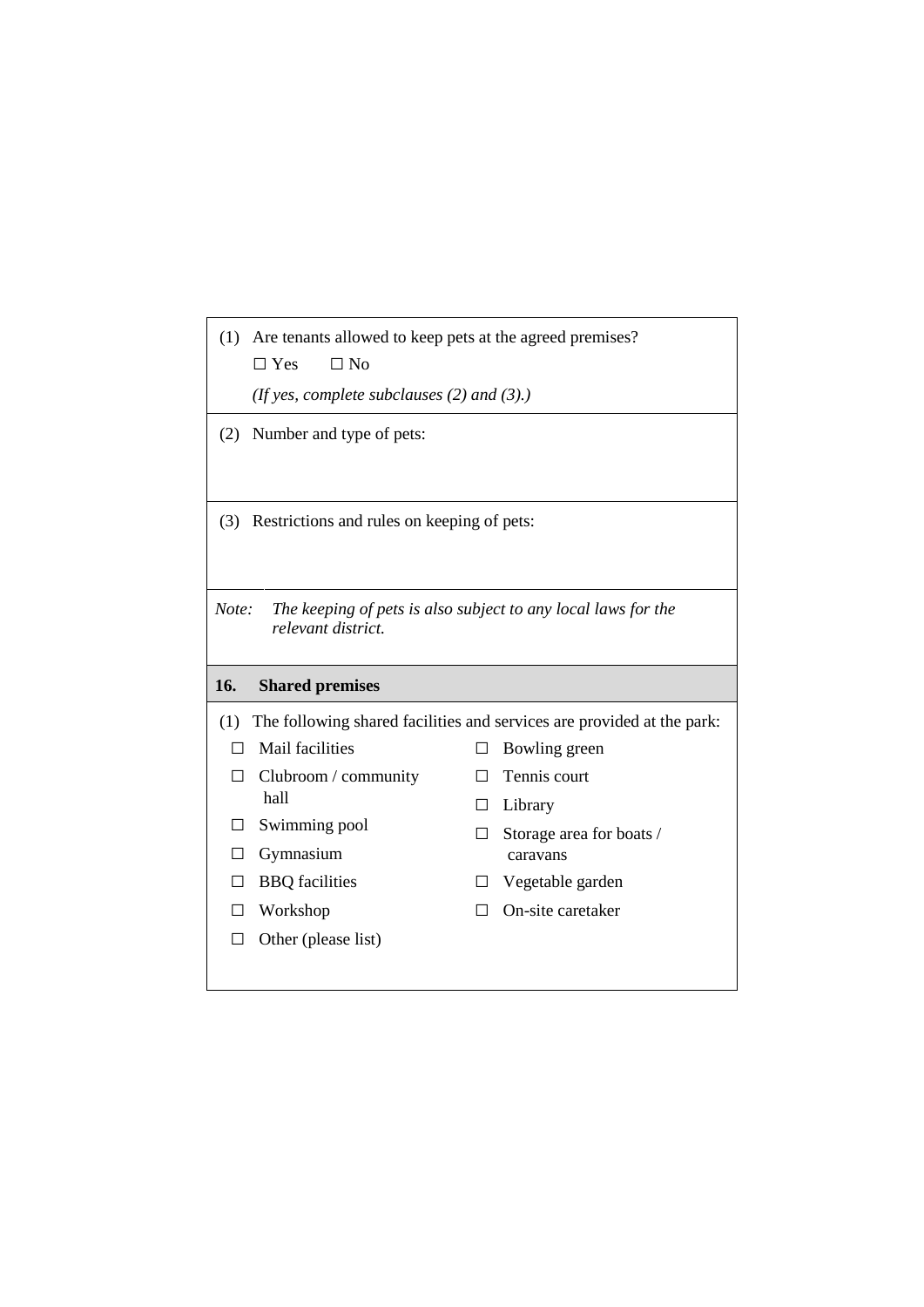|       |     | and services provided at the park): | (2) Restrictions on use of shared premises (including the shared facilities                                                                                                                      |
|-------|-----|-------------------------------------|--------------------------------------------------------------------------------------------------------------------------------------------------------------------------------------------------|
|       |     |                                     |                                                                                                                                                                                                  |
| (3)   |     | not covered by the rent?            | Are any facilities or services available only on a user-pays basis and                                                                                                                           |
|       |     | $\Box$ Yes                          | $\Box$ No                                                                                                                                                                                        |
|       |     |                                     | (If yes, list facilities or services and current cost.)                                                                                                                                          |
|       |     |                                     |                                                                                                                                                                                                  |
| (4)   |     | the park support the changes?       | May the park operator make changes to the residential park resulting<br>in a reduction of the shared premises if at least 75% of the tenants at                                                  |
|       |     | $\Box$ Yes                          | $\Box$ No                                                                                                                                                                                        |
| Note: |     |                                     | Under the Act the State Administrative Tribunal may make an<br>order for a reduction in rent if there is a significant reduction in<br>the extent or quality of the shared premises at the park. |
| 17.   |     |                                     | Assignment and sub-letting (s. 320)                                                                                                                                                              |
|       |     |                                     |                                                                                                                                                                                                  |
| (1)   |     | Assignment                          |                                                                                                                                                                                                  |
|       | (a) | long-stay agreement?                | Is the tenant permitted to assign their interest under this                                                                                                                                      |
|       |     | $\Box$ Yes                          | $\Box$ No                                                                                                                                                                                        |
|       | (b) |                                     | If yes, is the written consent of the park operator required?                                                                                                                                    |
|       |     | $\Box$ Yes                          | $\Box$ No                                                                                                                                                                                        |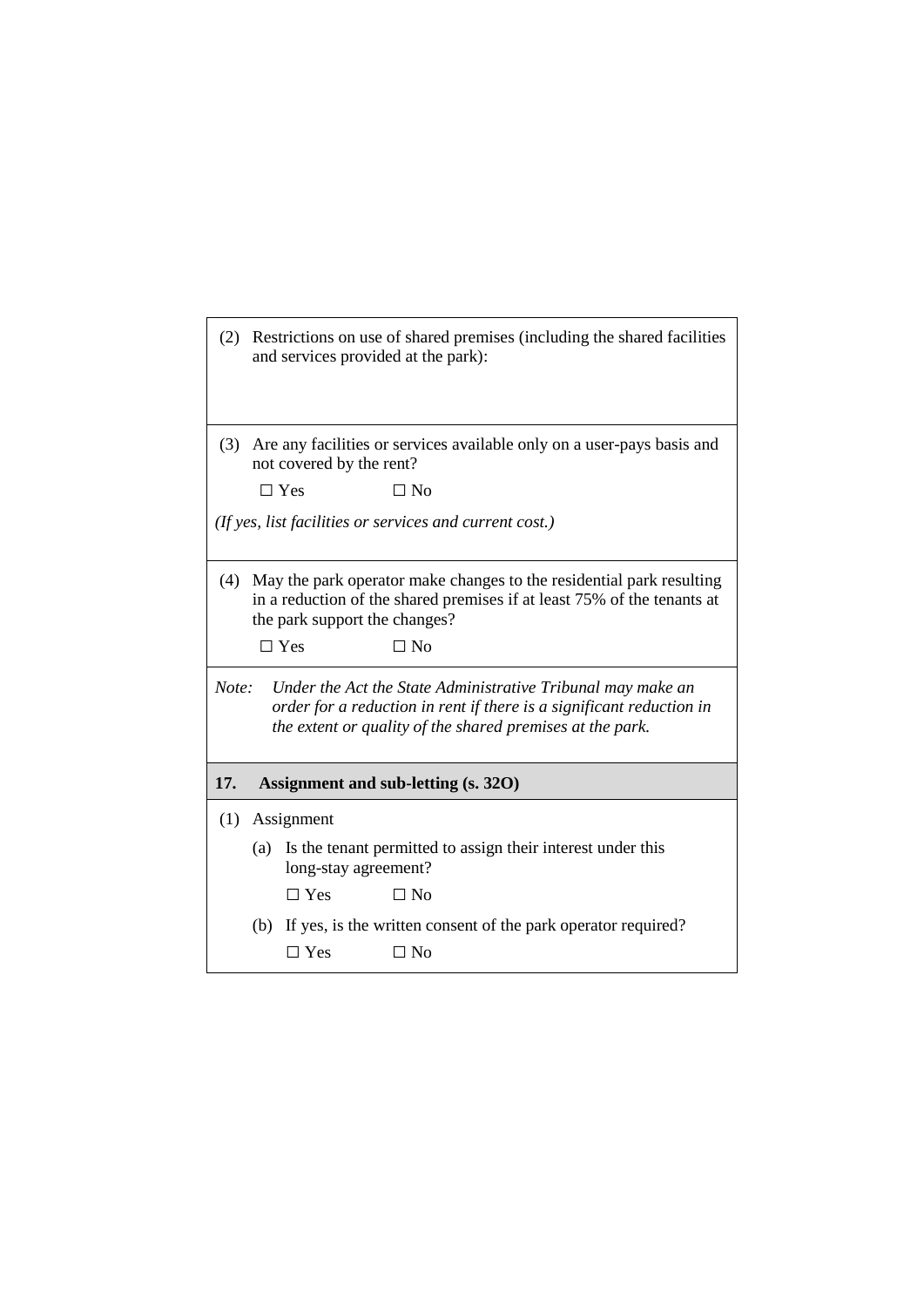| (2)   |                                                              | Sub-letting                                                                                                                                                                               |
|-------|--------------------------------------------------------------|-------------------------------------------------------------------------------------------------------------------------------------------------------------------------------------------|
|       |                                                              | (a) Is the tenant permitted to sub-let the agreed premises?                                                                                                                               |
|       |                                                              | $\Box$ No<br>$\Box$ Yes                                                                                                                                                                   |
|       |                                                              | (b) If yes, is the written consent of the park operator required?                                                                                                                         |
|       |                                                              | $\Box$ Yes<br>$\Box$ No                                                                                                                                                                   |
| (3)   |                                                              | Additional conditions on assignment or sub-letting:                                                                                                                                       |
|       |                                                              |                                                                                                                                                                                           |
|       |                                                              |                                                                                                                                                                                           |
| (4)   |                                                              | Unless otherwise specified above, the tenant may assign the tenant's                                                                                                                      |
|       |                                                              | rights and obligations under this long-stay agreement or sub-let the                                                                                                                      |
|       |                                                              | agreed premises only with the written consent of the park operator.                                                                                                                       |
| (5)   | If the park operator's consent is required for assignment or |                                                                                                                                                                                           |
|       |                                                              | $sub-letting$                                                                                                                                                                             |
|       |                                                              | (a) the park operator must not unreasonably withhold consent; and                                                                                                                         |
|       | (b)                                                          | the park operator must not charge any fee for giving the consent<br>except for reasonable incidental expenses.                                                                            |
|       |                                                              |                                                                                                                                                                                           |
| 18.   |                                                              | Affixing fixtures and making alterations (s. 32I)                                                                                                                                         |
|       | (a)                                                          | Is the tenant permitted to affix a fixture or make a renovation,<br>alteration or addition to the agreed premises?                                                                        |
|       |                                                              | $\Box$ Yes<br>$\Box$ No                                                                                                                                                                   |
|       |                                                              | (b) If yes, the tenant must obtain the park operator's written consent<br>when, or immediately before, the tenant affixes the fixture or<br>makes the renovation, alteration or addition. |
| Note: |                                                              | See clause 31 for further details on consent for affixing fixtures or<br>making alterations.                                                                                              |
| 19.   |                                                              | <b>Relocation of relocatable home</b>                                                                                                                                                     |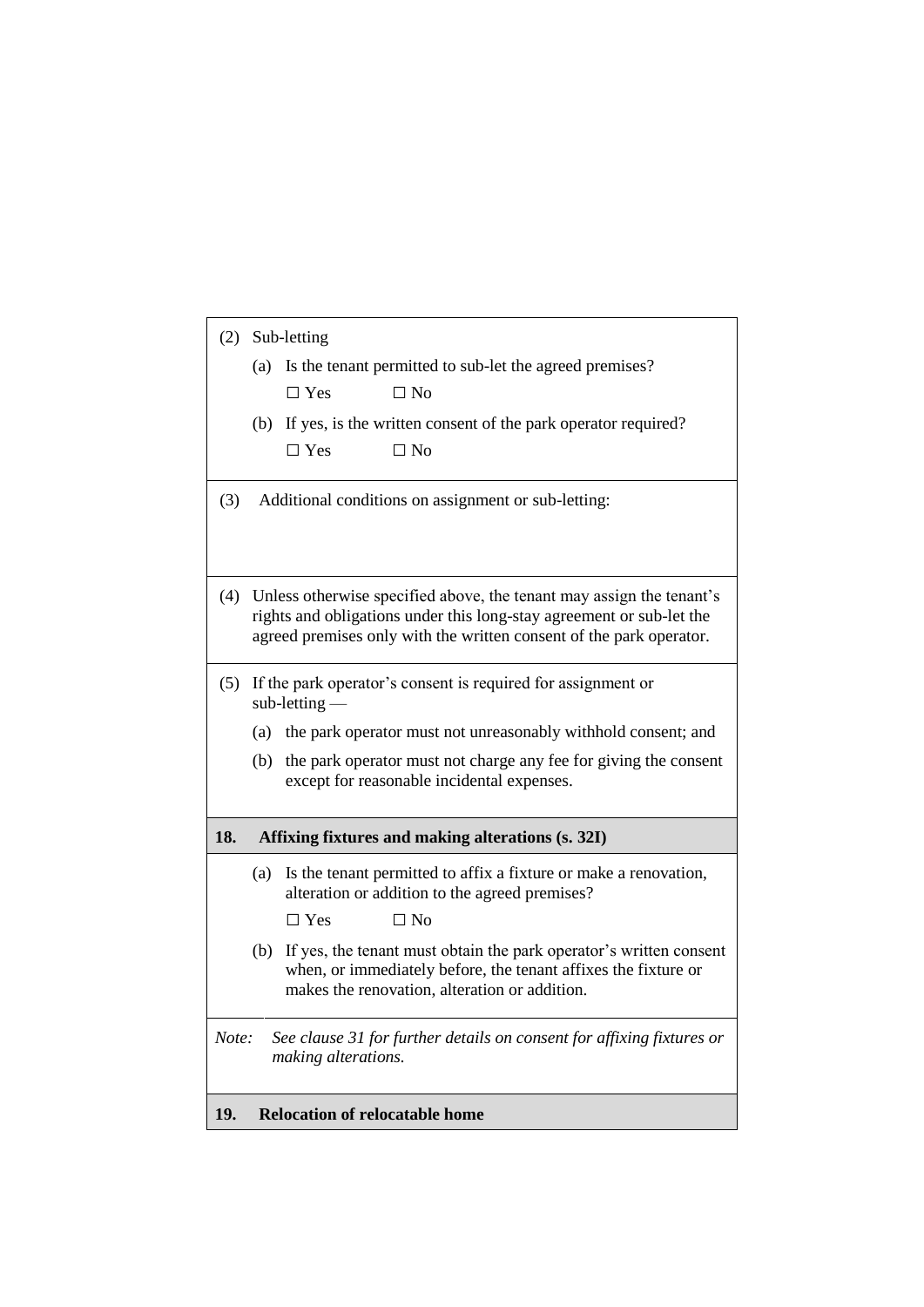(a) Does the park operator reserve the right to relocate the on-site home to a reasonably comparable site in the residential park, if it is reasonably necessary to do so?

 $\Box$  Yes  $\Box$  No

- (b) If yes, the park operator must pay the tenant compensation for reasonable financial loss resulting from the requirement to relocate.
- *Note: See the information booklet for examples of compensation to be paid to the tenant due to relocation.*

## **20. Park rules**

The tenant and park operator agree to comply with the attached park rules as amended from time to time in accordance with the Regulations.

#### **21. No unilateral variation**

Neither the park operator nor the tenant can vary this long-stay agreement unilaterally.

#### **22. Termination of long-stay agreement**

This long-stay agreement can only be terminated in certain circumstances and in accordance with the Act.

*Note: Details of the laws in relation to termination of long-stay agreements are set out in the information booklet.*

## **23. Notices — how given**

- (1) A notice under this long-stay agreement must be given in accordance with the Act and the Regulations.
- (2) A notice from the tenant to the park operator may be given to the managing agent.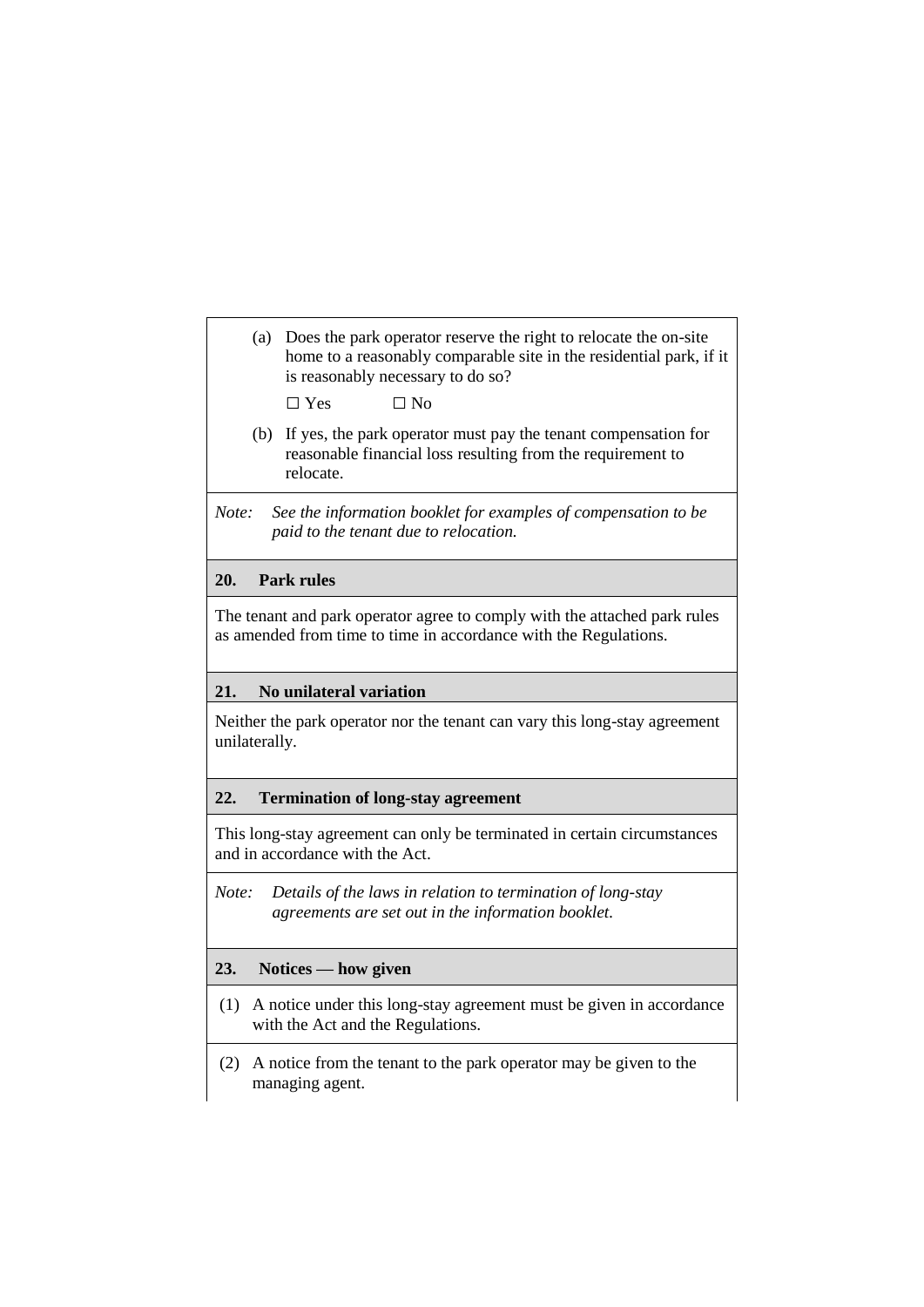(3) A party to this long-stay agreement may withdraw their consent to a notice being given or sent by email by giving a written notice to that effect to each other party to this long-stay agreement.

*Note: Details of how notices are to be given are set out in the information booklet.*

## **STANDARD TERMS**

*Part 2 Division 5 of the Act contains standard terms which are included in all long-stay agreements and which cannot be modified or varied. The clauses below are indicative of those standard terms. Please refer to the Act for the current standard terms.*

#### **24. Vacant possession (s. 32B)**

Vacant possession of the agreed premises must be given to the tenant on the day on which the tenant is entitled under the long-stay agreement to take up occupation of the agreed premises.

## **25. No legal impediment to occupation of tenanted premises (s. 32C)**

- (1) At the time of entering into the long-stay agreement
	- (a) the park operator is not aware of a legal impediment to the tenant's lawful enjoyment of the agreed premises for the period of the long-stay agreement; and
	- (b) there is no legal impediment to the tenant's lawful enjoyment that the park operator ought reasonably to have known about.
- (2) In this clause —

*tenant's lawful enjoyment*, of the agreed premises, means the tenant's lawful occupation of the agreed premises as a residence or use of the agreed premises for the period of the long-stay agreement.

## **26. Quiet enjoyment (s. 32D)**

(1) The tenant has a right to quiet enjoyment of the agreed premises without interruption by the park operator or any person claiming by, through or under the park operator or having superior title to that of the park operator.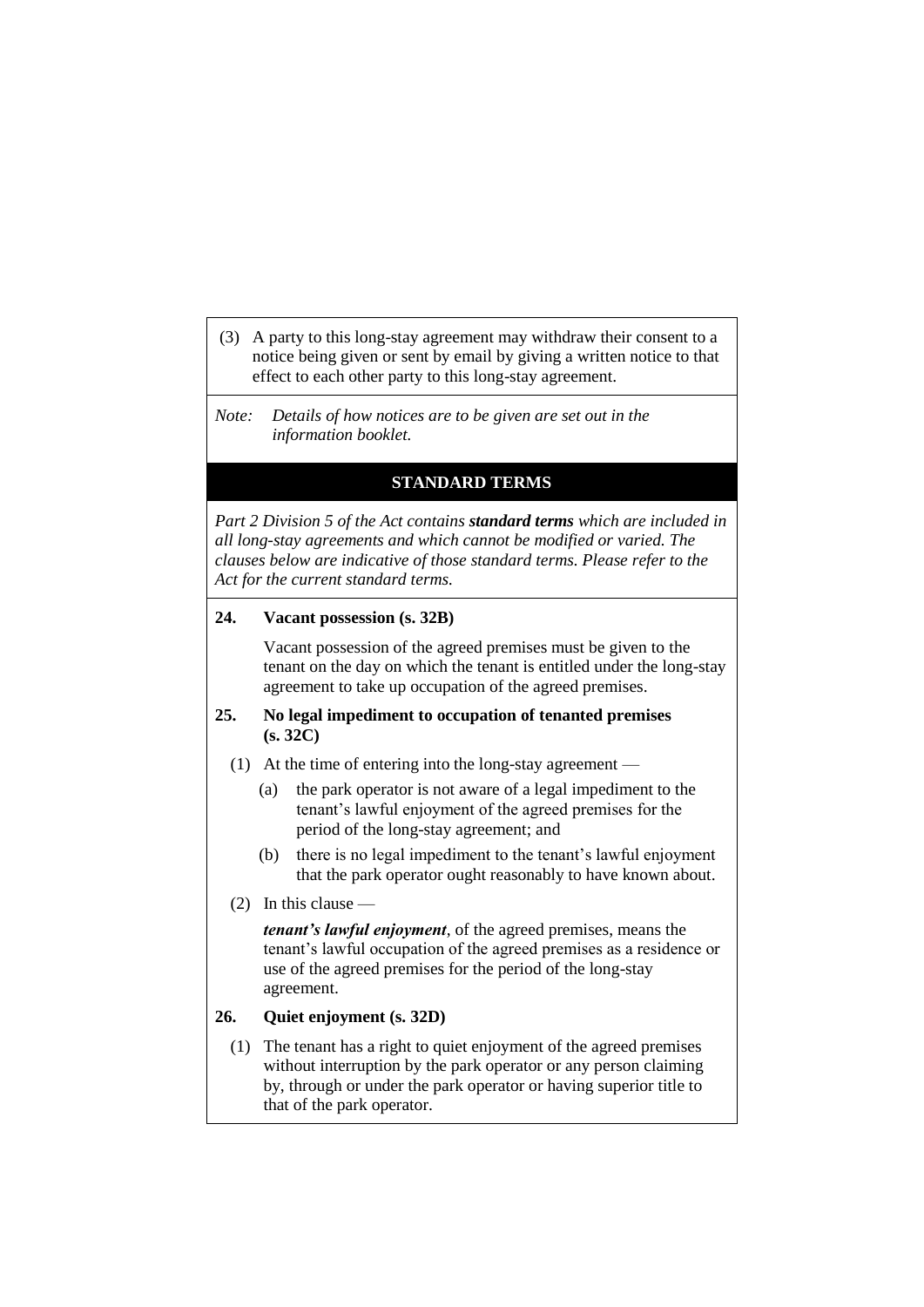- (2) The park operator must not cause or permit any interference with the reasonable peace, comfort or privacy of the tenant in the use by the tenant of the agreed premises or the reasonable use by the tenant of the shared premises.
- (3) The park operator must take all reasonable steps to enforce the obligation of any other tenant of the park operator not to cause or permit any interference with the reasonable peace, comfort or privacy of the tenant in the use by the tenant of the agreed premises or the reasonable use by the tenant of the shared premises.

#### **27. Park operator's right of entry (s. 32E)**

(1) In this clause —

#### *reasonable time* means —

- (a) between 8 am and 6 pm on a weekday; or
- (b) between 9 am and 5 pm on a Saturday; or
- (c) at another time agreed between the park operator and each tenant.
- (2) The park operator may only enter the agreed premises in the following circumstances —
	- (a) if the tenant agrees at, or immediately before, the time of entry;
	- (b) in an emergency;
	- (c) to meet the park operator's obligations under a written law, if the park operator enters at a reasonable time and gives at least 24 hours' written notice to the tenant;
	- (d) to inspect the agreed premises or for any other purpose, if the park operator enters at a reasonable time and gives the tenant written notice of at least 7 and not more than 14 days;
	- (e) to carry out or inspect necessary repairs or maintenance, if the park operator enters at a reasonable time and gives at least 72 hours' written notice to the tenant;
	- (f) to show the agreed premises to prospective tenants, if the park operator enters at a reasonable time and on a reasonable number of occasions during the 21 days before the long-stay agreement ends and gives the tenant reasonable written notice;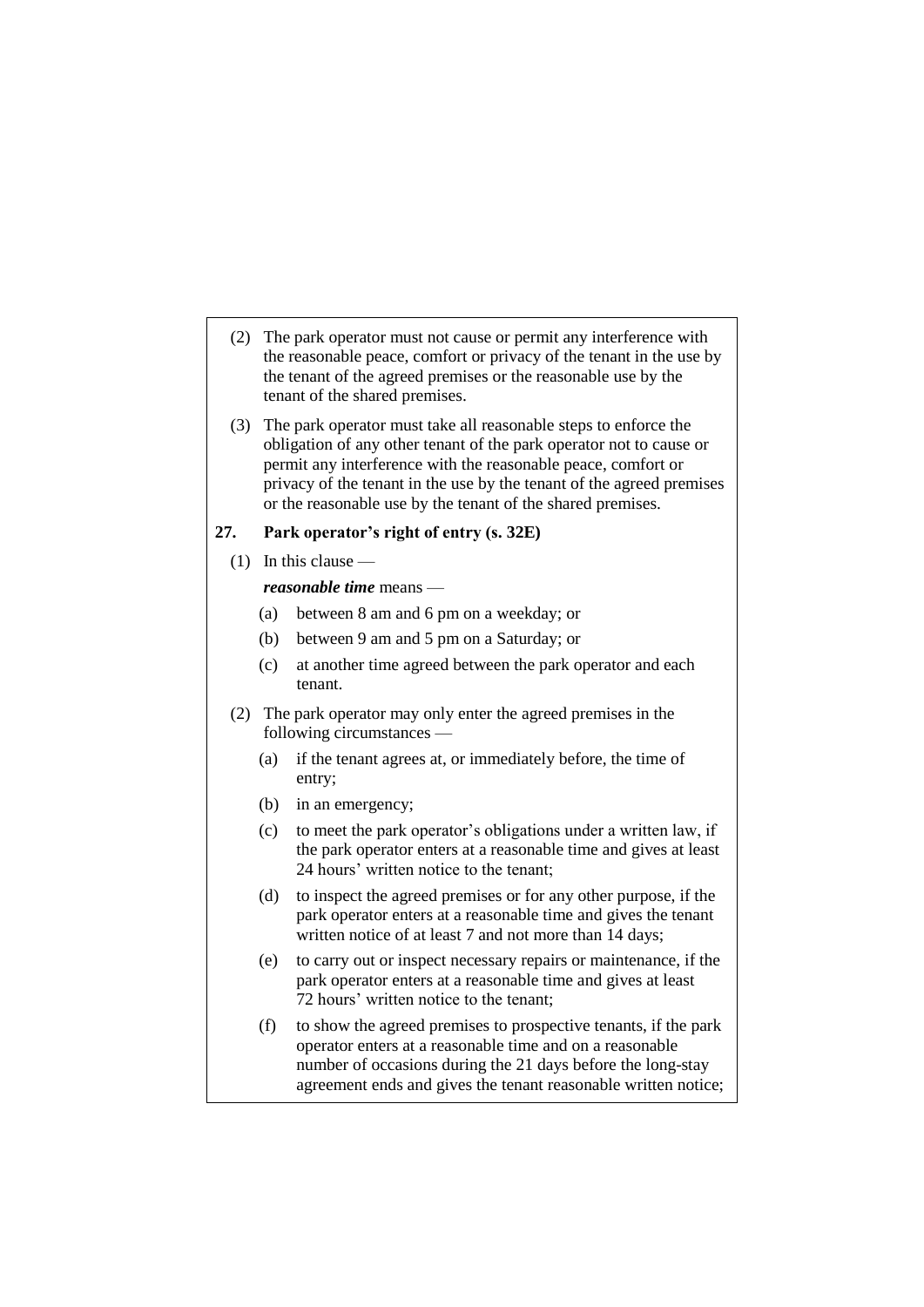- (g) to show the agreed premises to prospective purchasers of the agreed premises, if the park operator enters at a reasonable time and on a reasonable number of occasions and gives the tenant reasonable written notice;
- (h) if the long-stay agreement makes provision for the collection of the rent at the agreed premises — to collect the rent once a week, at a reasonable time;
- (i) to inspect and secure the agreed premises if there are reasonable grounds for believing that the premises have been abandoned and the tenant has not responded to a notice from the park operator;
- (j) to inspect the agreed premises and assess any damage if the long-stay agreement has been terminated on the grounds that the tenant is subject, or likely to be subjected or exposed, to family violence under section 33(2A) or (2B) or 74B of the Act.
- (3) The park operator may only enter other premises occupied by the tenant in the following circumstances —
	- (a) if the tenant agrees at, or immediately before, the time of entry;
	- (b) in an emergency.

### **28. Conditions of park operator's entry (s. 32F)**

- (1) When exercising a right of entry under clause 27, the park operator —
	- (a) must do so in a reasonable manner; and
	- (b) must not, without the tenant's consent, stay or permit others to stay on the premises longer than is necessary to achieve the purpose of the entry.
- (2) The park operator must compensate the tenant if the park operator or any person accompanying the park operator causes damage to the tenant's property when exercising a right of entry under clause 27.
- (3) If it would unduly inconvenience the tenant for the park operator to enter the agreed premises as specified in a notice given under clause 27, the park operator must make a reasonable attempt to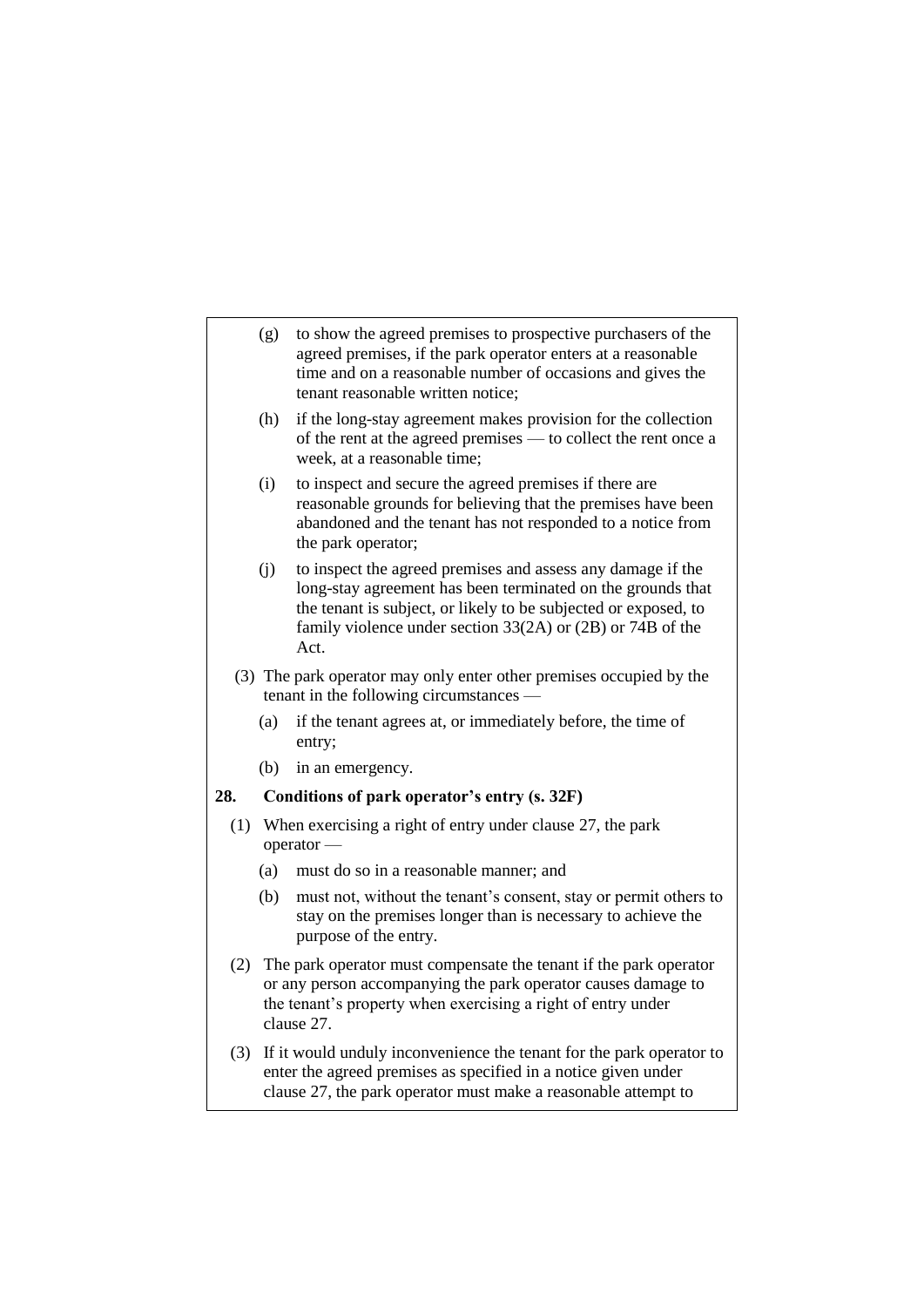negotiate a day and time for that entry that does not unduly inconvenience the tenant.

- (4) The park operator may conduct up to 4 routine inspections under clause 27(2)(d) in any 12-month period.
- (5) A written notice given to the tenant in relation to entry to the agreed premises must be in the approved form and specify the day of the entry and whether the entry will be before or after 12 pm on that day.
- (6) If the park operator exercises the right of entry under clause  $27(2)(f)$  or (g), the tenant is entitled to be on the agreed premises during the entry.

### **29. Long-stay tenant's conduct on premises (s. 32G)**

The tenant must not —

- (a) cause or permit a nuisance anywhere in the residential park; and
- (b) use the agreed premises or the shared premises, or cause or permit them to be used, for an illegal purpose.

## **30. Locks and security (s. 32H)**

- (1) The park operator must provide and maintain such locks or other devices as are necessary to ensure that the on-site home is reasonably secure.
- (2) The tenant must not alter, remove or add any lock or similar device to the agreed premises or the shared premises without the consent of the park operator given at, or immediately before, the time that the alteration, removal or addition is carried out.
- (3) The park operator must not alter, remove or add any lock or similar device to the agreed premises or to anything that belongs to the tenant without the consent of the tenant given at, or immediately before, the time that the alteration, removal or addition is carried out.
- (4) The park operator must not alter, remove or add any lock or similar device to the shared premises without first notifying the tenant and providing the tenant with a means of access to the shared premises.
- (5) The tenant may alter or add any lock or similar device to the agreed premises after termination of an excluded tenant's interest on the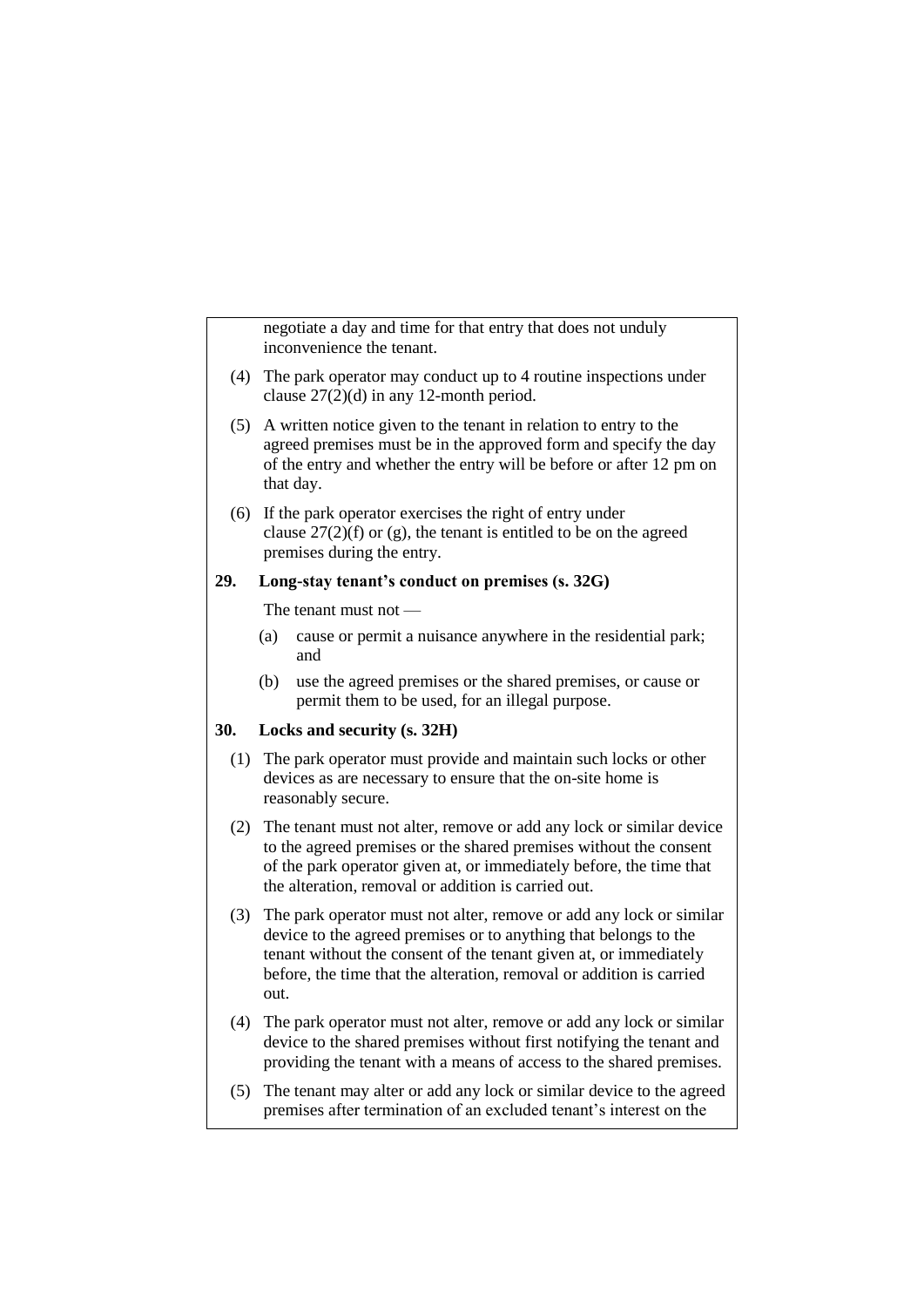ground of family violence under section 74B of the Act or if it is necessary to prevent the commission of family violence that the tenant suspects, on reasonable grounds, is likely to be committed by the excluded tenant against the tenant or a dependant of the tenant.

- (6) The tenant must give to the park operator a copy of the key to any lock or similar device altered or added under subclause (5) as soon as practicable, and in any event within 7 days, after the lock or similar device has been altered or added.
- (7) The park operator must not give a copy of a key referred to in subclause (6) to an excluded tenant or a person who the tenant has instructed the park operator in writing not to give the copy of the key.

### **31. Removing fixtures and altering premises (s. 32I)**

- (1) If clause 18 provides that the tenant may, with the park operator's consent, affix a fixture or make a renovation, alteration or addition —
	- (a) the park operator must not unreasonably withhold consent; and
	- (b) at any time while the tenant's right to occupy the agreed premises continues, the tenant may remove any fixture that the tenant has, with the park operator's consent, affixed to the agreed premises, unless the removal of the fixture would cause irreparable damage to the agreed premises; and
	- (c) if the tenant's removal of a fixture causes damage to the agreed premises, the tenant must notify the park operator and, at the option of the park operator, repair the damage or compensate the park operator for any reasonable expenses incurred by the park operator in repairing the damage.
- (2) If the park operator wishes to affix any fixture or make any renovation, alteration or addition to the agreed premises, then —
	- (a) the park operator must obtain the tenant's consent when, or immediately before, the park operator affixes the fixture or makes the renovation, alteration or addition; and
	- (b) the tenant must not unreasonably withhold such consent.
- (3) The tenant may affix a prescribed fixture or make prescribed alterations to the agreed premises if necessary to prevent the commission of family violence or to prevent entry onto the agreed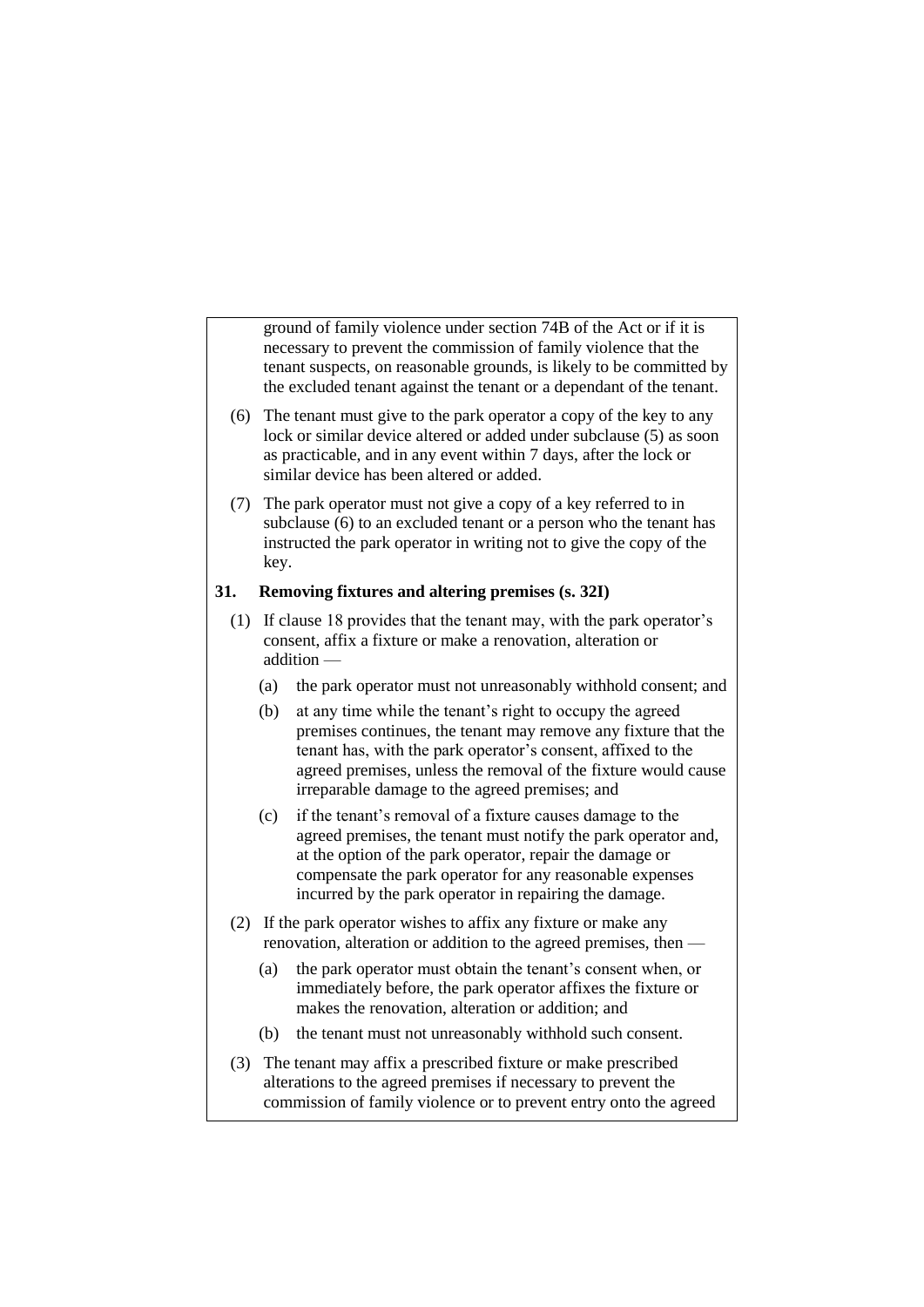premises of an excluded tenant whose interest in the long-stay agreement has been terminated under section 74B of the Act.

- (4) For the purposes of subclause  $(3)$ 
	- (a) the cost of making the prescribed alterations must be borne by the tenant; and
	- (b) the tenant must give written notice to the park operator of the tenant's intention to make the prescribed alterations; and
	- (c) work on the prescribed alterations must be undertaken by a qualified tradesperson, a copy of whose invoice the tenant must provide to the park operator within 14 days of the alterations being completed; and
	- (d) the prescribed alterations must be effected having regard to the age and character of the property and any applicable strata company by-laws; and
	- (e) the tenant must restore the agreed premises to their original condition at the end of the long-stay agreement if the park operator requires the tenant to do so and, if restoration work has been undertaken by a tradesperson, must provide to the park operator a copy of that tradesperson's invoice within 14 days of that work being performed.
- (5) The tenant may, with the park operator's consent, affix furniture or a thing to affix furniture to the wall of the on-site home for the purpose of ensuring the safety of a child or person with a disability.
- (6) For the purposes of subclause  $(5)$ 
	- (a) the park operator may only refuse consent
		- (i) if affixing the item to the wall would disturb material containing asbestos; or
		- (ii) for a prescribed reason;

and

- (b) unless the park operator agrees otherwise in writing, the tenant must remove the item from the wall when the tenant vacates the on-site home and either —
	- (i) restore the wall to its original condition; or
	- (ii) compensate the park operator for any reasonable expenses incurred by the park operator in doing that restoration;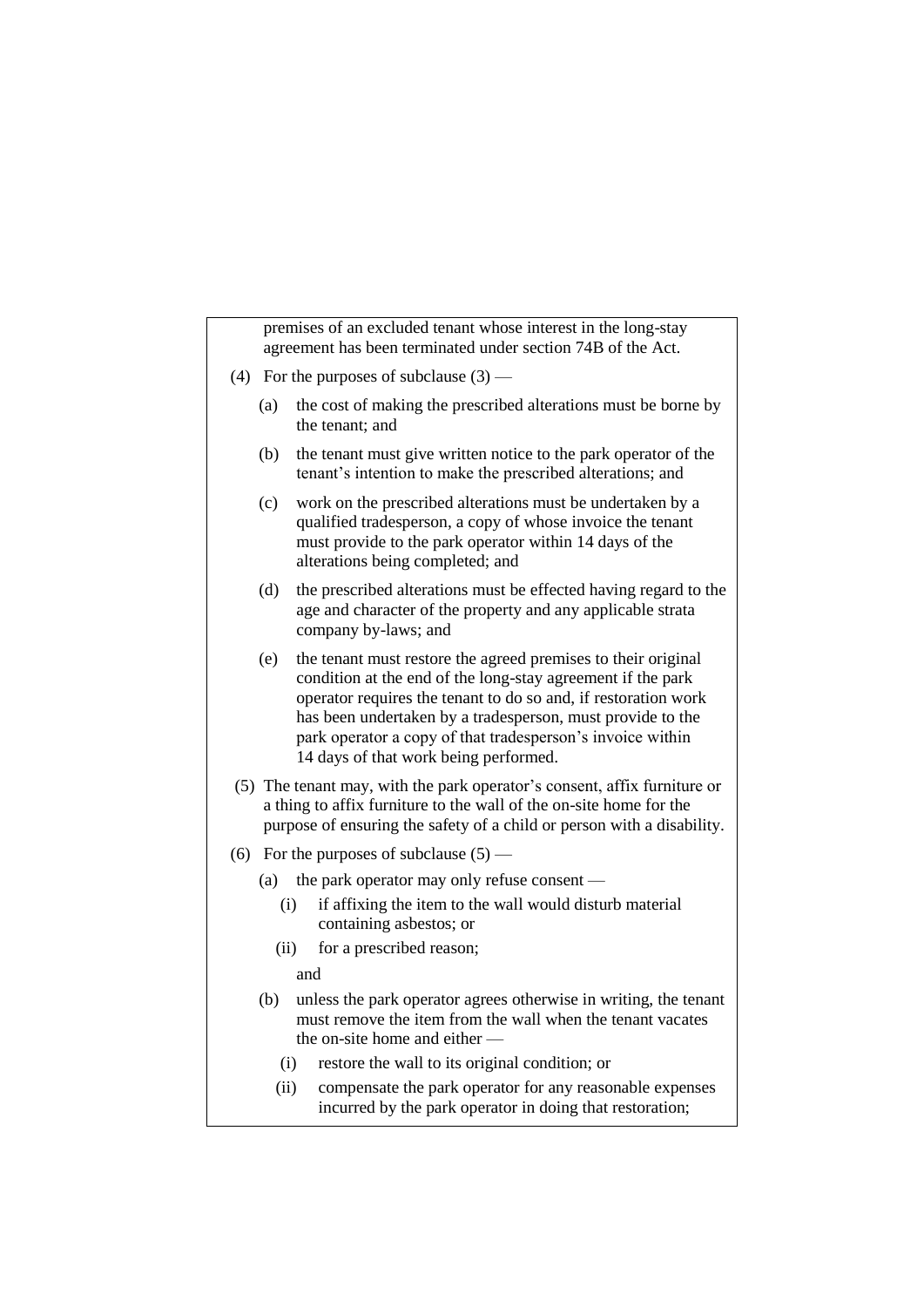#### and

| the cost of affixing the item to the wall, removing it and     |
|----------------------------------------------------------------|
| restoring the wall to its original condition, must be borne by |
| the tenant: and                                                |
|                                                                |

- (d) if the tenant causes damage to the on-site home when affixing or removing the item or restoring the wall to its original condition —
	- (i) the tenant must notify the park operator in writing that damage has been caused to the on-site home; and
	- (ii) the park operator may require the tenant to repair the damage and restore the on-site home to its original condition or compensate the park operator for the reasonable expenses incurred in doing the repair and restoration;

and

- (e) the park operator is taken to have consented to affixing the furniture or thing to the wall of the on-site home if, and only  $if -$ 
	- (i) the tenant has given the park operator a request, in the approved form, seeking the park operator's consent to affix the item to the wall; and
	- (ii) the park operator has not refused consent under paragraph (a) within 14 days after the day on which the park operator receives the request.
- **32. Long-stay tenant's responsibility for cleanliness and repair (s. 32J)**

The tenant must keep the site and the relocatable home on the site in a reasonable state of cleanliness.

## **33. Long-stay tenant's responsibility for damage (s. 32K)**

- (1) The tenant must not intentionally or negligently cause or permit damage to the agreed premises or the shared premises.
- (2) The tenant must notify the park operator, as soon as practicable but in any case within 3 days of the damage occurring, of any damage —
	- (a) to the site or to any fittings or fixtures on the site; and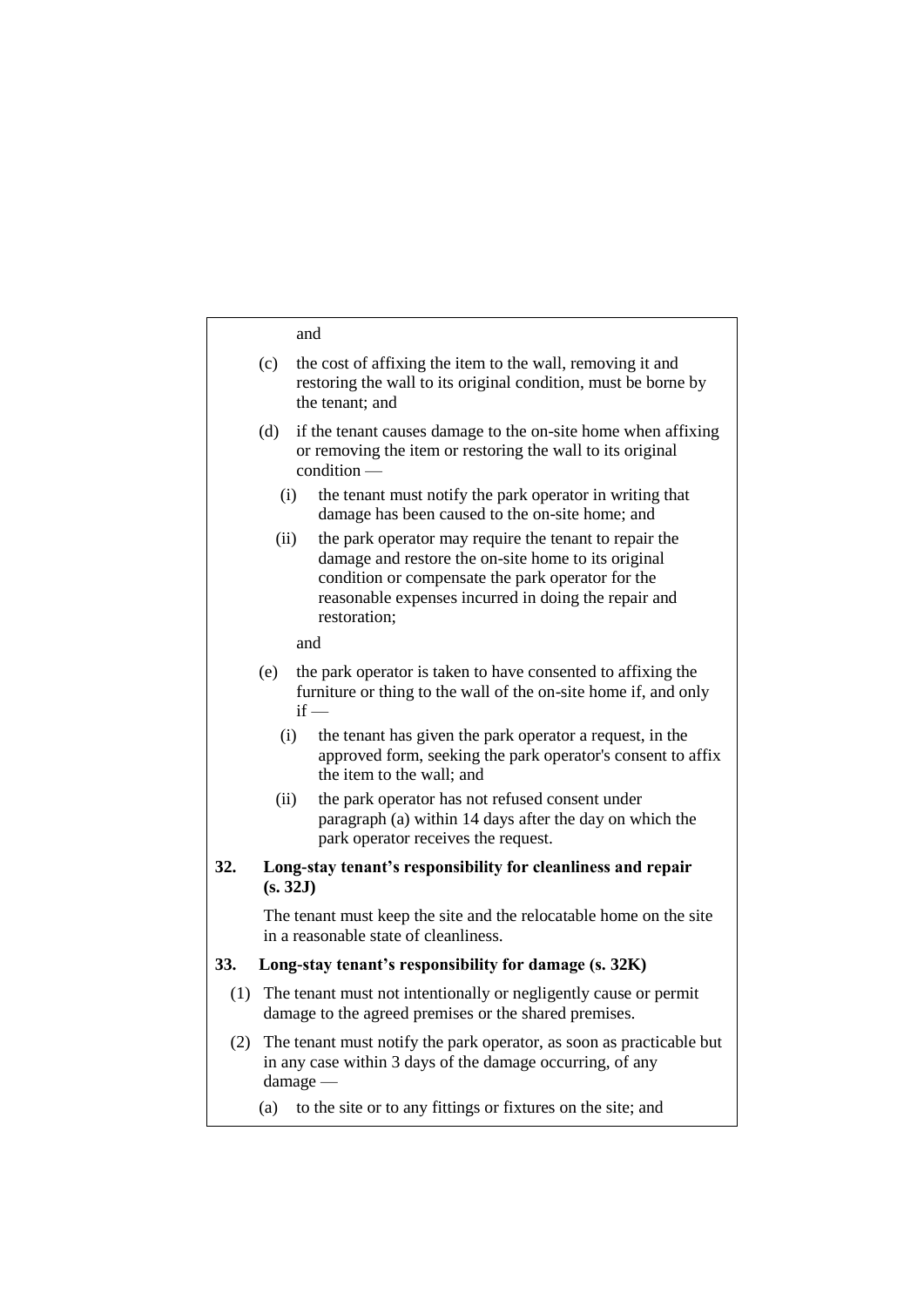- (b) to the exterior of the relocatable home on the site; and
- (c) to the interior of the on-site home; and
- (d) to any chattels, fittings or fixtures in or on the on-site home that are provided by the park operator for the use of the tenant.

#### **34. Park operator's responsibility for cleanliness and repairs (s. 32L)**

- (1) The park operator must
	- (a) provide the agreed premises and shared premises in a reasonable state of cleanliness; and
	- (b) maintain the shared premises in a reasonable state of cleanliness; and
	- (c) provide and maintain the agreed premises and shared premises in a reasonable state of repair having regard to the age, character and prospective life of the premises; and
	- (d) comply with any other written laws that apply in relation to the buildings in the residential park or the health and safety of park residents.
- (2) If the park operator carries out work to comply with the park operator's obligations under subclause (1), the work must be carried out —
	- (a) as soon as reasonably practicable and in a manner that minimises disruption to the residents; and
	- (b) at an appropriate standard having regard to the age, character and prospective life of the agreed premises or shared premises; and
	- (c) if the work is carried out on agreed premises and the park operator must enter the agreed premises — in accordance with clauses 27 and 28.

### **35. Urgent repairs (s. 32M)**

 $(1)$  In this clause —

*essential service* means a service prescribed in the Regulations as electricity, gas, water (including the supply of hot water), sewerage, a septic tank or other wastewater management treatment, and a functioning refrigerator (but only if supplied with the agreed premises);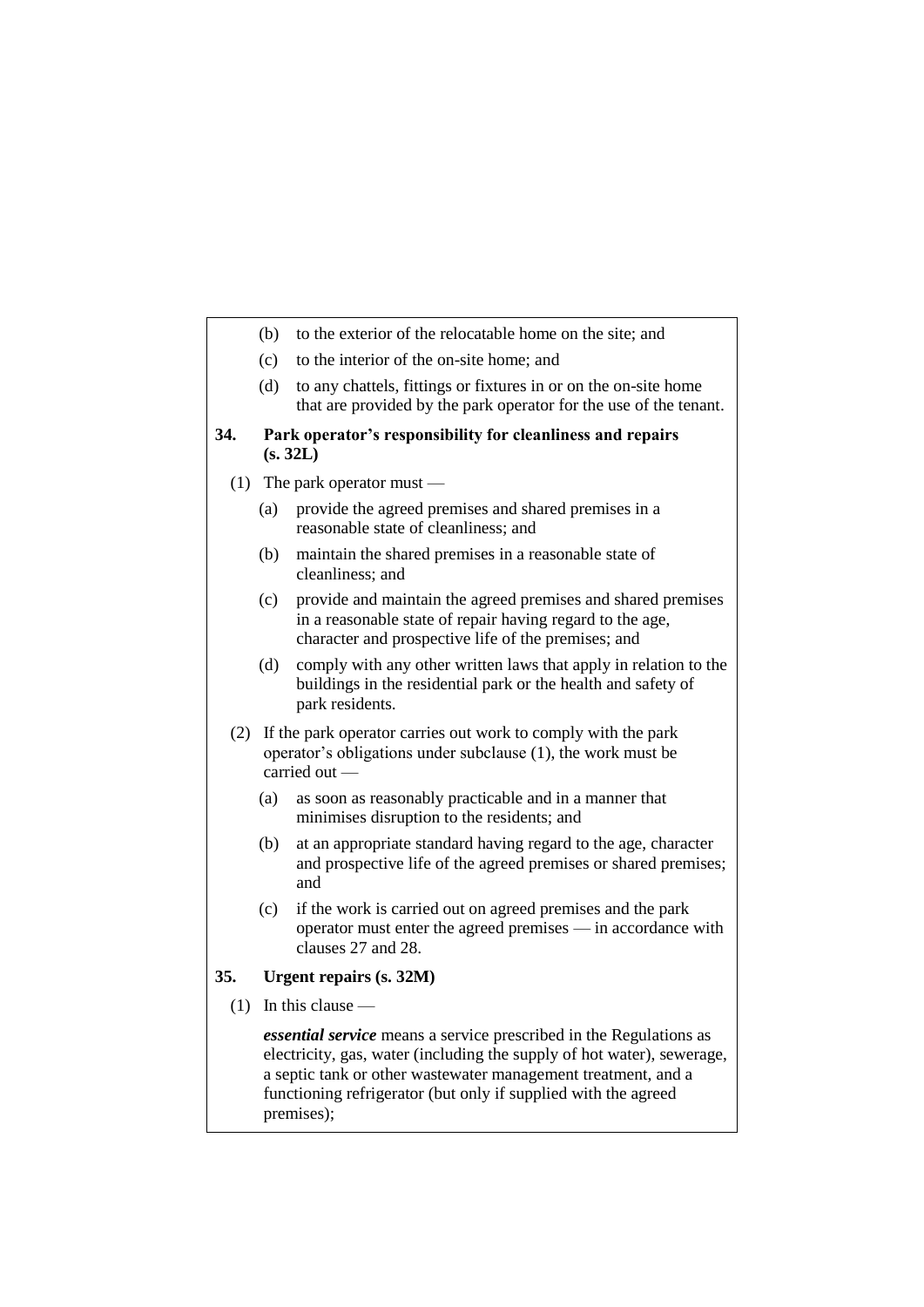*suitable repairer*, in relation to urgent repairs, means a person who is suitably qualified, trained or, if necessary under a written law, licensed or otherwise authorised, to undertake the urgent repairs;

*urgent repairs*, in relation to agreed premises, means repairs to the premises that are necessary —

- (a) to supply or restore an essential service; or
- (b) to avoid
	- (i) exposing a person to the risk of injury; or
	- (ii) exposing property to damage; or
	- (iii) causing the tenant undue hardship or inconvenience.
- (2) If a need for urgent repairs arises otherwise than as a result of the breach of the long-stay agreement by the tenant —
	- (a) the tenant must notify the park operator of the need for those repairs as soon as practicable after the need arises; and
	- (b) the park operator must ensure that the repairs are carried out by a suitable repairer as soon as practicable after that notification.
- (3) The tenant may arrange for the urgent repairs to be carried out by a suitable repairer to the minimum extent necessary to effect those repairs if —
	- (a) the tenant is unable to contact the park operator within  $-$ 
		- (i) in relation to urgent repairs for the supply or restoration of an essential service — 24 hours; or
		- (ii) in relation to other urgent repairs 48 hours or any longer prescribed period;
			- or
	- (b) the tenant contacts the park operator about the need for the urgent repairs but the park operator fails to ensure that the repairs are carried out by a suitable repairer as soon as practicable after the notification.
- (4) If the tenant arranges for the urgent repairs to be carried out under subclause (3), the park operator must, as soon as practicable after the repairs are carried out, reimburse the tenant for the reasonable expense incurred in arranging for those repairs to be carried out.
- **36. Levies, rates, taxes and charges to be paid by park operator (s. 32N)**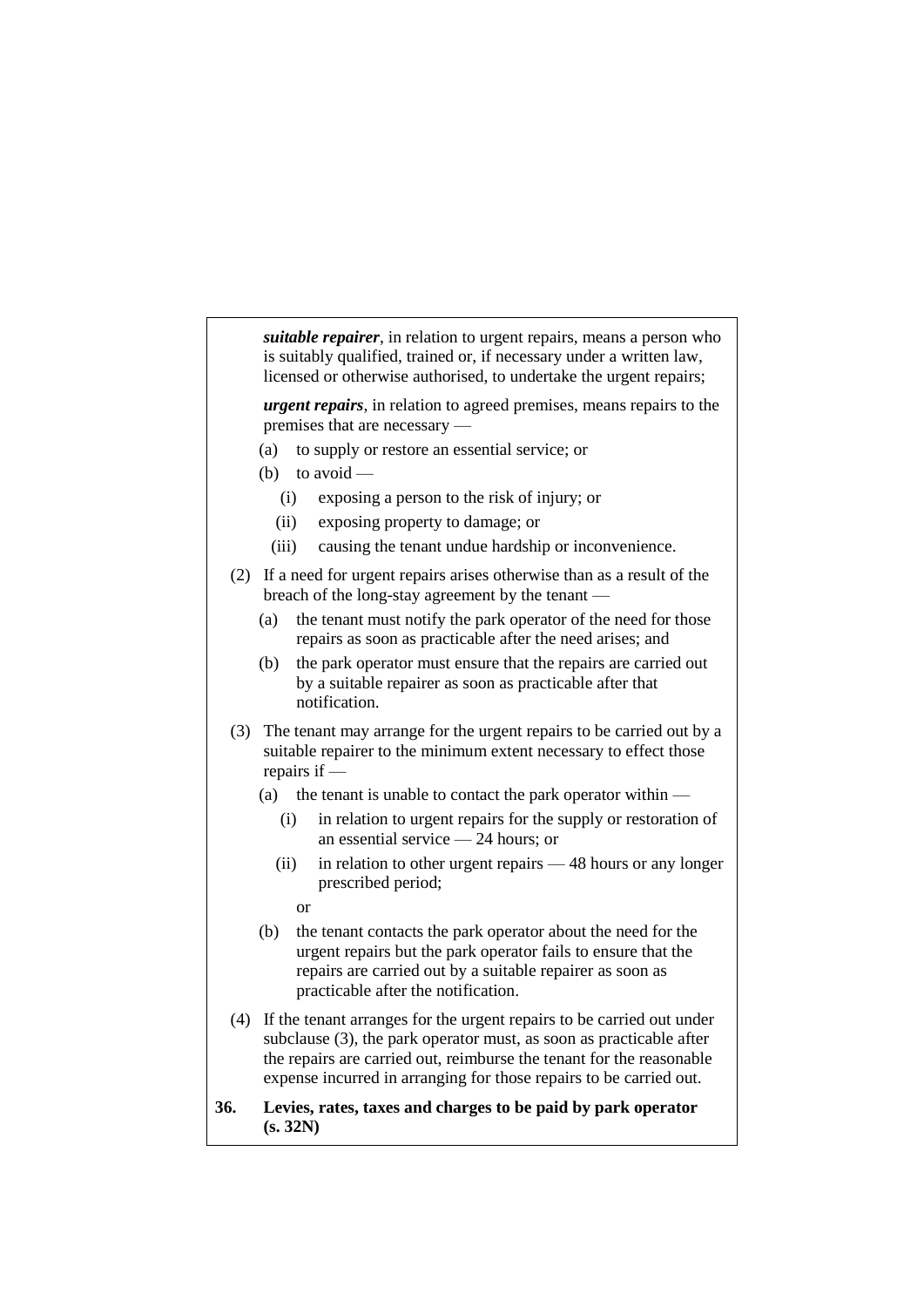- (1) The park operator must bear the cost of
	- (a) any contribution levied in respect of the agreed premises and shared premises under the *Strata Titles Act 1985* or the *Community Titles Act 2018*; and
	- (b) all rates, taxes or charges imposed in respect of the agreed premises and shared premises under —
		- (i) the *Land Tax Act 2002*; and
		- (ii) the *Local Government Act 1995*; and
		- (iii) the *Water Services Act 2012*, except a charge for the volume of water consumed.
- (2) Despite subclause (1), a term of the long-stay agreement or another written contract, agreement, scheme, deed or other written arrangement between the tenant and the park operator may provide that the tenant indirectly pays, as a component of rent paid under the long-stay agreement, a prescribed charge as defined in the *Rates and Charges (Rebates and Deferments) Act 1992* section 3(1).

#### **37. Long-stay tenant's vicarious responsibility for breach of long-stay agreement (s. 32P)**

- (1) The tenant is vicariously responsible for any act or omission of another person who is lawfully on the agreed premises or the shared premises, if the act or omission would have constituted a breach of the long-stay agreement if done or omitted by the tenant.
- (2) However, subclause (1) does not extend to a person who is lawfully on the agreed premises or the shared premises but whose authority does not derive from the permission, express or implied, of the tenant.

## **NON-STANDARD TERMS**

#### **Information for tenants**

Non-standard terms are not prescribed by the Act, but are subject to negotiation between the parties to the long-stay agreement.

If a non-standard term is inconsistent with the Act or the Regulations, the Act or Regulations will prevail and the non-standard term will be void to the extent of any inconsistency.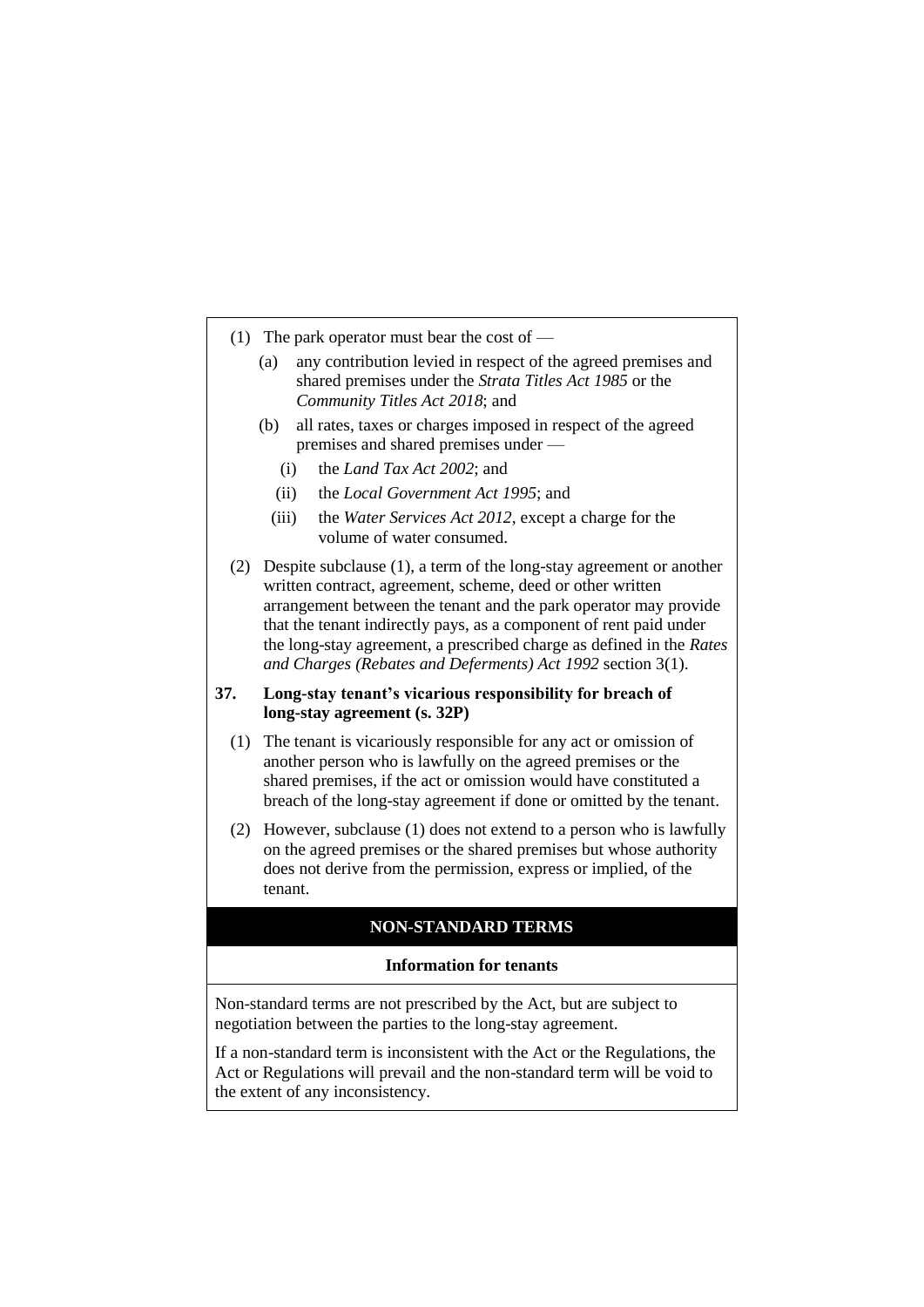Before signing this long-stay agreement a tenant should seek independent advice and ensure that the non-standard terms are appropriate for their circumstances.

**Non-standard terms (special conditions)**

## **EXECUTION**

By signing this long-stay agreement the parties agree to be bound by its terms and conditions.

**Park operator or managing agent**

Signatory (print name):

Signature: Date signed:

Witness (print name):

Signature: Date signed: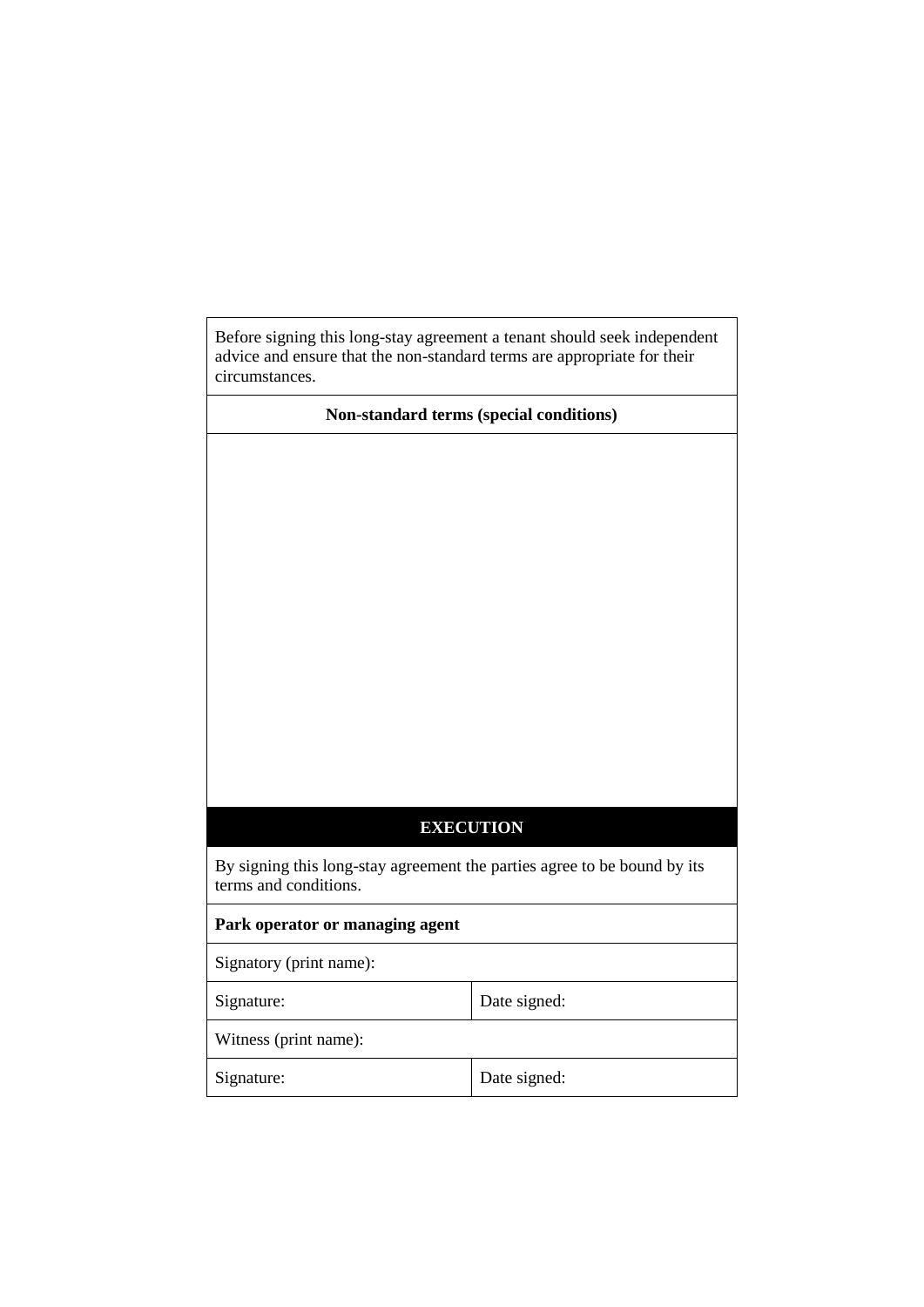| Tenant (1)                                                                                                                                                                                                                                                                                                                                                    |              |  |
|---------------------------------------------------------------------------------------------------------------------------------------------------------------------------------------------------------------------------------------------------------------------------------------------------------------------------------------------------------------|--------------|--|
| Signatory (print name):                                                                                                                                                                                                                                                                                                                                       |              |  |
| Signature:                                                                                                                                                                                                                                                                                                                                                    | Date signed: |  |
| Witness (print name):                                                                                                                                                                                                                                                                                                                                         |              |  |
| Signature:                                                                                                                                                                                                                                                                                                                                                    | Date signed: |  |
| Tenant (2)                                                                                                                                                                                                                                                                                                                                                    |              |  |
| Signatory (print name):                                                                                                                                                                                                                                                                                                                                       |              |  |
| Signature:                                                                                                                                                                                                                                                                                                                                                    | Date signed: |  |
| Witness (print name):                                                                                                                                                                                                                                                                                                                                         |              |  |
| Signature:                                                                                                                                                                                                                                                                                                                                                    | Date signed: |  |
| <b>Cooling off period</b>                                                                                                                                                                                                                                                                                                                                     |              |  |
| Under section 18 of the Act, a tenant is entitled to rescind this long-stay<br>agreement at any time within 5 working days after the date of this<br>long-stay agreement. This time frame is extended if the park operator does<br>not provide disclosure documents. However, a tenant cannot rescind this<br>long-stay agreement after taking up possession. |              |  |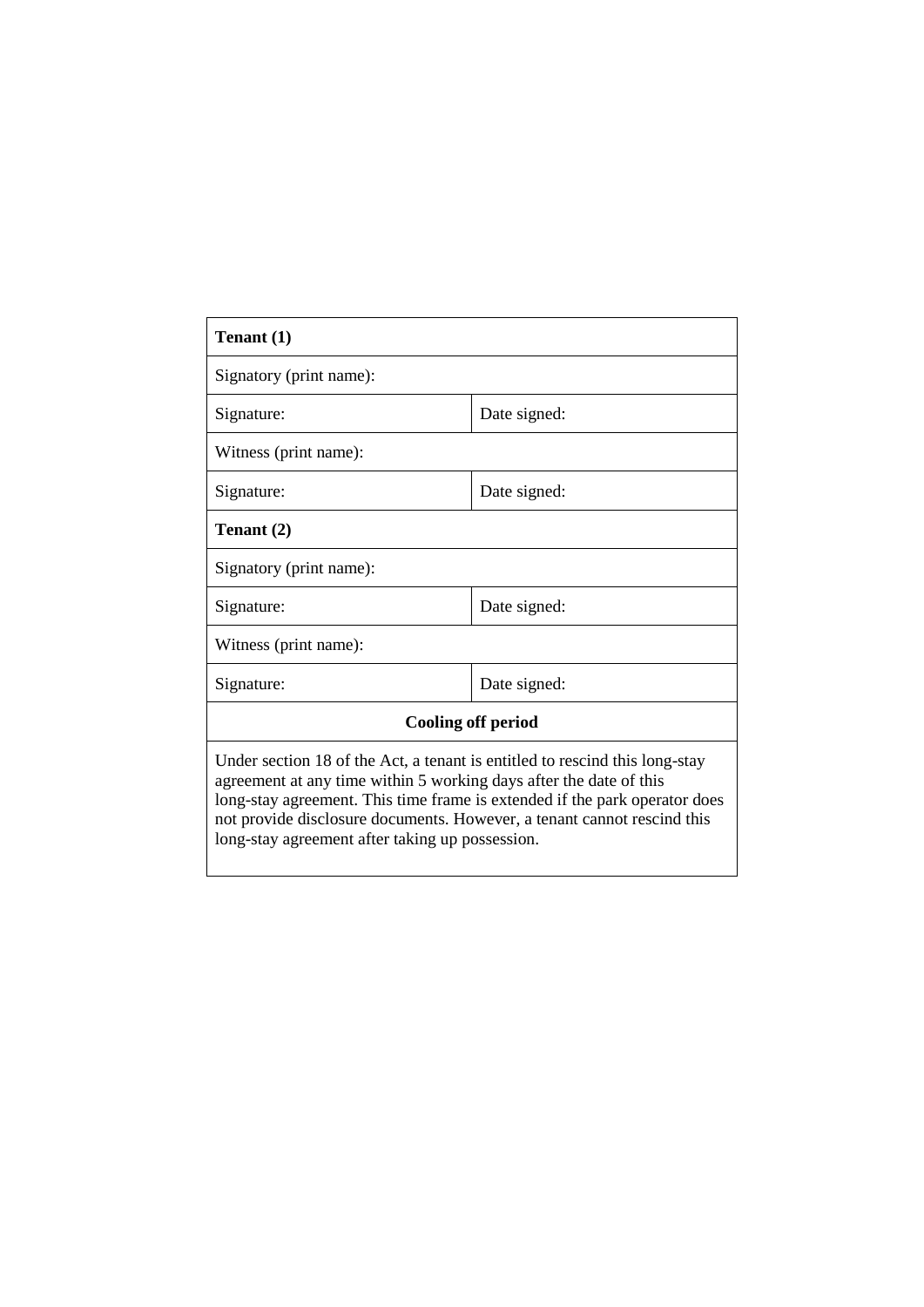# **TENANT'S CHECKLIST** The tenant acknowledges that they have been given a copy of each of these documents: Disclosure statement Property condition report Park rules Information booklet on park living approved by the Commissioner for Consumer Protection *(Tenant to initial each box.)* Independent advice  $\Box$  I have obtained independent legal advice before signing this long-stay agreement.  $\Box$  I have decided not to obtain independent legal advice before signing this long-stay agreement. □ I have signed 2 copies of this long-stay agreement. *Note: The park operator is required to give the tenant a fully executed copy of the long-stay agreement within 21 days after it is signed by the tenant, or as soon as reasonably practicable after that.*

## **16. Schedule 5 amended**

(1) In the heading to Schedule 5 delete "**Condition**" and insert:

# **Property condition**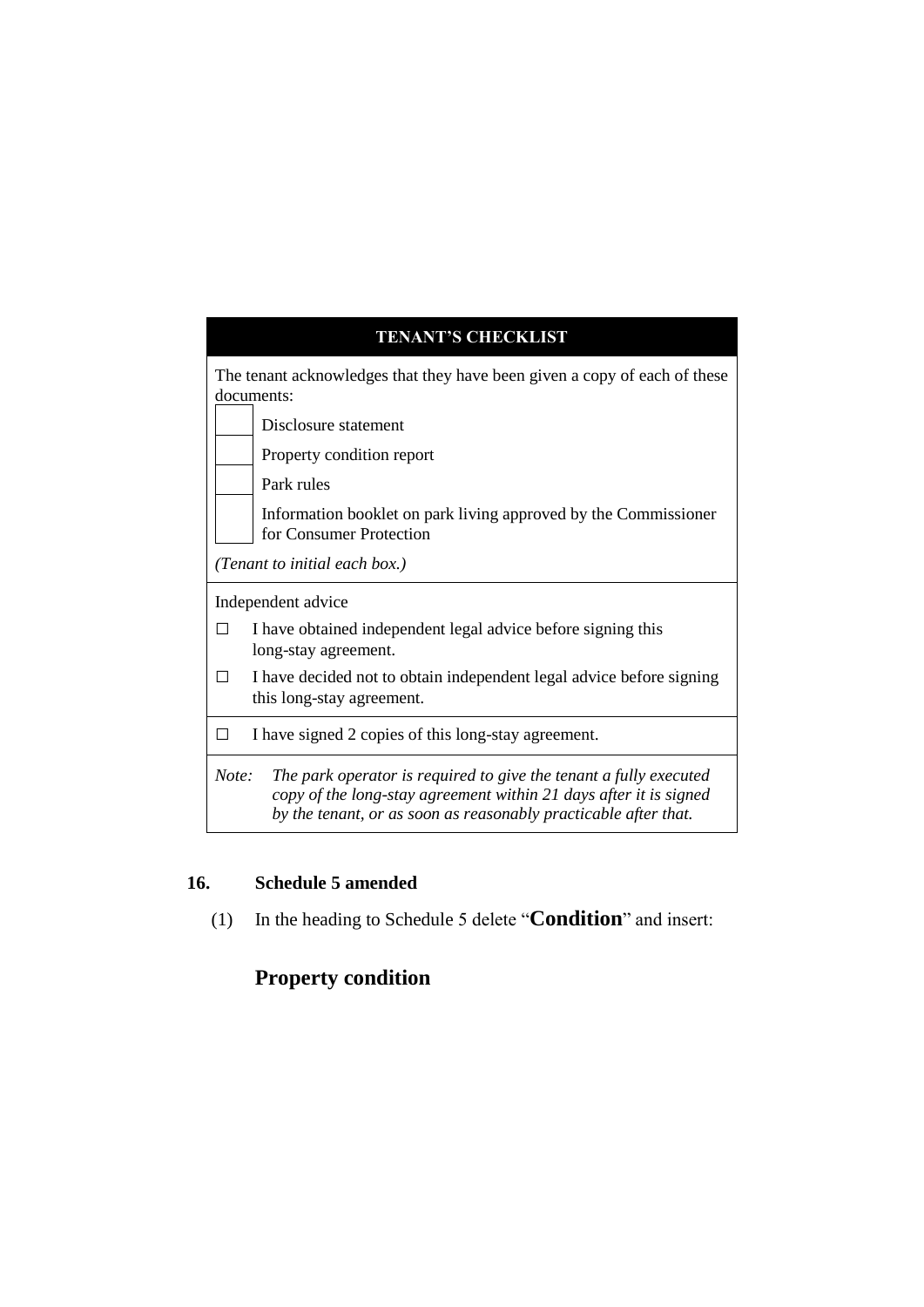(2) Delete the reference after the heading to Schedule 5 and insert:

 $[r. 7(1)]$ 

### **17. Schedules 6 to 8 deleted**

Delete Schedules 6 to 8.

### **18. Schedule 9 amended**

(1) In the heading to Schedule 9 Division 1 delete "**Termination**" insert:

### **Default notice**

(2) In Schedule 9 Division 1 delete "Department of Commerce" (each occurrence) and insert:

Department of Mines, Industry Regulation and Safety

(3) Delete the heading to Schedule 9 Division 2 and insert:

#### **Division 2 — Default notice for other breach of long-stay agreement**

- (4) In Schedule 9 Division 2:
	- (a) delete "Department of Commerce" (1<sup>st</sup> occurrence) and insert:

Department of Mines, Industry Regulation and Safety

(b) before "agreement." insert:

long-stay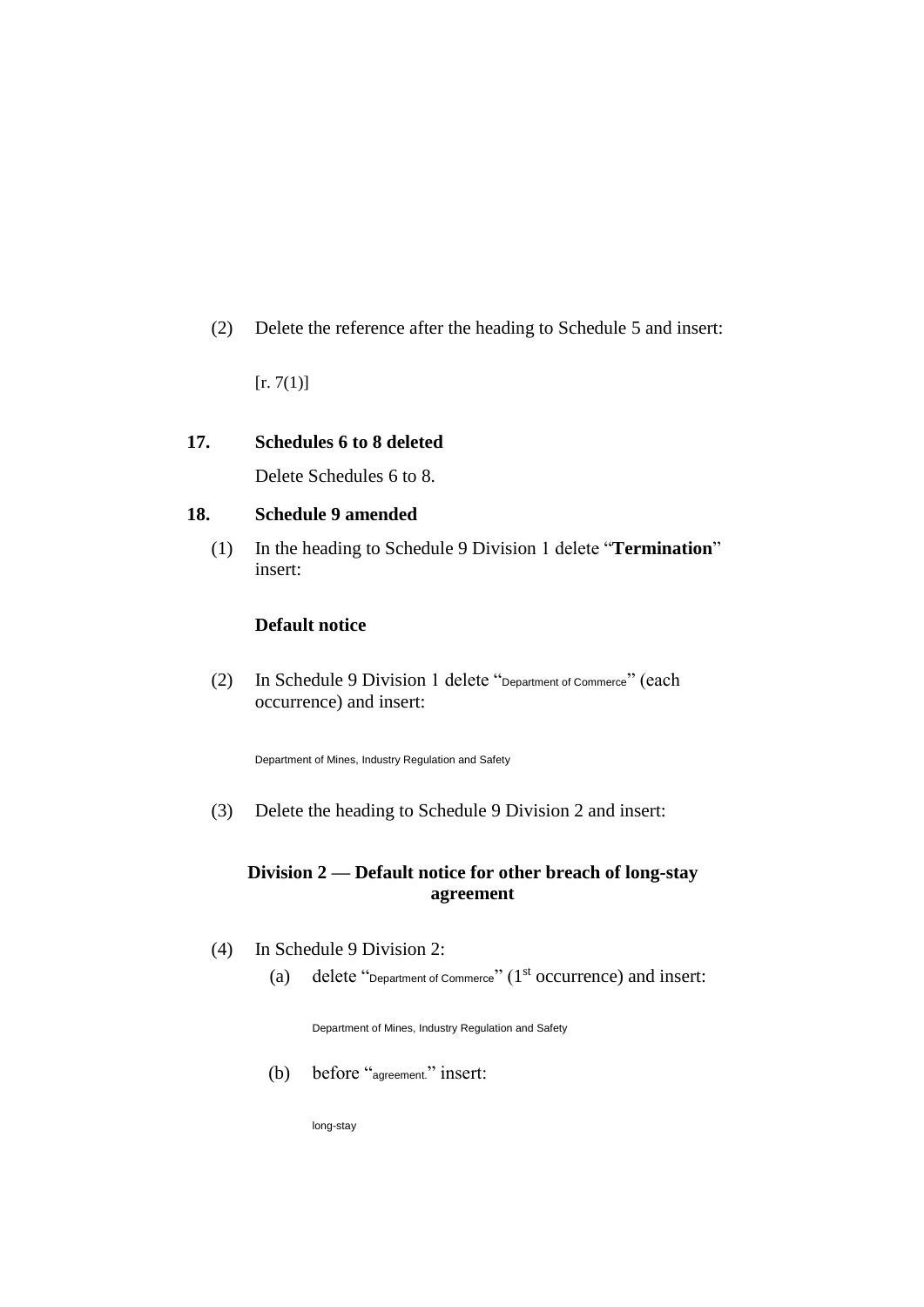(c) before "agreement," (each occurrence) insert:

long-stay

(d) delete "Department of Commerce"  $(2<sup>nd</sup>$  occurrence) and insert:

Department of Mines, Industry Regulation and Safety

(e) before "agreement:" insert:

long-stay

(f) before "agreement" insert:

long-stay

#### **19. Schedule 10 amended**

- (1) Delete Schedule 10 Divisions 1 to 3.
- (2) Delete the heading to Schedule 10 Division 4.
- (3) In Schedule 10 Division 4:
	- (a) delete "long-stay"  $(1<sup>st</sup> occurrence);$
	- (b) delete "Long-stay tenant:" and insert:

Tenant:

(c) delete "**on-site agreements**" and insert:

#### **on-site home agreements**

(d) delete "long-stay"  $(2<sup>nd</sup>$  occurrence).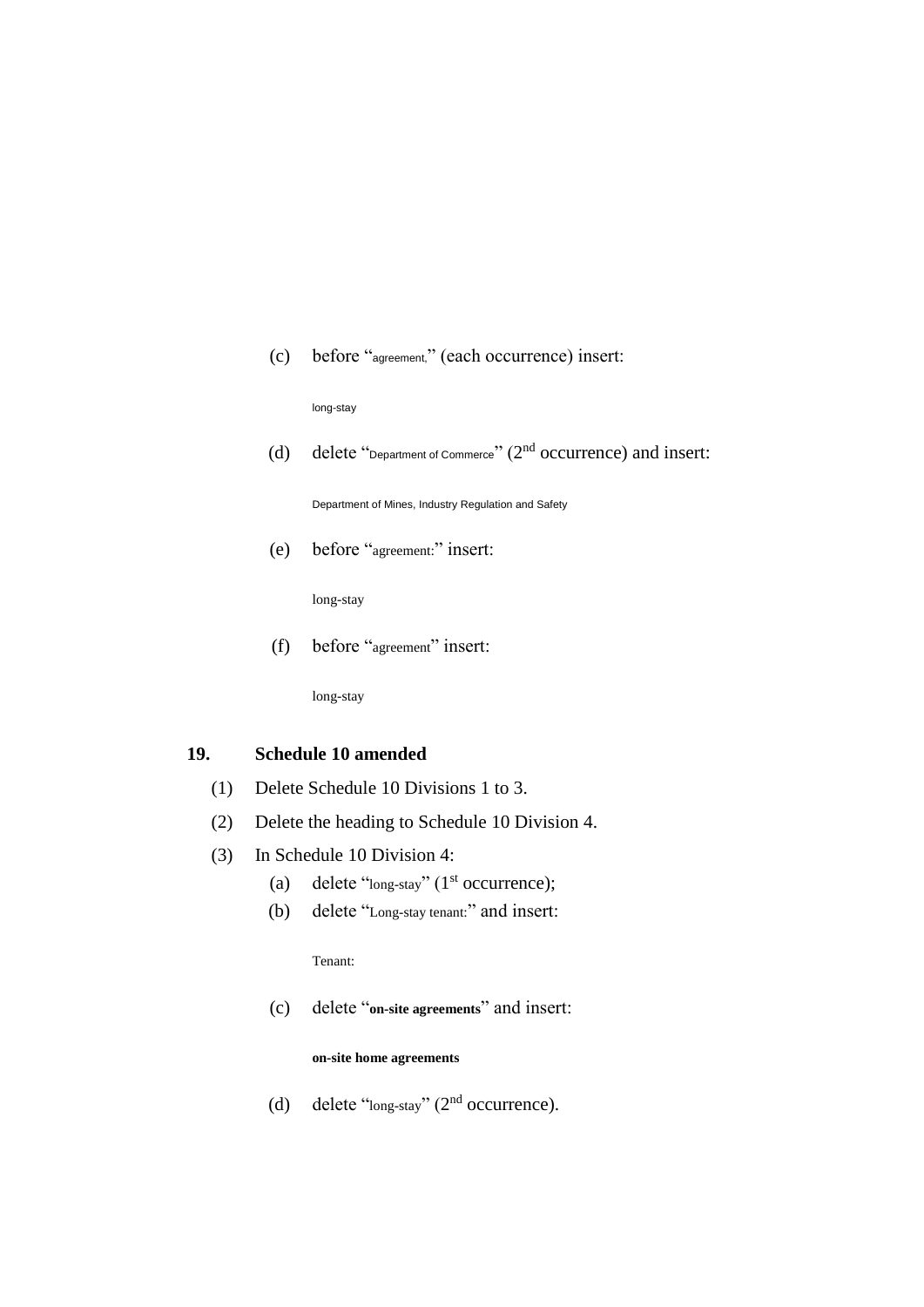# **20. Schedule 11 replaced**

Delete Schedule 11 and insert:

# **Schedule 11 — Prescribed offences and modified penalties**

[r. 23]

|             | <b>Offence under the Act</b>                                                                       | <b>Modified</b><br>penalty |
|-------------|----------------------------------------------------------------------------------------------------|----------------------------|
| s. $10(2)$  | Park operator entering into long-stay agreement<br>that contravenes requirements                   | \$1 000                    |
| s. $10A(3)$ | Park operator entering into long-stay agreement<br>other than prescribed standard-form agreement   | \$1 000                    |
| s. $10B(3)$ | Park operator entering into long-stay agreement<br>that includes non-standard term                 | \$1 000                    |
| s. $10B(5)$ | Park operator entering into long-stay agreement<br>that does not include prescribed term           | \$1 000                    |
| s. $11(2)$  | Park operator failing to give documents within<br>required time frame                              | \$1 000                    |
| s. $12(1)$  | Park operator requiring or receiving<br>unauthorised payment in relation to long-stay<br>agreement | \$1 000                    |
| s. $13(1)$  | Real estate agent requiring or receiving<br>unauthorised payment from tenant                       | \$1 000                    |
| s. $13(2)$  | Real estate agent requiring or receiving<br>unauthorised payment from sub-tenant                   | \$1 000                    |
| s. 14       | Park operator failing to bear cost of preparing<br>long-stay agreement                             | \$1 000                    |

## **Division 1 — Offences under the Act**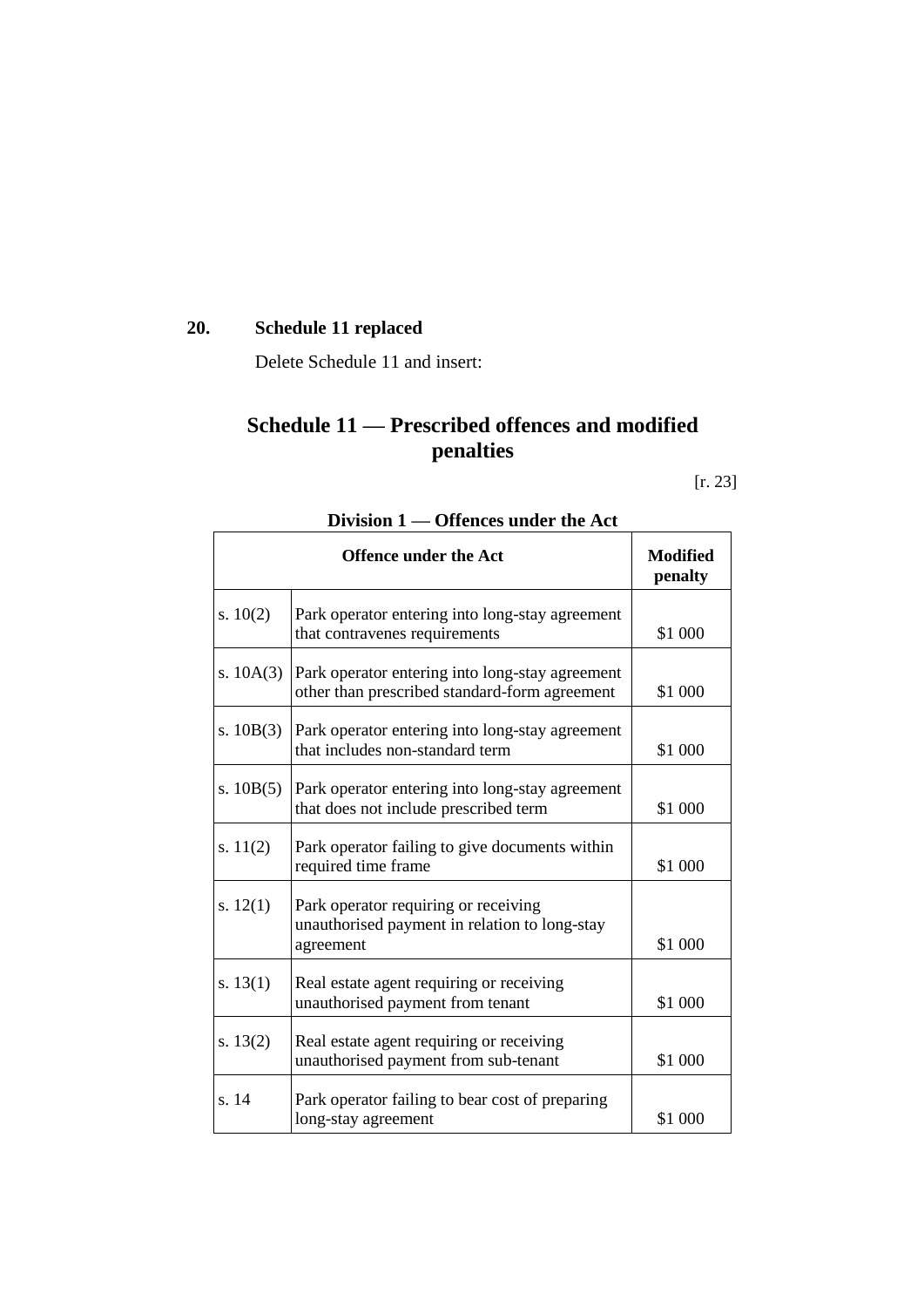|            | <b>Offence under the Act</b>                                                                 | <b>Modified</b><br>penalty |
|------------|----------------------------------------------------------------------------------------------|----------------------------|
| s. $15(1)$ | Park operator failing to ensure tenant notified of<br>park operator details                  | \$1 000                    |
| s. $15(2)$ | Park operator failing to ensure tenant notified of<br>new park operator details              | \$1 000                    |
| s. $15(3)$ | Park operator failing to notify tenant of new<br>name or address                             | \$1 000                    |
| s. $16(1)$ | Tenant giving false details to park operator                                                 | \$1 000                    |
| s. $16(2)$ | Tenant failing to notify park operator of change<br>in employment                            | \$1 000                    |
| s. $16(3)$ | Tenant failing to provide next intended address<br>when vacating                             | \$1 000                    |
| s. $17(1)$ | Park operator failing to give tenant copy of<br>long-stay agreement                          | \$1 000                    |
| s. $21(1)$ | Park operator requiring or receiving more than<br>1 security bond for long-stay agreement    | \$1 000                    |
| s. $21(2)$ | Park operator requiring or receiving security<br>bond above allowable amount                 | \$1 000                    |
| s. 21(3)   | Park operator failing to give tenant receipt for<br>security bond                            | \$2 000                    |
| s. $22(1)$ | Failing to deposit security bond with bond<br>administrator or to give record of deposit     | \$2 000                    |
| s. $25(1)$ | Park operator requiring more than 2 weeks' rent<br>before or during first 2 weeks of tenancy | \$1 000                    |
| s. $25(2)$ | Park operator requiring further rent before end<br>of period for which rent has been paid    | \$1 000                    |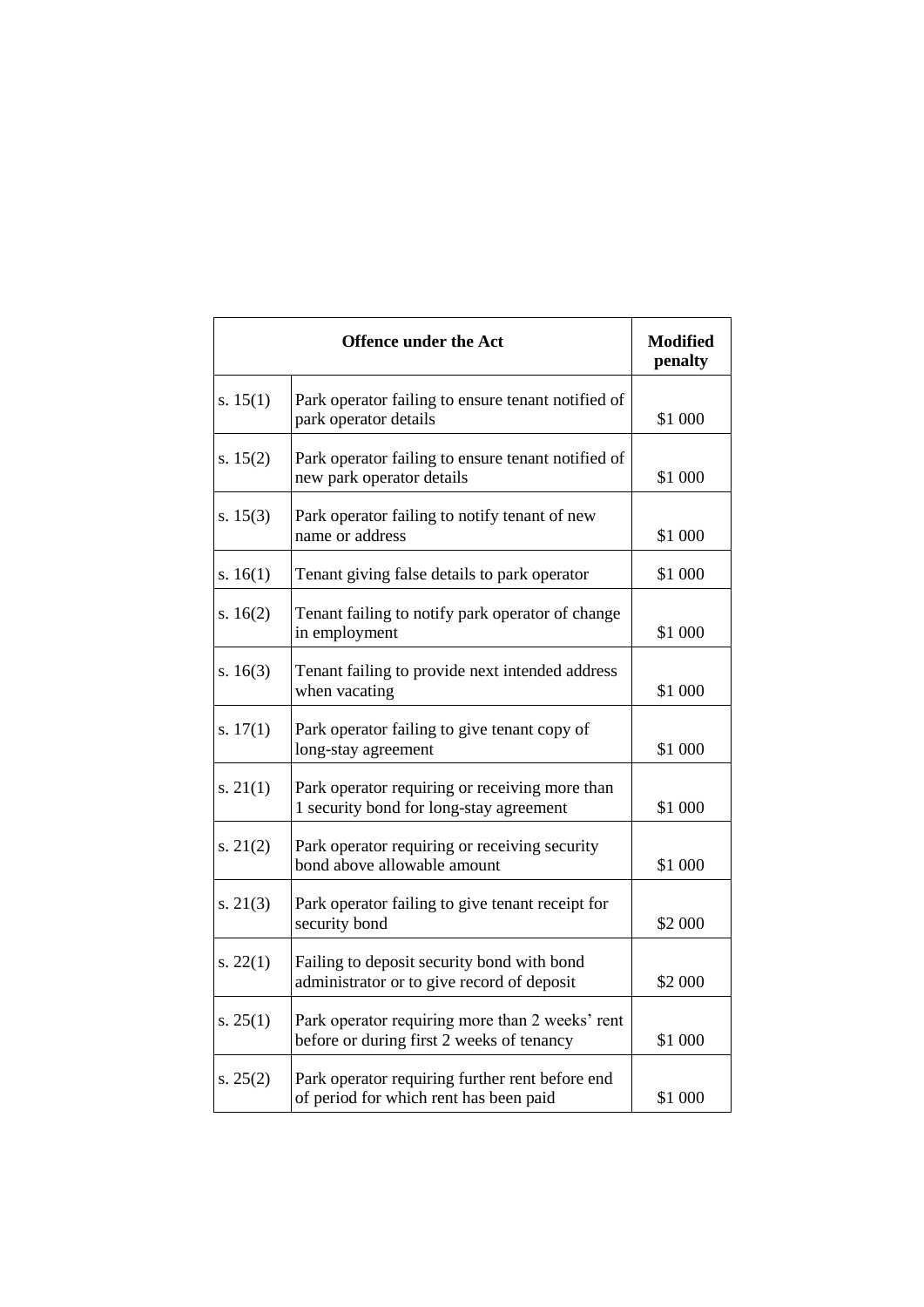|             | <b>Offence under the Act</b>                                                                                                     | <b>Modified</b><br>penalty |
|-------------|----------------------------------------------------------------------------------------------------------------------------------|----------------------------|
| s. $26(2)$  | Park operator failing to give detailed receipt for<br>rent                                                                       | \$1 000                    |
| s. $28(1)$  | Park operator failing to keep record of rent<br>received                                                                         | \$1 000                    |
| s. $31A(1)$ | Park operator entering into long-stay agreement<br>with a prohibited provision                                                   | \$1 000                    |
| s. $32H(5)$ | Tenant breaching term of long-stay agreement<br>relating to locks without reasonable excuse                                      | \$2 000                    |
| s. $32H(6)$ | Park operator breaching term of long-stay<br>agreement relating to locks without reasonable<br>excuse                            | \$2 000                    |
| s. 32H(8)   | Agent of park operator breaching term of<br>long-stay agreement relating to locks without<br>reasonable excuse                   | \$2 000                    |
| s. $41A(3)$ | Park operator failing to notify Commissioner of<br>intention to give tenant termination notice                                   | \$1 000                    |
| s. $48(4)$  | Park operator failing to give notice that<br>abandoned goods have been stored                                                    | \$1 000                    |
| s. $52A(5)$ | Park operator failing to give document to lawful<br>owner                                                                        | \$1 000                    |
| s. 54       | Entering agreed premises to recover possession<br>other than in accordance with order of State<br><b>Administrative Tribunal</b> | \$4 000                    |
| s. $54B(2)$ | Park operator failing to ensure park rules<br>comply with regulations                                                            | \$1 000                    |
| s. $57(2)$  | Park operator requiring tenant to appoint<br>particular person as selling agent                                                  | \$1 000                    |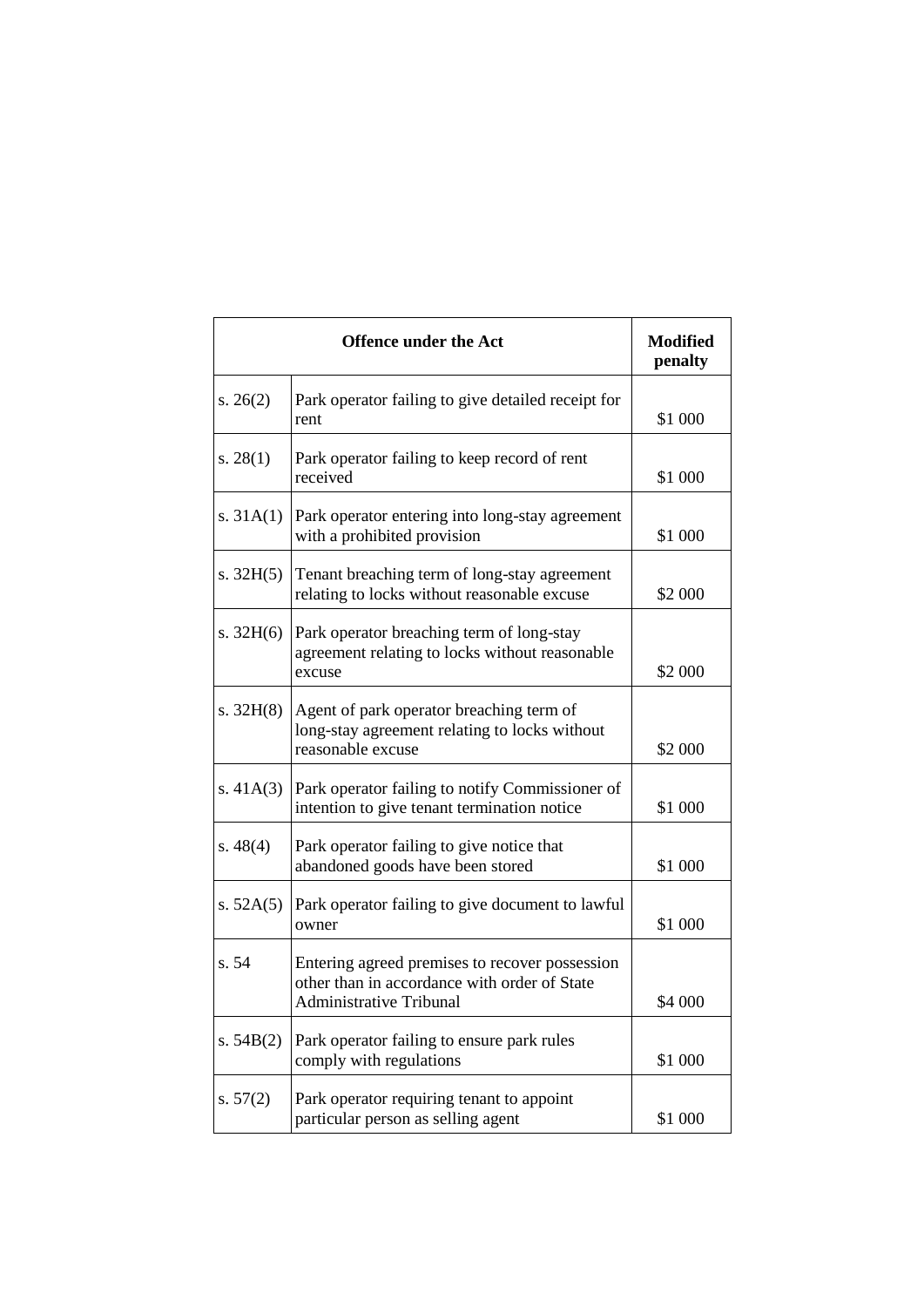|             | <b>Offence under the Act</b>                                                                                            | Modified<br>penalty |
|-------------|-------------------------------------------------------------------------------------------------------------------------|---------------------|
|             | s. $57A(2)$ Demanding or receiving payment for sale of<br>relocatable home other than under selling<br>agency agreement | \$1 000             |
| s. $57C(1)$ | Selling agent failing to deal with money in<br>accordance with section                                                  |                     |

| Division 2 — Offences under these regulations |  |
|-----------------------------------------------|--|
|-----------------------------------------------|--|

|           | <b>Offence under these regulations</b>                                                     | Modified<br>penalty |
|-----------|--------------------------------------------------------------------------------------------|---------------------|
| r. $7(2)$ | Park operator failing to complete and give<br>property condition report                    | \$1 000             |
| r. $7(4)$ | Tenant failing to complete and give property<br>condition report                           | \$1 000             |
| r. $7(5)$ | Failing to complete and give property condition<br>report after termination of the tenancy | \$1 000             |
| r. $7(6)$ | Providing false or misleading information in<br>property condition report                  |                     |

# **Schedule 12 — Forms**

[r. 25]

# **Form 1 — Infringement notice**

| Residential Parks (Long-stay Tenants Act) 2006<br><b>INFRINGEMENT NOTICE</b> |         | Infringement<br>notice no. |  |
|------------------------------------------------------------------------------|---------|----------------------------|--|
| <b>Alleged</b><br>offender                                                   | Name    |                            |  |
|                                                                              | Address |                            |  |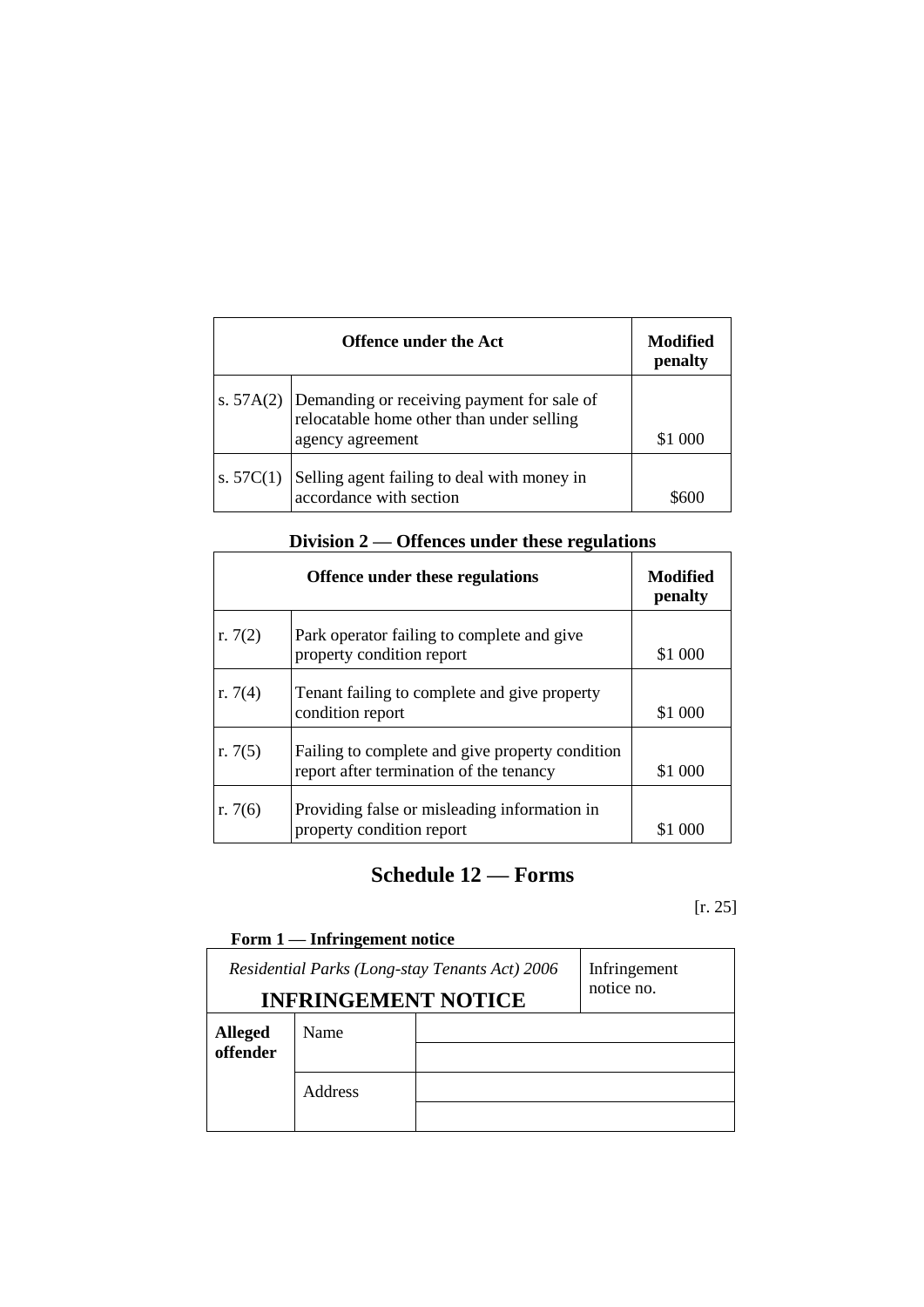| <b>Alleged</b>               | Date or period             |                                                                                                                                                                                                                                                                                                                                                                                                                                                                                                                                                                                                                                                                                                                                                                                                                                                                                                                                                                                                                                                    |
|------------------------------|----------------------------|----------------------------------------------------------------------------------------------------------------------------------------------------------------------------------------------------------------------------------------------------------------------------------------------------------------------------------------------------------------------------------------------------------------------------------------------------------------------------------------------------------------------------------------------------------------------------------------------------------------------------------------------------------------------------------------------------------------------------------------------------------------------------------------------------------------------------------------------------------------------------------------------------------------------------------------------------------------------------------------------------------------------------------------------------|
| offence                      | Time                       |                                                                                                                                                                                                                                                                                                                                                                                                                                                                                                                                                                                                                                                                                                                                                                                                                                                                                                                                                                                                                                                    |
|                              | Place                      |                                                                                                                                                                                                                                                                                                                                                                                                                                                                                                                                                                                                                                                                                                                                                                                                                                                                                                                                                                                                                                                    |
|                              | Details of                 |                                                                                                                                                                                                                                                                                                                                                                                                                                                                                                                                                                                                                                                                                                                                                                                                                                                                                                                                                                                                                                                    |
|                              | offence                    |                                                                                                                                                                                                                                                                                                                                                                                                                                                                                                                                                                                                                                                                                                                                                                                                                                                                                                                                                                                                                                                    |
|                              | Written law<br>contravened |                                                                                                                                                                                                                                                                                                                                                                                                                                                                                                                                                                                                                                                                                                                                                                                                                                                                                                                                                                                                                                                    |
| Date                         | Date of notice             |                                                                                                                                                                                                                                                                                                                                                                                                                                                                                                                                                                                                                                                                                                                                                                                                                                                                                                                                                                                                                                                    |
| <b>Issuing</b>               | Name                       |                                                                                                                                                                                                                                                                                                                                                                                                                                                                                                                                                                                                                                                                                                                                                                                                                                                                                                                                                                                                                                                    |
| officer                      | Office                     |                                                                                                                                                                                                                                                                                                                                                                                                                                                                                                                                                                                                                                                                                                                                                                                                                                                                                                                                                                                                                                                    |
|                              | Signature                  |                                                                                                                                                                                                                                                                                                                                                                                                                                                                                                                                                                                                                                                                                                                                                                                                                                                                                                                                                                                                                                                    |
| <b>Modified</b><br>penalty   | \$                         |                                                                                                                                                                                                                                                                                                                                                                                                                                                                                                                                                                                                                                                                                                                                                                                                                                                                                                                                                                                                                                                    |
| <b>TAKE</b><br><b>NOTICE</b> |                            | It is alleged that you have committed the above offence.<br>If you do not want to be prosecuted in court for the<br>offence, pay the modified penalty to the Approved Officer<br>within 28 days after the date of this notice.<br>If you do not pay the modified penalty within 28 days, you<br>may be prosecuted or enforcement action may be taken under<br>the Fines, Penalties and Infringement Notices Enforcement<br>Act 1994. Under that Act, some or all of the following action<br>may be taken — your driver's licence may be suspended,<br>your vehicle licence may be suspended or cancelled, you may<br>be disqualified from holding or obtaining a driver's licence or<br>vehicle licence, your vehicle may be immobilised or have its<br>number plates removed, your details may be published on a<br>website, your earnings or bank accounts may be garnished,<br>and your property may be seized and sold.<br>If you need more time to pay the modified penalty, you<br>should contact the Approved Officer at the address below. |
|                              |                            | Paying the modified penalty will not be regarded as an<br>admission for the purposes of any civil or criminal court case.                                                                                                                                                                                                                                                                                                                                                                                                                                                                                                                                                                                                                                                                                                                                                                                                                                                                                                                          |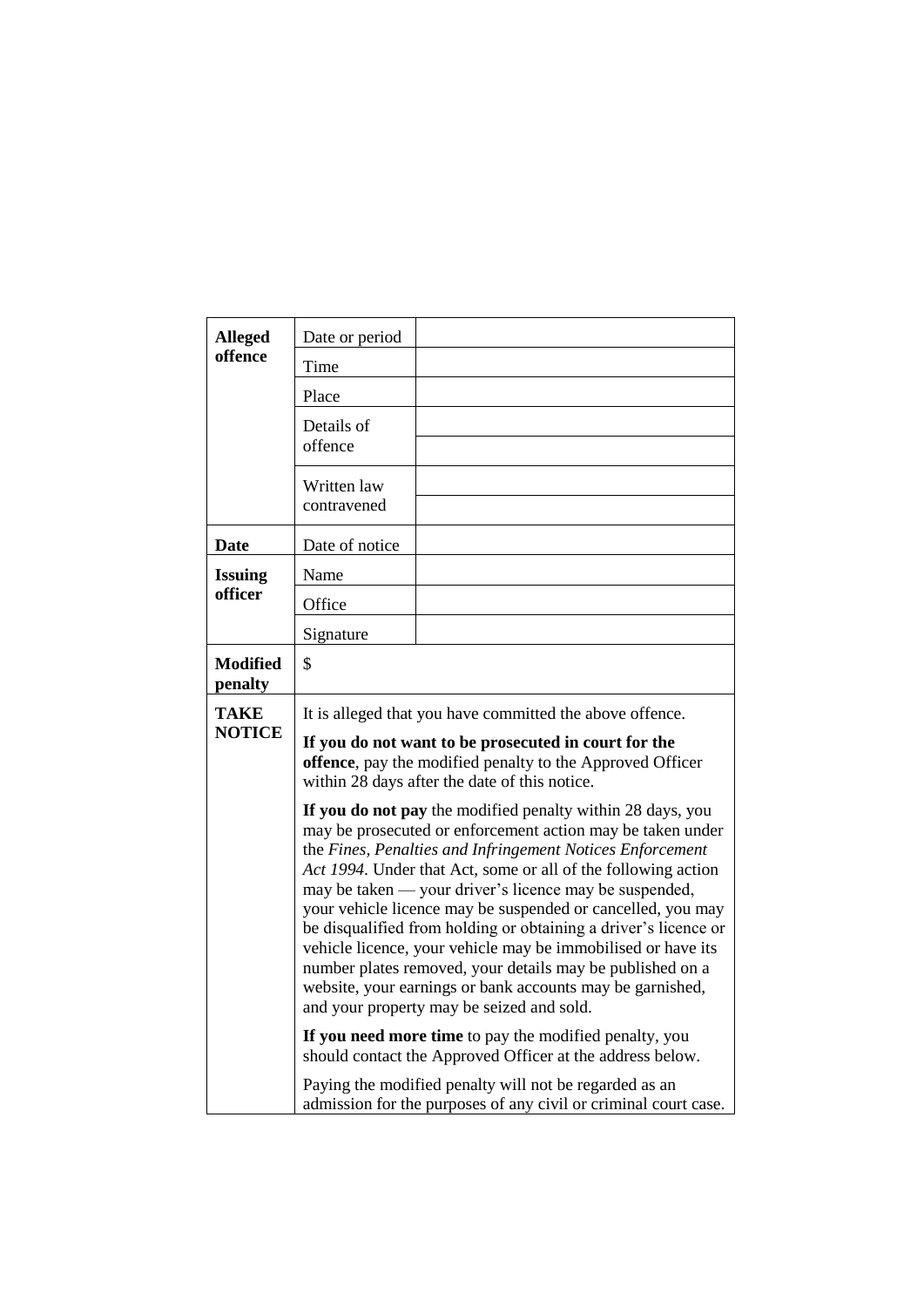|               |         | If you want this matter to be dealt with by prosecution in<br>court, sign and date here:                           |  |  |
|---------------|---------|--------------------------------------------------------------------------------------------------------------------|--|--|
|               |         | and post this notice to the Approved Officer at the address<br>below within 28 days after the date of this notice. |  |  |
| <b>How</b> to | By post | [Insert details for paying by post]                                                                                |  |  |
| pay           | person  | [Insert details for paying in person]                                                                              |  |  |

**Form 2 — Withdrawal of infringement notice**

| Residential Parks (Long-stay Tenants Act) 2006 |                                                    |  | Withdrawal no. |
|------------------------------------------------|----------------------------------------------------|--|----------------|
|                                                | <b>WITHDRAWAL OF</b><br><b>INFRINGEMENT NOTICE</b> |  |                |
| <b>Alleged</b><br>offender                     | Name                                               |  |                |
|                                                | Address                                            |  |                |
| <b>Details of</b><br>infringement              | Infringement<br>notice no.                         |  |                |
| notice                                         | Date of issue                                      |  |                |
| <b>Alleged</b><br>offence                      | Date or period                                     |  |                |
|                                                | Time                                               |  |                |
|                                                | Place                                              |  |                |
|                                                | Details of                                         |  |                |
|                                                | offence                                            |  |                |
|                                                | Written law                                        |  |                |
|                                                | contravened                                        |  |                |
| <b>Approved</b>                                | Name                                               |  |                |
| <b>Officer</b><br>withdrawing                  | Office                                             |  |                |
| notice                                         | Signature                                          |  |                |